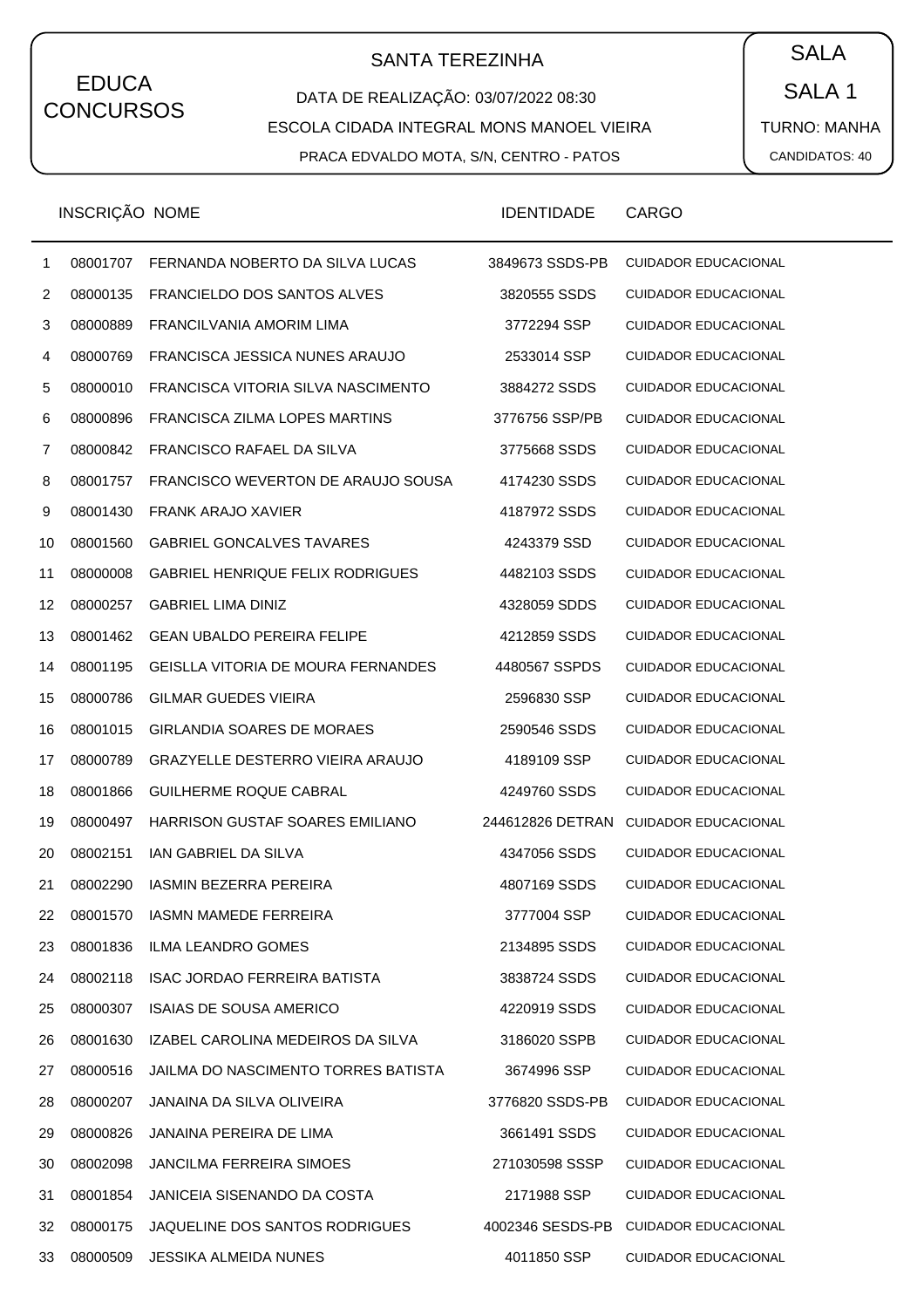| 34  | 08001432 | JOANA DARK ANDRE FERREIRA            | 3041766 SSP     | <b>CUIDADOR EDUCACIONAL</b> |
|-----|----------|--------------------------------------|-----------------|-----------------------------|
| 35  | 08001101 | JOANA KEHRLE DANTAS MEDEIROS PEREIRA | 2332238 SSDS/PB | <b>CUIDADOR EDUCACIONAL</b> |
| 36. | 08001899 | JOAO PEDRO EMILIANO DE MELO          | 4821319 SSP/PB  | <b>CUIDADOR EDUCACIONAL</b> |
| 37  | 08002089 | JOELMA FELIX ALVES                   | 3506669 SSP     | <b>CUIDADOR EDUCACIONAL</b> |
| 38. | 08000652 | JORGE ANDRE CORDEIRO DE OLIVEIRA     | 4533641 SSDS    | <b>CUIDADOR EDUCACIONAL</b> |
| 39  | 08000407 | JOSE ALISSON SIMOES VIEIRA           | 4182863 SSDS    | <b>CUIDADOR EDUCACIONAL</b> |
| 40  | 08000129 | JOSE CARLOS SABINO DA SILVA          | 3932966 SSP     | <b>CUIDADOR EDUCACIONAL</b> |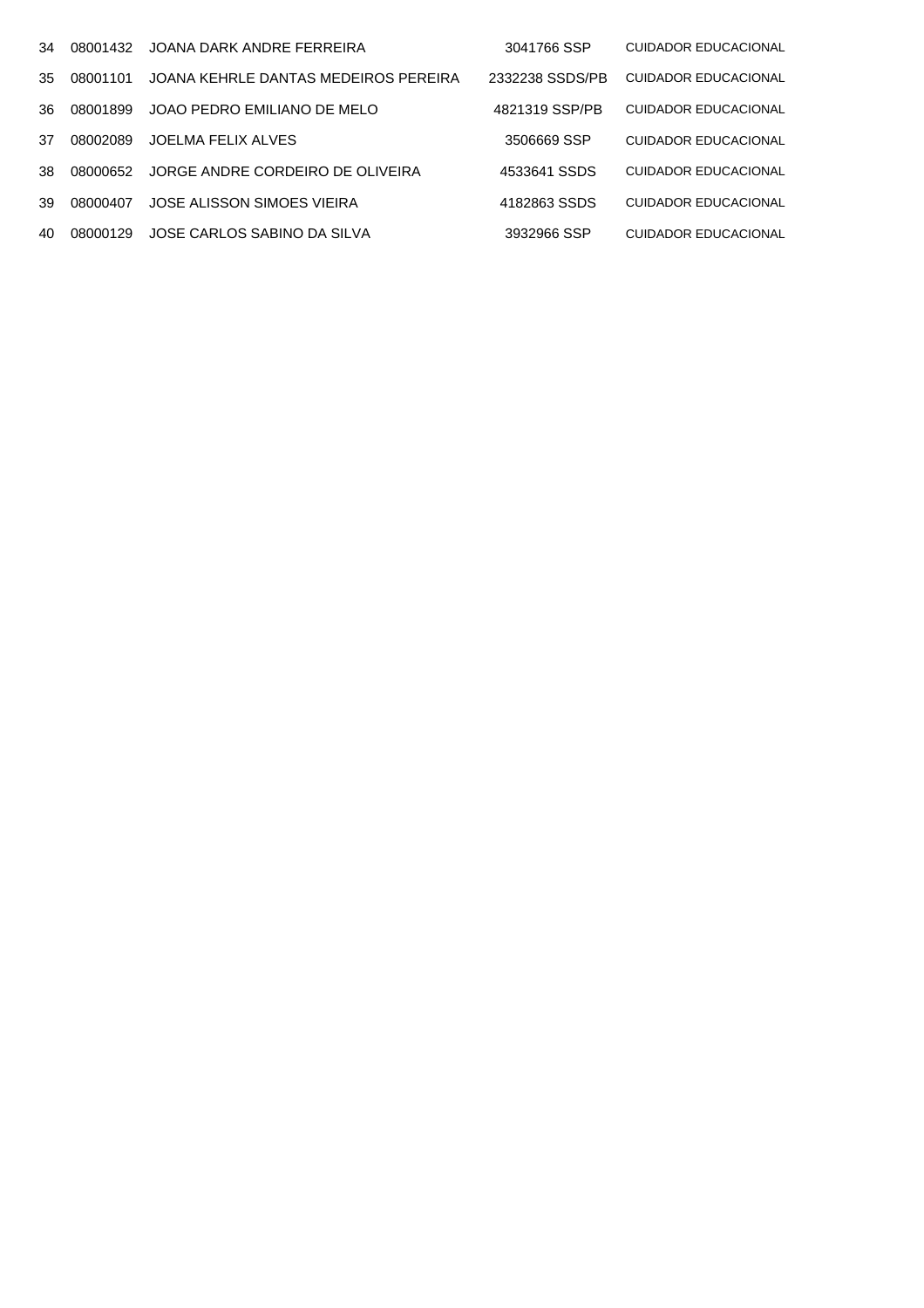# SANTA TEREZINHA  $\begin{pmatrix} \bullet & SALA \end{pmatrix}$

DATA DE REALIZAÇÃO: 03/07/2022 08:30 ESCOLA CIDADA INTEGRAL MONS MANOEL VIEIRA PRACA EDVALDO MOTA, S/N, CENTRO - PATOS

SALA 2 TURNO: MANHA CANDIDATOS: 40

|              | INSCRIÇÃO NOME |                                        | <b>IDENTIDADE</b> | <b>CARGO</b>                |
|--------------|----------------|----------------------------------------|-------------------|-----------------------------|
| $\mathbf{1}$ | 08002266       | <b>JOSE DA SILVA BENTO</b>             | 4188112 PARAIBA   | <b>CUIDADOR EDUCACIONAL</b> |
| 2            | 08000589       | <b>JOSE DAGMAR FERREIRA DIAS</b>       | 3338654 SSP       | <b>CUIDADOR EDUCACIONAL</b> |
| 3            | 08001952       | <b>JOSE DOS SANTOS SILVA</b>           | 4270168 SSP       | <b>CUIDADOR EDUCACIONAL</b> |
| 4            | 08001105       | <b>JOSE HENRIQUE SILVA DANTAS</b>      | 4009272 SSDS      | <b>CUIDADOR EDUCACIONAL</b> |
| 5            | 08000956       | JOSE KLEBSON LEITE MACENA              | 3779021 SSDS      | <b>CUIDADOR EDUCACIONAL</b> |
| 6            | 08001871       | JOSE RICARDO DE SOUSA GOMES            | 3652085 SSPB      | <b>CUIDADOR EDUCACIONAL</b> |
| 7            | 08000289       | JOSE ROBERTO DO NASCIMENTO SILVA FILHO | 4189104 SSDS      | <b>CUIDADOR EDUCACIONAL</b> |
| 8            | 08001690       | JOSE RODRIGO FLORENCIO JEROMIMO        | 4243406 SSPB      | <b>CUIDADOR EDUCACIONAL</b> |
| 9            | 08001256       | JOSEFA KELE ALVES DA SILVA             | 270906 SSP        | <b>CUIDADOR EDUCACIONAL</b> |
| 10           | 08000462       | <b>JOSENILDA SOARES FELIX</b>          | 3648114 SSPPB     | <b>CUIDADOR EDUCACIONAL</b> |
| 11           | 08002198       | <b>JOSIVAN FERREIRA DE MELO</b>        | 3758541 SSDS      | <b>CUIDADOR EDUCACIONAL</b> |
| 12           | 08000511       | <b>JULIA ARAUJO XAVIER</b>             | 4509462 SSDS      | <b>CUIDADOR EDUCACIONAL</b> |
| 13           | 08002079       | <b>JULIANY NOGUEIRA NUNES</b>          | 3344338 SSP       | <b>CUIDADOR EDUCACIONAL</b> |
| 14           | 08001287       | JULIENE CYNTIA DA SILVA MENDES         | 4046916 SSPDSPB   | <b>CUIDADOR EDUCACIONAL</b> |
| 15           | 08002052       | KAILLANY NUNES DE CALDAS               | 4894732 SSP       | <b>CUIDADOR EDUCACIONAL</b> |
| 16           | 08001148       | KATILUCIA ALVES PEREIRA                | 2710154 SSP       | <b>CUIDADOR EDUCACIONAL</b> |
| 17           | 08001812       | KEZIA NOGUEIRA FERREIRA                | 3744276 SSP       | <b>CUIDADOR EDUCACIONAL</b> |
| 18           | 08000888       | KINBERLYN VALDEVINO DA SILVA           | 4642228 SSPPB     | <b>CUIDADOR EDUCACIONAL</b> |
| 19           | 08001511       | LAYANE GUEDES DE LUCENA SOARES         | 3776810 SSP/PB    | <b>CUIDADOR EDUCACIONAL</b> |
| 20           | 08002004       | <b>LEANDRO FELIX CAMPOS</b>            | 3135708 SSP       | <b>CUIDADOR EDUCACIONAL</b> |
| 21           | 08001440       | LEONARDO FELIX DA SILVA                | 4353758 SSP       | <b>CUIDADOR EDUCACIONAL</b> |
| 22           | 08001598       | LORENA MARIA ARAUJO FERNANDES          | 3250574 SSP       | <b>CUIDADOR EDUCACIONAL</b> |
| 23           | 08000966       | LUAN DE OLIVEIRA ALVES                 | 4489224 SSDS      | <b>CUIDADOR EDUCACIONAL</b> |
| 24           | 08001449       | LUANNA FELIX FERNANDES                 | 4180175 SSDS      | <b>CUIDADOR EDUCACIONAL</b> |
| 25           | 08001781       | LUCAS DAVY MIGUEL DE ARAUJO            | 4295140 SSDS      | <b>CUIDADOR EDUCACIONAL</b> |
| 26           | 08000810       | LUCIANA SOUSA DOS SANTOS               | 4847650 SSPDS/PB  | <b>CUIDADOR EDUCACIONAL</b> |
| 27           | 08000741       | LUCILENE FREITAS DO NASCIMENTO         | 4131742 SSP       | <b>CUIDADOR EDUCACIONAL</b> |
| 28           | 08000254       | MAGNA DE SOUSA SANTOS                  | 3555472 SSDS      | <b>CUIDADOR EDUCACIONAL</b> |
| 29           | 08001487       | MAIK JEFFESON MENEZES LUCAS            | 3754589 SSP       | <b>CUIDADOR EDUCACIONAL</b> |
| 30           | 08001442       | <b>MAILLY FELIX GOMES</b>              | 4353545 SSP       | <b>CUIDADOR EDUCACIONAL</b> |
| 31           | 08000212       | MARCOS VINICIUS DE OLIVEIRA NASCIMENTO | 4930301 SSP       | <b>CUIDADOR EDUCACIONAL</b> |
| 32           | 08000957       | MARIA AMANDA SILVA FERREIRA            | 324253889 SSP     | <b>CUIDADOR EDUCACIONAL</b> |
| 33           | 08001103       | MARIA AMELIA MEDEIROS DE ARAUJO        | 4233255 SSP       | <b>CUIDADOR EDUCACIONAL</b> |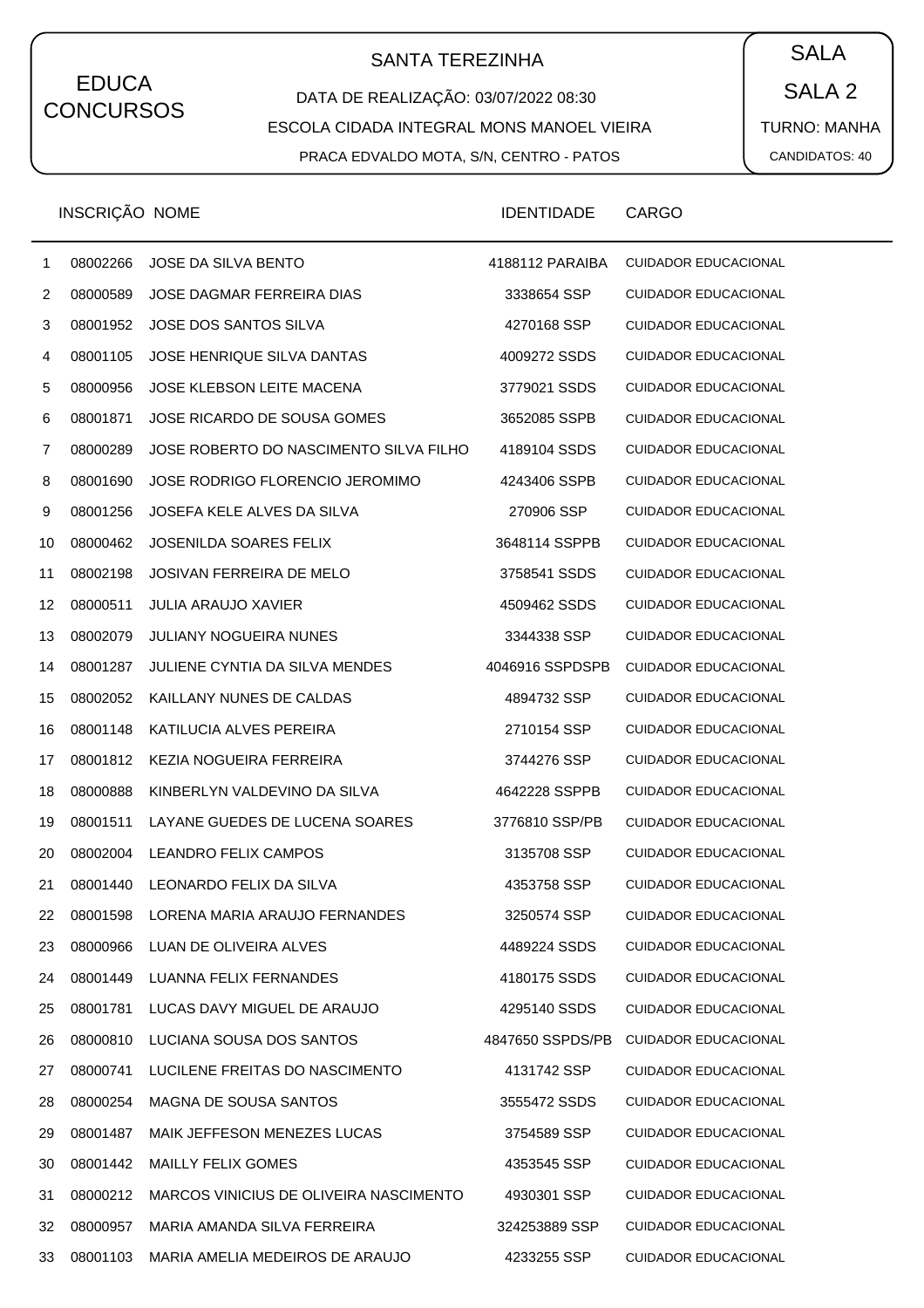| 34  | 08002195 | MARIA ANALIA DOS SANTOS NETA          | 3102667 SSP PB | CUIDADOR EDUCACIONAL |
|-----|----------|---------------------------------------|----------------|----------------------|
| 35. | 08000030 | MARIA APARECIDA SOUSA DOS SANTOS      | 4119501 SSPDS  | CUIDADOR EDUCACIONAL |
| 36. | 08001512 | MARIA BEATRIZ REMIGIO LOUREIRO RUFINO | 3846687 SSDS   | CUIDADOR EDUCACIONAL |
| 37  | 08001944 | MARIA BETANIA DE OLIVEIRA SALES       | 3095458 SSP    | CUIDADOR EDUCACIONAL |
| 38. | 08000317 | MARIA CARMELITA DE MEDEIROS NETA      | 003748444 SSP  | CUIDADOR EDUCACIONAL |
| 39  | 08000730 | MARIA CLARA OLIVEIRA DE WASCONCELOS   | 4525527 SSDS   | CUIDADOR EDUCACIONAL |
| 40  | 08000011 | MARIA CRISTIANE MONTEIRO VIANA        | 3432944 SSP    | CUIDADOR EDUCACIONAL |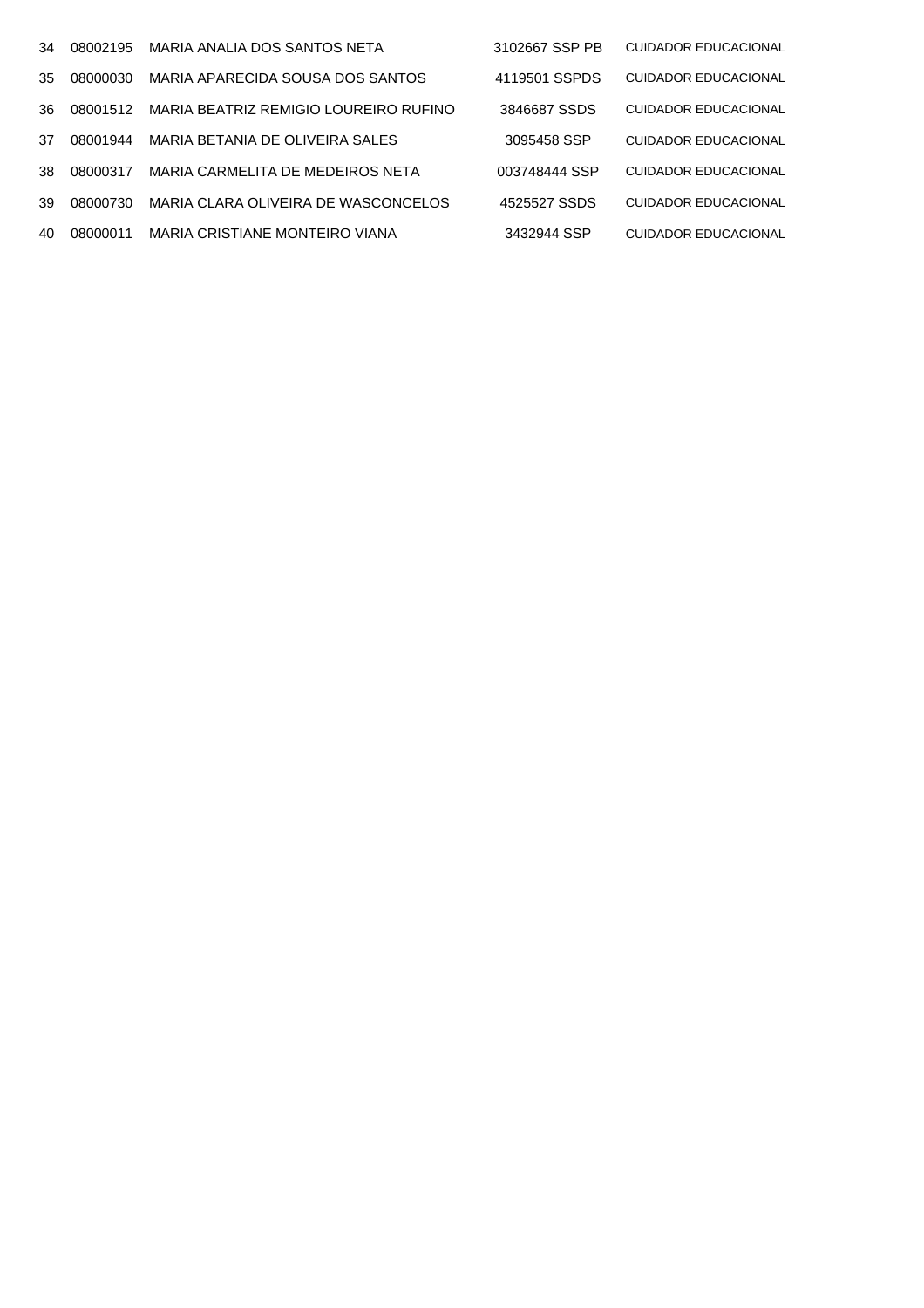# SANTA TEREZINHA  $\begin{pmatrix} \bullet & SALA \end{pmatrix}$

DATA DE REALIZAÇÃO: 03/07/2022 08:30 ESCOLA CIDADA INTEGRAL MONS MANOEL VIEIRA PRACA EDVALDO MOTA, S/N, CENTRO - PATOS

SALA 3 TURNO: MANHA CANDIDATOS: 40

|              | INSCRIÇÃO NOME |                                      | <b>IDENTIDADE</b> | <b>CARGO</b>                           |
|--------------|----------------|--------------------------------------|-------------------|----------------------------------------|
| $\mathbf{1}$ | 08001853       | MARIA DAS DORES DA SILVA VIEIRA      | 328369 SSP        | <b>CUIDADOR EDUCACIONAL</b>            |
| 2            | 08000763       | MARIA DAS DORES DE SOUZA             | 3482943 SSP       | <b>CUIDADOR EDUCACIONAL</b>            |
| 3            | 08002135       | MARIA DAS DORES FERREIRA DOS SANTOS  | 585340535 SSP     | <b>CUIDADOR EDUCACIONAL</b>            |
| 4            | 08000586       | MARIA DAS GRACAS DA CONCEICAO SORES  | 3400215 SSPB      | <b>CUIDADOR EDUCACIONAL</b>            |
| 5            | 08001190       | MARIA DE FATIMA TORRES LIMA          | 3646792 SSDS      | <b>CUIDADOR EDUCACIONAL</b>            |
| 6            | 08000112       | MARIA DO DESTERRO LUCENA DOS SANTOS  | 3920077 SSP       | <b>CUIDADOR EDUCACIONAL</b>            |
| 7            | 08001691       | MARIA DO SOCORRO FELIPE DE MENEZES   | 3202406 SSPB      | <b>CUIDADOR EDUCACIONAL</b>            |
| 8            | 08001058       | MARIA EDUARDA CAMARGO LINS PEREIRA   | 4361048 SSPPB     | <b>CUIDADOR EDUCACIONAL</b>            |
| 9            | 08000228       | MARIA ELIANE DOS SANTOS FERREIRA     | 3281518 SSP       | <b>CUIDADOR EDUCACIONAL</b>            |
| 10           | 08000085       | MARIA IZABEL GUEDES DE AMORIM        | 4669959 SSDF      | <b>CUIDADOR EDUCACIONAL</b>            |
| 11           | 08000551       | MARIA JAISLANNY GERMINIO BARBOSA     |                   | 337931075 SECCDED CUIDADOR EDUCACIONAL |
| 12           | 08001293       | MARIA JOSE MARTILIANO LEITE          | 3483661 SSP/PB    | <b>CUIDADOR EDUCACIONAL</b>            |
| 13           | 08000371       | MARIA LEONISE PERONICO DA SILVA      | 002947968 SESPDS  | <b>CUIDADOR EDUCACIONAL</b>            |
| 14           | 08001349       | MARIA LETICIA JUVINO DE LUCENA       | 4667317 SSDS      | <b>CUIDADOR EDUCACIONAL</b>            |
| 15           | 08001401       | MARIA LUIZA FELIX DE OLIVEIRA        | 4373903 SSPDS     | <b>CUIDADOR EDUCACIONAL</b>            |
| 16           | 08000018       | MARIA MARCIA DA SILVA PIRES          | 2415712 SSP       | <b>CUIDADOR EDUCACIONAL</b>            |
| 17           | 08000967       | MARIA OSANA FELIPE DE OLIVEIRA       | 3321445 SSP       | <b>CUIDADOR EDUCACIONAL</b>            |
| 18           | 08000814       | MARIA RITA OLIVEIRA DA SILVA         | 4645380 SSDS      | <b>CUIDADOR EDUCACIONAL</b>            |
| 19           | 08000181       | MARIA TERESA FARIAS DA SILVA         | 4948300 SESDS     | <b>CUIDADOR EDUCACIONAL</b>            |
| 20           | 08001391       | MARIA VITORIA ALVES DA SILVA PEREIRA | 3964418 SSP       | <b>CUIDADOR EDUCACIONAL</b>            |
| 21           | 08001104       | MARIANA DA SILVA COSTA LIRA          | 1157103 SSDS      | <b>CUIDADOR EDUCACIONAL</b>            |
| 22           | 08000787       | <b>MARIANA DE LIMA MENDES</b>        | 4331566 SSPD      | <b>CUIDADOR EDUCACIONAL</b>            |
| 23           | 08000716       | MARIANA PATRICIA PEREIRA CLEMENTINO  | 4096703 SSDS      | <b>CUIDADOR EDUCACIONAL</b>            |
| 24           | 08001439       | MARINALVA CAMBOIM FELIX              | 2498549 SSP       | <b>CUIDADOR EDUCACIONAL</b>            |
| 25           | 08000783       | MARISTELA FERREIRA COSTA             | 2345344 SSP       | <b>CUIDADOR EDUCACIONAL</b>            |
| 26           | 08000855       | MARISTELA LIMA RAPOSO RODRIGUES      | 2289005 SSP       | <b>CUIDADOR EDUCACIONAL</b>            |
| 27           | 08000365       | <b>MARTIDES DA COSTA TIBURCIO</b>    | 2217136 SSDS      | <b>CUIDADOR EDUCACIONAL</b>            |
| 28           | 08001187       | MATA MARCILIO LEITE DE ARAUJO        | 3933507 SESDS-PB  | <b>CUIDADOR EDUCACIONAL</b>            |
| 29           | 08000127       | MAYANE PEREIRA RODRIGUES             | 4141446 SSDS      | <b>CUIDADOR EDUCACIONAL</b>            |
| 30           | 08000867       | <b>MAYCON LEITE CAETANO</b>          | 4529937 SSDS      | <b>CUIDADOR EDUCACIONAL</b>            |
| 31           | 08002108       | MERCIA ALVES DE SOUZA                | 3869440 SSP       | <b>CUIDADOR EDUCACIONAL</b>            |
| 32           | 08001652       | MICAELLE FERNANDES DA SILVA          | 4931100 SSDS      | <b>CUIDADOR EDUCACIONAL</b>            |
| 33           | 08001592       | MICHAEL DOUGLAS LEITE                | 3703069 SSPDS     | <b>CUIDADOR EDUCACIONAL</b>            |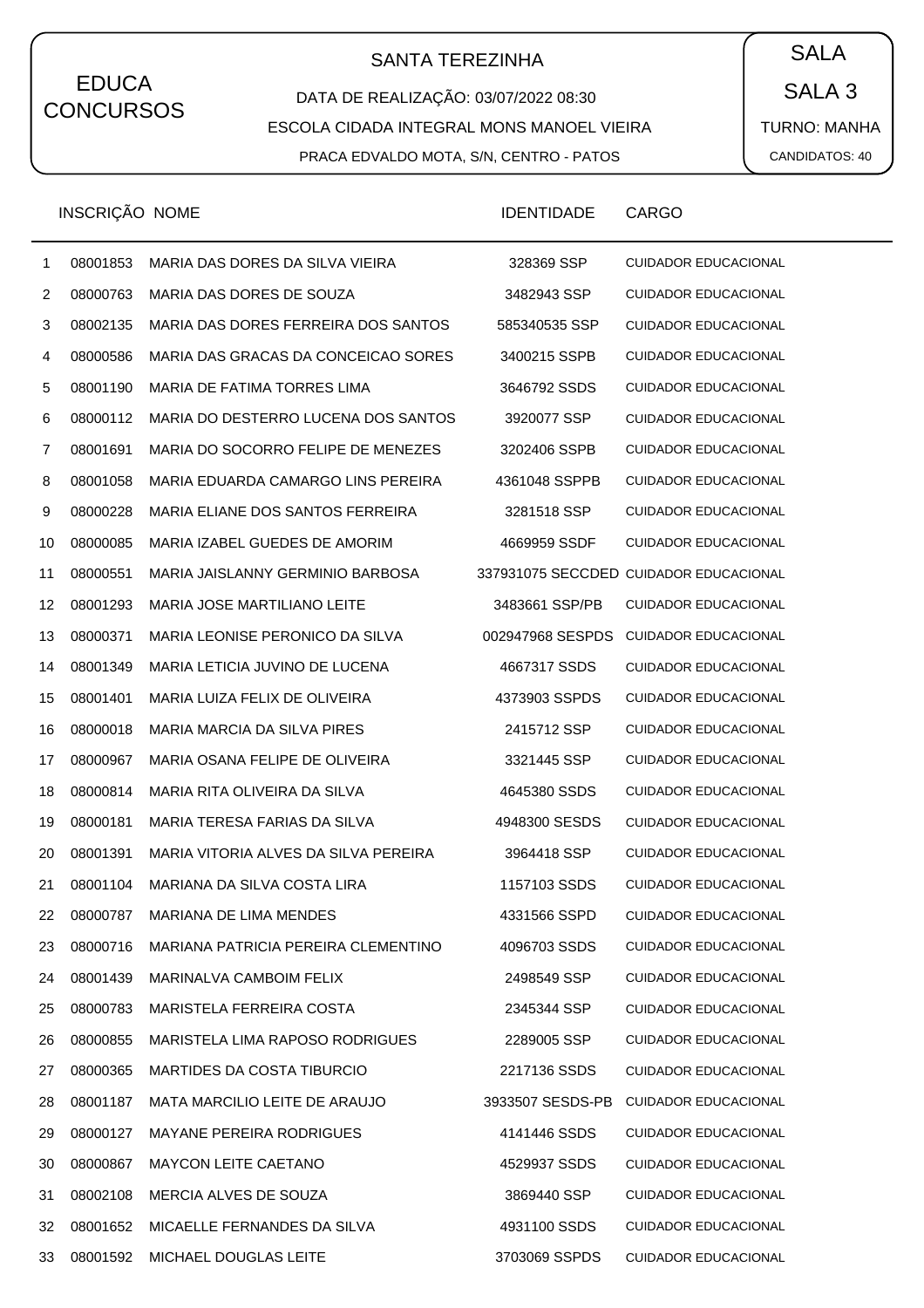| 34  | 08001513 | MICHELE HENRIQUE MATIAS            | 3159396 SSP      | CUIDADOR EDUCACIONAL        |
|-----|----------|------------------------------------|------------------|-----------------------------|
| 35. | 08001980 | MICHELLY ESTEFANY DA SILVA SALVINO | 3412220 SSDS     | <b>CUIDADOR EDUCACIONAL</b> |
| 36. | 08001523 | MICHELY VIANA NICACIO              | 2695666 SSP      | <b>CUIDADOR EDUCACIONAL</b> |
| 37  | 08000472 | MIRELI PEREIRA DA SILVA XAVIER     | 4260212 SSP      | <b>CUIDADOR EDUCACIONAL</b> |
| 38. | 08000266 | MIZAIAS LUIZ DE LACERDA            | 3824597 SSDS     | <b>CUIDADOR EDUCACIONAL</b> |
| 39  | 08000520 | MYCHELLE NAYANNE OLIVEIRA MEDEIROS | 4524978 SSPDS    | <b>CUIDADOR EDUCACIONAL</b> |
| 40  | 08000495 | NIERY DOMINGOS PEREIRA SILVA       | 393112354 SSP/SP | CUIDADOR EDUCACIONAL        |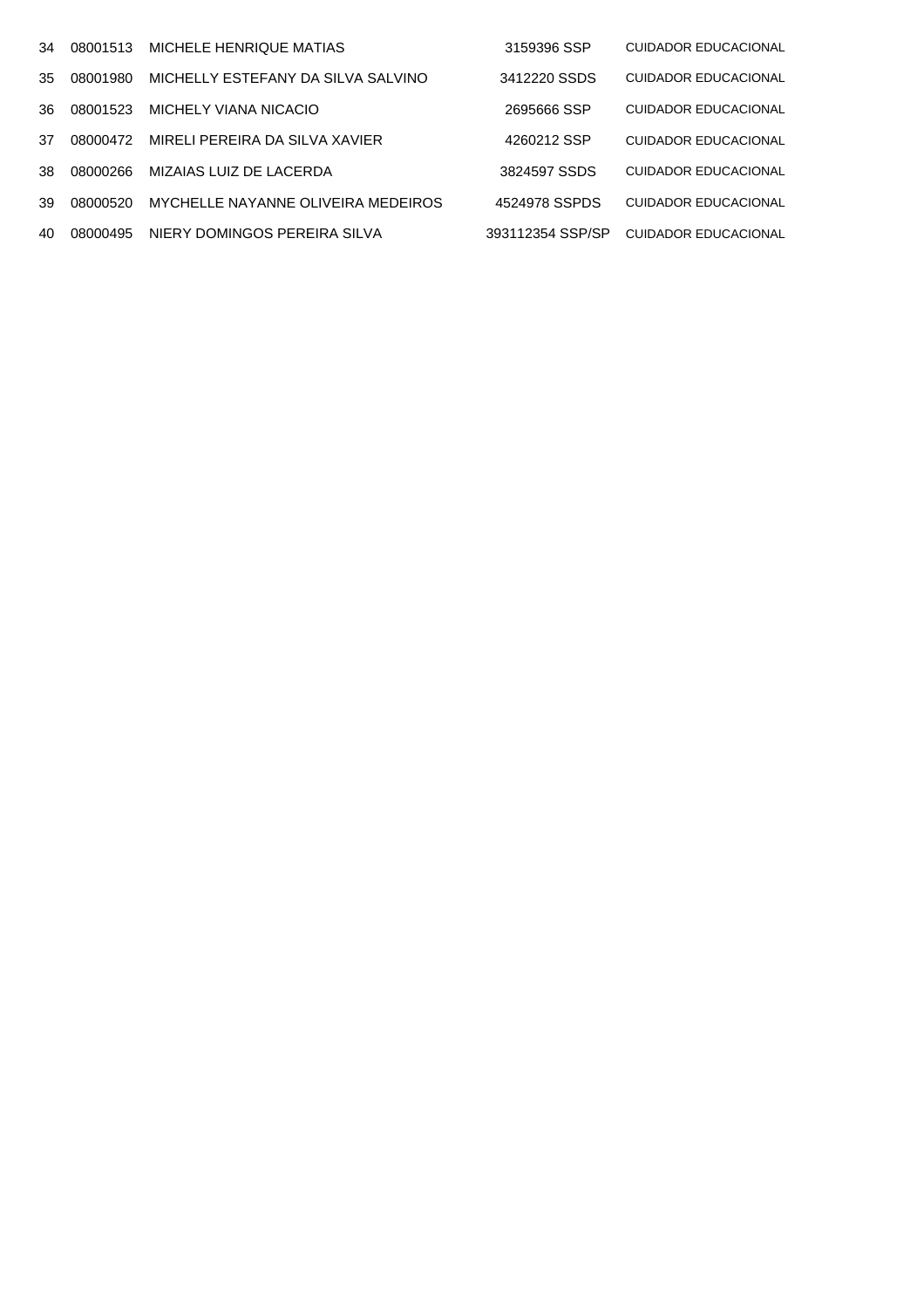# SANTA TEREZINHA  $\begin{pmatrix} \bullet & SALA \end{pmatrix}$

DATA DE REALIZAÇÃO: 03/07/2022 08:30 ESCOLA CIDADA INTEGRAL MONS MANOEL VIEIRA PRACA EDVALDO MOTA, S/N, CENTRO - PATOS

SALA 4 TURNO: MANHA CANDIDATOS: 40

|    | INSCRIÇÃO NOME |                                              | <b>IDENTIDADE</b> | <b>CARGO</b>                |
|----|----------------|----------------------------------------------|-------------------|-----------------------------|
| 1  | 08001858       | OZERLANDIA FERNANDES DOS SANTOS              | 4394942 SSDS      | <b>CUIDADOR EDUCACIONAL</b> |
| 2  | 08001650       | PALOMA BEZERRA LEITE                         | 4080779 SSDS      | <b>CUIDADOR EDUCACIONAL</b> |
| 3  | 08001501       | PALOMA DE SANTANA COSTA                      | 2816957 SSP       | <b>CUIDADOR EDUCACIONAL</b> |
| 4  | 08001032       | PEDRO RAFAEL RAMALHO DE LUCENA               | 4328112 SSP       | <b>CUIDADOR EDUCACIONAL</b> |
| 5  | 08000038       | PRISCILA GUEDES DE BRITO                     | 3521877 SSP       | <b>CUIDADOR EDUCACIONAL</b> |
| 6  | 08000627       | PRISCILA LEITE DIAS                          | 3880687 SSP       | <b>CUIDADOR EDUCACIONAL</b> |
| 7  | 08000817       | RENATA OLIVEIRA DA SILVA                     | 4328043 SSDS      | <b>CUIDADOR EDUCACIONAL</b> |
| 8  | 08001932       | RENATA PRISCILA RAMOS DE OLIVEIRA            | 4492669 SSDS      | <b>CUIDADOR EDUCACIONAL</b> |
| 9  | 08000813       | RIANA KARLA DA SILVA ALVES GONCALVES         | 3267940 SSPB      | <b>CUIDADOR EDUCACIONAL</b> |
| 10 | 08000657       | RITA KATIANE RODRIGUES ROBERTO               | 3228690 SSP       | <b>CUIDADOR EDUCACIONAL</b> |
| 11 | 08002225       | RODRIGO MARTINS RIBEIRO                      | 4189153 SSDS      | <b>CUIDADOR EDUCACIONAL</b> |
| 12 | 08001846       | RUBENIA FERREIRA DA SILVA                    | 3081003 SSP       | <b>CUIDADOR EDUCACIONAL</b> |
| 13 | 08001472       | RUBENS JOSE DA SILVA CORDEIRO DE             | 3662681 SSP       | <b>CUIDADOR EDUCACIONAL</b> |
| 14 | 08001339       | SANDRIELE VIEIRA DE SOUSA                    | 3806080 SSP       | <b>CUIDADOR EDUCACIONAL</b> |
| 15 | 08001569       | SARA LEIA PIRES VILAR                        | 4327709 SSP       | <b>CUIDADOR EDUCACIONAL</b> |
| 16 | 08001563       | SEVERINO DOS SANTOS PEREIRA                  | 2374389 SSP       | <b>CUIDADOR EDUCACIONAL</b> |
| 17 | 08001634       | SILVANEIDE DOS SANTOS SILVA CORDEIRO         | 3372459 SSPPB     | <b>CUIDADOR EDUCACIONAL</b> |
| 18 | 08001987       | SILVANIA MARIA RIBEIRO DE LUCENA             | 13739604859 SSPB  | <b>CUIDADOR EDUCACIONAL</b> |
| 19 | 08002221       | SOSTENES OTTONYEL CANUTO CAMPOS              | 3333 SP/PB        | <b>CUIDADOR EDUCACIONAL</b> |
| 20 | 08000587       | TAIS MILENA FIRMINO LEITE                    | 4249921 SSDS      | <b>CUIDADOR EDUCACIONAL</b> |
| 21 | 08000340       | TEREZINHA ELAINE ABILO MACEDO                | 4344074 SESDS     | <b>CUIDADOR EDUCACIONAL</b> |
| 22 | 08000968       | TEREZINHA LIGIA COSTA GABRIEL                | 3845121 SSP       | <b>CUIDADOR EDUCACIONAL</b> |
| 23 | 08000922       | THAMIRES LIMA TORRES                         | 4525714 SSDS      | <b>CUIDADOR EDUCACIONAL</b> |
| 24 | 08001160       | THANMIRYS RAIMUNDO DA SILVA NUNES            | 3695826 SSP       | <b>CUIDADOR EDUCACIONAL</b> |
| 25 | 08002315       | TIAGO MIRANDA DA SILVA                       | 4036472 SSD       | <b>CUIDADOR EDUCACIONAL</b> |
| 26 | 08001788       | UYRLA MARIA ALMEIDA MAMEDE                   | 3990163 SSDS      | <b>CUIDADOR EDUCACIONAL</b> |
| 27 | 08001065       | VALERIA OLINDA DE SOUSA                      | 5011663 SEDS      | <b>CUIDADOR EDUCACIONAL</b> |
| 28 | 08001346       | VANESSA MEDEIROS CAETANO                     | 4536267 SDS       | <b>CUIDADOR EDUCACIONAL</b> |
| 29 | 08001143       | VINICIUS MATHEUS PEREIRA VILAR               | 3974963 SSP       | <b>CUIDADOR EDUCACIONAL</b> |
| 30 | 08001655       | VINICIUS TORRES DE ALMEIDA MOURA             | 3573296 SSP       | <b>CUIDADOR EDUCACIONAL</b> |
| 31 | 08001331       | VIVIAN SIMOES DOS SANTOS                     | 3280330 OUTROS    | <b>CUIDADOR EDUCACIONAL</b> |
| 32 | 08001217       | WESLEY RYAN LINS DE SOUZA                    | 4322162 SPB       | <b>CUIDADOR EDUCACIONAL</b> |
| 33 |                | 08001695 WEVERTHON FELIPE TRAJANO DOS SANTOS | 3916360 SSDS      | <b>CUIDADOR EDUCACIONAL</b> |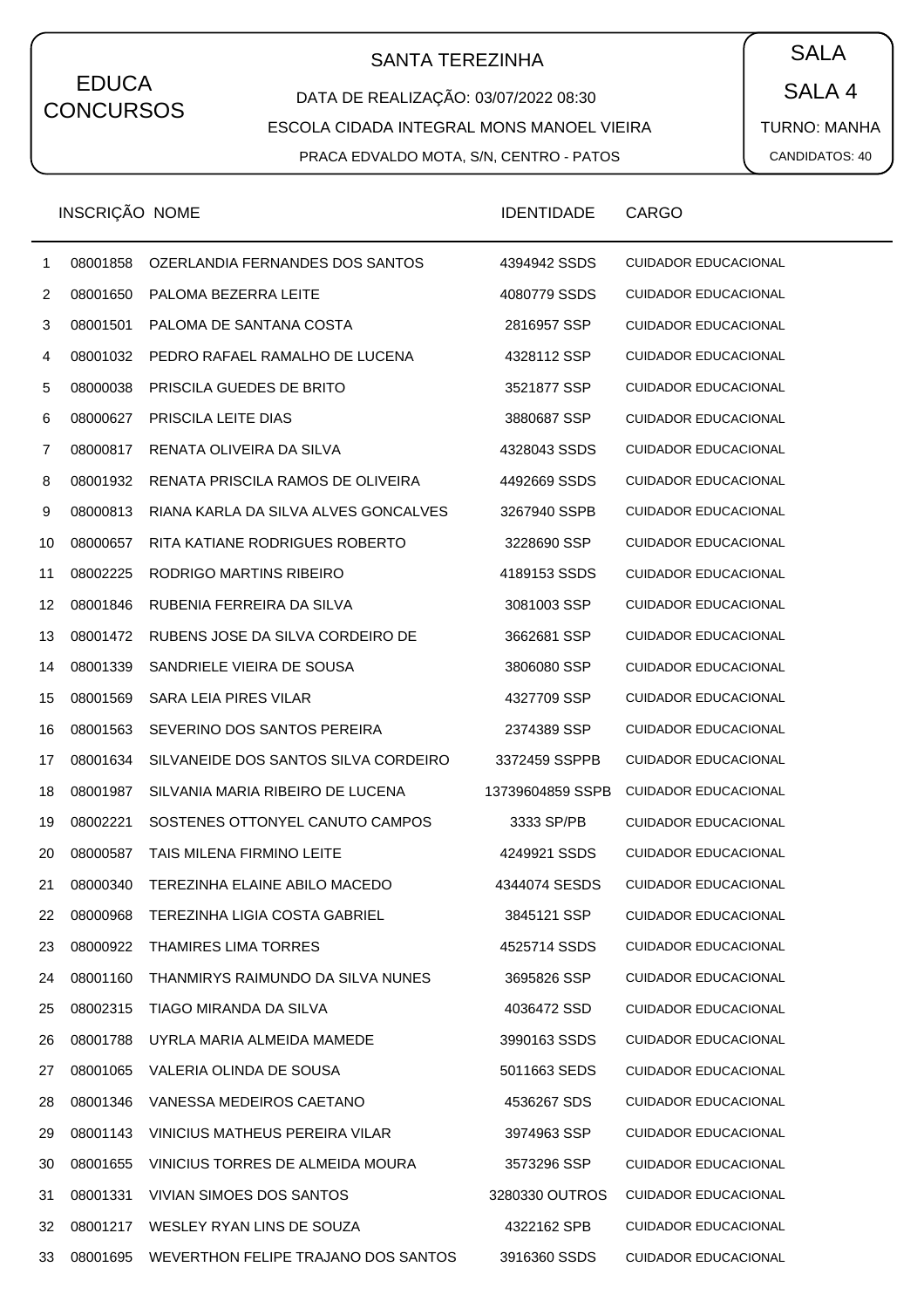| 34  | 08001614 | YAN FELIPE DE MENEZES SILVA | 4133459 SSDS     | CUIDADOR EDUCACIONAL        |
|-----|----------|-----------------------------|------------------|-----------------------------|
| 35  | 08001528 | YASMIM COSTA FERREIRA       | 4189124 SSDS     | <b>CUIDADOR EDUCACIONAL</b> |
| 36. | 08001371 | ZULENE GRIGORIO AMORIM      | 1630812390 SSP   | CUIDADOR EDUCACIONAL        |
| 37  | 08000329 | ADAUTO MORAIS DA SILVA      | 4189099 SSP      | CUIDADOR EDUCACIONAL*       |
| 38. | 08000081 | JOSE VICTOR DE SOUSA DINIZ  | 4328050 SSPDS/PB | CUIDADOR EDUCACIONAL*       |
| 39  | 08000170 | LUANA OLIVEIRA DE ARAUJO    | 4371037 SSDS     | CUIDADOR EDUCACIONAL*       |
| 40. | 08000474 | VALDERLAN DE OLIVEIRA CEZAR | 4259823 SSP      | CUIDADOR EDUCACIONAL*       |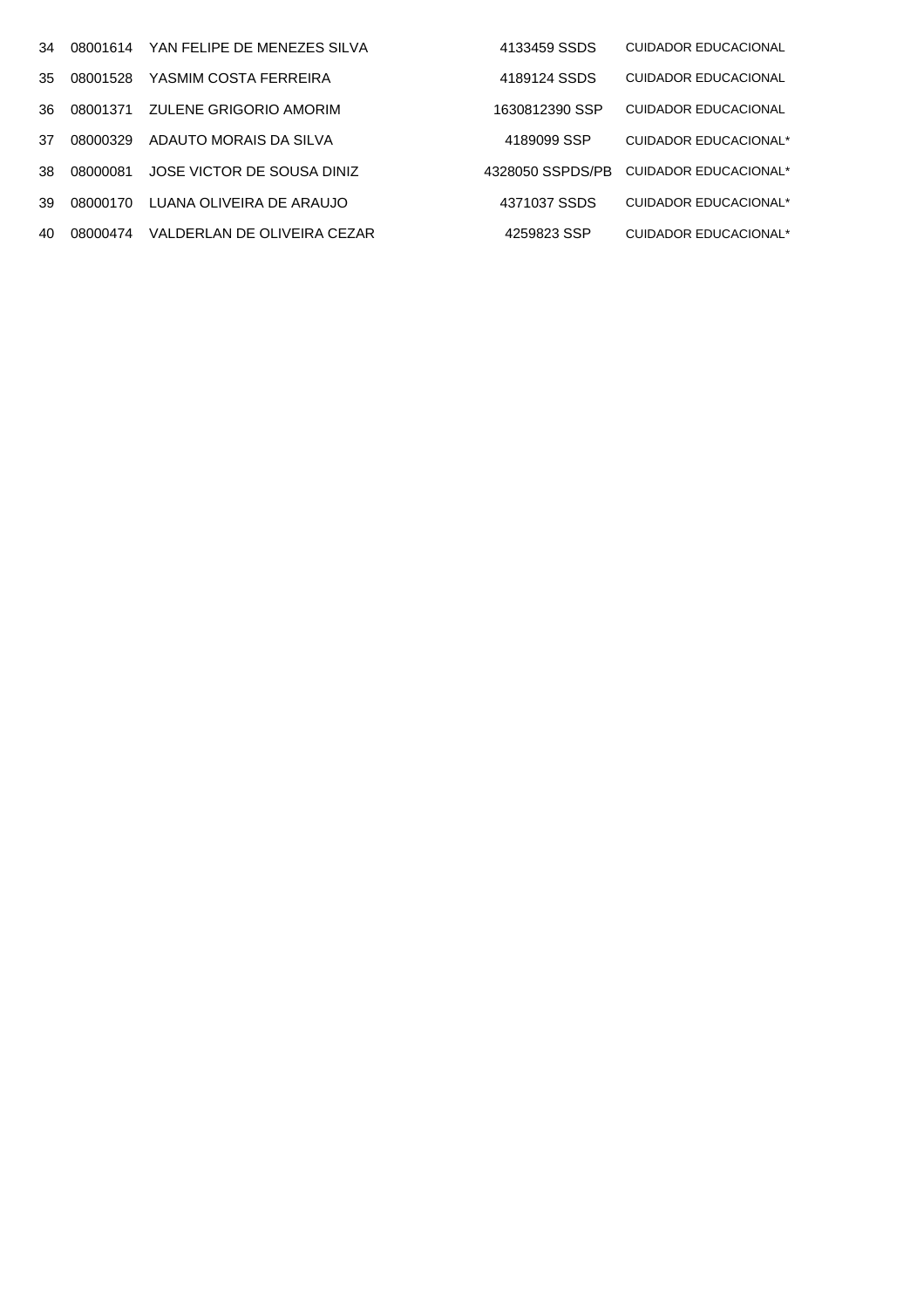## SANTA TEREZINHA  $\begin{pmatrix} \bullet & SALA \end{pmatrix}$

#### DATA DE REALIZAÇÃO: 03/07/2022 08:30 ESCOLA CIDADA INTEGRAL MONS MANOEL VIEIRA PRACA EDVALDO MOTA, S/N, CENTRO - PATOS

SALA 5 TURNO: MANHA CANDIDATOS: 40

|              | <b>INSCRIÇAO NOME</b> |                                      | <b>IDENTIDADE</b> | CARGO                   |
|--------------|-----------------------|--------------------------------------|-------------------|-------------------------|
| $\mathbf{1}$ | 08001694              | ADAUTO KAIK LUCENA MARTINS           | 3851733 SSDS      | <b>FISCAL SANITARIO</b> |
| 2            | 08001534              | ADROVANIO MARQUES SALES              | 35558 SSP         | <b>FISCAL SANITARIO</b> |
| 3            | 08001779              | ALDELAN LIMA TRINDADE                | 3344789 SSP       | <b>FISCAL SANITARIO</b> |
| 4            | 08002030              | ALEX JUNIOR SILVA DOS SANTOS         | 4701474 SSDSIPCDI | <b>FISCAL SANITARIO</b> |
| 5            | 08001062              | ALINE SOARES CAVALCANTE              | 3776998 SSP       | <b>FISCAL SANITARIO</b> |
| 6            | 08000841              | ALTAMIRA FERREIRA DE LIMA            | 3576620 SSDS      | <b>FISCAL SANITARIO</b> |
| 7            | 08000954              | ANA CRISTINA DA COSTA JUVINO         | 4378356 SSP       | <b>FISCAL SANITARIO</b> |
| 8            | 08001964              | ANA JULIA MENEZES DE MEDEIROS        | 4512508 SSPPB     | <b>FISCAL SANITARIO</b> |
| 9            | 08000173              | ANDREIA ALVES GUIMARAES OLIVEIRA     | 2651628 SSP       | <b>FISCAL SANITARIO</b> |
| 10           | 08000134              | ANNIELLE FERREIRA COSTA              | 3820652 SSP       | <b>FISCAL SANITARIO</b> |
| 11           | 08001791              | ANTONIO NUNES MARQUES JUNIOR         | 4189062 SESDS-PB  | <b>FISCAL SANITARIO</b> |
| 12           | 08002155              | ARIANO OLIVEIRA LEMOS                | 4169216 SSDS      | <b>FISCAL SANITARIO</b> |
| 13           | 08001318              | <b>BRUNA CARVALHO LEITE</b>          | 3270698 SDS       | <b>FISCAL SANITARIO</b> |
| 14           | 08001942              | BRUNO NUNES DE MEDEIROS              | 3827964 SSP       | <b>FISCAL SANITARIO</b> |
| 15           | 08001529              | CAMILA NASCIMENTO ALVES              | 3831406 SSP       | <b>FISCAL SANITARIO</b> |
| 16           | 08001547              | CARLOS ALBERTO MEDEIROS DA COSTA     | 1933738 SSDS      | <b>FISCAL SANITARIO</b> |
| 17           | 08001059              | CASSIA REGINA ALVES CAMARGO LINS     | 2571273 SSPPB     | <b>FISCAL SANITARIO</b> |
| 18           | 08001741              | CASSIO CORDEIRO DE OLIVEIRA          | 4392502 SSPPB     | <b>FISCAL SANITARIO</b> |
| 19           | 08001407              | <b>CELIA OLIVEIRA ALVES</b>          | 2482072 SSP       | <b>FISCAL SANITARIO</b> |
| 20           | 08001946              | CLEITON ALVES DOS SANTOS             | 4352190 SSDS      | <b>FISCAL SANITARIO</b> |
| 21           | 08001805              | CLETIENE CLAUDIANO DA FONSECA        | 3308836 SSP       | <b>FISCAL SANITARIO</b> |
| 22           | 08000426              | CONCEICAO CAMILA LOURENCO LEITE      | 4049760 SSP       | <b>FISCAL SANITARIO</b> |
| 23           | 08001631              | DANIEL SOARES DE OLIVEIRRA           | 3924463 SSP       | <b>FISCAL SANITARIO</b> |
| 24           | 08001771              | DANIEL TAVARES CEZARIO MARTINS       | 3979103 SSDS      | <b>FISCAL SANITARIO</b> |
| 25           | 08001684              | DANIELLE DE OLIVEIRA PEREIRA CAMBOIM | 4327971 SSPPB     | <b>FISCAL SANITARIO</b> |
| 26           | 08000249              | DANNIELY PEREIRA DE FREITAS          | 3770355 SSDS      | <b>FISCAL SANITARIO</b> |
| 27           | 08001106              | DIEGO DOMINGOS DOS SANTOS            | 4157114 SSP       | <b>FISCAL SANITARIO</b> |
| 28           | 08002190              | DIONOS PAULO DO NASCIMENTO           | 3777861 PB        | <b>FISCAL SANITARIO</b> |
| 29           | 08001834              | EDIMILSON LEMOS DE OLIVEIRA JUNIOR   | 4654550 SSP       | <b>FISCAL SANITARIO</b> |
| 30           | 08000091              | ELI DE SOUSA ALVES                   | 1765581 SSP       | <b>FISCAL SANITARIO</b> |
| 31           | 08002149              | ELVIS DE LIMA BATISTA                | 4221363 SSDS      | <b>FISCAL SANITARIO</b> |
| 32           | 08001792              | EMANUELY CEZAR BRITO                 | 4051202 SSP       | <b>FISCAL SANITARIO</b> |
| 33           | 08000026              | <b>EMMILY FERNANDES COSTA</b>        | 4039029 SSDS      | <b>FISCAL SANITARIO</b> |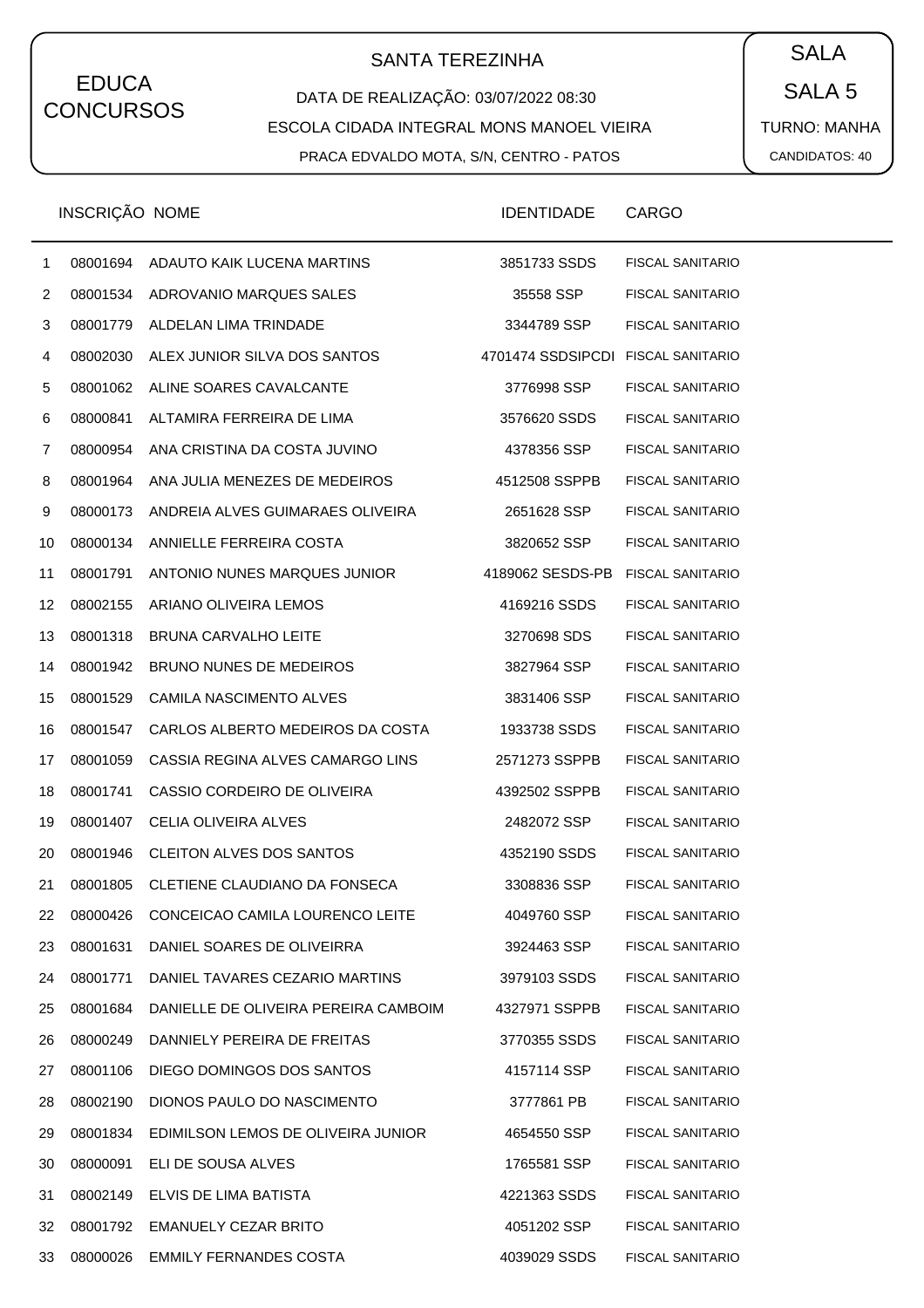| 34 | 08001377 | EWERTON LEONE FARIAS LEITE               | 3776893 SSP   | <b>FISCAL SANITARIO</b> |
|----|----------|------------------------------------------|---------------|-------------------------|
| 35 | 08001181 | FABYANNA KELLY MEDEIROS DOS SANTOS       | 2895473 SSP   | <b>FISCAL SANITARIO</b> |
| 36 | 08001010 | FAGNO FERNANDES DE LUCENA                | 589291701 SSP | <b>FISCAL SANITARIO</b> |
| 37 | 08000021 | <b>FELIPE VILAR GOMES</b>                | 4368952 SSP   | <b>FISCAL SANITARIO</b> |
| 38 | 08000806 | <b>FRANCILENE MORAIS FELIX</b>           | 2590898 SSP   | <b>FISCAL SANITARIO</b> |
| 39 | 08001434 | <b>FRANCISCO RODINELE FRANCO FREITAS</b> | 002270421 SSP | <b>FISCAL SANITARIO</b> |
| 40 | 08000383 | <b>GABRIEL SOUSA DA COSTA</b>            | 4512023 SSPPB | <b>FISCAL SANITARIO</b> |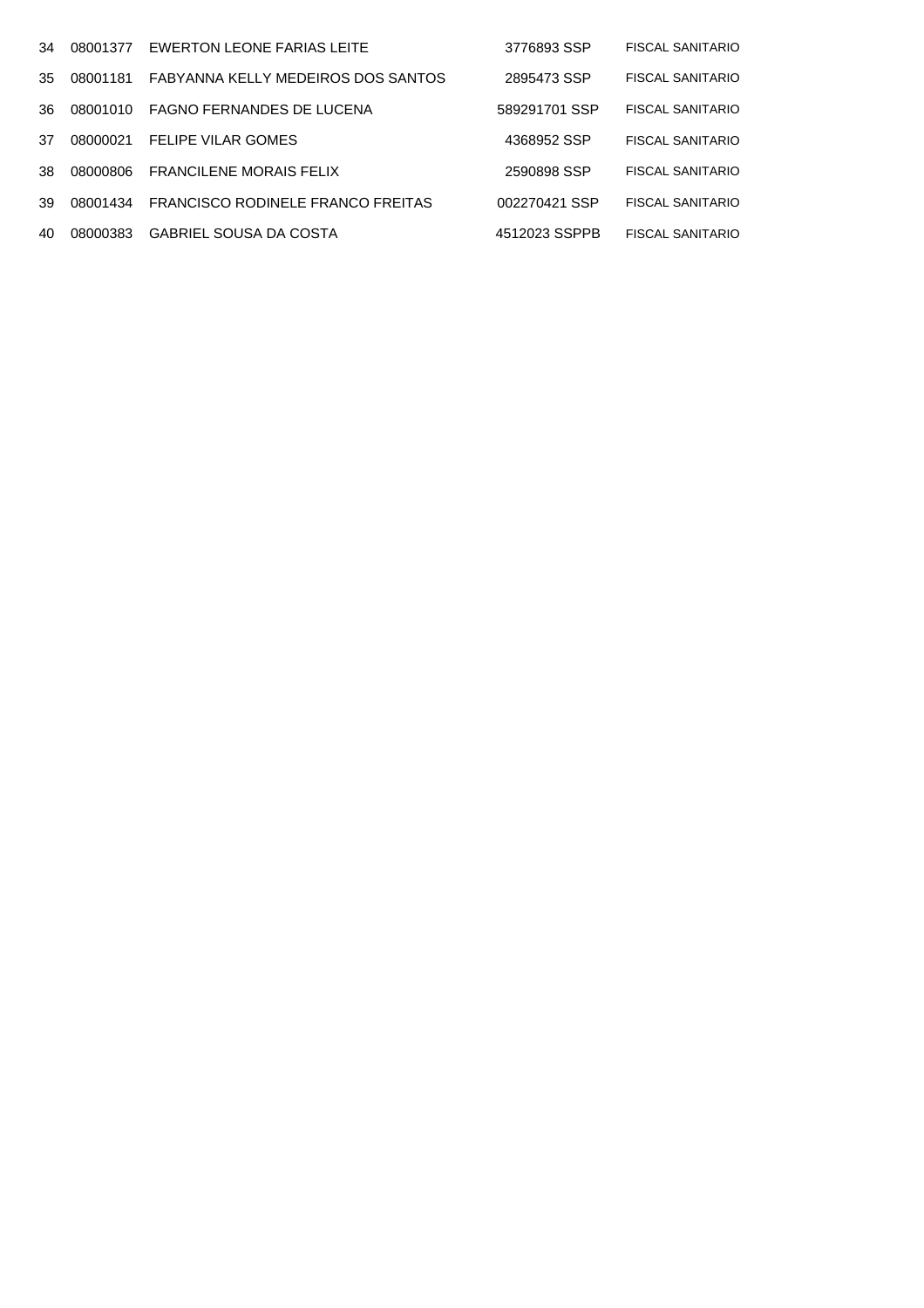# SANTA TEREZINHA  $\begin{pmatrix} \bullet & SALA \end{pmatrix}$

#### DATA DE REALIZAÇÃO: 03/07/2022 08:30 ESCOLA CIDADA INTEGRAL MONS MANOEL VIEIRA PRACA EDVALDO MOTA, S/N, CENTRO - PATOS

SALA 6 TURNO: MANHA CANDIDATOS: 40

|                | INSCRIÇÃO NOME |                                       | <b>IDENTIDADE</b> | <b>CARGO</b>            |
|----------------|----------------|---------------------------------------|-------------------|-------------------------|
| $\mathbf{1}$   | 08001367       | <b>GRACILEIDE DA COSTA FELIPE</b>     | 3701773 SSP       | <b>FISCAL SANITARIO</b> |
| $\overline{2}$ | 08000533       | HIGOR OLIVEIRA ALVES LIMA             | 4392177 SSPPB     | <b>FISCAL SANITARIO</b> |
| 3              | 08001092       | HUDSON DANIYLO DE ASSIS LIMA          | 3914244 SSDS      | FISCAL SANITARIO        |
| 4              | 08000136       | HYTALO PINHO SOARES                   | 4166453 SSDS      | <b>FISCAL SANITARIO</b> |
| 5              | 08001664       | <b>IURI KLENIO GOMES ALVES</b>        | 4189170 SSP       | <b>FISCAL SANITARIO</b> |
| 6              | 08001167       | JEFFERSON MAYKON DOS SANTOS ROQUE     | 4659944 SSDS      | FISCAL SANITARIO        |
| 7              | 08000296       | JHONATAS DO NASCIMENTO AMORIM         | 4500161 SSP       | <b>FISCAL SANITARIO</b> |
| 8              | 08000230       | JOAO LUIS GOMES FAUSTO                | 3938556 SESDS     | <b>FISCAL SANITARIO</b> |
| 9              | 08000610       | JOAO PEDRO MEDEIROS DA SILVA          | 3968551 SSDS      | FISCAL SANITARIO        |
| 10             | 08000711       | JOAO VICTOR DOS SANTOS OLIVEIRA       | 3988523 SSDS      | <b>FISCAL SANITARIO</b> |
| 11             | 08001750       | JOEDSON PIRES CAVALCANTE              | 3112284 SPP       | <b>FISCAL SANITARIO</b> |
| 12             | 08001978       | JONAS VINICIUS ARAUJO DOS SANTOS      | 3873579 SESDS     | FISCAL SANITARIO        |
| 13             | 08000548       | JONATA YRWHAN PEREIRA FILOMENO        | 4430373 SSPDS/PB  | <b>FISCAL SANITARIO</b> |
| 14             | 08001743       | JOSE ALMIR ARAUJO DA COSTA SANTOS     | 4188045 SSPDS/PB  | <b>FISCAL SANITARIO</b> |
| 15             | 08001715       | JOSE DA PENHA ALVES DE LUCENA SEGUNDO | 3477127 SSP       | <b>FISCAL SANITARIO</b> |
| 16             | 08002224       | JOSE DE SOUSA BARRETO JUNIOR          | 2715362 SSP       | <b>FISCAL SANITARIO</b> |
| 17             | 08000774       | JOSE DIEGO FERREIRA DA SILVA          | 3227654 SSPPB     | <b>FISCAL SANITARIO</b> |
| 18             | 08001965       | JOSE GABRIEL MARANHAO DA SILVA        | 4664678 SECRETAR  | <b>FISCAL SANITARIO</b> |
| 19             | 08000076       | JOSE THIAGO DOS SANTOS SILVA          | 3289401 SSP       | <b>FISCAL SANITARIO</b> |
| 20             | 08000278       | JOSE THIAGO GONCALVES TAVARES         | 4243382 SSDS      | <b>FISCAL SANITARIO</b> |
| 21             | 08000403       | JOSE VINICIUS FELIX PAULINO           | 4493688 SSDS      | <b>FISCAL SANITARIO</b> |
| 22             | 08002018       | JOSELANDIA RODRIGUES DE ANDRADE       | 3730720 SSDS      | <b>FISCAL SANITARIO</b> |
| 23             | 08001366       | JOSELITO MACEDO JUNIOR DE MENESES     | 3827289 SSDS-PB   | <b>FISCAL SANITARIO</b> |
| 24             | 08002312       | <b>JUCELINO CAMBOIM SOARES</b>        | 56267533 SSP      | <b>FISCAL SANITARIO</b> |
| 25             | 08001972       | <b>JULIO DA SILVA RODRIGUES</b>       | 3777433 SSDS      | <b>FISCAL SANITARIO</b> |
| 26             | 08000641       | KALIANE ALVES CAMBOIM                 | 2590827 SSP       | <b>FISCAL SANITARIO</b> |
| 27             | 08000698       | KARLA DE LIMA ALVES SIMAO             | 3511027 SSDS      | <b>FISCAL SANITARIO</b> |
| 28             | 08002033       | KENNEDY DANNILO CAMPELO DOS SANTOS    | 46823822 SSPSP    | <b>FISCAL SANITARIO</b> |
| 29             | 08001281       | KYLMARA DE SOUSA GUEDES               | 3769620 SSDS      | <b>FISCAL SANITARIO</b> |
| 30             | 08002012       | LARISSA CAMBOIM MONTEIRO              | 4644778 SSP       | <b>FISCAL SANITARIO</b> |
| 31             | 08000561       | LAURENCIA MACIEL QUEIROZ              | 3640857 SESDS     | <b>FISCAL SANITARIO</b> |
| 32             | 08001758       | LEANDRO LUCENA DE SOUSA MEDEIROS DE   | 4197741 SSP/PB    | <b>FISCAL SANITARIO</b> |
| 33             | 08000196       | LINDINALVA NUNES PINTO NICACIO        | 003163827 SSPPB   | <b>FISCAL SANITARIO</b> |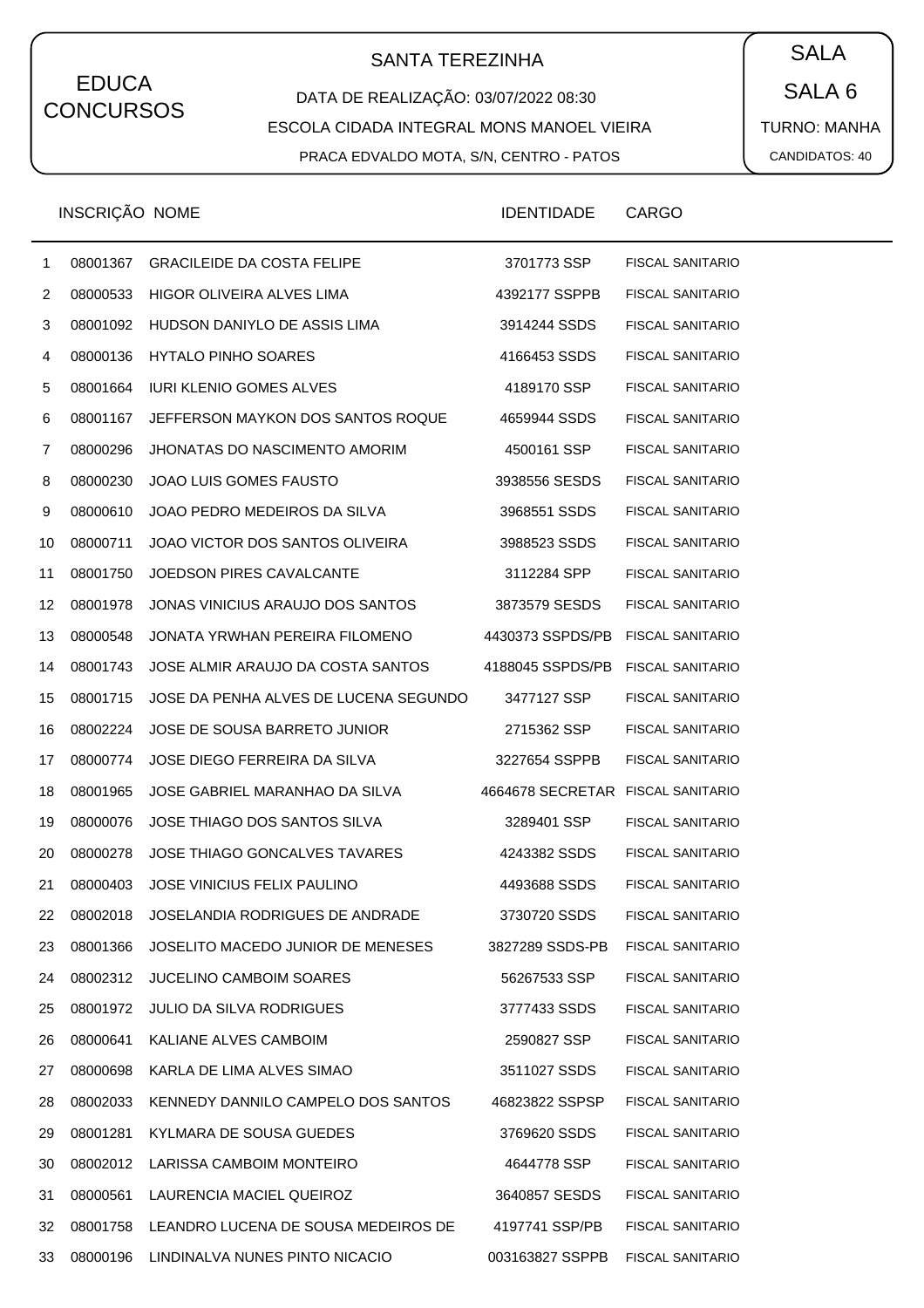| 34  | 08002078 | LUANA JANNINE DE ARAUJO                | 3353102 SSP  | FISCAL SANITARIO        |
|-----|----------|----------------------------------------|--------------|-------------------------|
| 35. | 08001188 | LUANNA RAPHAELLA RODRIGUES DE SOUSA    | 3775491 SSDS | FISCAL SANITARIO        |
| 36  | 08000982 | LUCAS CIRILO DE AMORIM                 | 3994059 SSDS | <b>FISCAL SANITARIO</b> |
| 37  | 08002016 | LUCAS FAUSTINO BARBOSA                 | 4208793 SSDS | <b>FISCAL SANITARIO</b> |
| 38  | 08001445 | LUCAS FELIX FERNANDES                  | 3970577 SSDS | <b>FISCAL SANITARIO</b> |
| 39  | 08000513 | LUCAS LUYDSON BARBOSA DOS SANTOS       | 4000499 SSP  | <b>FISCAL SANITARIO</b> |
| 40  | 08001535 | LUIZ FERNANDO FERREIRA GONCALVES LEITE | 4066893 SSD  | FISCAL SANITARIO        |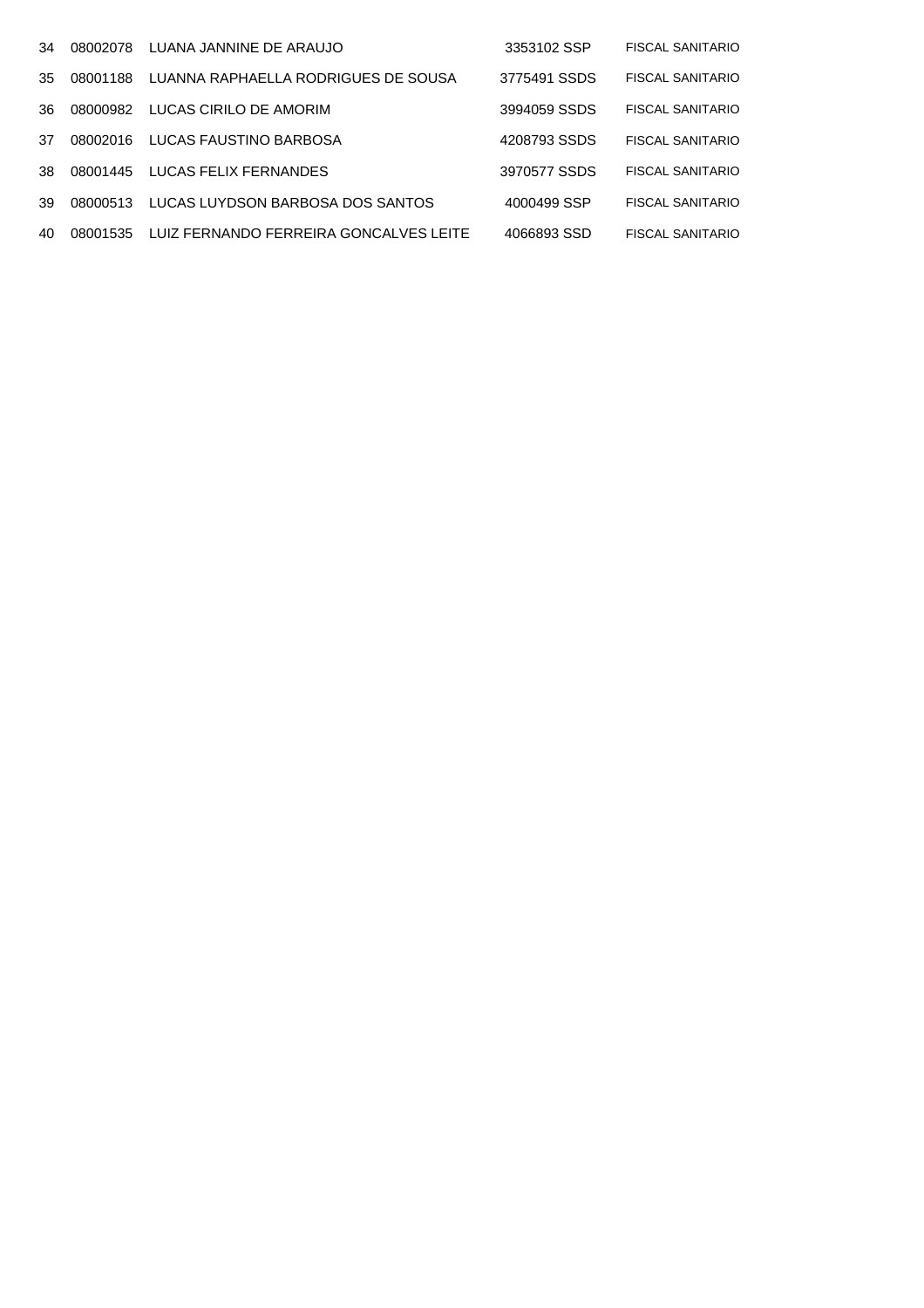# SANTA TEREZINHA  $\begin{pmatrix} \bullet & SALA \end{pmatrix}$

DATA DE REALIZAÇÃO: 03/07/2022 08:30 ESCOLA CIDADA INTEGRAL MONS MANOEL VIEIRA PRACA EDVALDO MOTA, S/N, CENTRO - PATOS

SALA 7 TURNO: MANHA CANDIDATOS: 40

|    | INSCRIÇÃO NOME |                                       | <b>IDENTIDADE</b> | CARGO                   |
|----|----------------|---------------------------------------|-------------------|-------------------------|
| 1  | 08000617       | MARCIANA ALVES DE SOUSA BATISTA       | 3483111 SSPPB     | <b>FISCAL SANITARIO</b> |
| 2  | 08000165       | <b>MARCIO RUFINO LIRA</b>             | 4343968 SSDS/PB   | <b>FISCAL SANITARIO</b> |
| 3  | 08000857       | MARCONE DE SOUZA MACENA               | 3638729 SSDS      | <b>FISCAL SANITARIO</b> |
| 4  | 08000292       | MARCOS MACIEL DOS SANTOS MENEZES      | 3281373 SSPPB     | <b>FISCAL SANITARIO</b> |
| 5  | 08001379       | MARIA HELENA DIAS DE LIMA             | 2590564 SSDS      | <b>FISCAL SANITARIO</b> |
| 6  | 08001497       | MARIA LINDAY GABRIEL FERREIRA         | 3956258 SSDS      | <b>FISCAL SANITARIO</b> |
| 7  | 08001096       | MARIANNE FERREIRA LIMA DE MEDEIROS    | 3679373 SSDS      | <b>FISCAL SANITARIO</b> |
| 8  | 08001587       | MARTINHO CICERO DOS SANTOS JUNIOR     | 3077727 SSP       | <b>FISCAL SANITARIO</b> |
| 9  | 08000203       | MARYLIA KELLY DA SILVA LAURENTINO     | 4666672 SSP       | <b>FISCAL SANITARIO</b> |
| 10 | 08001519       | MATEUS DO NASCIMENTO OLIVEIRA         | 3776971 SSDS      | <b>FISCAL SANITARIO</b> |
| 11 | 08000281       | MATEUS FELIPE DE OLIVEIRA             | 4654538 SSP       | <b>FISCAL SANITARIO</b> |
| 12 | 08001423       | <b>MONICA AIRES VILAR</b>             | 3731259 SEDS      | <b>FISCAL SANITARIO</b> |
| 13 | 08001918       | MONNYK STEFANE FIGUEREDO E SILVA      | 4060136 SSPB      | <b>FISCAL SANITARIO</b> |
| 14 | 08001383       | NATHALIA LORRANNE MARTINS DE SOUSA    | 4125786 SSP       | <b>FISCAL SANITARIO</b> |
| 15 | 08001262       | PEDRO FERREIRA DE AMORIM NETO         | 3992988 SSP       | <b>FISCAL SANITARIO</b> |
| 16 | 08001196       | PEDRO HENRIQUE ALVES DA SILVA         | 4450109 SSPDS/PB  | <b>FISCAL SANITARIO</b> |
| 17 | 08001637       | RAFAEL NUNES ROMANO1                  | 3802062 SSP-PB    | <b>FISCAL SANITARIO</b> |
| 18 | 08000801       | RAYANNE DE LIMA MENEZES               | 4500217 SSDS      | <b>FISCAL SANITARIO</b> |
| 19 | 08000311       | RIAN DE ARAUJO ALVES                  | 3796150 SSPDS/PB  | <b>FISCAL SANITARIO</b> |
| 20 | 08000878       | RIANDSON COSTA DO NASCIMENTO          | 3757188 SSDS      | <b>FISCAL SANITARIO</b> |
| 21 | 08001748       | RITA ISRAELA DA SILVA                 | 2628008 SSPPB     | <b>FISCAL SANITARIO</b> |
| 22 | 08002121       | RIVALDO NOBERTO DE MELO               | 23830085 MG       | <b>FISCAL SANITARIO</b> |
| 23 | 08001901       | ROMARIO MENDONCA PINHO                | 3453009 SSP PB    | FISCAL SANITARIO        |
| 24 | 08000291       | RYANDSON SILVEIRA LIMA                | 4655674 SSP       | <b>FISCAL SANITARIO</b> |
| 25 | 08000767       | SARAH PEREIRA DOS SANTOS              | 003859577 SSP RN  | <b>FISCAL SANITARIO</b> |
| 26 | 08001740       | SAVIO DOS SANTOS MARQUES              | 4654990 SSPPB     | <b>FISCAL SANITARIO</b> |
| 27 | 08001414       | SILVANEIDE OLIVEIRA DOS SANTOS SUZANA | 3053016 SSP       | <b>FISCAL SANITARIO</b> |
| 28 | 08000086       | SIZENANDO SERAFIM DA COSTA NETO       | 3776995 SSP       | <b>FISCAL SANITARIO</b> |
| 29 | 08001928       | SOLIANDERSON SOARES CEZAR             | 4189156 SSP       | <b>FISCAL SANITARIO</b> |
| 30 | 08001738       | VALERIA PEREIRA DE FREITAS            | 4236614 SSPDS/PB  | <b>FISCAL SANITARIO</b> |
| 31 | 08000434       | VANESSA GOMES DE MENEZES              | 4964481 SESDS     | <b>FISCAL SANITARIO</b> |
| 32 | 08000704       | VICTOR JOSE DA SILVA RODRIGUES        | 4645221 SSDSPB    | <b>FISCAL SANITARIO</b> |
| 33 | 08001786       | WALLISSON COSTA FERREIRA              | 4531608 SSDS      | FISCAL SANITARIO        |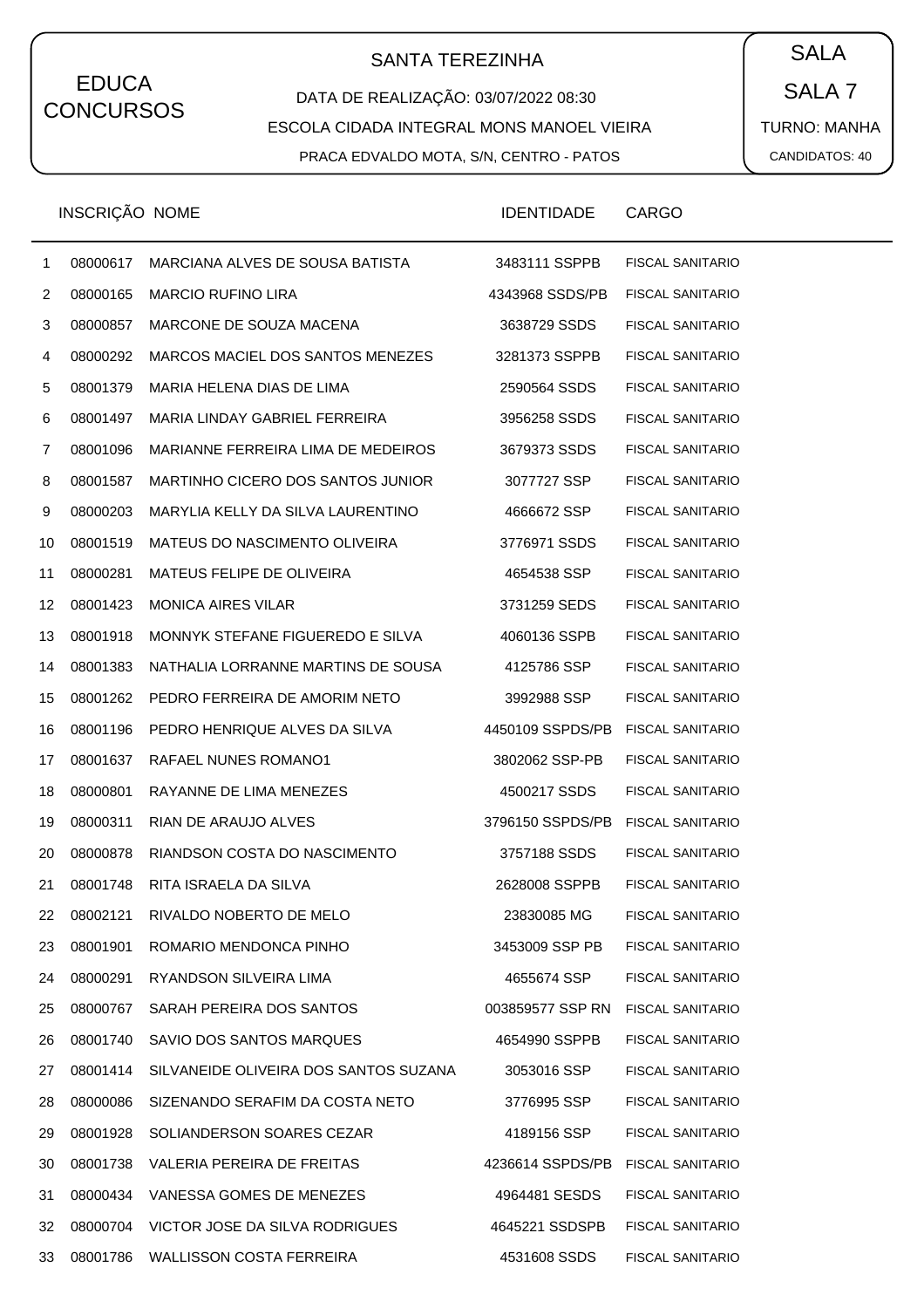| 34  | 08001744 | WENDEL COSTA FERREIRA       | 4328091 SSDS  | <b>FISCAL SANITARIO</b> |
|-----|----------|-----------------------------|---------------|-------------------------|
| 35. | 08001671 | WETSYA LARISSA LUCENA CEZAR | 4649987 SSD   | <b>FISCAL SANITARIO</b> |
| 36. | 08001546 | ADALBERTO DE MENEZES NETO   | 1408330 SSP   | <b>MOTORISTA D</b>      |
| 37  | 08000275 | ADEILTON LEITE COSTA        | 1700467 SSP   | <b>MOTORISTA D</b>      |
| 38  | 08001924 | ADERLAN DOS SANTOS DANTAS   | 002914970 SSP | <b>MOTORISTA D</b>      |
| 39  | 08002038 | ADILSON OLIVEIRA DE ALENCAR | 3095973 SSP   | <b>MOTORISTA D</b>      |
| 40  | 08001012 | ADRIANO ANDRE DE MENDONC    | 132315 SSP    | <b>MOTORISTA D</b>      |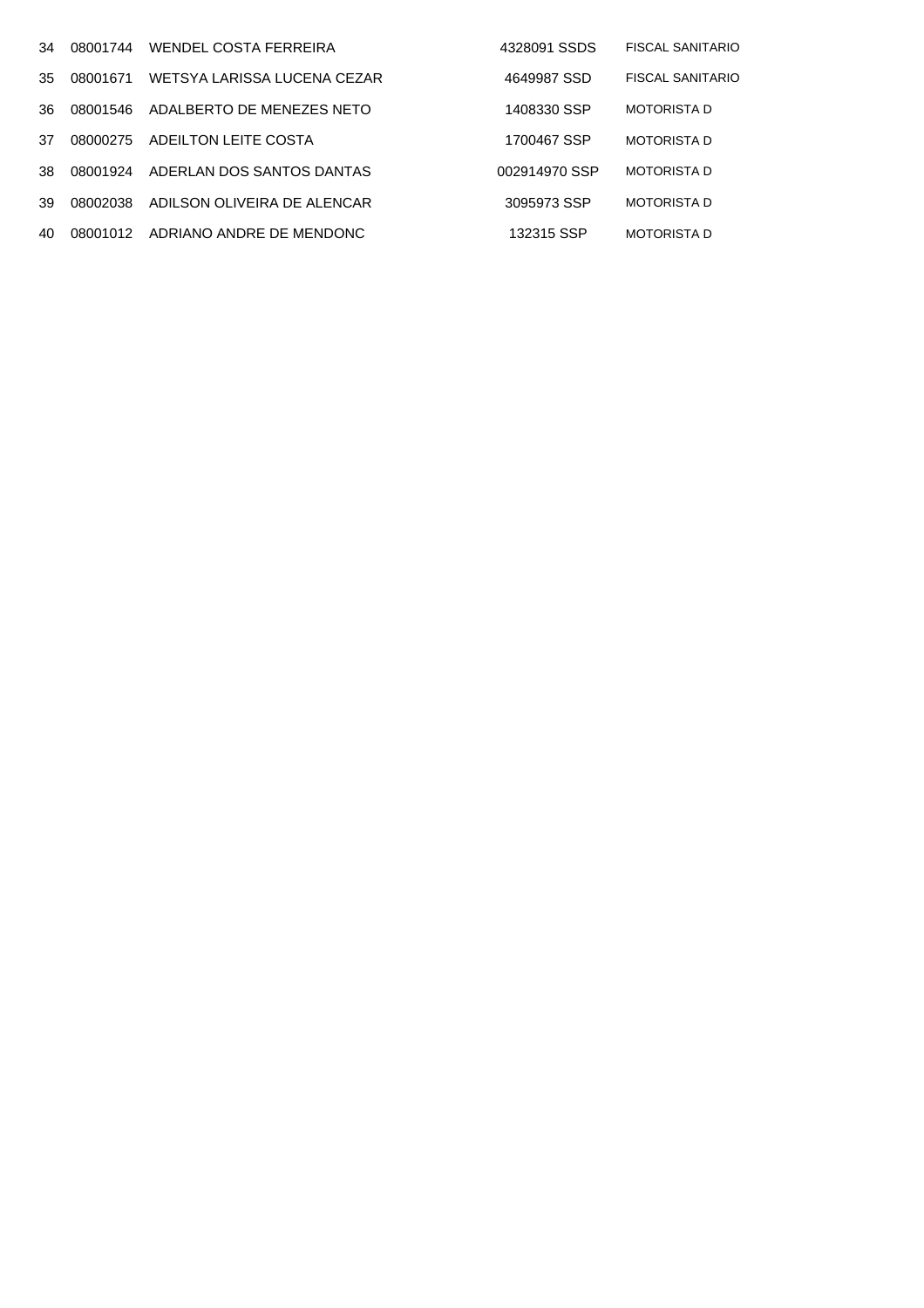# SANTA TEREZINHA  $\begin{pmatrix} \bullet & SALA \end{pmatrix}$

#### DATA DE REALIZAÇÃO: 03/07/2022 08:30 ESCOLA CIDADA INTEGRAL MONS MANOEL VIEIRA PRACA EDVALDO MOTA, S/N, CENTRO - PATOS

SALA 8 TURNO: MANHA CANDIDATOS: 40

|              | INSCRIÇÃO NOME |                                        | <b>IDENTIDADE</b>            | <b>CARGO</b>       |
|--------------|----------------|----------------------------------------|------------------------------|--------------------|
| $\mathbf{1}$ | 08001359       | ADRIANO FELIX FARIAS                   | 3461349 SSDS                 | <b>MOTORISTA D</b> |
| 2            |                | 08000872 ALBERTO VICENTE DE OLIVEIRA   | 3827969 SSP                  | <b>MOTORISTA D</b> |
| 3            |                | 08002242 ALDERI GONSALVES DA COSTA     | 2784717 SSP                  | <b>MOTORISTA D</b> |
| 4            | 08001452       | ALEX SANDRO MEDEIROS DE MORAIS         | 2249774 SSP                  | <b>MOTORISTA D</b> |
| 5            | 08001597       | ALLISON DA SILVA FELIX                 | 3273160 SSPPB                | <b>MOTORISTA D</b> |
| 6            | 08001369       | ALMIR FERREIRA DE LIMA                 | 3095430 SSP                  | <b>MOTORISTA D</b> |
| 7            | 08001608       | ANDERSON KLEBER PEREIRA DOS SANTOS     | 3594486 SSP                  | <b>MOTORISTA D</b> |
| 8            | 08001087       | ANGELO SOARES DE SOUZA                 | 4334545 SSP                  | <b>MOTORISTA D</b> |
| 9            | 08001936       | ANTONIO NUNES SINESIO                  | 2653400 SSP                  | <b>MOTORISTA D</b> |
| 10           | 08001009       | ANTONIO SOARES DE ALMEIDA              | 2309062 SSP                  | <b>MOTORISTA D</b> |
| 11           | 08001760       | AUGUSTO CESAR RAMOS                    | 2398133 SSPSSPPB MOTORISTA D |                    |
| 12           | 08001902       | <b>BRUNO FRANCISCO DA SILVA</b>        | 8790520 SSP                  | <b>MOTORISTA D</b> |
| 13           | 08000162       | CICERO FLAVIO FERREIRA DE SOUZA        | 2859853 SSP                  | <b>MOTORISTA D</b> |
| 14           | 08002106       | DAMIAO JOSE DA SILVA                   | 3387323 SSP/PB               | <b>MOTORISTA D</b> |
| 15           | 08000396       | DANIEL CAMBOIM PEREIRA                 | 3777457 SSDS                 | <b>MOTORISTA D</b> |
| 16           | 08001144       | DAYANE ALVES DA SILVA                  | 3776967 SSDS                 | <b>MOTORISTA D</b> |
| 17           | 08000737       | DEVID ALAN CIDELINO FELIPE             | 4025871 SSDS PB              | <b>MOTORISTA D</b> |
| 18           | 08000425       | DJOVANIO DE CALDA SOUZA                | 4011198 SSDS                 | <b>MOTORISTA D</b> |
| 19           | 08001456       | EDSON ARAN DA SILVA TORRES             | 3191203 SSP                  | <b>MOTORISTA D</b> |
| 20           | 08001295       | ELIAS SATURNINO DA SILVA               | 525601272 DETRAN MOTORISTA D |                    |
| 21           | 08000154       | <b>EMANOEL LEITE RUFINO</b>            | 3631825 SSP/PB               | <b>MOTORISTA D</b> |
| 22           |                | 08001429 ERASMO NOBREGA DE LUCENA      | 3911033 SSDS                 | <b>MOTORISTA D</b> |
| 23           | 08000602       | ERIKVON DE SOUSA SANTOS                | 31765839 SSP                 | <b>MOTORISTA D</b> |
| 24           | 08001885       | ERNANE ALVES DE OLIVEIRA               | 1699665 SSP                  | <b>MOTORISTA D</b> |
| 25           | 08001863       | ERTON ARAUJO BEZERRA                   | 3223379 SSP                  | <b>MOTORISTA D</b> |
| 26           | 08000678       | EWERTOM ROMAO DA SILVA OLIVEIRA        | 3506020 SSP                  | <b>MOTORISTA D</b> |
| 27           | 08001544       | <b>FABIO LINHARES MARQUES</b>          | 3331527 SSP                  | <b>MOTORISTA D</b> |
| 28           | 08000845       | <b>FAGNER ALVES DE MENEZES</b>         | 3575363 SSDS                 | <b>MOTORISTA D</b> |
| 29           | 08001170       | FELIPE NUNES RAIMUNDO                  | 357143851 SSP                | <b>MOTORISTA D</b> |
| 30           | 08002053       | FERNANDES JOSE ALVES DE OLIVEIRA       | 2254067 SSP                  | <b>MOTORISTA D</b> |
| 31           | 08000822       | FERNANDO LUIZ GONCALVES                | 4331355 SSPB                 | <b>MOTORISTA D</b> |
| 32           |                | 08001176 FILIPE CESAR DELFINO DE SOUSA | 3223459 SSP                  | <b>MOTORISTA D</b> |
| 33           |                | 08001810 FILIPE DA NOBREGA PEREIRA     | 3965891 SSP                  | <b>MOTORISTA D</b> |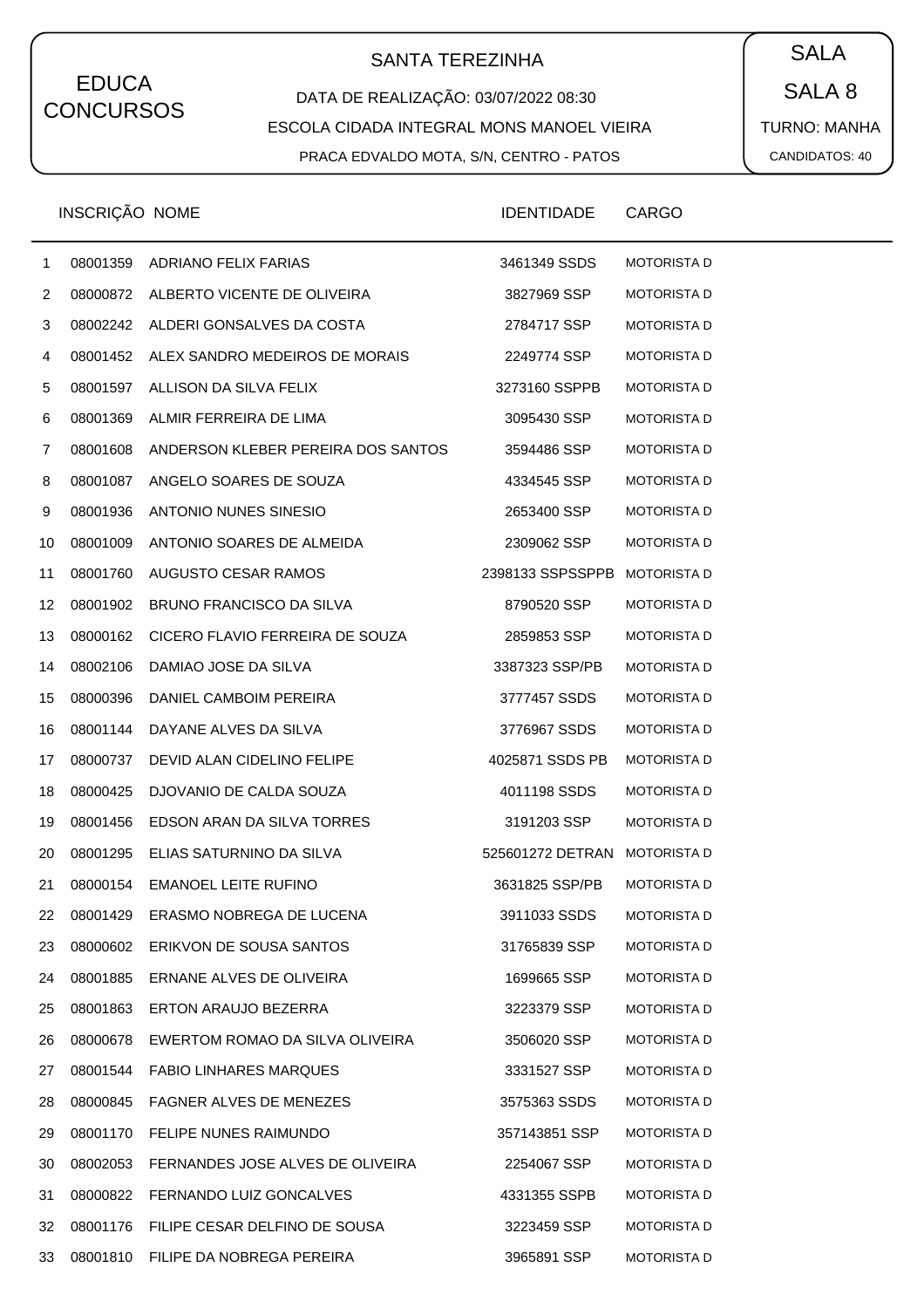| 34  | 08001716 | FRANCICLEUDO BATISTA DE LIMA    | 2389524 SSP   | <b>MOTORISTA D</b> |
|-----|----------|---------------------------------|---------------|--------------------|
| 35. | 08001559 | FRANCIELDO DOS SANTOS ALVES     | 3529792 SSP   | <b>MOTORISTA D</b> |
| 36  | 08000385 | FRANCILEUDO DE LUCENA MEDEIROS  | 1029791 SSP   | <b>MOTORISTA D</b> |
| 37  | 08000837 | FRANCINALDO DA SILVA CLEMENTINO | 2701458 SSP   | <b>MOTORISTA D</b> |
| 38  | 08002008 | <b>FRANCINALDO LIMA NUNES</b>   | 4425657 SSPE  | <b>MOTORISTA D</b> |
| 39  | 08001260 | FRANCISCO FLAVIO DE MEDEIROS    | 001284558 SSP | <b>MOTORISTA D</b> |
| 40  | 08001348 | FRANCISCO SANTOS SOARES         | 2443004 SSP   | <b>MOTORISTA D</b> |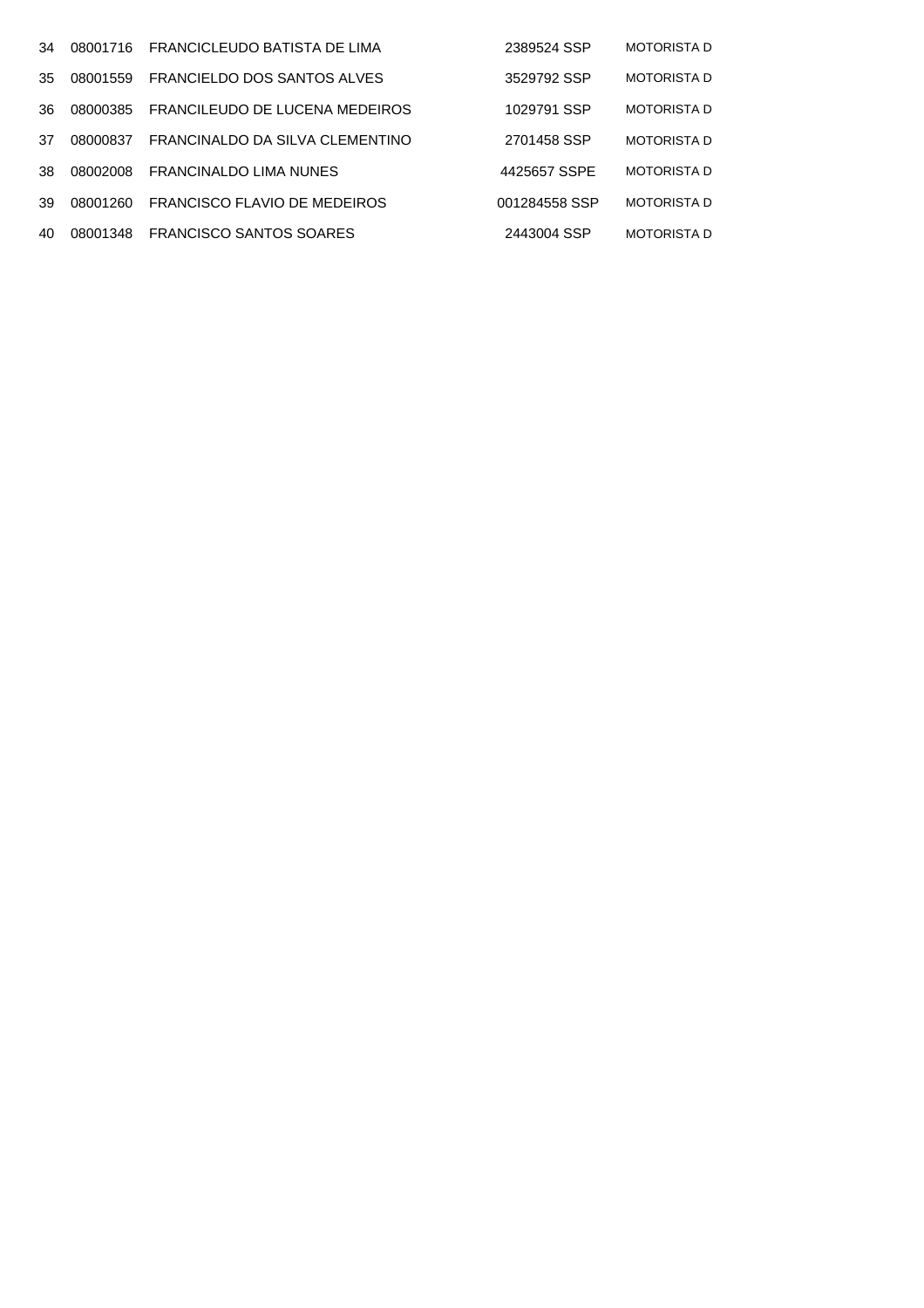# SANTA TEREZINHA  $\begin{pmatrix} SALA \end{pmatrix}$

#### DATA DE REALIZAÇÃO: 03/07/2022 08:30 ESCOLA CIDADA INTEGRAL MONS MANOEL VIEIRA PRACA EDVALDO MOTA, S/N, CENTRO - PATOS

SALA 9 TURNO: MANHA CANDIDATOS: 40

|                | INSCRIÇÃO NOME |                                        | <b>IDENTIDADE</b> | CARGO              |
|----------------|----------------|----------------------------------------|-------------------|--------------------|
| $\mathbf{1}$   | 08000261       | <b>GEORGE LUCAS RUFINO SOUZA</b>       | 3739373 SSP       | <b>MOTORISTA D</b> |
| $\overline{2}$ | 08001728       | <b>GEOVANE LEITE DA SILVA</b>          | 3706471 SSDS      | <b>MOTORISTA D</b> |
| 3              | 08002251       | <b>GEOVANIO DA SILVA FERNANDES</b>     | 3763680 SSDPB     | <b>MOTORISTA D</b> |
| 4              | 08001232       | <b>GERALDO LEITE FILHO</b>             | 526935327 SSP     | <b>MOTORISTA D</b> |
| 5              | 08000664       | GILBERTO COSTA DE OLIVEIRA             | 3953391 SSDS      | <b>MOTORISTA D</b> |
| 6              | 08000153       | GIVANILDO DANTAS FERNANDES             | 2507863 SESDS     | <b>MOTORISTA D</b> |
| 7              | 08000811       | <b>HANELIO NILIELTON PEREIRA</b>       | 001902476 SSP     | <b>MOTORISTA D</b> |
| 8              | 08002064       | HELTON JONAS BEZERRA LUCENA            | 3228149 SSP       | <b>MOTORISTA D</b> |
| 9              | 08000576       | <b>HIGOR ALVES DE MEDEIROS</b>         | 3818628 SSP       | <b>MOTORISTA D</b> |
| 10             | 08000580       | HUGLEY JERFFESON ALVES DE MEDEIROS     | 002832181 SSP/RN  | <b>MOTORISTA D</b> |
| 11             | 08001408       | IGOR RAPHAEL DE ASSIS XAVIER           | 3549223 SSP       | <b>MOTORISTA D</b> |
| 12             | 08001166       | <b>IRANILDO MORAIS DOS SANTOS</b>      | 2551643 ITEP      | <b>MOTORISTA D</b> |
| 13             | 08000051       | <b>IURY MATHEUS DE MEDEIROS ARAUJO</b> | 3281497 SSD       | <b>MOTORISTA D</b> |
| 14             | 08000211       | JANUNCIO JANIO DE MEDEIROS SILVA       | 001339118 ITEP    | <b>MOTORISTA D</b> |
| 15             | 08001240       | JARLY JOHN FARIA DA SILVA              | 2004778 SSP       | <b>MOTORISTA D</b> |
| 16             | 08001776       | JEAN DA SILVA ALVES                    | 4073200 SSDS      | <b>MOTORISTA D</b> |
| 17             | 08002239       | JEFFERSON MESSIAS PEREIRA DAMASCENO    | 3570190 SSDPB     | <b>MOTORISTA D</b> |
| 18             | 08002273       | JOAO DE LUCENA CAVALCANTE JUNIOR       | 3576317 SSP       | <b>MOTORISTA D</b> |
| 19             | 08001018       | JOAO KARLOS GOMES DE MEDEIROS          | 2287684 SSP       | <b>MOTORISTA D</b> |
| 20             | 08001837       | JOAO LEITE DE SOUSA                    | 02460081408 SSP   | <b>MOTORISTA D</b> |
| 21             | 08001927       | JOAO PAULO LOPES DE ABRANTES           | 3615250 SSP       | <b>MOTORISTA D</b> |
| 22             | 08001895       | JOELSON DIAS DE LIMA                   | 37874592 SSP      | <b>MOTORISTA D</b> |
| 23             | 08001768       | JOSE ALDO DA SILVA                     | 2439452 SSP       | <b>MOTORISTA D</b> |
| 24             | 08000575       | JOSE ANDERSON PEREIRA DE BRITO         | 4051204 SSP       | <b>MOTORISTA D</b> |
| 25             | 08001669       | JOSE CLEDE MOREIRA DE OLIVEIRA         | 2152289 SESDS-PB  | <b>MOTORISTA D</b> |
| 26             | 08000616       | JOSE DANIEL MOURA RODRIGUES            | 3415524 SSP       | <b>MOTORISTA D</b> |
| 27             | 08000886       | JOSE FABIANO PEREIRA DA COSTA          | 3430916 SSP       | <b>MOTORISTA D</b> |
| 28             | 08002116       | <b>JOSE JERONIMO DIAS</b>              | 1103797 SSPPB     | <b>MOTORISTA D</b> |
| 29             | 08002092       | <b>JOSE OLIVEIRA SIMOES</b>            | 1011914 SSPPB     | <b>MOTORISTA D</b> |
| 30             | 08001506       | JOSE ROBERTO DE LOMA                   | 1706513 SSP/PB    | <b>MOTORISTA D</b> |
| 31             | 08000222       | JOSE WERNEQUE GONCALVES MARTINS        | 2938293 SSP       | <b>MOTORISTA D</b> |
| 32             | 08000381       | <b>JOSINALDO LIMA FELIX</b>            | 3095427 SSP       | <b>MOTORISTA D</b> |
| 33             | 08001984       | JUCIELTON MARTINS MEDEIROS SALVADOR    | 3149421 SSP       | <b>MOTORISTA D</b> |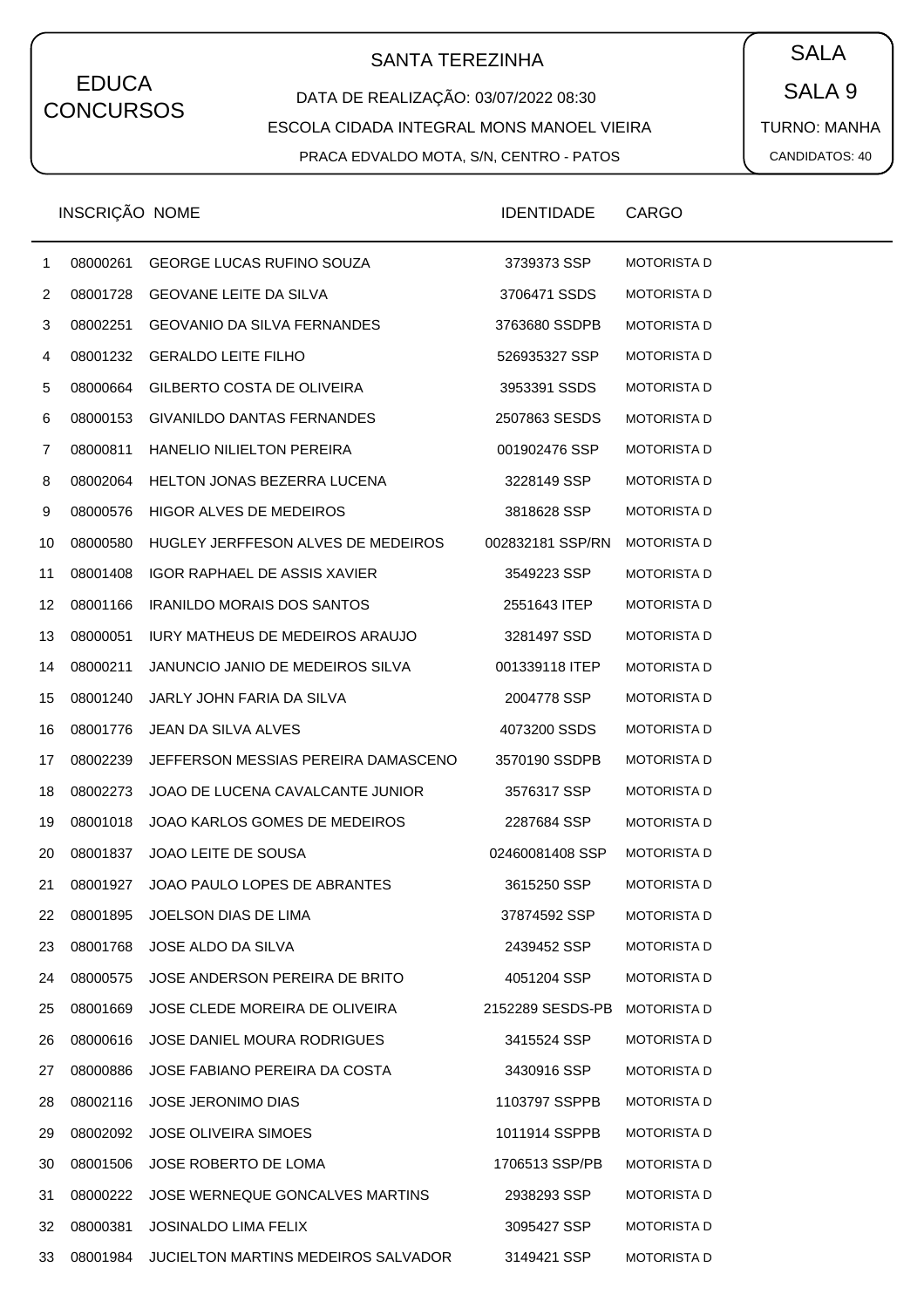| 34  | 08001852 | LEONARDO DE MENEZES DIAS           | 3485836 SSDS   | <b>MOTORISTA D</b> |
|-----|----------|------------------------------------|----------------|--------------------|
| 35  | 08001319 | LINDOMAR DE SOUSA DIAS             | 1549738 SSP    | <b>MOTORISTA D</b> |
| 36. | 08001988 | LUCAS LIMA DA NOBREGA              | 4245837 SSP    | <b>MOTORISTA D</b> |
| 37  | 08002143 | LUIZ FABRICIO PEREIRA ALVES        | 2590504 SSP/PB | <b>MOTORISTA D</b> |
| 38. | 08001719 | MARCELO AUGUSTO RODRIGUES DINIZ DO | 3856933 SSP    | <b>MOTORISTA D</b> |
| 39  | 08002192 | <b>MARCILIO COUTINHO LIRA</b>      | 2822564 SSP    | <b>MOTORISTA D</b> |
| 40  | 08001920 | MARCIO LAURINDA DA SILVA           | 2106717 SSP/PB | <b>MOTORISTA D</b> |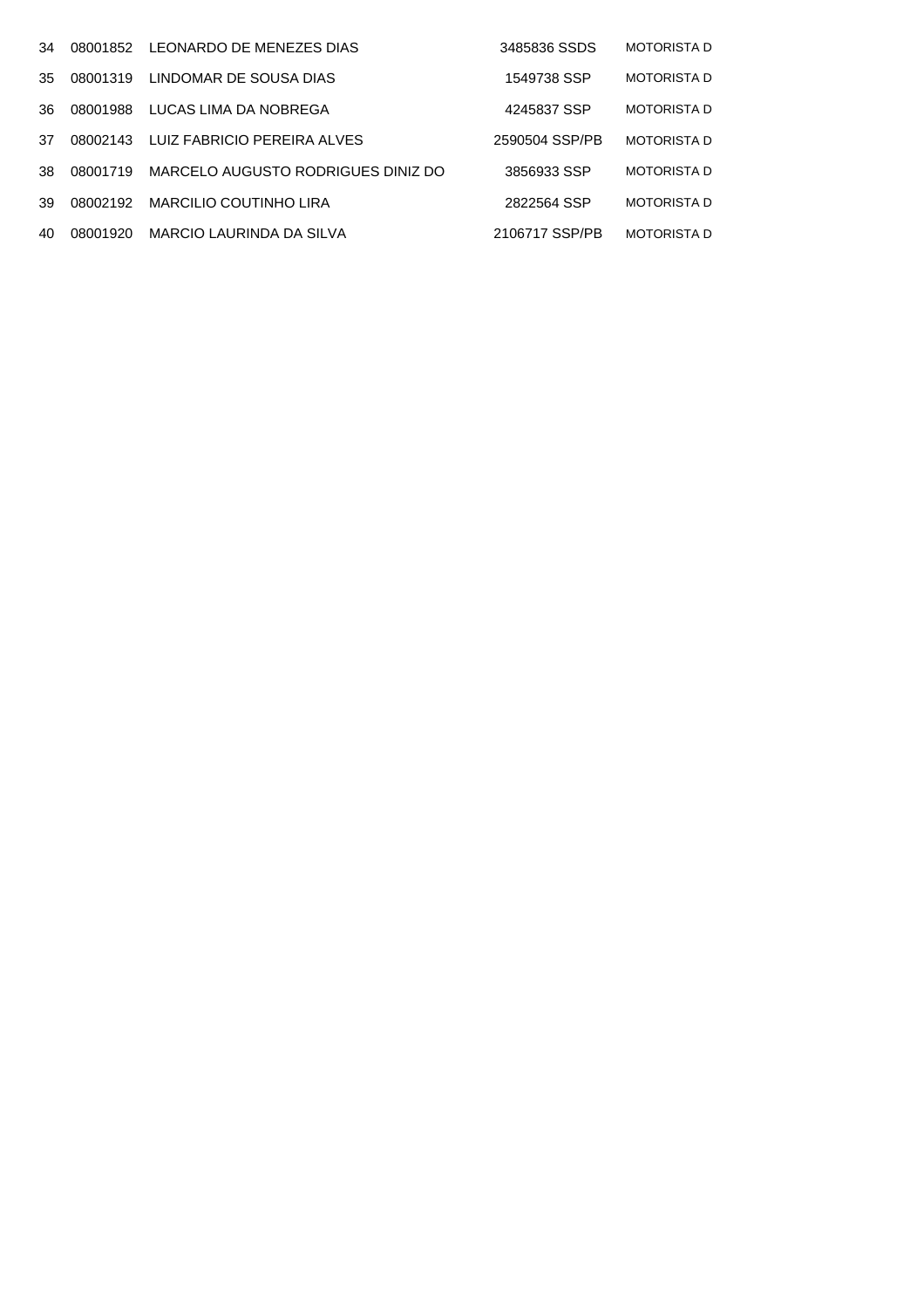# SANTA TEREZINHA  $\begin{pmatrix} \bullet & SALA \end{pmatrix}$

#### DATA DE REALIZAÇÃO: 03/07/2022 08:30 ESCOLA CIDADA INTEGRAL MONS MANOEL VIEIRA PRACA EDVALDO MOTA, S/N, CENTRO - PATOS

SALA 10 TURNO: MANHA CANDIDATOS: 40

|                | INSCRIÇÃO NOME |                                      | <b>IDENTIDADE</b>              | <b>CARGO</b>         |
|----------------|----------------|--------------------------------------|--------------------------------|----------------------|
| $\mathbf{1}$   | 08002031       | MARCOS ADRIANO DOS SANTOS OLIVEIRA   | 4188985 SSDS                   | <b>MOTORISTA D</b>   |
| $\overline{2}$ | 08000241       | MARCOS ANTONIO FERNANDES DE OLIVEIRA | 3643367 SSPPB                  | <b>MOTORISTA D</b>   |
| 3              | 08002300       | MICAEL JOSEMBERG MEDEIROS DA SILVA   | 003112187 SSSSP                | <b>MOTORISTA D</b>   |
| 4              | 08000552       | MIZAEL DE LUCENA FERREIRA            | 3333241 SSP                    | <b>MOTORISTA D</b>   |
| 5              | 08000395       | MURILO ALVES GUEDES                  | 3880590 SSDS                   | <b>MOTORISTA D</b>   |
| 6              | 08002188       | NILVAN DE LUCENA HIPOLITO            | 3526290 SSP                    | <b>MOTORISTA D</b>   |
| 7              | 08001878       | NORMANDO PEREIRA MORAIS              | 02773486756 DETRAN MOTORISTA D |                      |
| 8              | 08000802       | PAULO ROBERTO BARBOSA FERREIRA       | 2976817 SSP                    | <b>MOTORISTA D</b>   |
| 9              |                | 08001514 PEDRO DE ALMEIDA JUNIOR     | 3020815 SSP                    | <b>MOTORISTA D</b>   |
| 10             | 08001326       | RAFAEL WERLAN SALVIANO PEREIRA       | 3784526 SSDS                   | <b>MOTORISTA D</b>   |
| 11             | 08002131       | RAIMUNDO ANDRE FILHO                 | 2701319 SSP                    | <b>MOTORISTA D</b>   |
| 12             | 08001638       | REDIR ALVES DE ARRUDA                | 3732708 SSP                    | <b>MOTORISTA D</b>   |
| 13             | 08000318       | RIVALDO PEREIRA DE LIMA              | 2583269 SSP                    | <b>MOTORISTA D</b>   |
| 14             | 08002124       | ROBERTO KERLEN FERREIRA DOS SANTOS   | 2844484 SSPPB                  | <b>MOTORISTA D</b>   |
| 15             | 08002132       | ROBSON DA SILVA OLIVEIRA             | 2740904 SSP                    | <b>MOTORISTA D</b>   |
| 16             | 08002035       | RODRIGO AMORIM BATISTA               | 3053001 SSP                    | <b>MOTORISTA D</b>   |
| 17             | 08000471       | ROGERIO SALES DE ARAUJO              | 2591424 SSP                    | <b>MOTORISTA D</b>   |
| 18             | 08002275       | RONALDO RUMAO DA SILVA               | 3536371 SSDS                   | <b>MOTORISTA D</b>   |
| 19             | 08001666       | RONIELSON SOUZA DE OLIVEIRA          | 2739619 ITEP                   | <b>MOTORISTA D</b>   |
| 20             | 08000255       | SERGIO CALIX LUIZ DA SILVA           | 3132762 SSP                    | <b>MOTORISTA D</b>   |
| 21             | 08000105       | <b>TARCISIO NASCIMENTO NOGUEIRA</b>  | 2259621 SSPPB                  | <b>MOTORISTA D</b>   |
| 22             | 08000486       | THIAGO DA SILVA GOMES SOUSA          | 202134300 DETRAN MOTORISTA D   |                      |
| 23             | 08000943       | THIAGO SANTOS OLIVEIRA               | 3822133 SSDS                   | <b>MOTORISTA D</b>   |
| 24             | 08001310       | UBIRACY WANDERLEY DANTAS             | 1685440 SSP/PB                 | <b>MOTORISTA D</b>   |
| 25             | 08001342       | WEDSON LIMA DE LUCENA                | 3674871 SESDS                  | <b>MOTORISTA D</b>   |
| 26             | 08002146       | WELLGTON DANTAS DA SILVA             | 002618733 SSP                  | <b>MOTORISTA D</b>   |
| 27             | 08001955       | WIDEBLAND PORFIRIO DE MEDEIROS       | 2691290 SSP                    | <b>MOTORISTA D</b>   |
| 28             | 08002037       | WIDELBERG PORFIRIO DE MEDEIROS       | 3319479 SSP                    | <b>MOTORISTA D</b>   |
| 29             | 08001220       | <b>WILLAMY THIAGO FELIX</b>          | 002479526 SSP                  | <b>MOTORISTA D</b>   |
| 30             | 08000263       | <b>WILLIS ARAUJO COSTA</b>           | 002832947 SSP RN               | <b>MOTORISTA D</b>   |
| 31             | 08001180       | WYLCK DE LUCENA GOMES                | 4495164 SSP                    | <b>MOTORISTA D</b>   |
| 32             |                | 08001282 ALAN CARLETE DO CARMO SOUZA | 17170 SSP-PB                   | OPERADOR DE MAQUINAS |
| 33             |                | 08000416 ALAN LUCE DE SOUSA          | 3653801 SSP                    | OPERADOR DE MAQUINAS |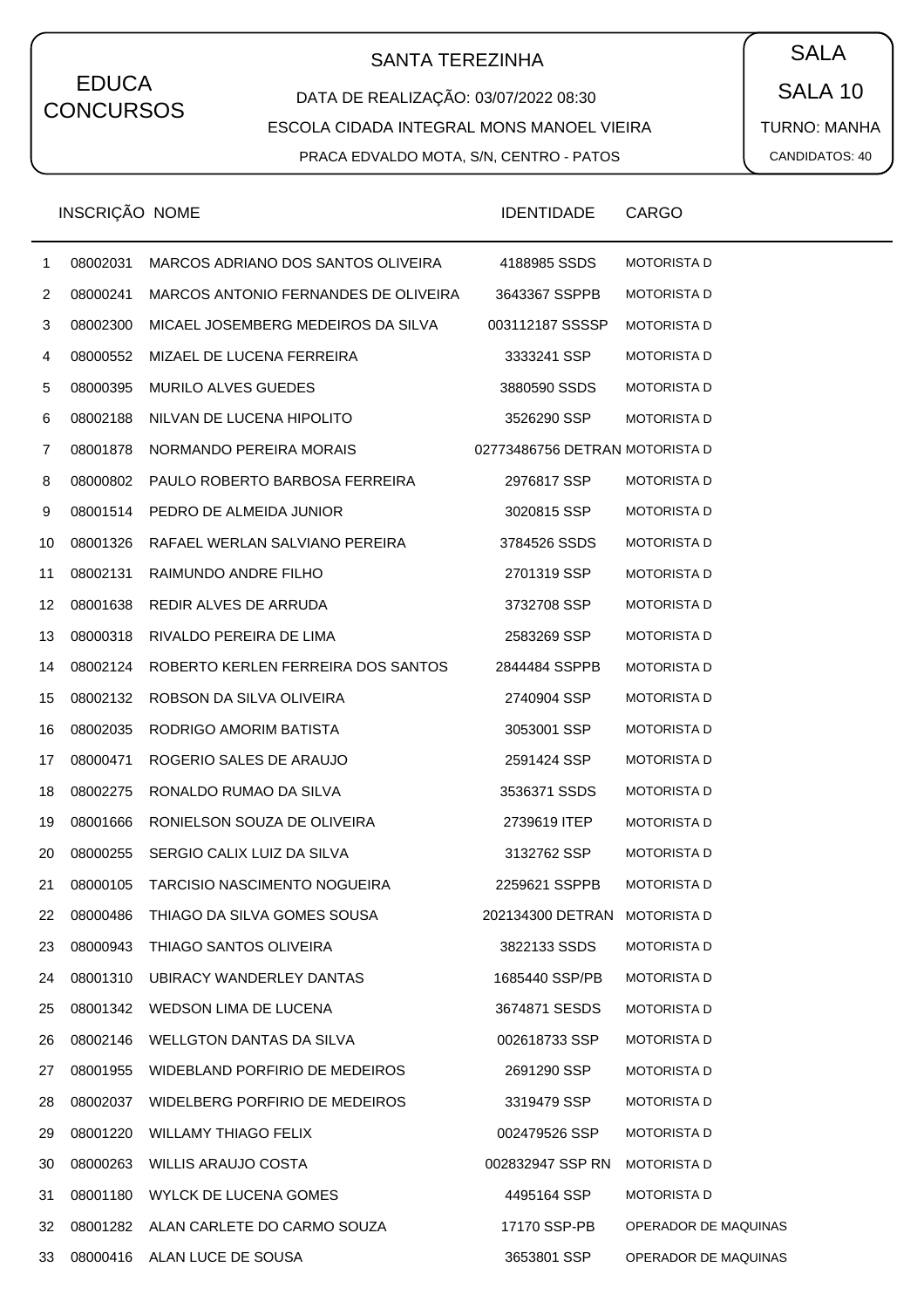|     | 34 08001572 | ALISSON CARLOS PEREIRA DA SILVA     | 4045273 SSDS | OPERADOR DE MAQUINAS |
|-----|-------------|-------------------------------------|--------------|----------------------|
|     | 35 08001150 | DIOGO JUSSAN ALVES DA SILVA         | 3661390 SSDS | OPERADOR DE MAQUINAS |
| 36  | 08001789    | ELIONERES ALVES DA SILVA            | 3081029 SSP  | OPERADOR DE MAQUINAS |
| 37  | 08000819    | ELVES RODRIGUES DE LUCENA           | 3654151 SSDS | OPERADOR DE MAQUINAS |
| 38. | 08002100    | ERALDO PEREIRA DE ARAUJO            | 3506305 SSPB | OPERADOR DE MAQUINAS |
| 39  | 08001338    | FELIPE PEREIRA DE LUCENA            | 3776943 SSDS | OPERADOR DE MAQUINAS |
| 40  | 08002096    | FRANCIEUDES WILAMO FARIAS GONCALVES | 2871070 SSPB | OPERADOR DE MAQUINAS |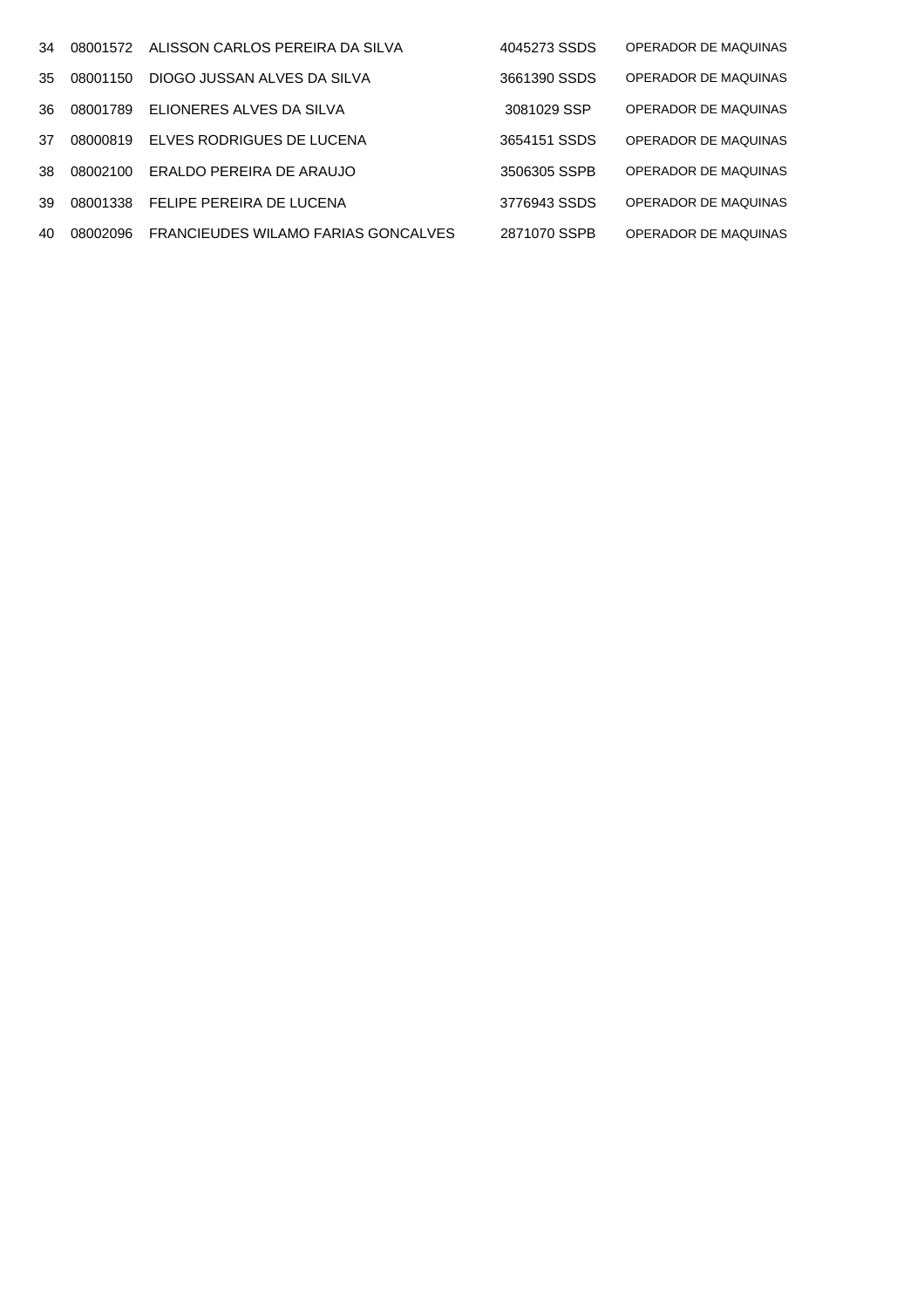# SANTA TEREZINHA  $\begin{pmatrix} \bullet & SALA \end{pmatrix}$

DATA DE REALIZAÇÃO: 03/07/2022 08:30 ESCOLA CIDADA INTEGRAL MONS MANOEL VIEIRA PRACA EDVALDO MOTA, S/N, CENTRO - PATOS

SALA 11 TURNO: MANHA CANDIDATOS: 37

|    | INSCRIÇÃO NOME |                                            | <b>IDENTIDADE</b> | <b>CARGO</b>                 |
|----|----------------|--------------------------------------------|-------------------|------------------------------|
| 1  | 08001079       | <b>FRANCISCO EUGENIO SOARES CAVALCANTE</b> | 1602636540 SSP    | OPERADOR DE MAQUINAS         |
| 2  | 08000104       | <b>FRANCISCO MEDEIROS DE LUCENA</b>        | 1182081 SSP       | OPERADOR DE MAQUINAS         |
| 3  | 08002219       | FRANCISCO WELLINGTON DE LIRA NEVES         | 3437639 SSP       | OPERADOR DE MAQUINAS         |
| 4  | 08001808       | GABRIEL WAGNER DE ARAUJO MEDEIROS          | 003249900 SSP     | OPERADOR DE MAQUINAS         |
| 5  | 08000502       | <b>GEOVANIO DA SILVA OLIVEIRA</b>          | 3688247 SSDS      | OPERADOR DE MAQUINAS         |
| 6  | 08001554       | GILSON PAES DA SILVA                       | 7763669 SSP       | OPERADOR DE MAQUINAS         |
| 7  | 08001285       | GIVAL SERAFIM DA SILVA NETO                | 3776986 UF        | OPERADOR DE MAQUINAS         |
| 8  | 08002115       | <b>IRISVAN PEREIRA SULA</b>                | 3323938 PARAIBBA  | OPERADOR DE MAQUINAS         |
| 9  | 08000958       | JOSE CARLOS FERREIRA DA SILVA              | 3435658 SSP       | OPERADOR DE MAQUINAS         |
| 10 | 08000631       | JOSE ROBERTO DE ARAUJO PEREIRA             | 2735672 SECRETAR  | OPERADOR DE MAQUINAS         |
| 11 | 08001703       | LUIZ ERIOSVALDO PEREIRA DA SILVA           | 002757667 ITEP    | OPERADOR DE MAQUINAS         |
| 12 | 08001099       | MANOEL MESSIAS NUNES PEREIRA               | 1685401 SSP/PB    | OPERADOR DE MAQUINAS         |
| 13 | 08001284       | <b>MARCELO GOMES MAIA</b>                  | 2869019 SSP-PB    | OPERADOR DE MAQUINAS         |
| 14 | 08000178       | MARCIANO VILAR DOS SANTOS                  | 59002839 SSP      | OPERADOR DE MAQUINAS         |
| 15 | 08000372       | PAULO CESAR DOS SANTOS MOTA                | 3098116 SSP PB    | OPERADOR DE MAQUINAS         |
| 16 | 08001327       | PIERRY NASCIMENTO DOS SANTOS               | 3284118 SSP       | OPERADOR DE MAQUINAS         |
| 17 | 08000894       | RAMON FERNANDES NUNES DA SILVA             | 3951870 SSP       | OPERADOR DE MAQUINAS         |
| 18 | 08000442       | RAMON SALES MENDES                         | 3026184 SSP       | OPERADOR DE MAQUINAS         |
| 19 | 08001938       | RICARDO CASADO DE LIMA                     | 3874490 SSP       | OPERADOR DE MAQUINAS         |
| 20 | 08001040       | ROBSON FELIX ALVES                         | 0980453771 SSP    | OPERADOR DE MAQUINAS         |
| 21 | 08001045       | ROGERIO ALVES SIMAO                        | 2346332 SSP       | OPERADOR DE MAQUINAS         |
| 22 | 08000681       | SILVINO CHAVES DE LUCENA                   | 2032709 SSP       | OPERADOR DE MAQUINAS         |
| 23 | 08002009       | VERNALDO DA SILVA BATISTA                  | 1336658 SESDS     | OPERADOR DE MAQUINAS         |
| 24 | 08000640       | ADRIANA GOMES PEREIRA                      | 2513119 SSP/PB    | <b>TECNICO EM ENFERMAGEM</b> |
| 25 | 08001159       | ADYVA MARRELLYNNE SOARES PEREIRA           | 4394301 SSP       | <b>TECNICO EM ENFERMAGEM</b> |
| 26 | 08000185       | ALANO VIEIRA DE FIGUEIREDO                 | 10159806 SSP-PE   | <b>TECNICO EM ENFERMAGEM</b> |
| 27 | 08000892       | ALBERTO DE SOUZA NORBERTO                  | 2389479 SSP       | <b>TECNICO EM ENFERMAGEM</b> |
| 28 | 08000110       | ALDA ROZIVANIA DOS SANTOS NOBREGA          | 4198539 SESDS     | <b>TECNICO EM ENFERMAGEM</b> |
| 29 | 08000742       | ALDEN ALEXANDRE FLORENCIO                  | 1770304 SSP       | <b>TECNICO EM ENFERMAGEM</b> |
| 30 | 08000608       | ALINE DA SILVA BRITO                       | 3467229 SSDF      | <b>TECNICO EM ENFERMAGEM</b> |
| 31 | 08000194       | AMANDA AYALLA DA SILVA SANTOS              | 3381527 SSDS-PB   | <b>TECNICO EM ENFERMAGEM</b> |
| 32 | 08002076       | ANA CAROLINE SOUZA DE OLIVEIRA             | 4372332 SSP       | <b>TECNICO EM ENFERMAGEM</b> |
| 33 | 08001818       | ANA PAULA DE FRANCA PEREIRA                | 4253706 SSDS      | TECNICO EM ENFERMAGEM        |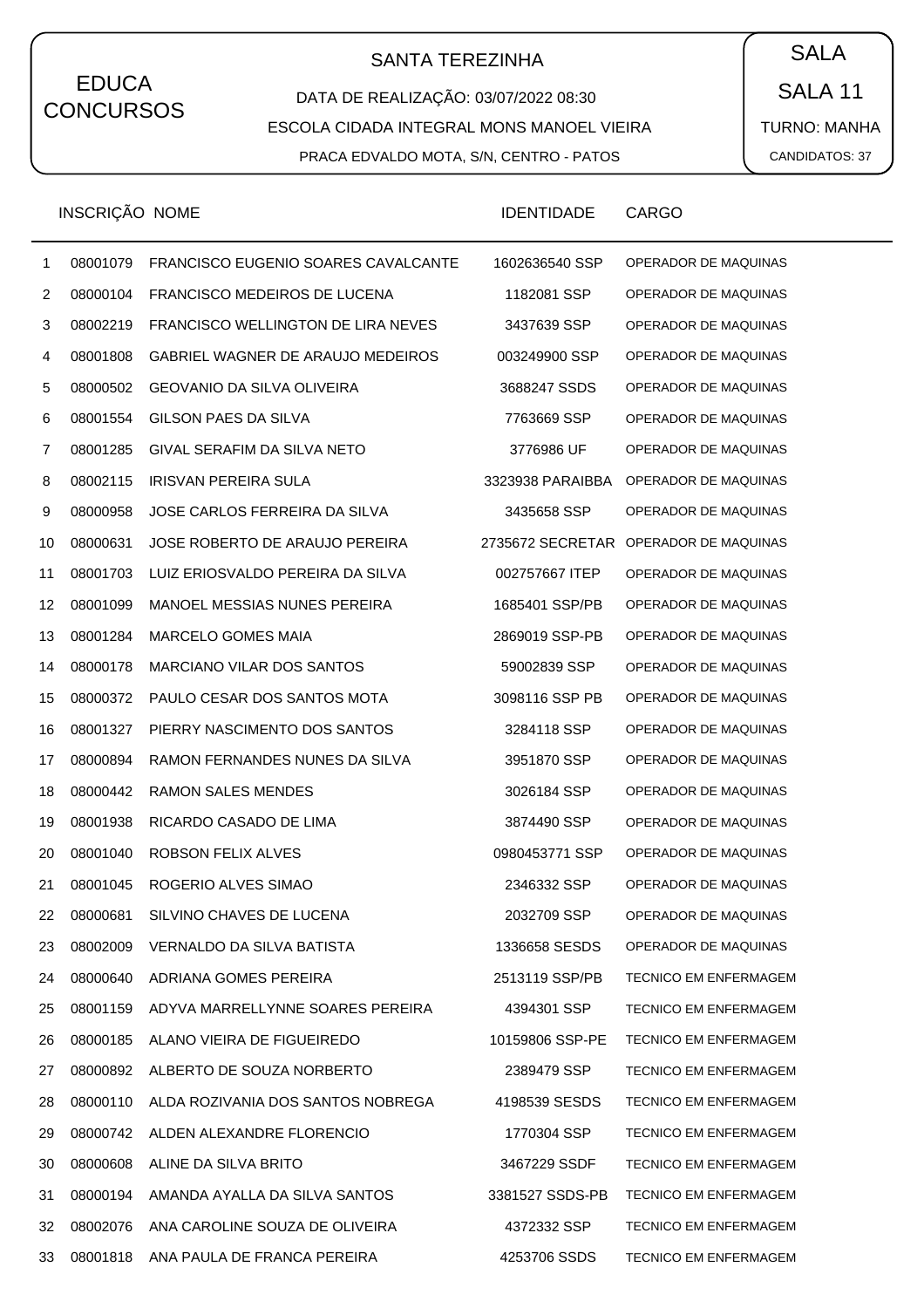|  | 34 08001480 ANA PAULA OLIVEIRA PEREIRA       | 4169736 SSDS | <b>TECNICO EM ENFERMAGEM</b> |
|--|----------------------------------------------|--------------|------------------------------|
|  | 35 08001623 ANDRE GAIA DE MEDEIROS           | 6648698 SDS  | <b>TECNICO EM ENFERMAGEM</b> |
|  | 36 08001862 ANDREYNNA SABRINA ALVES CARVALHO | 4293864 SSP  | <b>TECNICO EM ENFERMAGEM</b> |
|  | 37 08001977 ANTONIO DORIO DE ARAUJO          | 2032869 SSDS | <b>TECNICO EM ENFERMAGEM</b> |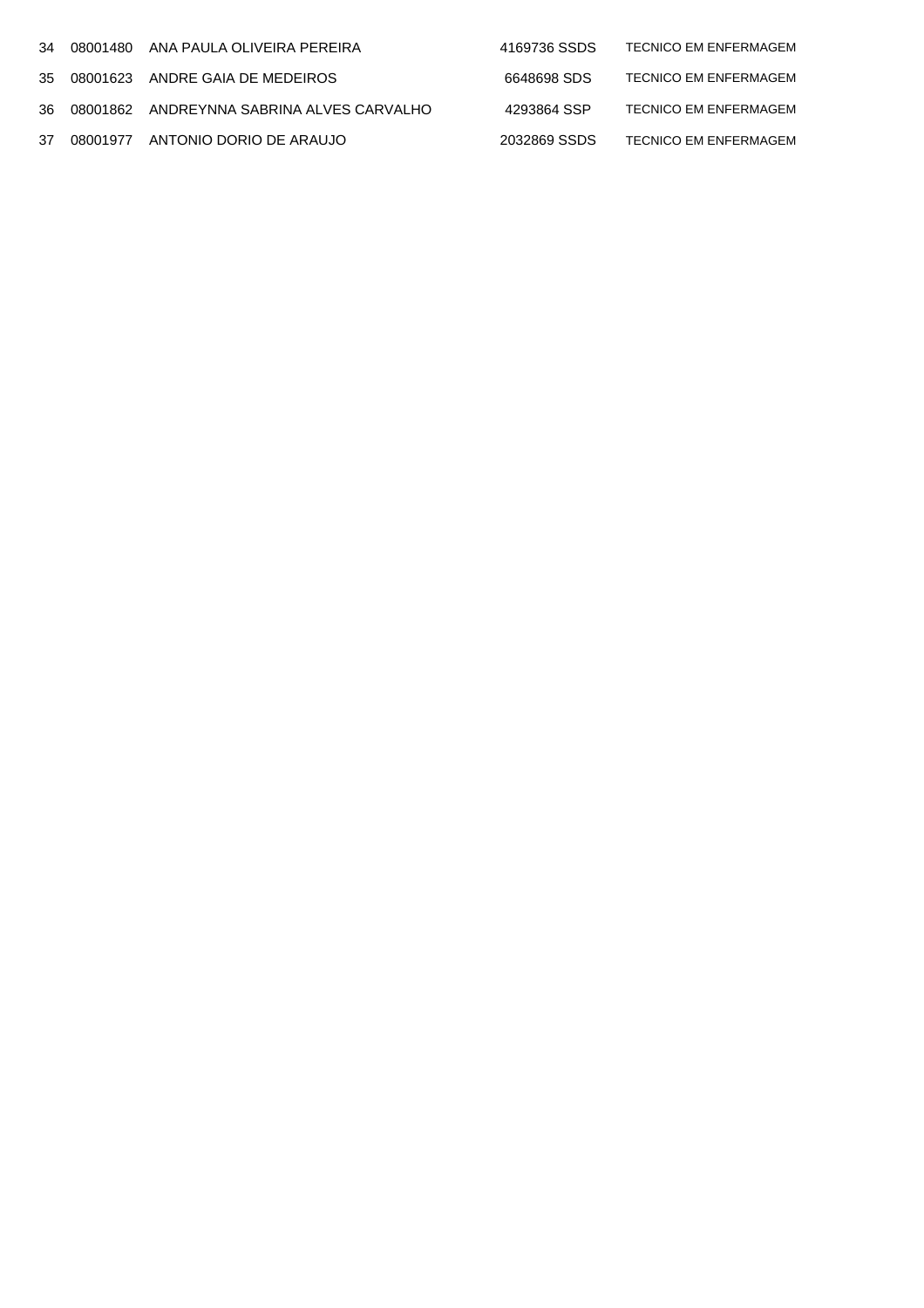## SANTA TEREZINHA  $\begin{pmatrix} \bullet & SALA \end{pmatrix}$

DATA DE REALIZAÇÃO: 03/07/2022 08:30 ESCOLA CIDADA INTEGRAL MONS MANOEL VIEIRA PRACA EDVALDO MOTA, S/N, CENTRO - PATOS

SALA 12 TURNO: MANHA CANDIDATOS: 37

|    | <b>INSCRIÇAO NOME</b> |                                       | <b>IDENTIDADE</b> | CARGO                                  |
|----|-----------------------|---------------------------------------|-------------------|----------------------------------------|
| 1  | 08000684              | BRENDA OLIVEIRA ARAUJO GOMES          | 3638697 SSDS      | <b>TECNICO EM ENFERMAGEM</b>           |
| 2  | 08000518              | CAMILLA CARNAUBA DE SOUSA             | 310601554 DETRAN  | <b>TECNICO EM ENFERMAGEM</b>           |
| 3  | 08001765              | CELIVANIA WANDERLEY DA SILVA          | 33175141 SSP      | <b>TECNICO EM ENFERMAGEM</b>           |
| 4  | 08000562              | DANILO MONTEIRO FERREIRA              | 002379284 SSP     | <b>TECNICO EM ENFERMAGEM</b>           |
| 5  | 08000375              | DANYELE DOS SANTOS FERREIRA           | 4484173 SSP       | <b>TECNICO EM ENFERMAGEM</b>           |
| 6  | 08000805              | DENISE DE MENEZES COSTA               | 4327947 SSDS      | <b>TECNICO EM ENFERMAGEM</b>           |
| 7  | 08001152              | DIENNES D'AVILA NASCIMENTO            | 3777854 SDS       | <b>TECNICO EM ENFERMAGEM</b>           |
| 8  | 08001660              | EGRINALDO DA COSTA PEREIRA            | 2078882 SSP       | TECNICO EM ENFERMAGEM                  |
| 9  | 08001415              | ELIANA DA CONCEICAO ALVES COSTA       | 3810860 SSPDS/PB  | <b>TECNICO EM ENFERMAGEM</b>           |
| 10 | 08001165              | ELYNNE ALVES GALVAO FELIX             | 3477105 SSDS      | <b>TECNICO EM ENFERMAGEM</b>           |
| 11 | 08001642              | ERICA DOS SANTOS ARAUJO               | 3841755 SSDS      | <b>TECNICO EM ENFERMAGEM</b>           |
| 12 | 08000454              | FABIANA COSTA SANTOS DE OLIVEIRA      | 3901976 SSDS      | <b>TECNICO EM ENFERMAGEM</b>           |
| 13 | 08000766              | FRA MARTA DA SILVA NEVES              | 4514863 SSSPDSPB  | <b>TECNICO EM ENFERMAGEM</b>           |
| 14 | 08002023              | FRANCIRALDA LEITE DOS SANTOS FERREIRA | 3097311 SSP       | <b>TECNICO EM ENFERMAGEM</b>           |
| 15 | 08001208              | FRANCIRALDA RODRIGUES DA SILVA        | 2980331 SSP/PB    | TECNICO EM ENFERMAGEM                  |
| 16 | 08001154              | FRANCISCA CRISTINA DE LIMA            | 2106849 SSDS      | <b>TECNICO EM ENFERMAGEM</b>           |
| 17 | 08000404              | FRANCISCA LORRANE DA PAZ XAVIER       | 4048263 SESDS-PB  | <b>TECNICO EM ENFERMAGEM</b>           |
| 18 | 08001292              | <b>GABRYELLY RODRIGUES MARCOLINO</b>  | 4495215 SSDS/PB   | TECNICO EM ENFERMAGEM                  |
| 19 | 08000095              | <b>GEYSE ALINE DE LIMA</b>            | 002298841 SSP     | <b>TECNICO EM ENFERMAGEM</b>           |
| 20 | 08002021              | GILMARA GONCALVES ARAUJO              | 3091014 SSP       | <b>TECNICO EM ENFERMAGEM</b>           |
| 21 | 08001959              | <b>HENRIQUE VITOR VALE</b>            | 4139121 SSDS      | <b>TECNICO EM ENFERMAGEM</b>           |
| 22 | 08000524              | IZABEL CRISTINA CIDELINO FELIPE       |                   | 4364685 SSPDS/PB TECNICO EM ENFERMAGEM |
| 23 | 08000282              | JANAINA FELIX FERREIRA VALENTIM       |                   | 4132986 SECRETAR TECNICO EM ENFERMAGEM |
| 24 | 08002091              | JANAINA ROSE ARAUJO DE MORAIS         | 2315969 SSP       | TECNICO EM ENFERMAGEM                  |
| 25 | 08001051              | JANEIDE FARIAS DE OLIVEIRA            | 2886896 SSP       | TECNICO EM ENFERMAGEM                  |
| 26 | 08002011              | <b>JOAO BATISTA DE LIMA</b>           | 2416242 SSP       | <b>TECNICO EM ENFERMAGEM</b>           |
| 27 | 08000895              | JOAO FELOMENO DA SILVA NETO           | 3815013 SSP       | TECNICO EM ENFERMAGEM                  |
| 28 | 08001022              | JOAQUIM TIERES BARBOSA DE ARAUJO      | 1716771 SSPRN     | TECNICO EM ENFERMAGEM                  |
| 29 | 08000125              | JOELMA LOPES DE SOUZA                 | 3295464 SSPB      | TECNICO EM ENFERMAGEM                  |
| 30 | 08000690              | JONAS FERNANDO FELIX MEIRA            | 3742617 SSP-PB    | TECNICO EM ENFERMAGEM                  |
| 31 | 08001425              | JUCIANY MARTINS MEDEIROS SALVADOR     | 3348751 SSP       | TECNICO EM ENFERMAGEM                  |
| 32 | 08001097              | <b>JUCILENE GOMES DE FREITAS</b>      | 3998769 SSDS      | <b>TECNICO EM ENFERMAGEM</b>           |
| 33 | 08001505              | <b>JUCILENE OLIVEIRA FREITAS</b>      | 4443759 SSDS      | TECNICO EM ENFERMAGEM                  |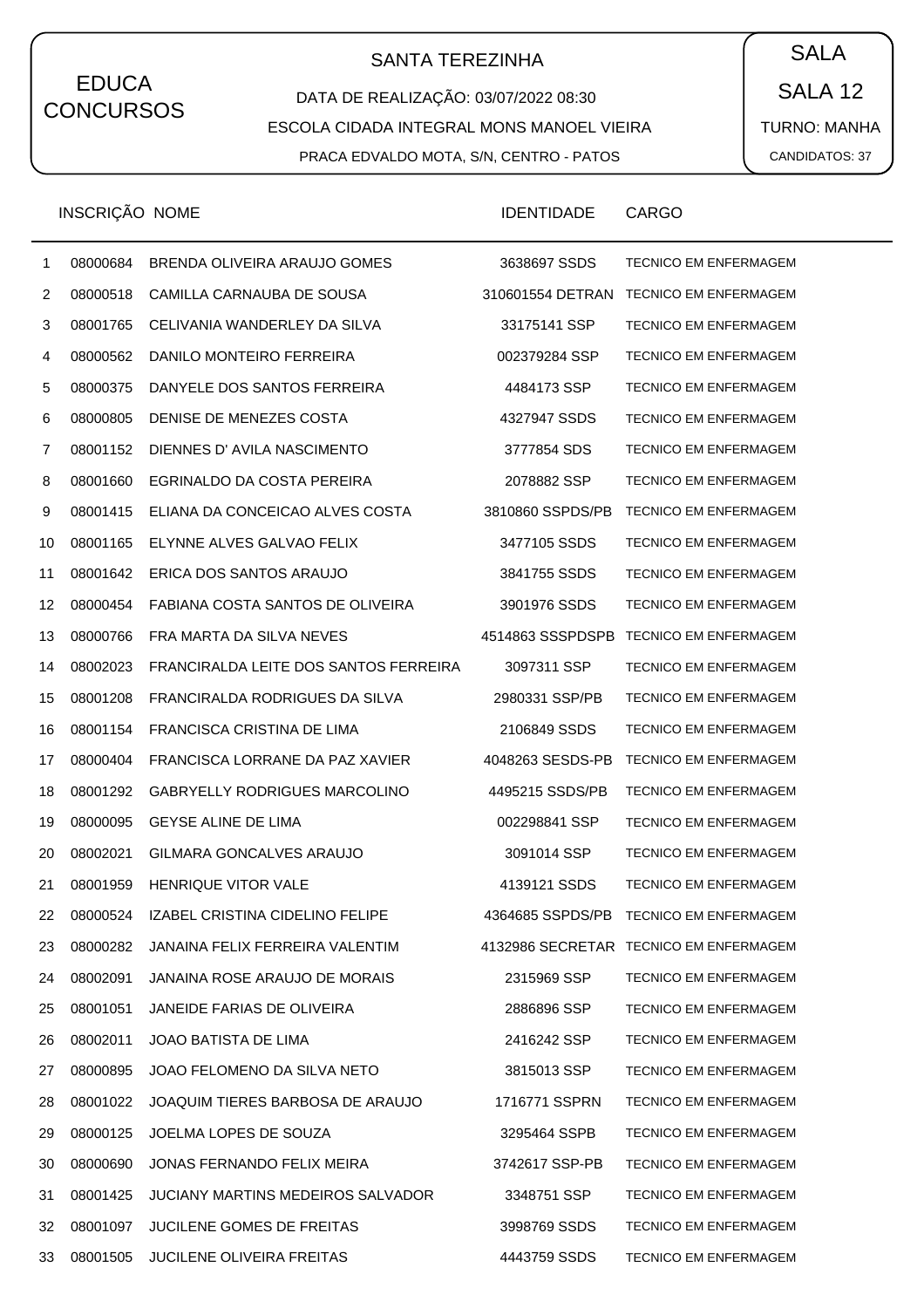|  | 34 08002193 KAIO RAFAEL DE SOUSA SILVA | 4511803 SSDS   | <b>TECNICO EM ENFERMAGEM</b> |
|--|----------------------------------------|----------------|------------------------------|
|  | 35 08001028 KALIANNE MARTINS DE LUCENA | 3817182 SSDS   | TECNICO EM ENFERMAGEM        |
|  | 36 08002176 KATIANE NUNES CANDIDO      | 4273698 SSP    | <b>TECNICO EM ENFERMAGEM</b> |
|  | 37 08001850 LARYSSA LEANDRO GOMES      | 3770365 SSP PB | <b>TECNICO EM ENFERMAGEM</b> |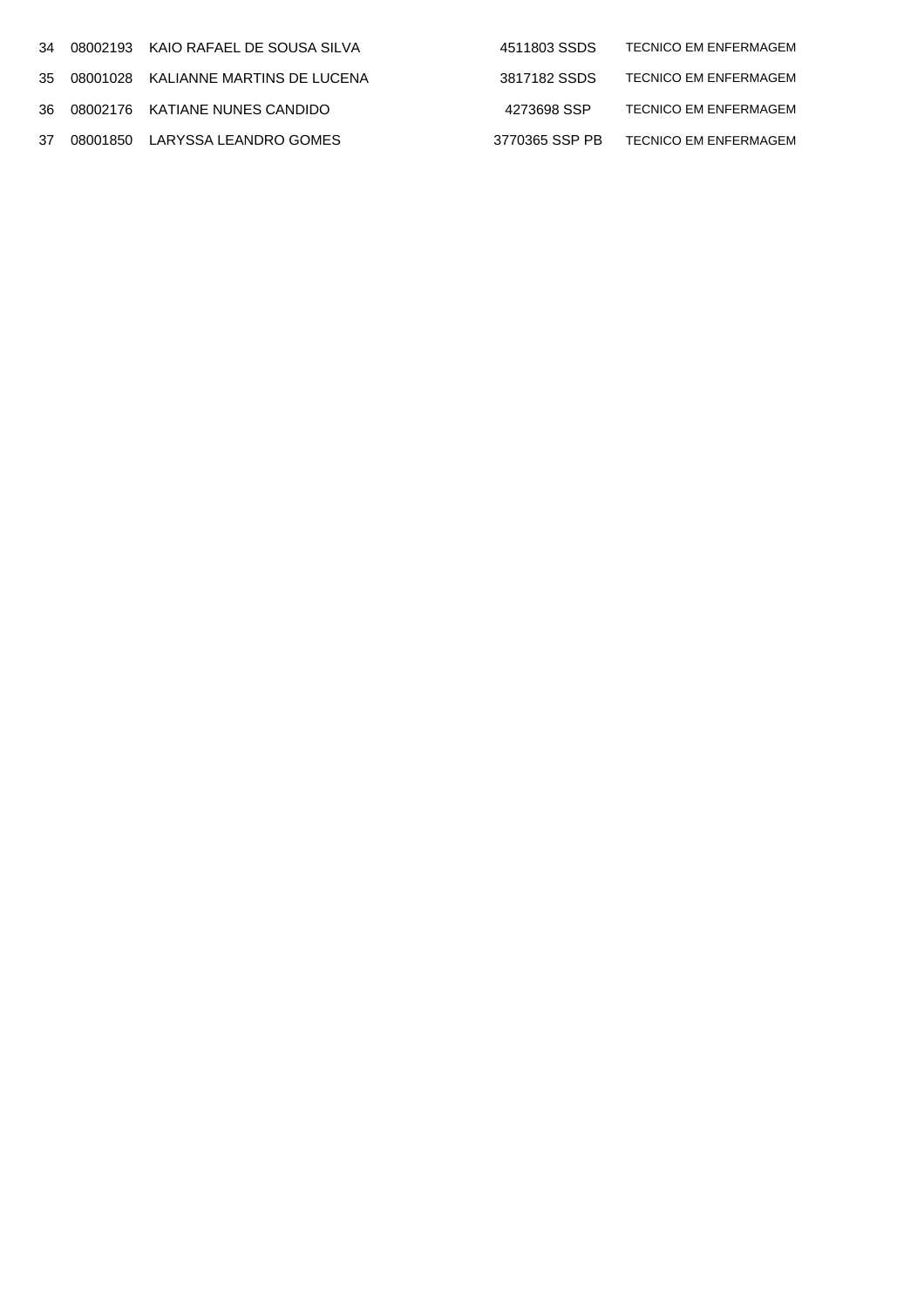# SANTA TEREZINHA  $\begin{pmatrix} \bullet & SALA \end{pmatrix}$

DATA DE REALIZAÇÃO: 03/07/2022 08:30 ESCOLA CIDADA INTEGRAL MONS MANOEL VIEIRA PRACA EDVALDO MOTA, S/N, CENTRO - PATOS

SALA 13 TURNO: MANHA CANDIDATOS: 37

|              | <b>INSCRIÇAO NOME</b> |                                        | <b>IDENTIDADE</b> | CARGO                        |
|--------------|-----------------------|----------------------------------------|-------------------|------------------------------|
| $\mathbf{1}$ | 08000097              | LETICIA ALVES FORMIGA                  | 4125742 SSDS      | TECNICO EM ENFERMAGEM        |
| 2            | 08000651              | LUIS PEREIRA DE SOUSA FILHO            | 4213857 SSDSPB    | <b>TECNICO EM ENFERMAGEM</b> |
| 3            | 08000028              | MABELY LIDIA PAULINO DA SILVA          | 4041072 SSP       | <b>TECNICO EM ENFERMAGEM</b> |
| 4            | 08000606              | MARIA APARECIDA DA SILVA PEREIRA       | 2374293 SSP       | <b>TECNICO EM ENFERMAGEM</b> |
| 5            | 08000828              | MARIA APARECIDA SOARES FERREIRA        | 4195528 SEDS      | <b>TECNICO EM ENFERMAGEM</b> |
| 6            | 08000419              | MARIA AUXILIADORA FERREIRA DIAS FELIX  | 2535095 SSDS      | <b>TECNICO EM ENFERMAGEM</b> |
| 7            | 08001947              | <b>MARIA DANYELLE MARQUES GOMES</b>    | 3780270 SSDS      | TECNICO EM ENFERMAGEM        |
| 8            | 08000971              | MARIA EDUARDA FILOMENO ACIOLE          | 4537483 SSP       | <b>TECNICO EM ENFERMAGEM</b> |
| 9            | 08000565              | MARIA EUZARIR GOMES DE OLIVEIRA        | 4132097 SSDS      | <b>TECNICO EM ENFERMAGEM</b> |
| 10           | 08000100              | MARIA GABRIELLA FELIX GOMES PAZ        | 4172428 SSDS      | TECNICO EM ENFERMAGEM        |
| 11           | 08001169              | <b>MARIA IRENE PAULO MARQUES</b>       | 3033188 SSPPB     | <b>TECNICO EM ENFERMAGEM</b> |
| 12           | 08001280              | MARIA JAKELINE MENEZES LUCAS           | 3776929 SSDS-PB   | <b>TECNICO EM ENFERMAGEM</b> |
| 13           | 08001457              | MARIA JOSE ANGELA GREGORIO DE OLIVEIRA | 3918818 SSP       | TECNICO EM ENFERMAGEM        |
| 14           | 08000977              | MARIA LIDYA DE OLIVEIRA CARVALHO       | 4368780 SSP       | <b>TECNICO EM ENFERMAGEM</b> |
| 15           | 08000421              | <b>MARIA PAULINO DOS SANTOS</b>        | 3289359 SSP       | <b>TECNICO EM ENFERMAGEM</b> |
| 16           | 08002084              | MARIA TEREZA JUCA DE SOUSA MOURA       | 4073045 SSPPB     | TECNICO EM ENFERMAGEM        |
| 17           | 08000184              | MARIANNY LIMA DE MEDEIROS              | 4837296 SSDS      | <b>TECNICO EM ENFERMAGEM</b> |
| 18           | 08002210              | <b>MARIZA ACIOLE MORAIS</b>            | 3563852 SSP       | <b>TECNICO EM ENFERMAGEM</b> |
| 19           | 08000157              | MARLUCE HENRIQUE DE SOUSA MOURA        | 1304379 SSP       | TECNICO EM ENFERMAGEM        |
| 20           | 08000526              | MILLENA FREITAS OLIVEIRA               | 4482924 SSPPB     | <b>TECNICO EM ENFERMAGEM</b> |
| 21           | 08000039              | MISLENE LIMA DA SILVA ALMEIDA          | 3457955 SSP       | <b>TECNICO EM ENFERMAGEM</b> |
| 22           | 08000680              | NAJARA DE LIMA CRISTINO GUEDES         | 2784731 SSP       | <b>TECNICO EM ENFERMAGEM</b> |
| 23           | 08001475              | NATHALIA LEITE SILVA OLIVEIRA          | 3569817 SSDS      | TECNICO EM ENFERMAGEM        |
| 24           | 08000013              | PAULO PIRES DE SOUZA                   | 1676633 SSP       | <b>TECNICO EM ENFERMAGEM</b> |
| 25           | 08001641              | RAQUEL LILIA GALDINO SILVA             | 3807423 SSDS      | TECNICO EM ENFERMAGEM        |
| 26           | 08001609              | RITA DE CASSIA BIDO LOPES              | 4253659 SSDD      | <b>TECNICO EM ENFERMAGEM</b> |
| 27           | 08002111              | RITUANA SIMOES VIEIRA                  | 1682168 SSDS      | <b>TECNICO EM ENFERMAGEM</b> |
| 28           | 08000411              | ROSANGELA FERREIRA DE MENEZES          | 2591010 SSP       | TECNICO EM ENFERMAGEM        |
| 29           | 08000022              | SABRINA ALVES DE FARIAS                | 3728988 SSP       | <b>TECNICO EM ENFERMAGEM</b> |
| 30           | 08001151              | SAMUEL DE SOUZA ARAUJO                 | 2911096 SSP       | <b>TECNICO EM ENFERMAGEM</b> |
| 31           | 08002087              | THAIS BARBOSA ALMEIDA                  | 3739047 SSDS      | TECNICO EM ENFERMAGEM        |
| 32           | 08002212              | VALDIELE LOURENCO FERREIRA LUCENA      | 3678818 SSPDS     | <b>TECNICO EM ENFERMAGEM</b> |
| 33           | 08001636              | VERA LUCIA GOMES LEANDRO               | 1331857 SSP       | <b>TECNICO EM ENFERMAGEM</b> |
|              |                       |                                        |                   |                              |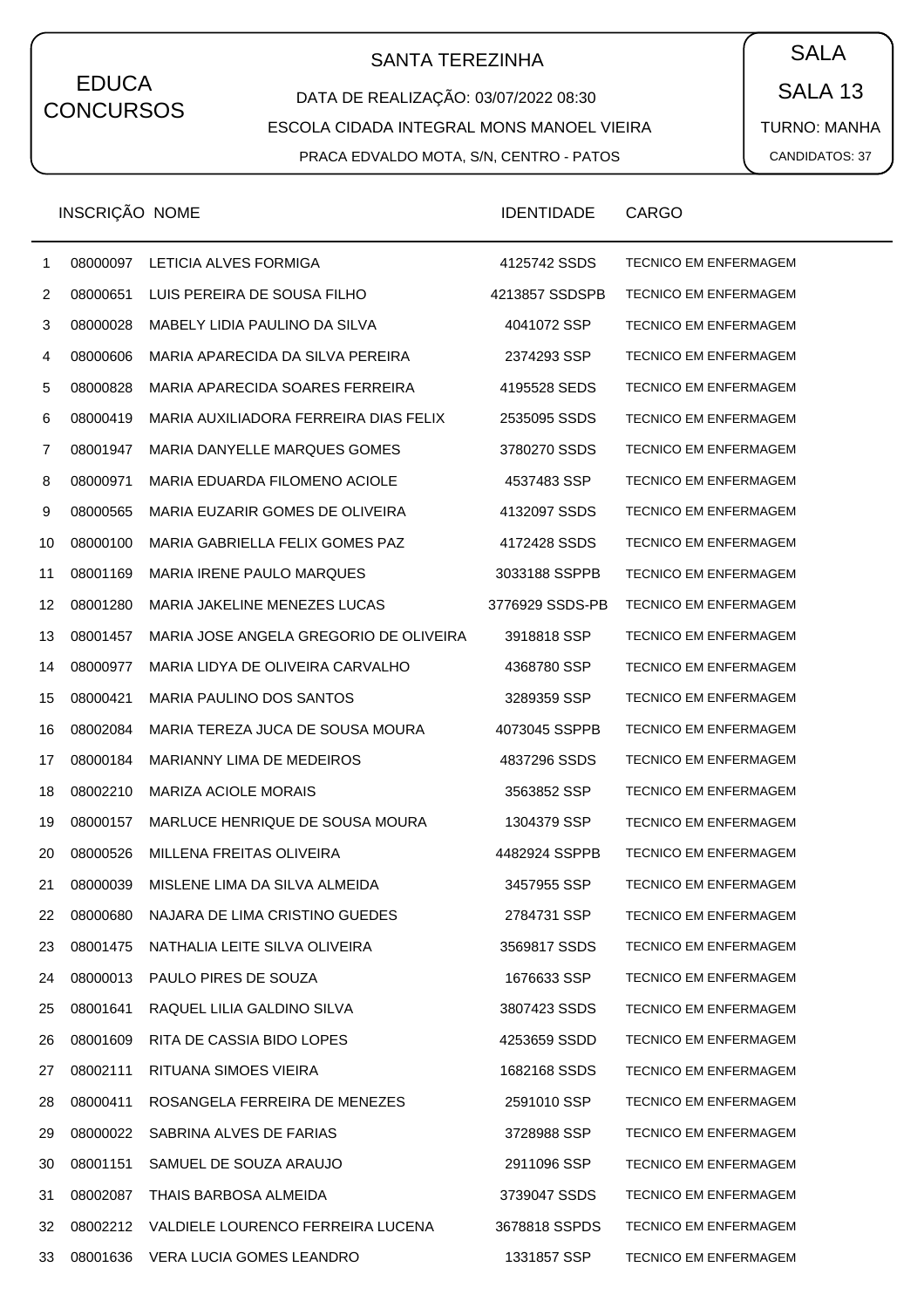|  | 34 08001303 VERONICA FERREIRA                  | 3020502 SSP | <b>TECNICO EM ENFERMAGEM</b>          |
|--|------------------------------------------------|-------------|---------------------------------------|
|  | 35 08000862 VICTOR FELLYPE MEDEIROS DE AZEVEDO | 1869436 SSP | <b>TECNICO EM ENFERMAGEM</b>          |
|  | 36 08001007 VITORIA PATRICIA DIAS FERNANDES    |             | 003050146 SSPRN TECNICO EM ENFERMAGEM |
|  | 37 08000293 WILMA DE FATIMA ALVES MARTINS      | 4361537 SSP | <b>TECNICO EM ENFERMAGEM</b>          |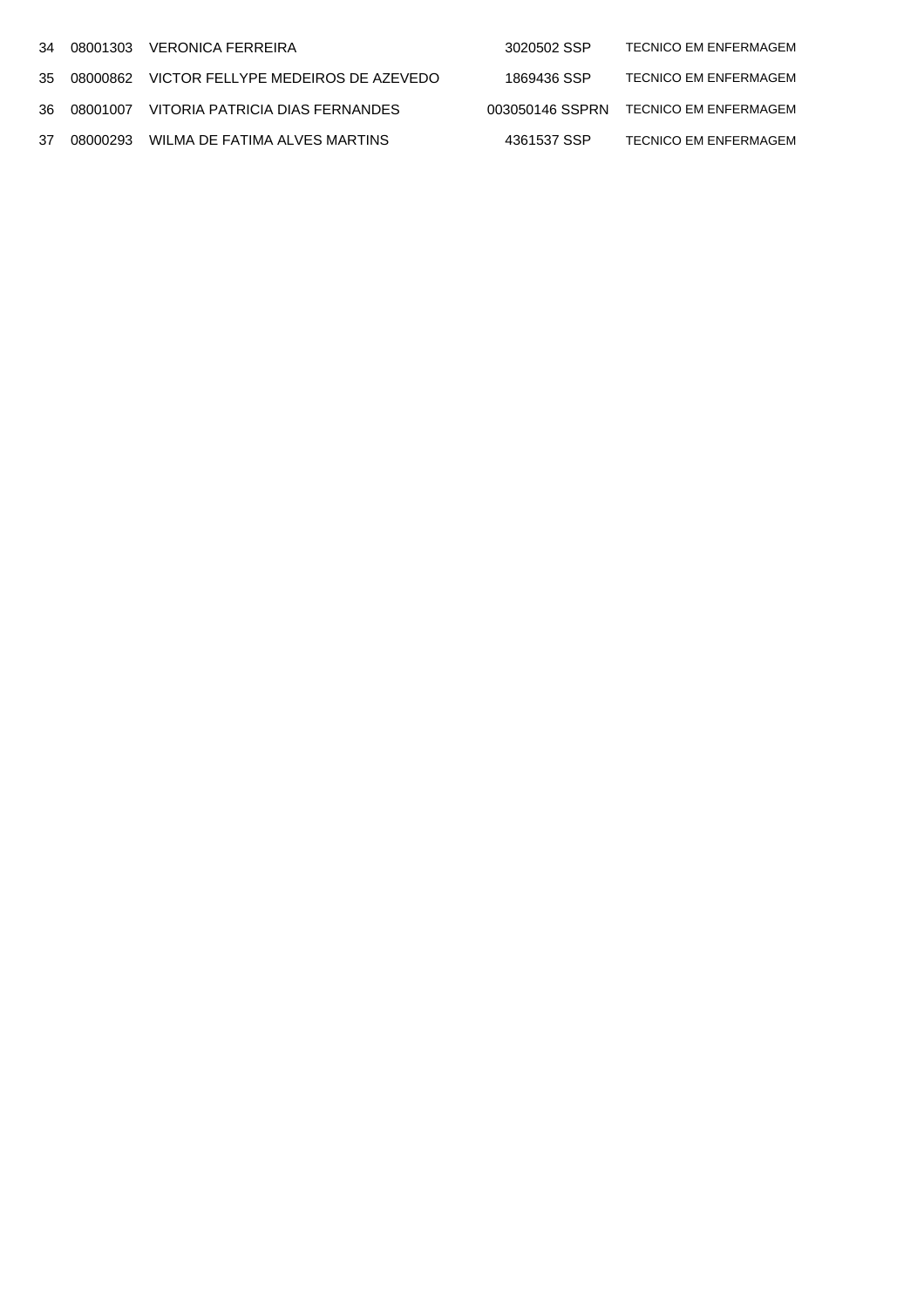# SANTA TEREZINHA  $\begin{pmatrix} SALA \end{pmatrix}$

#### DATA DE REALIZAÇÃO: 03/07/2022 08:30

#### COLEGIO SANTA TERESINHA

RUA MINES LEITE, 131, CENTRO - SANTA TERESINHA

SALA 1 TURNO: MANHA

|                | INSCRIÇÃO NOME |                                     | <b>IDENTIDADE</b> | CARGO                                                |
|----------------|----------------|-------------------------------------|-------------------|------------------------------------------------------|
| 1              | 08001064       | ALANE SOARES CAVALCANTE             | 3776999 SSP       | AGENTE COMUNITARIO DE SAUDE -<br>MICROAREA 06        |
| $\overline{c}$ | 08000868       | ALISSON DA SILVA CAMBOIM            | 4443678 SSP       | AGENTE COMUNITARIO DE SAUDE -<br>MICROAREA 06        |
| 3              | 08000809       | ANDERSON ZEFERINO DA SILVA          | 3789808 SSP       | AGENTE COMUNITARIO DE SAUDE -<br>MICROAREA 06        |
| 4              | 08001731       | CARLOS ALEXANDRE SILVA MONTEIRO     | 2482067 SSP       | AGENTE COMUNITARIO DE SAUDE -<br>MICROAREA 06        |
| 5              | 08000009       | CICERO PATRICIO ESTEVAO             | 3073884 SSP       | AGENTE COMUNITARIO DE SAUDE -<br>MICROAREA 06        |
| 6              | 08000102       | DANIEL AMANCIO DE MEDEIROS          | 3863369 SSDS      | AGENTE COMUNITARIO DE SAUDE -<br>MICROAREA 06        |
| 7              | 08000970       | DANIELE INACIO RODRIGUES            | 4327879 SSDS      | AGENTE COMUNITARIO DE SAUDE -<br>MICROAREA 06        |
| 8              | 08001800       | DEIBY DE BENES FERREIRA MAMEDE      | 2590869 SSP       | AGENTE COMUNITARIO DE SAUDE -<br>MICROAREA 06        |
| 9              | 08001962       | DJAILTON FRANQUILINO LEITE DA SILVA | 42211740 SSDS     | AGENTE COMUNITARIO DE SAUDE -<br>MICROAREA 06        |
| 10             | 08000532       | ELANE DOS SANTOS FERREIRA           | 4081096 SSDS      | <b>AGENTE COMUNITARIO DE SAUDE -</b><br>MICROAREA 06 |
| 11             | 08001397       | ELDER MARCELINO DOS SANTOS          | 3434062 SSP       | AGENTE COMUNITARIO DE SAUDE -<br>MICROAREA 06        |
| 12             | 08000676       | ELDER SANTOS FERREIRA               | 608763792 SSP     | AGENTE COMUNITARIO DE SAUDE -<br>MICROAREA 06        |
| 13             | 08000701       | ELIANA NUNES MARQUES DO NASCIMENTO  | 526568513 SSSP    | <b>AGENTE COMUNITARIO DE SAUDE -</b><br>MICROAREA 06 |
| 14             | 08000216       | ELIZANGELA SOUZA DOS SANTOS         | 3542679 SSP       | AGENTE COMUNITARIO DE SAUDE -<br>MICROAREA 06        |
| 15             | 08001306       | ERICA PEREIRA MACEDO                | 3575654 SSP       | AGENTE COMUNITARIO DE SAUDE -<br>MICROAREA 06        |
| 16             | 08000683       | <b>EVERTON SANTOS FERREIRA</b>      | 4531728 SSP       | AGENTE COMUNITARIO DE SAUDE -<br>MICROAREA 06        |
| 17             | 08002202       | <b>FABIANA CAMPOS PEREIRA</b>       | 3135687 SSDS      | AGENTE COMUNITARIO DE SAUDE -<br>MICROAREA 06        |
| 18             | 08001473       | GILDEVAR MEDEIROS DE LUCENA         | 3261049 SSP       | AGENTE COMUNITARIO DE SAUDE -<br>MICROAREA 06        |
| 19             | 08001787       | JOAO BATISTA DA SILVA MONTEIRO      | 3826984 SSDS      | AGENTE COMUNITARIO DE SAUDE -<br>MICROAREA 06        |
| 20             | 08000522       | <b>JOSE GABRIEL AIRES ALVES</b>     | 4424359 SSP       | AGENTE COMUNITARIO DE SAUDE -<br>MICROAREA 06        |
| 21             | 08000508       | JOSE ROBERTO FERNANDES MARQUES      | 644676000 SSP     | <b>AGENTE COMUNITARIO DE SAUDE -</b><br>MICROAREA 06 |
| 22             | 08000772       | JOSE VITOR DO NASCIMENTO RODRIGUES  | 4796855 SSP       | AGENTE COMUNITARIO DE SAUDE -<br>MICROAREA 06        |
| 23             | 08001412       | LAMARC OLIVEIRA DOS SANTOS          | 3776958 SSP       | AGENTE COMUNITARIO DE SAUDE -<br>MICROAREA 06        |
| 24             | 08002107       | LEANDRO FERNANDES MARQUES           | 3657761 SSP       | AGENTE COMUNITARIO DE SAUDE -<br>MICROAREA 06        |
| 25             | 08001632       | LEANDRO FERREIRA SILVA              | 3688281 SSP PB    | <b>AGENTE COMUNITARIO DE SAUDE -</b><br>MICROAREA 06 |
| 26             | 08001887       | MARIA APARECIDA GOMES DA SILVA      | 2895362 SSP       | AGENTE COMUNITARIO DE SAUDE -<br>MICROAREA 06        |
| 27             | 08001477       | MARIA DAS GRACAS FELIPE DE MENEZES  | 1620992 SSP       | AGENTE COMUNITARIO DE SAUDE -<br>MICROAREA 06        |
| 28             | 08001055       | MARIA DO SOCORRO ALVES DE OLIVEIRA  | 2590748 SSP       | AGENTE COMUNITARIO DE SAUDE -<br>MICROAREA 06        |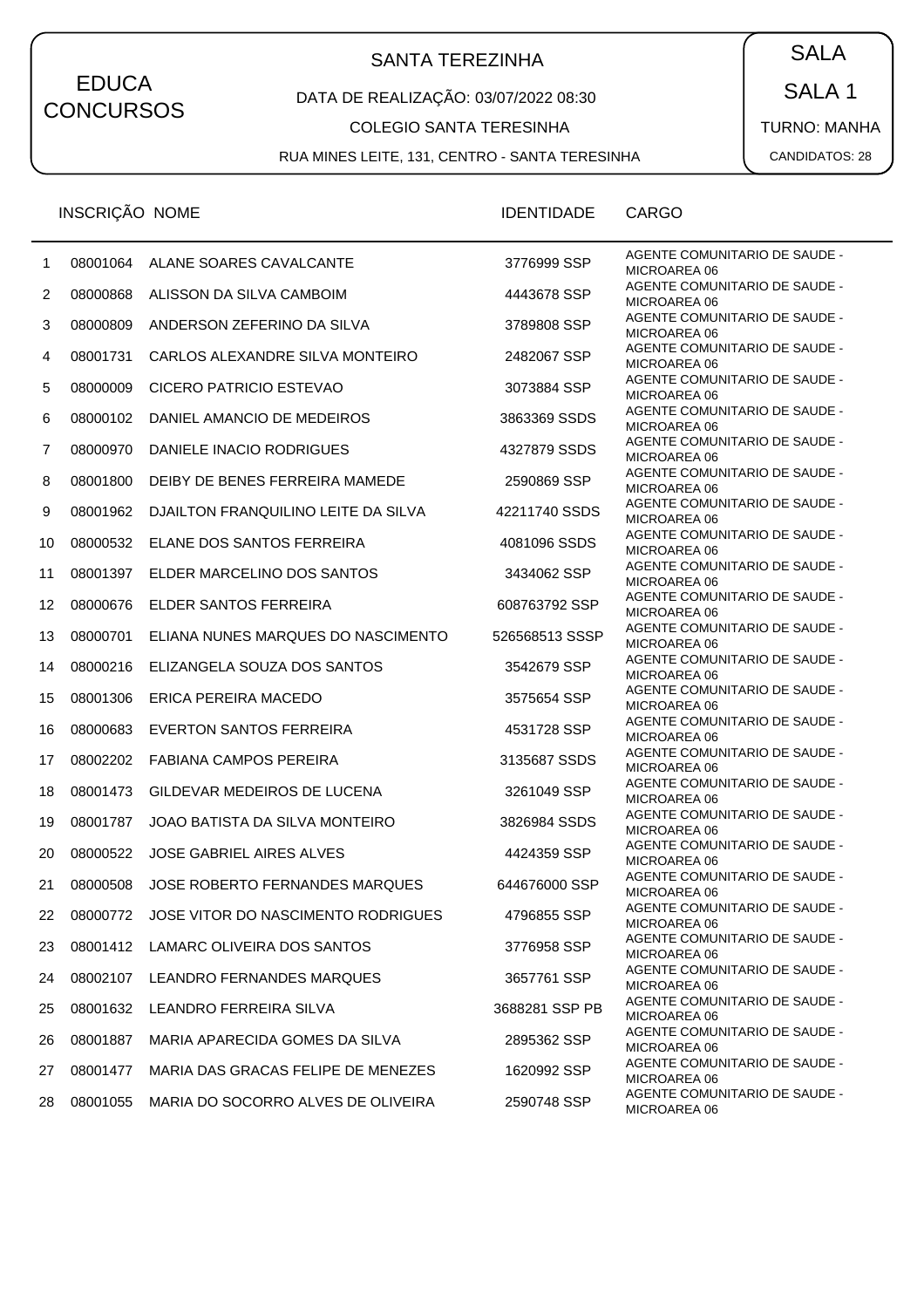# SANTA TEREZINHA  $\begin{pmatrix} SALA \end{pmatrix}$

#### DATA DE REALIZAÇÃO: 03/07/2022 08:30

#### COLEGIO SANTA TERESINHA

RUA MINES LEITE, 131, CENTRO - SANTA TERESINHA

SALA 2

TURNO: MANHA

|                | INSCRIÇÃO NOME |                                         | <b>IDENTIDADE</b> | CARGO                                                |
|----------------|----------------|-----------------------------------------|-------------------|------------------------------------------------------|
| 1              | 08000788       | MARIA SIMONE DO NASCIMENTO NOGUEIRA     | 252912 SSP        | AGENTE COMUNITARIO DE SAUDE -<br>MICROAREA 06        |
| $\overline{c}$ | 08000133       | MARIA TACIANA ALVES DE OLIVEIRA CAMBOIM | 3520098 SSPB      | <b>AGENTE COMUNITARIO DE SAUDE -</b><br>MICROAREA 06 |
| 3              | 08001992       | MAYANA SOARES DE SA                     | 3171798 SSP       | AGENTE COMUNITARIO DE SAUDE -<br>MICROAREA 06        |
| 4              | 08000231       | NAAMA DE SOUSA PEREIRA                  | 3977464 SSP       | AGENTE COMUNITARIO DE SAUDE -<br>MICROAREA 06        |
| 5              | 08000476       | PATRICIA ALEXANDRE DA SILVA             | 497203017 SSP     | AGENTE COMUNITARIO DE SAUDE -<br>MICROAREA 06        |
| 6              | 08001276       | RAFAELA LEIDE TE OLIVEIRA ALENCAR       | 3756063 SSDS      | AGENTE COMUNITARIO DE SAUDE -<br>MICROAREA 06        |
| 7              | 08000838       | RICARDO DOS SANTOS MENEZES              | 3281442 SSP/PB    | AGENTE COMUNITARIO DE SAUDE -<br>MICROAREA 06        |
| 8              | 08002199       | SAMUEL BANDEIRA PEREIRA                 | 4531550 SSP       | AGENTE COMUNITARIO DE SAUDE -<br>MICROAREA 06        |
| 9              | 08000320       | SIMAO PEDRO MORAIS FELIX                | 646469800 SSP     | AGENTE COMUNITARIO DE SAUDE -<br>MICROAREA 06        |
| 10             | 08002147       | SOLANGE DIAS FELIX                      | 1586704 SSP       | AGENTE COMUNITARIO DE SAUDE -<br>MICROAREA 06        |
| 11             | 08001493       | <b>TATIANA DA SILVA PEREIRA</b>         | 4126073 SDS       | AGENTE COMUNITARIO DE SAUDE -<br>MICROAREA 06        |
| 12             | 08002197       | VALDIRENE PEREIRA DE SOUZA              | 3333351 SSP       | <b>AGENTE COMUNITARIO DE SAUDE -</b><br>MICROAREA 06 |
| 13             | 08001583       | <b>VICTOR TORRES RODRIGUES</b>          | 4051671 SESP      | AGENTE COMUNITARIO DE SAUDE -<br>MICROAREA 06        |
| 14             | 08001536       | VIVIANE MICHELI PEREIRA LEITE           | 3776919 SSDS      | AGENTE COMUNITARIO DE SAUDE -<br>MICROAREA 06        |
| 15             | 08000689       | YURI CEZAR DOS SANTOS                   | 4014758 SSDS      | AGENTE COMUNITARIO DE SAUDE -<br>MICROAREA 06        |
| 16             | 08001627       | ADILANIA FERREIRA DE OLIVEIRA           | 3462719 SSP       | AGENTE COMUNITARIO DE SAUDE -<br>MICROAREA 11        |
| 17             | 08001668       | ALBANETE FERREIRA DE LIMA MENEZES       | 16209452 SSDS     | AGENTE COMUNITARIO DE SAUDE -<br><b>MICROAREA 11</b> |
| 18             | 08000659       | ALBANISA FERREIRA DE LIMA               | 2590563 SSDS      | AGENTE COMUNITARIO DE SAUDE -<br><b>MICROAREA 11</b> |
| 19             | 08000666       | ALDIRENE FERREIRA DE LIMA               | 3835815 SSDS      | AGENTE COMUNITARIO DE SAUDE -<br>MICROAREA 11        |
| 20             | 08001020       | AUREA PEREIRA MACEDO                    | 4170429 SSDS      | AGENTE COMUNITARIO DE SAUDE -<br><b>MICROAREA 11</b> |
| 21             | 08001124       | DANIEL PEREIRA DE LIMA                  | 4392702 SSP       | AGENTE COMUNITARIO DE SAUDE -<br>MICROAREA 11        |
| 22             | 08001612       | EDIVANILDA TAVARES DE LIMA              | 899910 SSP        | AGENTE COMUNITARIO DE SAUDE -<br><b>MICROAREA 11</b> |
| 23             | 08001785       | EMANUEL MEDEIROS DO NASCIMENTO          | 4150764 SSDS      | AGENTE COMUNITARIO DE SAUDE -<br><b>MICROAREA 11</b> |
| 24             | 08001241       | EUDES ALVES DA SILVA                    | 3275058 SSDS      | AGENTE COMUNITARIO DE SAUDE -<br><b>MICROAREA 11</b> |
| 25             | 08002081       | FATIMA CELIANE TRINDADE SOARES          | 1939658 23012019  | AGENTE COMUNITARIO DE SAUDE -<br>MICROAREA 11        |
| 26             | 08000893       | <b>FRANCINETE SATORNO TORRES</b>        | 2740903 SSP       | AGENTE COMUNITARIO DE SAUDE -<br><b>MICROAREA 11</b> |
| 27             | 08000111       | <b>GESSICA DO NASCIMENTO AMORIM</b>     | 133863 SSP        | AGENTE COMUNITARIO DE SAUDE -<br><b>MICROAREA 11</b> |
| 28             | 08001183       | JEFFERSON DA NOBREGA FARIAS             | 3823452 SSDS      | AGENTE COMUNITARIO DE SAUDE -<br>MICROAREA 11        |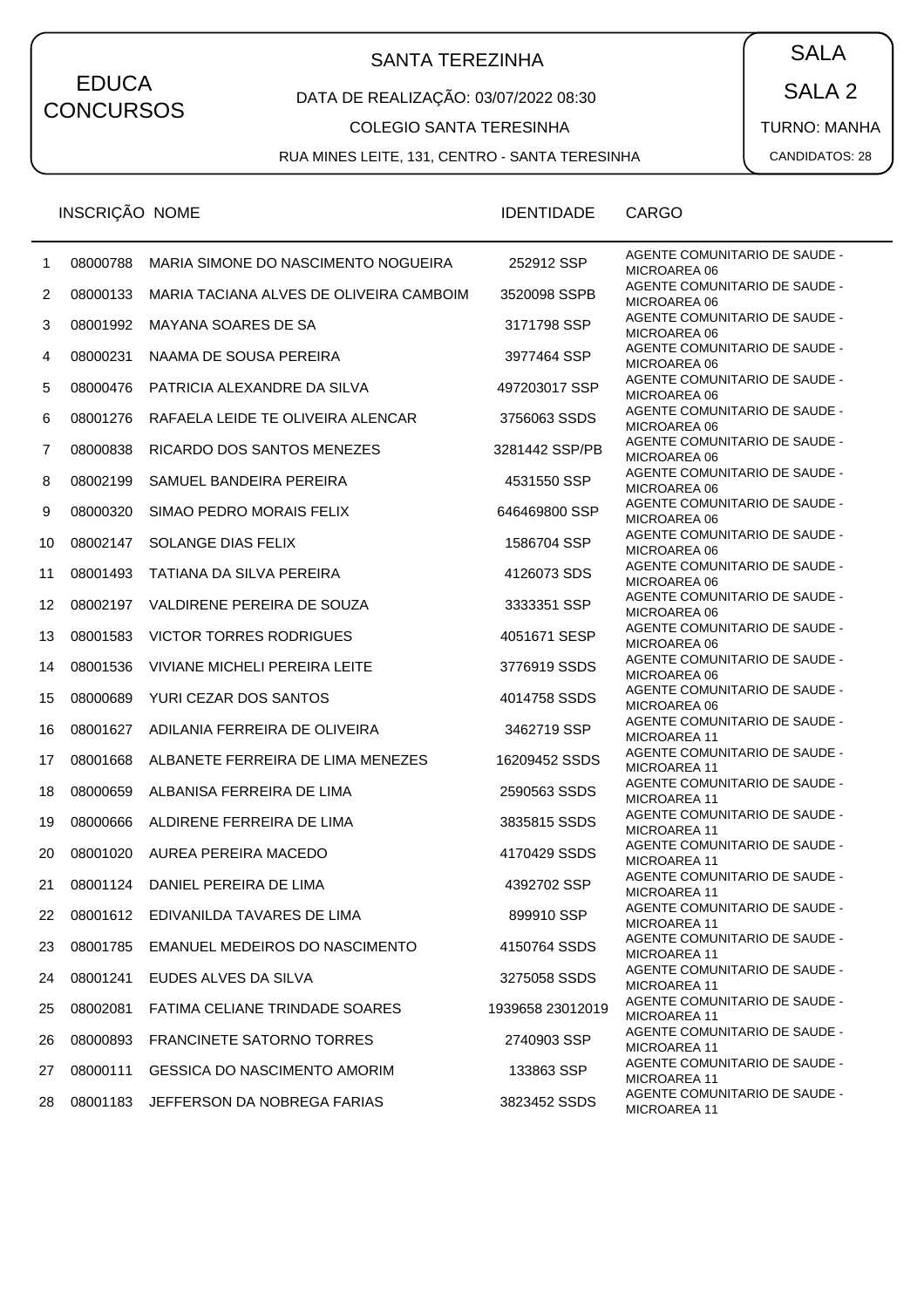# SANTA TEREZINHA  $\begin{pmatrix} SALA \end{pmatrix}$

#### DATA DE REALIZAÇÃO: 03/07/2022 08:30

#### COLEGIO SANTA TERESINHA

RUA MINES LEITE, 131, CENTRO - SANTA TERESINHA

SALA 3 TURNO: MANHA

|                | INSCRIÇÃO NOME |                                      | <b>IDENTIDADE</b> | CARGO                                                |
|----------------|----------------|--------------------------------------|-------------------|------------------------------------------------------|
| $\mathbf{1}$   | 08000236       | JOAQUIM NETO FERREIRA DE LIMA        | 3566050 SSDS      | AGENTE COMUNITARIO DE SAUDE -<br><b>MICROAREA 11</b> |
| $\overline{2}$ | 08000881       | JONAS RODRIGUES DE AMORIM JUNIOR     | 3460328 SSP/PB    | AGENTE COMUNITARIO DE SAUDE -<br><b>MICROAREA 11</b> |
| 3              | 08002169       | JORDANA TRINDADE DE OLIVEIRA SANTOS  | 56467963 SSP      | AGENTE COMUNITARIO DE SAUDE -<br><b>MICROAREA 11</b> |
| 4              | 08000903       | JOSE EVERTON LUCENA RODRIGUES        | 4081390 SSDS      | AGENTE COMUNITARIO DE SAUDE -<br>MICROAREA 11        |
| 5              | 08001754       | <b>JOSE NETO PEREIRA FELIX</b>       | 3367832 SSP       | AGENTE COMUNITARIO DE SAUDE -<br><b>MICROAREA 11</b> |
| 6              | 08001199       | LIVIA PEREIRA MACEDO                 | 4135632 SSDS      | AGENTE COMUNITARIO DE SAUDE -<br><b>MICROAREA 11</b> |
| 7              | 08002095       | MANOEL LEONARDO MEDEIROS DO          | 3020673 SSP       | AGENTE COMUNITARIO DE SAUDE -<br>MICROAREA 11        |
| 8              | 08002256       | MARIA ANUNCIADA GOMES PEREIRA        | 2670311 SSP       | AGENTE COMUNITARIO DE SAUDE -<br>MICROAREA 11        |
| 9              | 08000649       | MARIA DO SOCORRO ALVES CAMBOIM       | 2459718 SSPB      | AGENTE COMUNITARIO DE SAUDE -<br><b>MICROAREA 11</b> |
| 10             | 08000214       | MARIA TALITA CARLOS DOS SANTOS       | 3900914 SSP       | AGENTE COMUNITARIO DE SAUDE -<br><b>MICROAREA 11</b> |
| 11             | 08001692       | MIKAELLE GOMES DE MEDEIROS           | 4187760 SSDS      | AGENTE COMUNITARIO DE SAUDE -<br>MICROAREA 11        |
| 12             | 08001294       | MILTON MARINHO DOS SANTOS JUNIOR     | 3112884 SSP       | AGENTE COMUNITARIO DE SAUDE -<br><b>MICROAREA 11</b> |
| 13             | 08001411       | PAULO CESAR DE BRITO JUNIOR          | 3468764 SSPPB     | AGENTE COMUNITARIO DE SAUDE -<br>MICROAREA 11        |
| 14             | 08000751       | RAFAEL DA SILVA CORDEIRO DE OLIVEIRA | 3970578 SSDS      | AGENTE COMUNITARIO DE SAUDE -<br>MICROAREA 11        |
| 15             | 08001564       | THAIS HARYLANNE ANSELMO DE LIMA      | 4223000 SSP       | AGENTE COMUNITARIO DE SAUDE -<br><b>MICROAREA 11</b> |
| 16             | 08001589       | THIAGO DOS SANTOS RODRIGUES          | 4367888 SSP/PB    | AGENTE COMUNITARIO DE SAUDE -<br>MICROAREA 11        |
| 17             | 08000702       | <b>WESLLEY PROCOPIO PEREIRA</b>      | 3978606 SSDS      | AGENTE COMUNITARIO DE SAUDE -<br><b>MICROAREA 11</b> |
| 18             | 08001581       | YAN HENRIQUE CARVALHO LEITE          | 4644473 SSP       | AGENTE COMUNITARIO DE SAUDE -<br><b>MICROAREA 11</b> |
| 19             | 08002162       | ANDRE OLIVEIRA LEMOS                 | 4371668 SSDS      | <b>COVEIRO</b>                                       |
| 20             | 08000446       | ANTONIO ARAUJO DE SOUSA              | 1743473 SSDS      | <b>COVEIRO</b>                                       |
| 21             | 08000899       | ANTONIO CONSTANTE DIAS               | 732390 SSP        | <b>COVEIRO</b>                                       |
| 22             | 08000536       | <b>BRENNO PERONICO CABRAL</b>        | 4677141 IPC       | <b>COVEIRO</b>                                       |
| 23             | 08000040       | CARLOS HENRIQUE BARBOZA DA SILVA     | 3867840 SSDS      | <b>COVEIRO</b>                                       |
| 24             | 08001358       | CASSIO MOURATO MAMEDES               | 3011238 SSDS      | <b>COVEIRO</b>                                       |
| 25             | 08001766       | CEUDA MARIA FERREIRA DIAS SOARES     | 2283849314 SSP    | <b>COVEIRO</b>                                       |
| 26             | 08000948       | <b>CLAUDIO</b>                       | 4964479 SESDS-PB  | <b>COVEIRO</b>                                       |
| 27             | 08000574       | CLAUDIONOR RODRIGO DA SILVAA         | 2726272 SSP       | <b>COVEIRO</b>                                       |
| 28             | 08001545       | DAMIAO CARNEIRO DO NASCIMENTO        | 1798266 SSP       | <b>COVEIRO</b>                                       |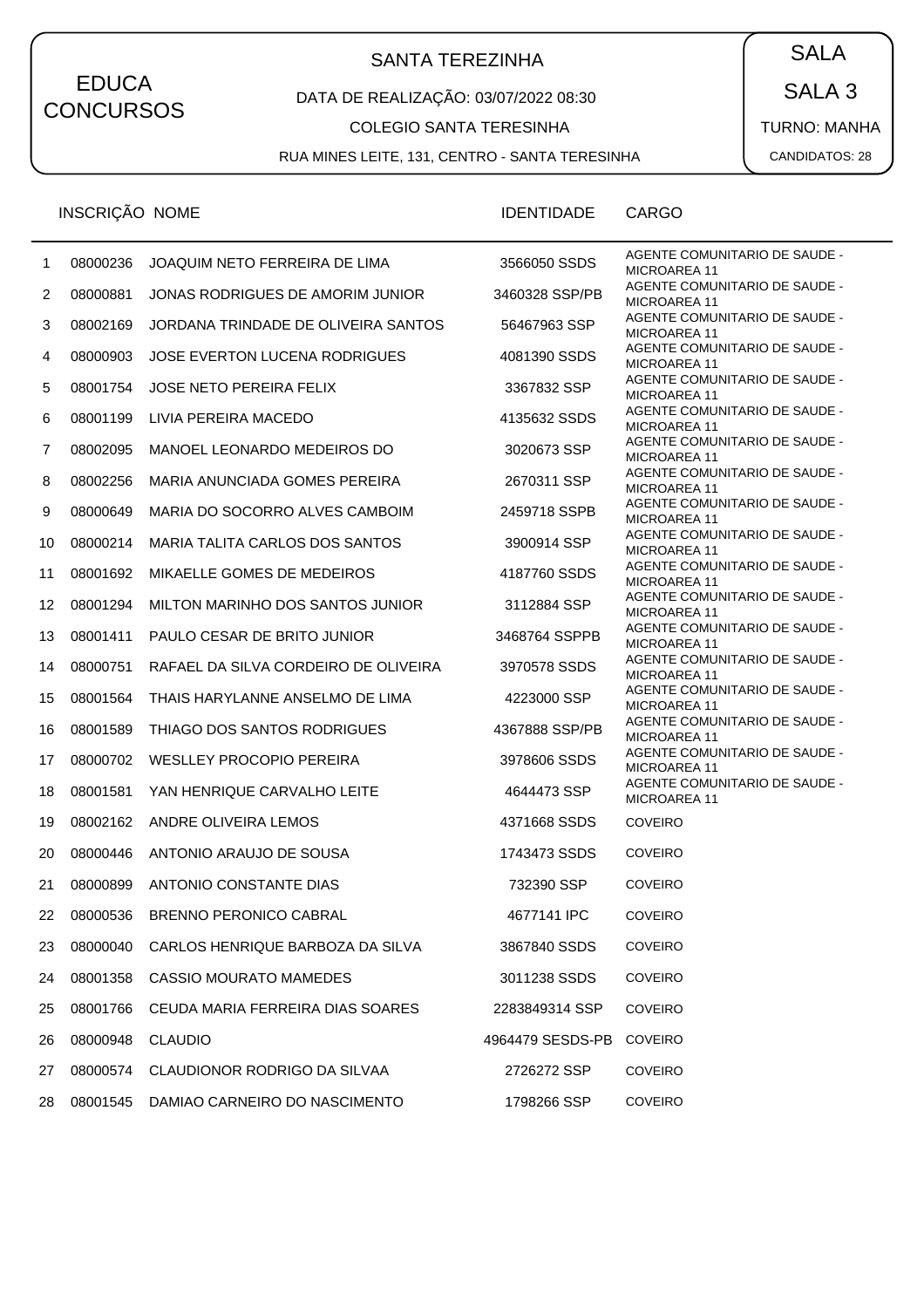# SANTA TEREZINHA  $\begin{pmatrix} SALA \end{pmatrix}$

#### DATA DE REALIZAÇÃO: 03/07/2022 08:30

COLEGIO SANTA TERESINHA

RUA MINES LEITE, 131, CENTRO - SANTA TERESINHA

SALA 4

TURNO: MANHA

|              | INSCRIÇÃO NOME |                                             | <b>IDENTIDADE</b>        | <b>CARGO</b>   |
|--------------|----------------|---------------------------------------------|--------------------------|----------------|
| $\mathbf{1}$ | 08000931       | DJALMIRA SOARES DA SILVA                    | 2372394 SSP              | <b>COVEIRO</b> |
| 2            |                | 08000290 DUAN ALYSON MORAIS DOS SANTOS      | 004126022 SESPDS COVEIRO |                |
| 3            |                | 08001491 EDSOM DOS SANTOS BATISTA           | 2695735 SSP              | <b>COVEIRO</b> |
| 4            |                | 08000389 EDSON ARAUJO SIMOES                | 3555816 SSP              | <b>COVEIRO</b> |
| 5            |                | 08000244 ELUZINALDO DE LIMA ELIZIARIO       | 241844828 SSP/RJ         | <b>COVEIRO</b> |
| 6            |                | 08001601 FRANCISCO DINIZ                    | 1390232 SSP/PB           | <b>COVEIRO</b> |
| 7            | 08001539       | <b>GEORGE XAVIER VIEIRA</b>                 | 3175410 SSP/PB           | <b>COVEIRO</b> |
| 8            |                | 08001444 GERALDA EVANIA ANDRELINO DA SILVA  | 2128282 SSP              | <b>COVEIRO</b> |
| 9            |                | 08001068 GERALDO DE OLIVEIRA JUNIOR         | 3845188 DETRAN           | COVEIRO        |
| 10           |                | 08002215 GILCLEBY RAMOS BEZERRA             | 2124284 SSDS             | <b>COVEIRO</b> |
| 11           | 08000549       | GUILHERME FERREIRA WANDERLEY                | 4370899 SSDP PB          | COVEIRO        |
| 12           | 08001499       | JEFFERSON DA NOBREGA FARIAS                 | 3823452 SSDS             | <b>COVEIRO</b> |
| 13           | 08002120       | JEFFERSON DE S CARVALHO                     | 4006976 SSPB             | <b>COVEIRO</b> |
| 14           | 08000079       | JERSON GUALBERTO PEREIRA                    | 4128162 SSDS             | <b>COVEIRO</b> |
| 15           | 08001138       | JOSE ELIAS LUCAS GOMES                      | 4249873 SSP              | <b>COVEIRO</b> |
| 16           | 08001047       | JOSE JEFFERSON LEITE DE SOUSA               | 3410009 SSP              | <b>COVEIRO</b> |
| 17           | 08001035       | <b>JOSIMAR FERREIRA DIAS</b>                | 3652217 SSDS             | <b>COVEIRO</b> |
| 18           |                | 08000337 LEONARDO RODRIGUES OLIVEIRA        | 8611203 SDS              | <b>COVEIRO</b> |
| 19           |                | 08001278 LINDOMBERGUE TRINDADE DE OLIVEIRA  | 3267620 SSDS             | <b>COVEIRO</b> |
| 20           |                | 08000364 LUCAS EWERTON DOS SANTOS ALVES     | 4136543 SSDS             | <b>COVEIRO</b> |
| 21           |                | 08001133 LUCAS HENRIQUE DE SOUSA            | 4269707 SSP              | <b>COVEIRO</b> |
| 22           |                | 08000369 LUCIANA SOARES DE LUCENA           | 4877871 SESDS            | <b>COVEIRO</b> |
| 23           |                | 08001116 LUIZ EDWARD GOMES MARTINS FERREIRA | 3913641 SSP              | <b>COVEIRO</b> |
| 24           | 08001182       | MANOEL IZIDIO DE LIMA                       | 2037392 SSP              | <b>COVEIRO</b> |
| 25           | 08000483       | MARCOS ANTONIO SOARES FERREIRA              | 2608957 SSP              | <b>COVEIRO</b> |
| 26           | 08000757       | MARILEUDO PEREIRA AVELINO                   | 2193375 PATOS            | <b>COVEIRO</b> |
| 27           | 08000191       | <b>MATHEUS AMORIM ALVES</b>                 | 4033983 SSDS             | <b>COVEIRO</b> |
| 28           | 08002046       | <b>MOACIR GOMES FERREIRA</b>                | 2698576 SSPPB            | <b>COVEIRO</b> |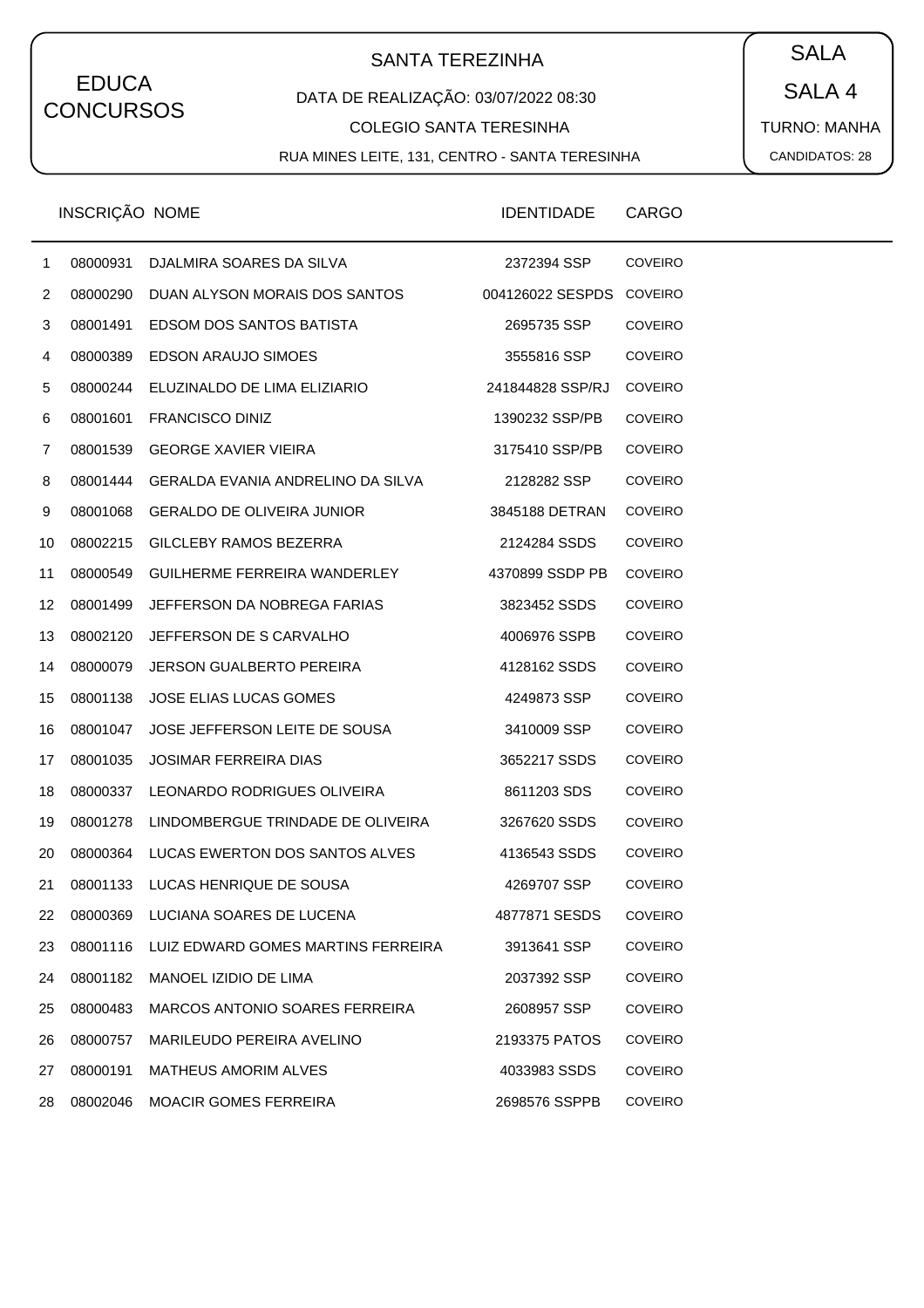# SANTA TEREZINHA  $\begin{pmatrix} SALA \end{pmatrix}$

#### DATA DE REALIZAÇÃO: 03/07/2022 08:30

COLEGIO SANTA TERESINHA

RUA MINES LEITE, 131, CENTRO - SANTA TERESINHA

SALA 5

TURNO: MANHA CANDIDATOS: 28

|              | INSCRIÇÃO NOME |                                           | <b>IDENTIDADE</b> | <b>CARGO</b>                |
|--------------|----------------|-------------------------------------------|-------------------|-----------------------------|
| $\mathbf{1}$ | 08001865       | OSMAN HENRIQUE DA CONCEICAO               | 3767167 SSPPB     | <b>COVEIRO</b>              |
| 2            | 08000347       | PAULO CESAR DOS SANTOS MOTA               | 3098116 SSP PB    | <b>COVEIRO</b>              |
| 3            | 08001131       | RENE DE ARAUJO LIMA                       | 3649400 SSPDS/PB  | <b>COVEIRO</b>              |
| 4            | 08000638       | RICARDO LUCENA DE SOUZA                   | 4053728 SSDS      | <b>COVEIRO</b>              |
| 5            | 08001428       | SEBASTIAO UENIO FERNANDES DOS SANTOS      | 2972155 SSP       | <b>COVEIRO</b>              |
| 6            | 08000989       | SEVERINO INACIO DE ALMEIDA                | 3620251 SSDS      | <b>COVEIRO</b>              |
| 7            | 08002154       | THIAGO BANDEIRA PEREIRA                   | 43688833 PARAIBA  | <b>COVEIRO</b>              |
| 8            | 08000069       | TIAGO DE SOUZA BEZERRA                    | 3488066 SSPB      | <b>COVEIRO</b>              |
| 9            | 08000491       | UBERLANDIO DOS SANTOS ALVES               | 4134972 SSP       | <b>COVEIRO</b>              |
| 10           | 08000327       | VICENTE ANDRE PEREIRA JUNIOR              | 3054302 SSP       | <b>COVEIRO</b>              |
| 11           | 08000465       | WEVERTON MAYALISSON DOS SANTOS            | 4524772 SSP       | <b>COVEIRO</b>              |
| 12           | 08000740       | ABILIO DE MESQUITA SILVA                  | 4131740 SSP       | <b>CUIDADOR EDUCACIONAL</b> |
| 13           | 08001253       | ADAM EMMANOEL MESSIAS MEDEIROS DE         | 3401461 AAS       | <b>CUIDADOR EDUCACIONAL</b> |
| 14           | 08000152       | ADEILTON GOMES DE SOUSA                   | 2779052 SSP       | <b>CUIDADOR EDUCACIONAL</b> |
| 15           | 08000860       | ADRIANA PEREIRA DOS SANTOS                | 3677253 SSP       | <b>CUIDADOR EDUCACIONAL</b> |
| 16           | 08000090       | ALEXANDRA LEMOS DE SOUSA                  | 2590999 SSP       | <b>CUIDADOR EDUCACIONAL</b> |
| 17           |                | 08000354 ALIKIS ALERRANDO VICTOR FERREIRA | 4506442 SESDS     | <b>CUIDADOR EDUCACIONAL</b> |
| 18           | 08000723       | ALINE DE LIMA ALVES SIMAO                 | 3511031 SSDS      | <b>CUIDADOR EDUCACIONAL</b> |
| 19           |                | 08001078 ALINNE FELIX CAVALCANTE          | 3847843 SSP       | <b>CUIDADOR EDUCACIONAL</b> |
| 20           |                | 08002277 ALISSON VICTOR PINTO DE SOUSA    | 4380661 SSDS      | <b>CUIDADOR EDUCACIONAL</b> |
| 21           | 08000731       | ALSENI DA SILVA OLIVEIRA                  | 2698705 SSP       | <b>CUIDADOR EDUCACIONAL</b> |
| 22           |                | 08002177 ALVANIR XAVIER FREITAS           | 2500216 SESDS     | <b>CUIDADOR EDUCACIONAL</b> |
| 23           | 08001893       | ALYSON DIEGO MEDEIROS SILVA               | 2797633 SSPPB     | <b>CUIDADOR EDUCACIONAL</b> |
| 24           | 08001617       | <b>AMILTON MEDEIROS</b>                   | 3013919 SSP       | <b>CUIDADOR EDUCACIONAL</b> |
| 25           | 08002057       | ANA CLEIDE PEREIRA DOS SANTOS             | 3633233 SSSIPCDI  | <b>CUIDADOR EDUCACIONAL</b> |
| 26           | 08000338       | ANA FLAVIA GOMES DE SOUSA                 | 4084859 SSDS      | <b>CUIDADOR EDUCACIONAL</b> |
| 27           | 08001308       | ANA KARLA SOARES LEITE                    | 4134286 SSPB      | <b>CUIDADOR EDUCACIONAL</b> |
| 28           | 08001304       | ANA PAULA PEREIRA DE LIMA                 | 3933491 SSDS      | <b>CUIDADOR EDUCACIONAL</b> |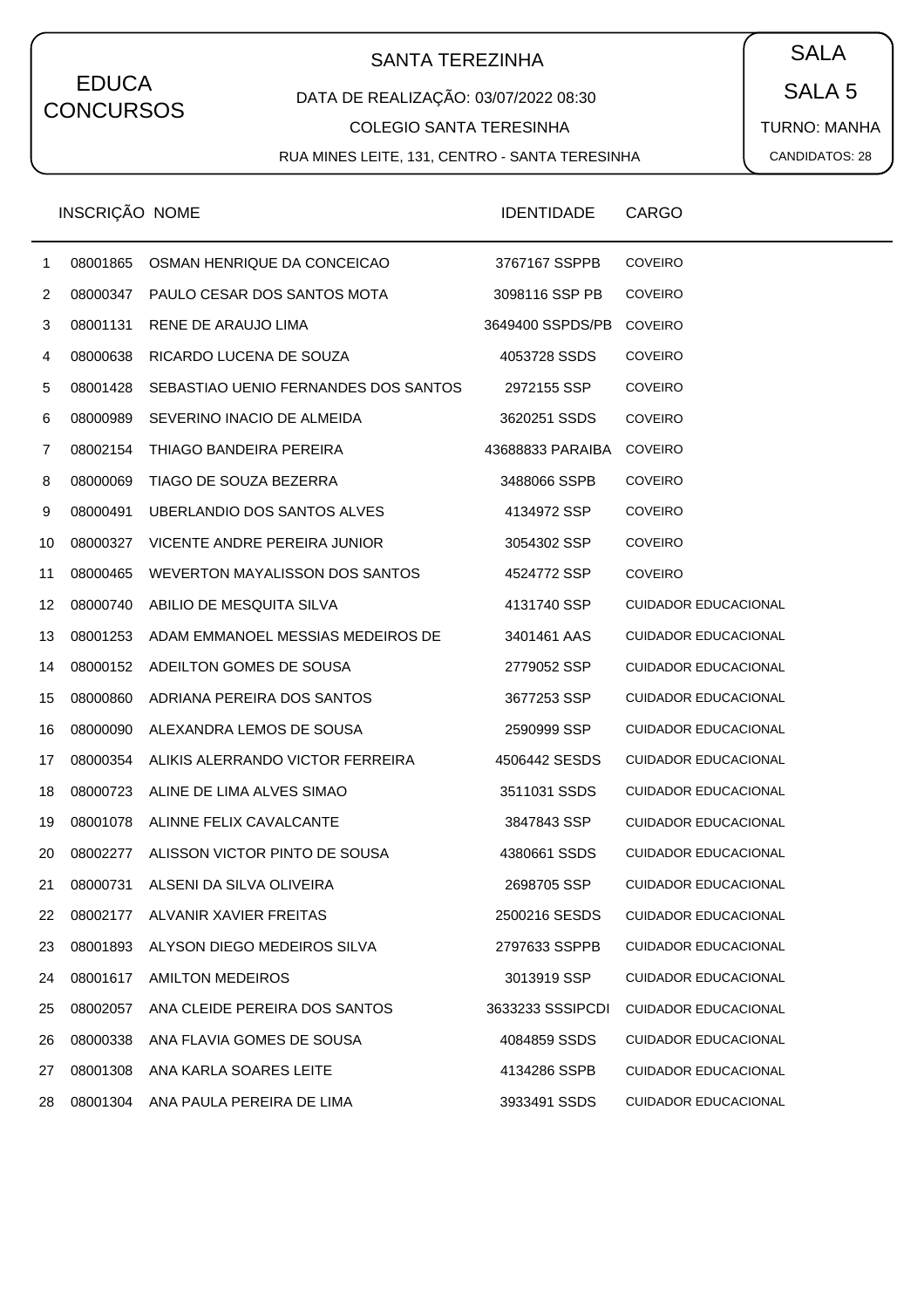# SANTA TEREZINHA  $\begin{pmatrix} \bullet & SALA \end{pmatrix}$

#### DATA DE REALIZAÇÃO: 03/07/2022 08:30

COLEGIO SANTA TERESINHA

RUA MINES LEITE, 131, CENTRO - SANTA TERESINHA

SALA 6 TURNO: MANHA CANDIDATOS: 28

|    | <b>INSCRIÇAO NOME</b> |                                      | <b>IDENTIDADE</b> | <b>CARGO</b>                |
|----|-----------------------|--------------------------------------|-------------------|-----------------------------|
| 1  | 08000653              | ANALICE DE OLIVEIRA LACERDA          | 4533651 SSDS      | <b>CUIDADOR EDUCACIONAL</b> |
| 2  | 08000412              | ANDREIA BATISTA DE LIMA              | 4537766 SESDS-PB  | <b>CUIDADOR EDUCACIONAL</b> |
| 3  | 08000363              | ANGELA DA SILVA MEDEIROS             | 3418362 SSPDS/PB  | <b>CUIDADOR EDUCACIONAL</b> |
| 4  | 08002303              | ANTONIO SOARES DA SILVA              | 621336130 SSP/SP  | <b>CUIDADOR EDUCACIONAL</b> |
| 5  | 08001681              | APARECIDA MARIA LOPES TIBURTINO      | 3051883 SSP       | <b>CUIDADOR EDUCACIONAL</b> |
| 6  | 08002272              | AUXILIADORA DA SILVA PEREIRA         | 2999997 SSP       | <b>CUIDADOR EDUCACIONAL</b> |
| 7  | 08002158              | AYLA PEREIRA MIRANDA                 | 4176195 SSP       | <b>CUIDADOR EDUCACIONAL</b> |
| 8  | 08000169              | BHEVERLLY ALMEIDA CORREIA DA SILVA   | 4662662 SSP       | <b>CUIDADOR EDUCACIONAL</b> |
| 9  | 08001419              | BIVAR PEREIRA DA SILVA NETO          | 4405116 SSP       | <b>CUIDADOR EDUCACIONAL</b> |
| 10 | 08000697              | <b>BRUNA BENEDITO BOMFIM</b>         | 3860849 SESDS     | <b>CUIDADOR EDUCACIONAL</b> |
| 11 | 08000063              | BRUNA DA SILVA PEREIRA               | 4328090 SSP       | <b>CUIDADOR EDUCACIONAL</b> |
| 12 | 08001790              | <b>BRUNA MEDEIROS MARQUES</b>        | 3828166 SSP       | <b>CUIDADOR EDUCACIONAL</b> |
| 13 | 08000904              | <b>BRUNO PEREIRA PORCINO</b>         | 4166236 SESDS-PB  | <b>CUIDADOR EDUCACIONAL</b> |
| 14 | 08000331              | CARLA CATIENY LUCENA DE OLIVEIRA     | 3410023 SSP       | <b>CUIDADOR EDUCACIONAL</b> |
| 15 | 08000003              | CARLOS EDUARDO MARQUES TORRES        | 4645493 SSDS      | <b>CUIDADOR EDUCACIONAL</b> |
| 16 | 08001309              | CARLOS WELINGTON DOS SANTOS CORDEIRO | 4092311 SDS       | <b>CUIDADOR EDUCACIONAL</b> |
| 17 | 08001736              | CARMEM INGRID DE ALMEIDA SANTOS      | 4525479 SSPPB     | <b>CUIDADOR EDUCACIONAL</b> |
| 18 | 08001522              | CICERA FEREIRA DE MARTA NUNES        | 2510385 SSP-PB    | <b>CUIDADOR EDUCACIONAL</b> |
| 19 | 08001086              | CLARISSA CRISTINA DA COSTA MEDEIROS  | 2184876 SSP       | <b>CUIDADOR EDUCACIONAL</b> |
| 20 | 08001759              | <b>CLAUDIA FELIX BRUNET</b>          | 3574273 SSPPB     | <b>CUIDADOR EDUCACIONAL</b> |
| 21 | 08001775              | CLAUDIANA BENTO ALVES                | 3857903 SSDS      | <b>CUIDADOR EDUCACIONAL</b> |
| 22 | 08001197              | CLEBESON DE ALENCAR MACEDO           | 3855041 SSDS      | <b>CUIDADOR EDUCACIONAL</b> |
| 23 | 08002032              | CRISTIANE COSTA DA SILVA             | 3483504 SSDS      | <b>CUIDADOR EDUCACIONAL</b> |
| 24 | 08001704              | DAHYENE MEDEIROS MARQUES             | 3772200 SESDS-PB  | <b>CUIDADOR EDUCACIONAL</b> |
| 25 | 08001142              | DAIRLA ALVES DA SILVA                | 3434110 SSDS      | <b>CUIDADOR EDUCACIONAL</b> |
| 26 | 08002105              | DAISE DA SILVA LUCENA                | 3776813 SSPPB     | <b>CUIDADOR EDUCACIONAL</b> |
| 27 | 08000995              | DALILA MONTEIRO FELIX CAMBOIM        | 3966994 SSDS      | <b>CUIDADOR EDUCACIONAL</b> |
| 28 | 08001940              | DALVANIRA DOMINGOS DA SILVA          | 1242726 SSP       | <b>CUIDADOR EDUCACIONAL</b> |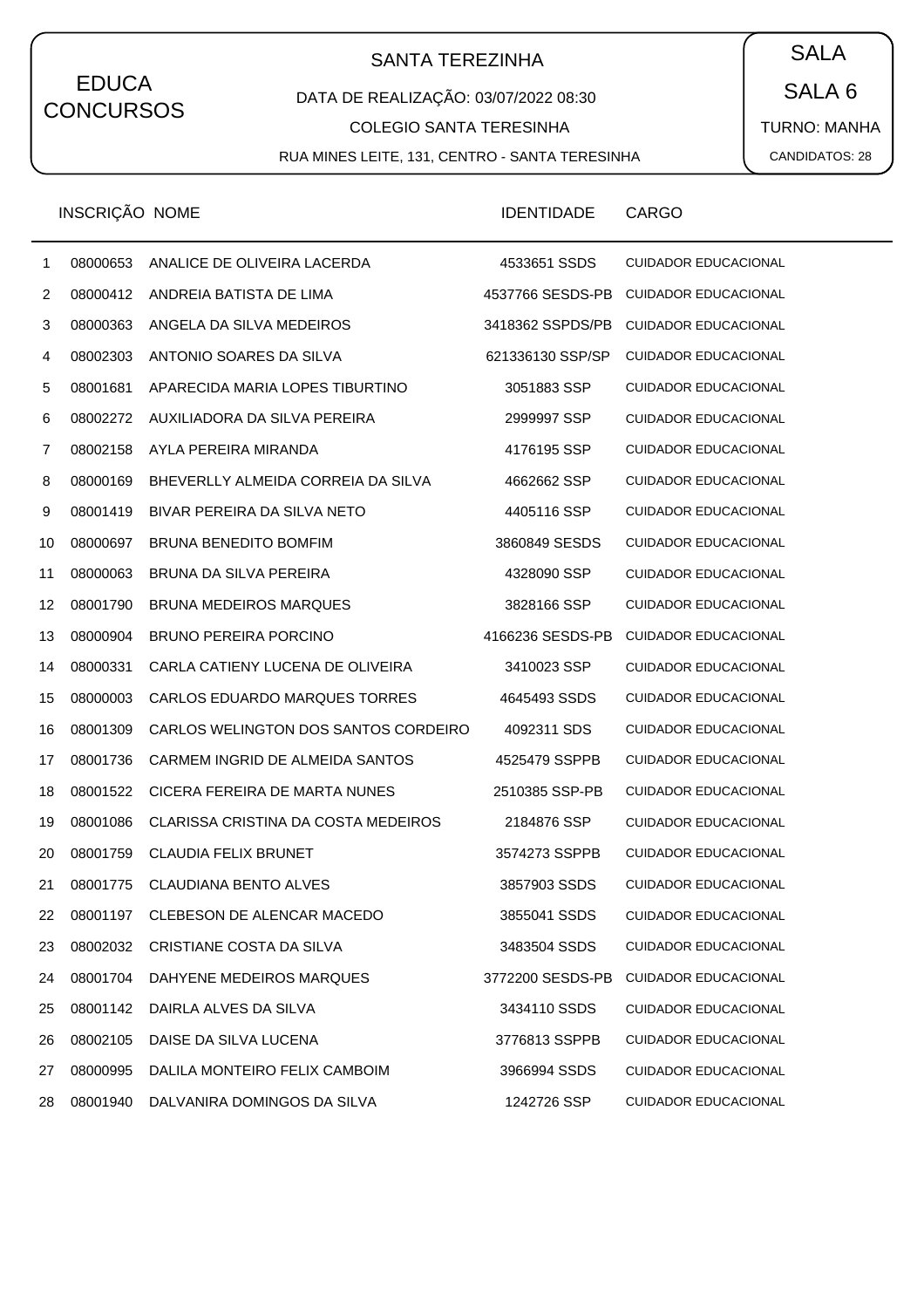# SANTA TEREZINHA  $\begin{pmatrix} SALA \end{pmatrix}$

#### DATA DE REALIZAÇÃO: 03/07/2022 08:30

COLEGIO SANTA TERESINHA

RUA MINES LEITE, 131, CENTRO - SANTA TERESINHA

SALA 7 TURNO: MANHA CANDIDATOS: 29

|                | INSCRIÇÃO NOME |                                        | <b>IDENTIDADE</b> | <b>CARGO</b>                |
|----------------|----------------|----------------------------------------|-------------------|-----------------------------|
| 1              | 08000776       | DAMIANA ALVES DO NASCIMENTO            | 2459730 SSP       | <b>CUIDADOR EDUCACIONAL</b> |
| $\overline{c}$ | 08001109       | DAMIANA ALVES PINTO MEDEIROS           | 2728470 SSP       | <b>CUIDADOR EDUCACIONAL</b> |
| 3              | 08000825       | DANIEL OLIVEIRA PEREIRA                | 3753957 SSDS      | <b>CUIDADOR EDUCACIONAL</b> |
| 4              | 08000803       | DANIELA DE MENEZES COSTA               | 4189011 SSDS      | <b>CUIDADOR EDUCACIONAL</b> |
| 5              | 08000379       | DAVID PEREIRA DE SOUZA                 | 3951043 SSP       | <b>CUIDADOR EDUCACIONAL</b> |
| 6              | 08001290       | DENILMA LEITE REINALDO FERREIRA        | 1619103 SSP       | <b>CUIDADOR EDUCACIONAL</b> |
| 7              | 08001945       | DEUSANETE DIAS NUNES                   | 638653083 SSP     | <b>CUIDADOR EDUCACIONAL</b> |
| 8              | 08002236       | DINARA ALVES FERREIRA MOREIRA          | 4182869 SSDS      | <b>CUIDADOR EDUCACIONAL</b> |
| 9              | 08001934       | DOGISVAN ARAUJO DA SILVA               | 2992909 SSP       | <b>CUIDADOR EDUCACIONAL</b> |
| 10             | 08001966       | EDER XAVIER LELIS                      | 3555812 SSP       | <b>CUIDADOR EDUCACIONAL</b> |
| 11             | 08000718       | EDIANE VIANA DA SILVA                  | 4161230 SSDS      | <b>CUIDADOR EDUCACIONAL</b> |
| 12             | 08001042       | EDILAMAR JULIAO                        | 2372347 SSPB      | <b>CUIDADOR EDUCACIONAL</b> |
| 13             | 08002003       | EDILENE ALVES DE LIMA                  | 3149399 SSP       | <b>CUIDADOR EDUCACIONAL</b> |
| 14             | 08000306       | EDINEIDE DOS SANTOS MOTA               | 3883818 SSDS      | <b>CUIDADOR EDUCACIONAL</b> |
| 15             | 08001516       | EDNALVA GREGORIO DA SILVA              | 2269465 SSP       | <b>CUIDADOR EDUCACIONAL</b> |
| 16             | 08001763       | ELENICE MAQUES GOMES SOARES            | 3968878 SSP       | <b>CUIDADOR EDUCACIONAL</b> |
| 17             | 08001299       | ELLEN MACENA DE SALES OLIVEIRA         | 4509545 SSDS      | <b>CUIDADOR EDUCACIONAL</b> |
| 18             | 08001908       | EMANUEL CRISTIANO DIAS DE LIMA         | 626499446 SSP     | <b>CUIDADOR EDUCACIONAL</b> |
| 19             | 08001392       | EMILLY RAMALHO DE OLIVEIRA             | 4526580 SSDS      | <b>CUIDADOR EDUCACIONAL</b> |
| 20             | 08000760       | ERICA OLIVEIRA DE FARIAS               | 386364370 SSP     | <b>CUIDADOR EDUCACIONAL</b> |
| 21             | 08001375       | ERICK JADER LEITE DA COSTA             | 4143015 SSDS      | <b>CUIDADOR EDUCACIONAL</b> |
| 22             | 08001003       | ERIKA BORGES DA NOBREGA                | 2664390 SSPPB     | <b>CUIDADOR EDUCACIONAL</b> |
| 23             | 08000024       | ERONILDE FRANCISCO BEZERRA FILHO       | 4542163 SESP      | <b>CUIDADOR EDUCACIONAL</b> |
| 24             | 08001989       | ERYKA LAYS MOREIRA ALVES               | 3994335 P239      | <b>CUIDADOR EDUCACIONAL</b> |
| 25             | 08001689       | FABIANA FELIX DE ARAUJO                | 2970917 SSPPB     | <b>CUIDADOR EDUCACIONAL</b> |
| 26             | 08000667       | <b>FABIO AQUILINO DE FARIAS</b>        | 3654087 SSDS      | <b>CUIDADOR EDUCACIONAL</b> |
| 27             | 08002068       | <b>FABIOLA SIBELY CAMBOIM FERREIRA</b> | 2590861 SESDS     | <b>CUIDADOR EDUCACIONAL</b> |
| 28             | 08000080       | <b>FABRICIO ALVES DA SILVA</b>         | 2964086 SSP       | <b>CUIDADOR EDUCACIONAL</b> |
| 29             | 08000163       | FELIPE LACERDA DAMASCENO               | 4367145 SSP       | <b>CUIDADOR EDUCACIONAL</b> |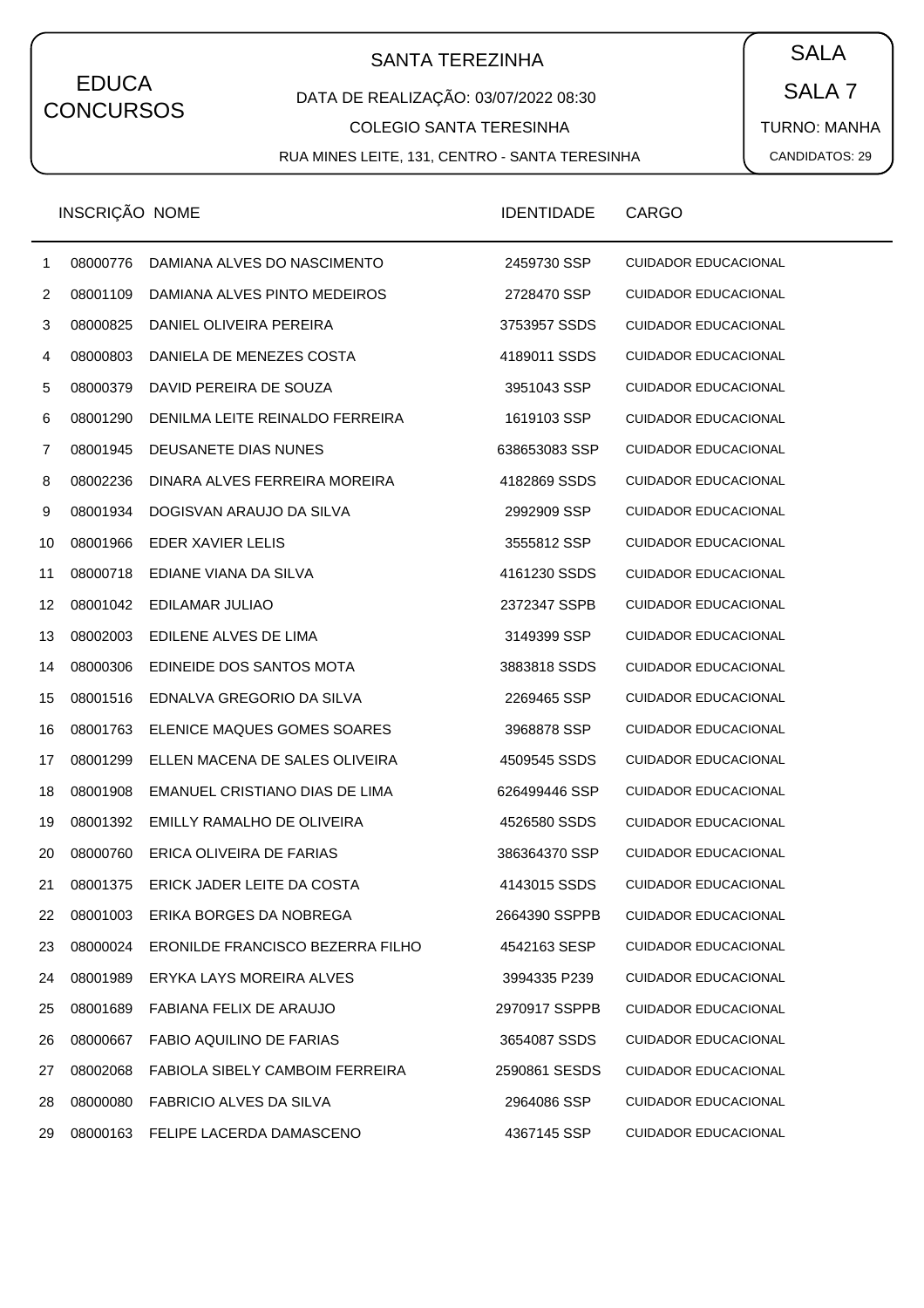# SANTA TEREZINHA  $\begin{pmatrix} \bullet & SALA \end{pmatrix}$

DATA DE REALIZAÇÃO: 03/07/2022 14:30 ESCOLA CIDADA INTEGRAL MONS MANOEL VIEIRA PRACA EDVALDO MOTA, S/N, CENTRO - PATOS

SALA 1 TURNO: TARDE CANDIDATOS: 40

|    | INSCRIÇÃO NOME |                                        | <b>IDENTIDADE</b> | <b>CARGO</b>      |
|----|----------------|----------------------------------------|-------------------|-------------------|
| 1  | 08001245       | MARIA EDUARDA PEREIRA MENEZES          | 003054154 SSP     | <b>ENFERMEIRO</b> |
| 2  | 08001168       | MARIA EDUARDA SIQUEIRA DE MEDEIROS     | 3682045 SSDS      | <b>ENFERMEIRO</b> |
| 3  | 08001345       | MARIA ILANE DE MENESES MACEDO          | 4097331 SSDS-PB   | <b>ENFERMEIRO</b> |
| 4  | 08000209       | MARIA KALLYANNE MENEZES LUCAS          | 3746700 SESD      | <b>ENFERMEIRO</b> |
| 5  | 08001403       | MARIA LUIZA FERREIRA DA COSTA E SOUSA  | 3977084 SSP       | <b>ENFERMEIRO</b> |
| 6  | 08002086       | MARIANE DE ARAUJO DANTAS               | 002693832 ITEP    | <b>ENFERMEIRO</b> |
| 7  | 08001486       | MARIE OLIVEIRA NOBREGA                 | 3267250 SSP/PB    | <b>ENFERMEIRO</b> |
| 8  | 08001659       | MARTHA RYANNE FERNANDES DE FREITAS     | 4110077 SSP       | <b>ENFERMEIRO</b> |
| 9  | 08000050       | <b>MATHEUS MEDEIROS DANTAS</b>         | 4020835 SSDS      | <b>ENFERMEIRO</b> |
| 10 | 08001595       | <b>MAYARA VITAL MARQUES</b>            | 3138291 SSP       | <b>ENFERMEIRO</b> |
| 11 | 08001898       | MAYSA DEODATO CARNEIRO                 | 4279100 SSDS      | <b>ENFERMEIRO</b> |
| 12 | 08001772       | MERCIA GOMES DA SILVA                  | 3349167 SSDPB     | <b>ENFERMEIRO</b> |
| 13 | 08000478       | MICAELE DA SILVA GARCIA                | 4275656 SSDS      | <b>ENFERMEIRO</b> |
| 14 | 08002083       | MICHELLE WANDERLEY GUEDES              | 2269382 SSP PB    | <b>ENFERMEIRO</b> |
| 15 | 08001082       | MIGUEL SILVERIO ALVES NETO             | 4328442 SSDS-PB   | <b>ENFERMEIRO</b> |
| 16 | 08000558       | MILENA SUZY LOPES PEREIRAA DE SOUZA    | 3924185 SSDS      | <b>ENFERMEIRO</b> |
| 17 | 08001720       | MILENA WANDERLEY QUININO               | 4132537 SSDS      | <b>ENFERMEIRO</b> |
| 18 | 08001718       | MISAEL RAFAEL DE LIMA                  | 002479981 SSP     | <b>ENFERMEIRO</b> |
| 19 | 08002047       | <b>MOARA TRIGUEIRO SILVA</b>           | 3052720 SSP       | <b>ENFERMEIRO</b> |
| 20 | 08002230       | NADIA ASSUNCAO GOMES DO NASCIMENTO     | 1920454 SSP       | <b>ENFERMEIRO</b> |
| 21 | 08000750       | NARJARA DE OLIVEIRA BRITO              | 2886871 SSP       | <b>ENFERMEIRO</b> |
| 22 | 08001396       | NATALIA SALDANHA FERREIRA AUGUSTO      | 4176204 SSDS      | <b>ENFERMEIRO</b> |
| 23 | 08001216       | NATHALIA CRISTINA GADELHA DE LUCENA    | 3580556 SSDS      | <b>ENFERMEIRO</b> |
| 24 | 08001494       | NATHALY GUIMARAES TORRES MEDEIROS      | 3067921 SSP       | <b>ENFERMEIRO</b> |
| 25 | 08001730       | OZINETE RODRIGUES MARANHAO             | 3780057 SSDS      | <b>ENFERMEIRO</b> |
| 26 | 08002101       | PALLOMA ROCHA MARQUES DANTAS           | 2693614 SSP       | <b>ENFERMEIRO</b> |
| 27 | 08002228       | PATRICIA AGOSTINHO DA SILVA LAURENTINO | 4136807 SSP       | <b>ENFERMEIRO</b> |
| 28 | 08000818       | PATRICIA VALERIA DE SOUZA              | 3143957 SSDS      | <b>ENFERMEIRO</b> |
| 29 | 08000006       | PAULO MARCELO PIRES DA SILVA           | 4167288 SSP       | <b>ENFERMEIRO</b> |
| 30 | 08000049       | PETERSON ANDRE DO NASCIMENTO COSTA     | 003216010 SSP     | <b>ENFERMEIRO</b> |
| 31 | 08002002       | POLIANNA ALVES SUCUPIRA                | 3351404 SSP       | <b>ENFERMEIRO</b> |
| 32 | 08001067       | POLLYANA ARAUJO DA SILVA               | 3532475 SSDS      | <b>ENFERMEIRO</b> |
| 33 |                | 08001806 PRICILA MAGNA PINTO DE SOUSA  | 4166283 SSP       | <b>ENFERMEIRO</b> |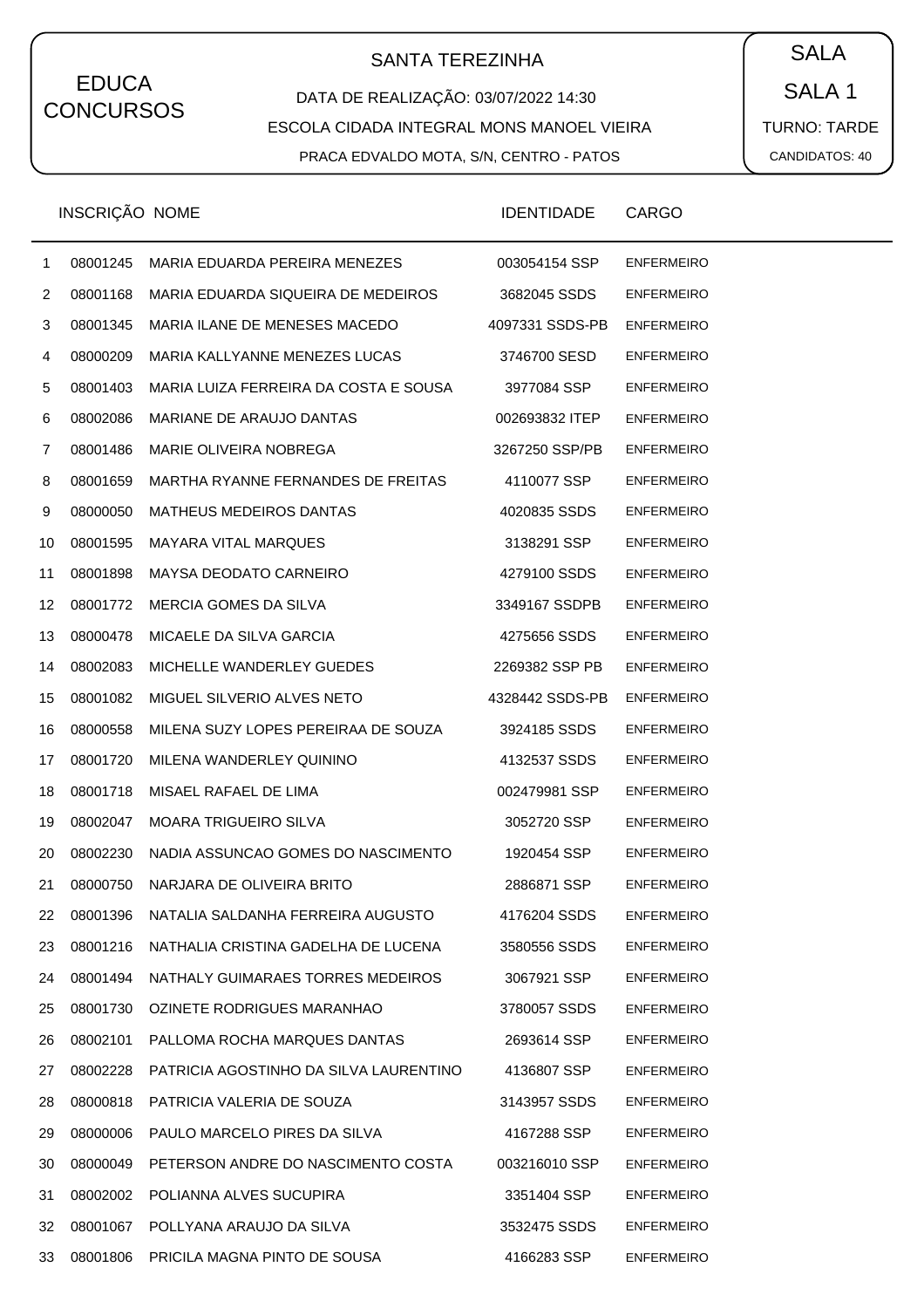| 34  | 08001121 | PRISCILA DA SILVEIRA JACOME        | 2411486 SSP       | <b>ENFERMEIRO</b> |
|-----|----------|------------------------------------|-------------------|-------------------|
| 35. | 08000283 | PRISCILA JAMILA MATIAS COSTA       | 2925631 SSP       | <b>FNFFRMFIRO</b> |
| -36 | 08000288 | PRISCILLA NATHANA DE AZEVEDO PINTO | 3348611 SSP       | <b>ENFERMEIRO</b> |
| 37  | 08001824 | RAIANE DA ROCHA FIGUEREDO          | 2006029110807 SSP | <b>ENFERMEIRO</b> |
| 38. | 08001203 | RAKELY FERNANDES ARAUJO MARQUES    | 3644735 SSP       | <b>ENFERMEIRO</b> |
| 39  | 08002306 | RAPHAELLA DE QUEIROGA EVANGELISTA  | 4022641 SSP       | <b>FNFFRMFIRO</b> |
| 40  | 08001184 | RAWANY RENHYA FERREIRA RODRIGUES   | 3620554 SSP       | <b>ENFERMEIRO</b> |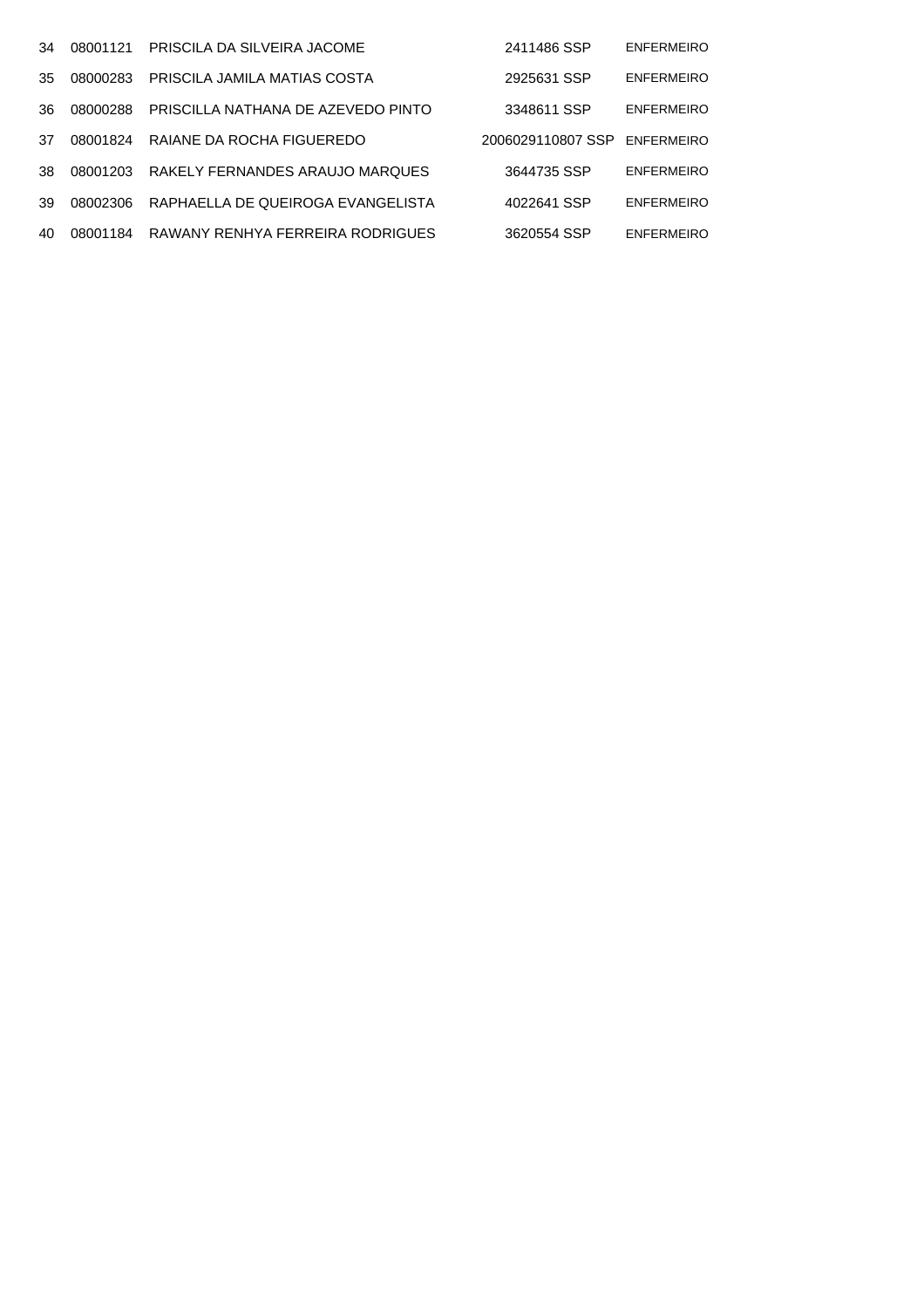# SANTA TEREZINHA  $\begin{pmatrix} \bullet & SALA \end{pmatrix}$

#### DATA DE REALIZAÇÃO: 03/07/2022 14:30 ESCOLA CIDADA INTEGRAL MONS MANOEL VIEIRA PRACA EDVALDO MOTA, S/N, CENTRO - PATOS

SALA 2 TURNO: TARDE CANDIDATOS: 40

|                | INSCRIÇÃO NOME |                                           | <b>IDENTIDADE</b>            | CARGO             |
|----------------|----------------|-------------------------------------------|------------------------------|-------------------|
| $\mathbf{1}$   | 08001347       | RAYANE ALVES DE ALMEIDA                   | 3300952 SSP                  | <b>ENFERMEIRO</b> |
| $\overline{2}$ | 08000475       | RAYONARA SANTOS DA SILVA SOUZA            | 2848655 ITEP                 | <b>ENFERMEIRO</b> |
| 3              | 08001953       | RENATA COELI DE ASSIS WANDERLEY           | 3039160 SSDS                 | <b>ENFERMEIRO</b> |
| 4              | 08000792       | RENATA PEREIRA GONCALVES PALMEIRA         | 3503059 SSPB                 | <b>ENFERMEIRO</b> |
| 5              | 08001970       | ROBERTA FIGUEIREDO DA SILVA               | 3282074 SSP                  | <b>ENFERMEIRO</b> |
| 6              | 08002223       | RONEIZA SOARES RUFINO                     | 20083615525 SSPDF ENFERMEIRO |                   |
| 7              | 08000906       | ROSA MARTHA VENTURA NUNES                 | 2792951 SSDS                 | <b>ENFERMEIRO</b> |
| 8              | 08001044       | ROZILANDIA SANTOS DE LUCENA               | 3003264 SSPPB                | <b>ENFERMEIRO</b> |
| 9              | 08000393       | SAMARA WANDERLEY ALVES XAVIER             | 3053010 SSP                  | <b>ENFERMEIRO</b> |
| 10             | 08000907       | SAMUEL DE SOUZA ARAUJO                    | 2911096 SSP                  | <b>ENFERMEIRO</b> |
| 11             | 08001982       | SANDRA MARIA ALVES DE SOUSA CANDEIA       | 1480872 SSPPB                | <b>ENFERMEIRO</b> |
| 12             | 08002244       | SORMANI DOS SANTOS DA SILVA               | 2506592 SSP                  | <b>ENFERMEIRO</b> |
| 13             | 08001255       | STEFANIA DA ROCHA NOGUEIRA                | 3045900 SSP                  | <b>ENFERMEIRO</b> |
| 14             | 08000540       | STEFANY AUGUSTO PINTO                     | 4357932 SSP                  | <b>ENFERMEIRO</b> |
| 15             | 08000315       | STEPHANNE LEANDRO COSTA LOPES             | 2985517 SSP                  | <b>ENFERMEIRO</b> |
| 16             | 08000908       | <b>TAMIRIS GUEDES VIEIRA</b>              | 3344210 SSPPB                | <b>ENFERMEIRO</b> |
| 17             | 08000833       | TARCYZIO DA SILVA RIBEIRO PEREIRA         | 3908330 SSDS                 | <b>ENFERMEIRO</b> |
| 18             | 08001297       | TARIANA RODRIGUES NOGUEIRA                | 612966 SSP                   | <b>ENFERMEIRO</b> |
| 19             | 08002245       | TASSIA VIRGINIA DOS SANTOS SILVA          | 003304883 SSP                | <b>ENFERMEIRO</b> |
| 20             | 08001305       | THAMARA MARIA PEREIRA ARAUJO              | 3962899 SSP                  | <b>ENFERMEIRO</b> |
| 21             | 08002248       | THAMYRES DE CALDAS BARBOSA                | 4341109 SSDS                 | <b>ENFERMEIRO</b> |
| 22             | 08000816       | THAYNARA HENRIQUE MAIA                    | 9818913 SSDS                 | <b>ENFERMEIRO</b> |
| 23             | 08000468       | THAYNARA HONORIO DOS SANTOS               | 4279776 SSP                  | <b>ENFERMEIRO</b> |
| 24             | 08001189       | THUANNE MIRLLA DE OLIVEIRA SANTOS         | 4031707 SSP                  | <b>ENFERMEIRO</b> |
| 25             |                | 08001275 VANESCLA MIRELLE DE LIMA ALMEIDA | 4021887 SSPPB                | <b>ENFERMEIRO</b> |
| 26             | 08001134       | VANESSA CARLA DO NASCIMENTO GOMES         | 9411102 SDS                  | <b>ENFERMEIRO</b> |
| 27             | 08001186       | VANESSA COSTA DE MORAIS                   | 3483273 SSDS                 | <b>ENFERMEIRO</b> |
| 28             | 08001656       | VITORIA NAIRA DE SOUZA LINS               | 3835512 SSPDS                | <b>ENFERMEIRO</b> |
| 29             | 08002269       | VIVIAN DE ANDRADE LEITE AVELINO           | 3767728 SSP                  | <b>ENFERMEIRO</b> |
| 30             | 08002134       | VIVIANE ALVES DE LIMA                     | 2002002351487 SSP            | <b>ENFERMEIRO</b> |
| 31             | 08001556       | WESLLEY DA SILVA LIMA                     | 4030272 SSDS                 | <b>ENFERMEIRO</b> |
| 32             | 08002284       | WILLIANE DA SILVA RAMOS                   | 3144190 SSP                  | <b>ENFERMEIRO</b> |
| 33             | 08000061       | YNGLYS KERLLY CAMBOIM DA SILVEIRA         | 4366139 SSPDS                | <b>ENFERMEIRO</b> |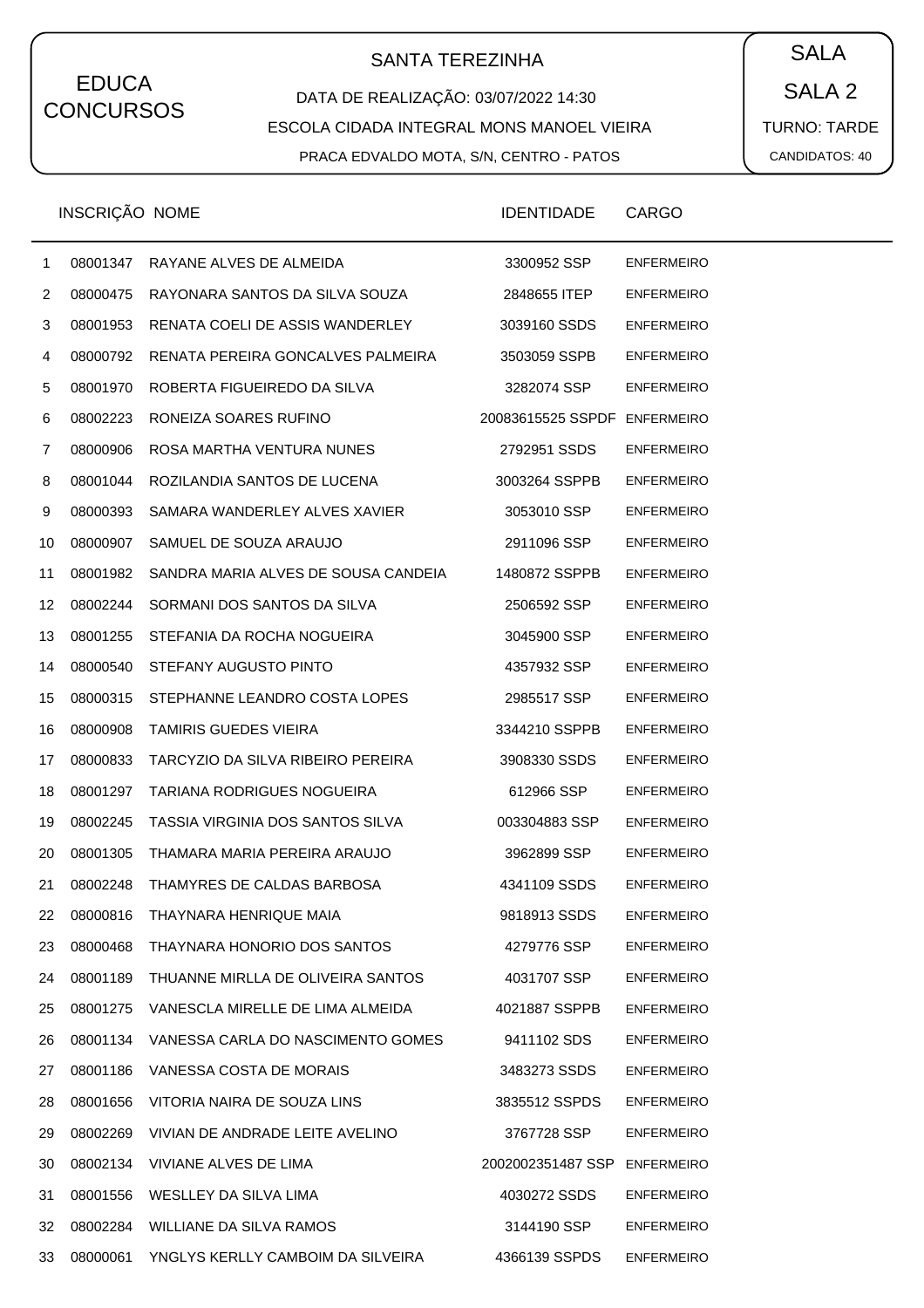| 34  | 08000622 | YONA AYRES DANTAS BATISTA            | 3262731 SSPPB  | <b>ENFERMEIRO</b>       |
|-----|----------|--------------------------------------|----------------|-------------------------|
| 35. | 08001390 | YORRANE KELLY GOMES ALVES            | 4188826 PB     | <b>ENFERMEIRO</b>       |
| 36. | 08000856 | ZEUNYANNA AZEVEDO SILVA              | 002708803 SSP  | <b>ENFERMEIRO</b>       |
| 37  | 08001112 | AGNALDO PEREIRA DA SILVA JUNIOR      | 003230320 SSP  | <b>ENGENHEIRO CIVIL</b> |
| 38. | 08001795 | ALEXSANDRO DA COSTA BRITO            | 1953460 SSP    | <b>ENGENHEIRO CIVIL</b> |
| 39  | 08001829 | ANA CAROLINE DE SOUSA ANDRADE        | 3970854 SSDS   | <b>ENGENHEIRO CIVIL</b> |
| 40. | 08001446 | ANGELO GIUSEPPE PALMEIRA GOMES FILHO | 3474382 SSP-PB | <b>ENGENHEIRO CIVIL</b> |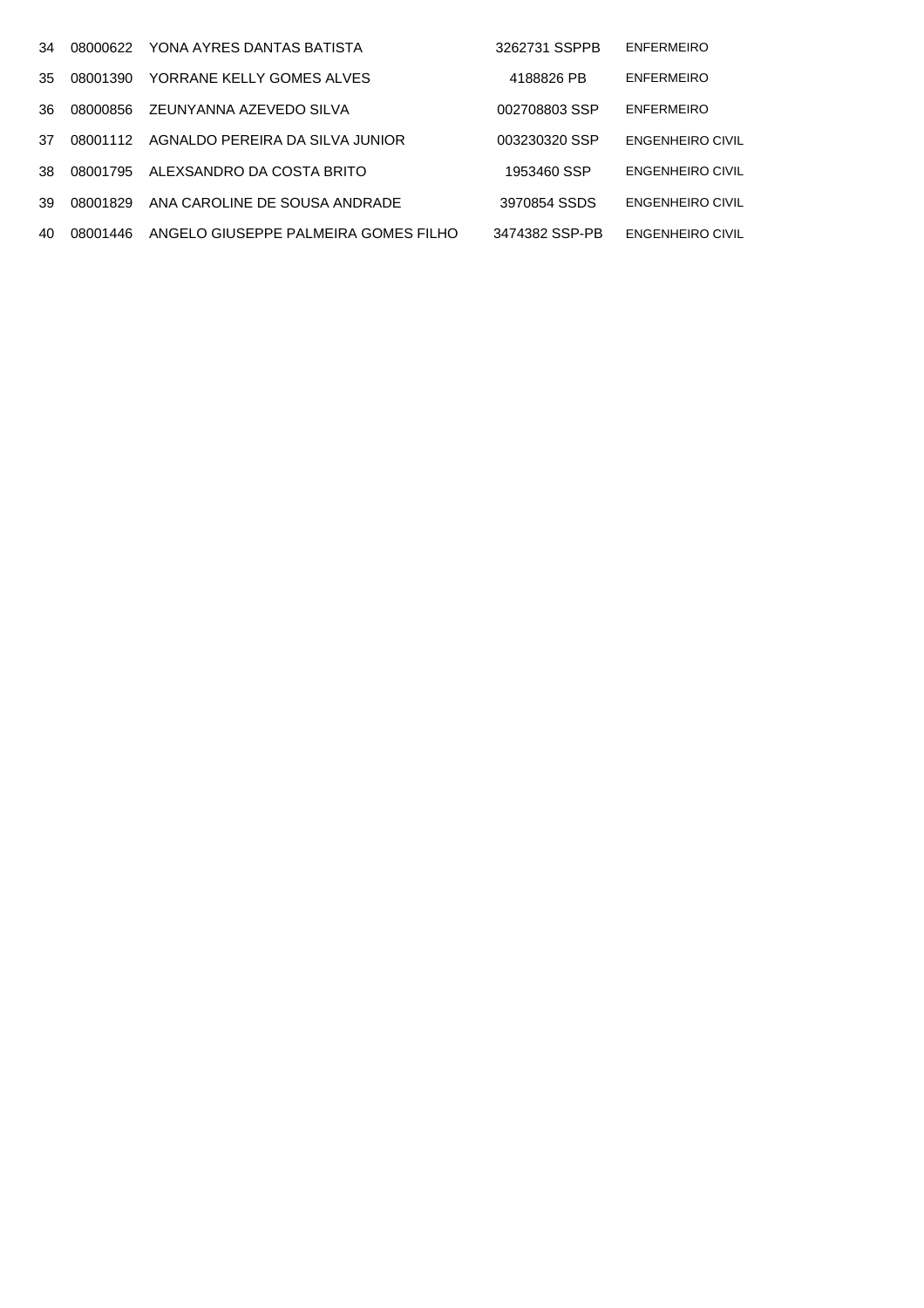# SANTA TEREZINHA  $\begin{pmatrix} \bullet & SALA \end{pmatrix}$

DATA DE REALIZAÇÃO: 03/07/2022 14:30 ESCOLA CIDADA INTEGRAL MONS MANOEL VIEIRA PRACA EDVALDO MOTA, S/N, CENTRO - PATOS

SALA 3 TURNO: TARDE CANDIDATOS: 40

|    | INSCRIÇÃO NOME |                                         | <b>IDENTIDADE</b>                  | <b>CARGO</b>            |
|----|----------------|-----------------------------------------|------------------------------------|-------------------------|
| 1  | 08001903       | ARY LUCAS SIQUEIRA GOMES                | 3890386 SSDS                       | <b>ENGENHEIRO CIVIL</b> |
| 2  | 08001171       | CADMO JOSE CORDEIRO DE OLIVEIRA         | 3689574 SSP                        | <b>ENGENHEIRO CIVIL</b> |
| 3  | 08001312       | DAMIAOA RAUJO DOS SANTOS JUNIOR         | 3546347 SSP                        | <b>ENGENHEIRO CIVIL</b> |
| 4  | 08001418       | DEIVIDY KAIK DE LIMA ARAUJO             | 3618312 SSDS                       | <b>ENGENHEIRO CIVIL</b> |
| 5  | 08001842       | EMANUEL LUCAS VIEIRA DINIZ              | 2000099195152 SSP ENGENHEIRO CIVIL |                         |
| 6  | 08001153       | FELIX GUSTAVO DE ANDRADE SANTOS         | 1967922 SSP                        | <b>ENGENHEIRO CIVIL</b> |
| 7  | 08001008       | FERNANDO ARAUJO SILVA                   | 2007029083093 SSP ENGENHEIRO CIVIL |                         |
| 8  | 08002285       | FRANCISCO BENEDITO DA SILVA             | 4074842 SSP                        | <b>ENGENHEIRO CIVIL</b> |
| 9  | 08001002       | <b>GUSTAVO DANTAS DA SILVA</b>          | 2886755 SSP                        | <b>ENGENHEIRO CIVIL</b> |
| 10 | 08000017       | HELYDA RUAMA LOPES RAMOS                | 4328113 SSDS                       | <b>ENGENHEIRO CIVIL</b> |
| 11 | 08000699       | HEWERTNH MARQUES ALVES                  | 3781266 SSPB                       | <b>ENGENHEIRO CIVIL</b> |
| 12 | 08002274       | <b>HIAN NOGUEIRA CORNELIO</b>           | 3353784 SSDS                       | <b>ENGENHEIRO CIVIL</b> |
| 13 | 08000874       | <b>IURY MENDES PEDROSA DE MEDEIROS</b>  | 3637553 SSDS                       | <b>ENGENHEIRO CIVIL</b> |
| 14 | 08000171       | JOAO PEDRO FERREIRA DE SOUZA MARQUES    | 3932751 SSP                        | <b>ENGENHEIRO CIVIL</b> |
| 15 | 08001874       | JOSE URBANO GONCALVES DE MACEDO         | 3532707 SSP                        | <b>ENGENHEIRO CIVIL</b> |
| 16 | 08001580       | <b>JUCIELBE GOMES DA SILVA</b>          | 4029377 SSDS                       | <b>ENGENHEIRO CIVIL</b> |
| 17 | 08001849       | KAIO RAMON FIGUEIREDO TOLENTINO         | 4050640 SSDS                       | <b>ENGENHEIRO CIVIL</b> |
| 18 | 08001382       | KARINNE MARTINS BATISTA                 | 3399253 SSDS                       | <b>ENGENHEIRO CIVIL</b> |
| 19 | 08000929       | KELLY POLIENY SANTOS BRITO              | 16316031 SSP                       | <b>ENGENHEIRO CIVIL</b> |
| 20 | 08001661       | LEMUEL GUEDES PEREIRA                   | 3216893 SSDS                       | <b>ENGENHEIRO CIVIL</b> |
| 21 |                | 08002113 LISSIA VITORIA PADRE MEDEIROS  | 3523665 SSDS                       | <b>ENGENHEIRO CIVIL</b> |
| 22 | 08001883       | LUCAS NICACIO GUEDES DE CARVALHO        | 3703047 SSDS                       | <b>ENGENHEIRO CIVIL</b> |
| 23 |                | 08000722 LUCIANO FREITAS DO REGO JUNIOR | 4122659 SSP                        | ENGENHEIRO CIVIL        |
| 24 | 08002167       | MARIA DE LOURDES SOARES DE SOUZA        | 4063279 SSDS                       | <b>ENGENHEIRO CIVIL</b> |
| 25 | 08002279       | RADAMEZ SIQUEIRA GOMES                  | 8678937 SDS                        | <b>ENGENHEIRO CIVIL</b> |
| 26 | 08000322       | RAILLA CAMILLA DE SOUSA SANTANA         | 3667077 SSP                        | <b>ENGENHEIRO CIVIL</b> |
| 27 | 08001717       | REINALDO DOS SANTOS COSTA               | 3971839 SSP                        | <b>ENGENHEIRO CIVIL</b> |
| 28 | 08001745       | RENAN WILLER PINTO DE SOUSA             | 20078556885 SSPDS ENGENHEIRO CIVIL |                         |
| 29 | 08000884       | SUELIO ALVES MARCELINO                  | 3364661 SSP                        | <b>ENGENHEIRO CIVIL</b> |
| 30 | 08001822       | TAISLANY SILVA DE MEDEIROS              | 3743003 SSDS                       | <b>ENGENHEIRO CIVIL</b> |
| 31 | 08000469       | THULIO DA NOBREGA MORAES                | 3421682 SSP                        | <b>ENGENHEIRO CIVIL</b> |
| 32 | 08002093       | UBALDO ROGERIO ALVES DOS SANTOS         | 3754181 SSDS                       | <b>ENGENHEIRO CIVIL</b> |
| 33 | 08001325       | VINICIUS RUAN SOUSA LEITE               | 4110362 SSP                        | ENGENHEIRO CIVIL        |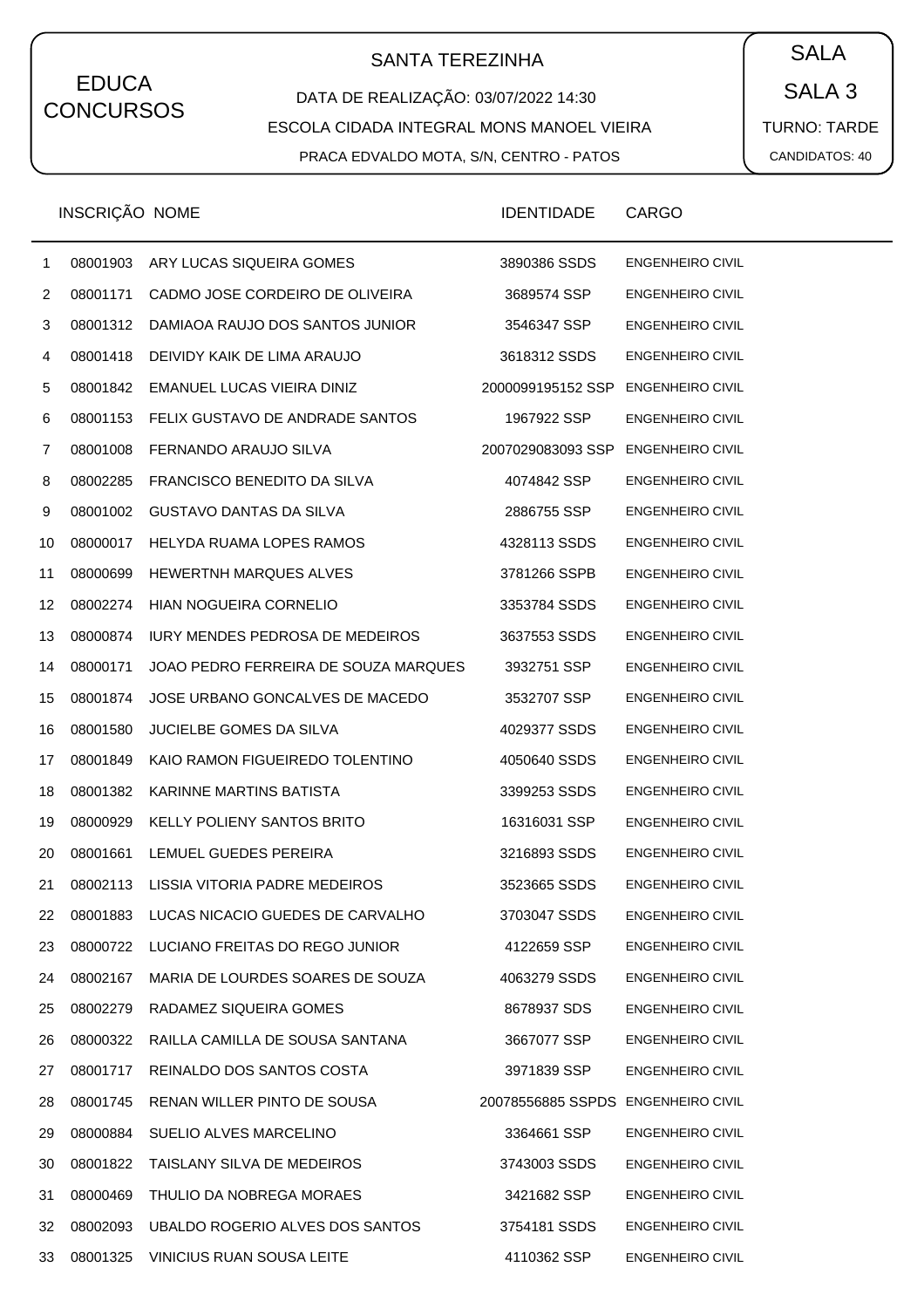| 34  | 08000777 | ALBERTO GOMES MOREIRA FILHO     | 4113625 SSP  | <b>FISCAL DE TRIBUTOS</b> |
|-----|----------|---------------------------------|--------------|---------------------------|
| 35. | 08001388 | ALCIDES SILVESTRE DA SILVA NETO | 3270630 SSP  | <b>FISCAL DE TRIBUTOS</b> |
| 36. | 08001368 | ALICE DA SILVA ARAUJO           | 3113393 SSP  | <b>FISCAL DE TRIBUTOS</b> |
| 37  | 08002125 | AMANDA PAULA SANTOS BEZERRA     | 3125316 SSP  | <b>FISCAL DE TRIBUTOS</b> |
| 38. | 08001474 | ANDRE PEREIRA NOGUEIRA          | 3776987 SSDS | <b>FISCAL DE TRIBUTOS</b> |
| 39  | 08001537 | BIVAR RUFINO DE LUCENA FILHO    | 3189446 SSDS | <b>FISCAL DE TRIBUTOS</b> |
| 40  | 08000355 | CLODOALDO CHAVES RIBEIRO        | 1656366 SSP  | <b>FISCAL DE TRIBUTOS</b> |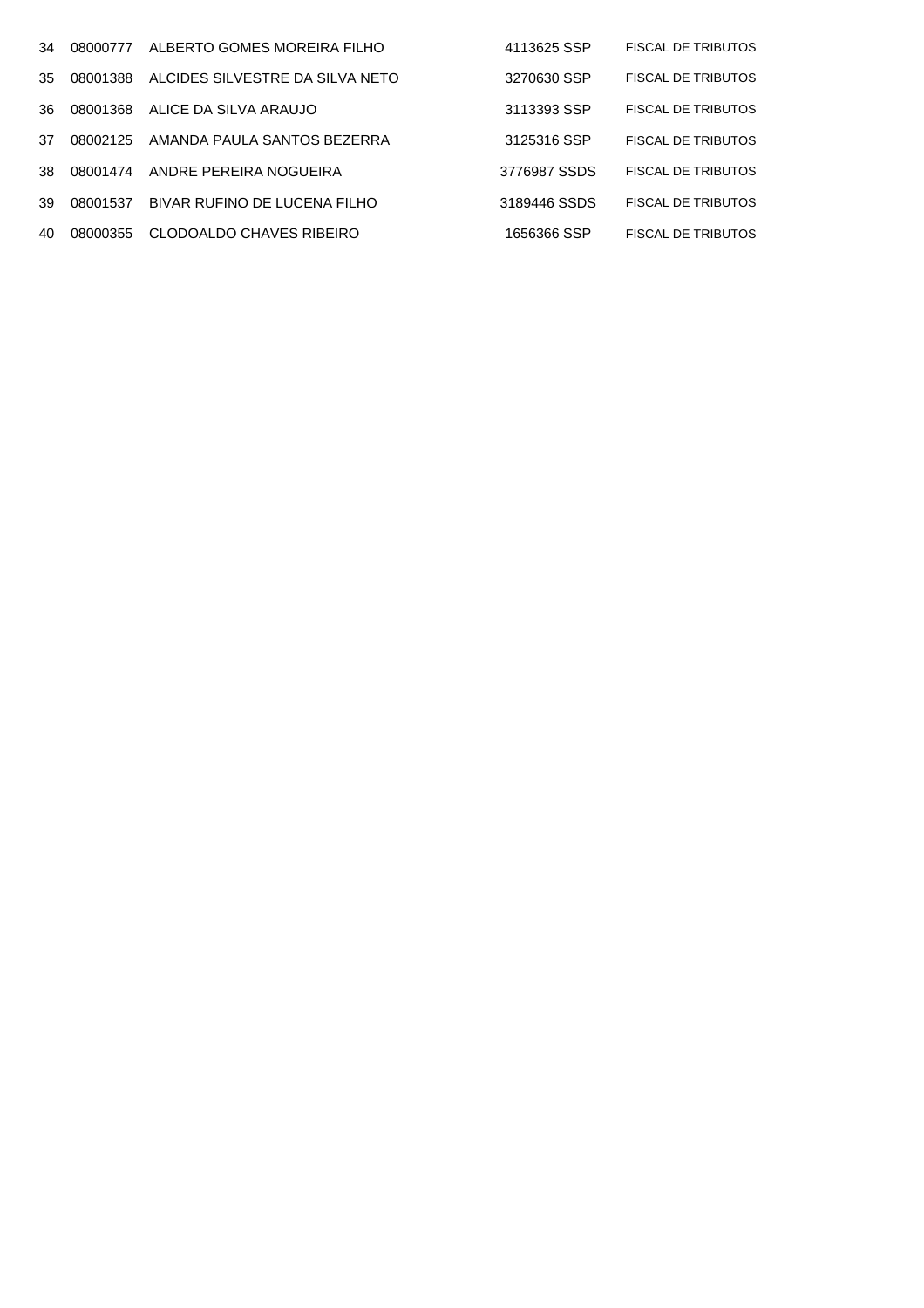# SANTA TEREZINHA  $\begin{pmatrix} \bullet & SALA \end{pmatrix}$

### DATA DE REALIZAÇÃO: 03/07/2022 14:30 ESCOLA CIDADA INTEGRAL MONS MANOEL VIEIRA PRACA EDVALDO MOTA, S/N, CENTRO - PATOS

SALA 4 TURNO: TARDE CANDIDATOS: 40

|              | INSCRIÇÃO NOME |                                          | <b>IDENTIDADE</b>                    | CARGO                     |
|--------------|----------------|------------------------------------------|--------------------------------------|---------------------------|
| $\mathbf{1}$ | 08001211       | DEBORA LEITE DE ARAUJO                   | 3694726 SSDS                         | <b>FISCAL DE TRIBUTOS</b> |
| 2            | 08001052       | ELIAS DE SOUSA MEDEIROS                  | 4194212 SSDS                         | <b>FISCAL DE TRIBUTOS</b> |
| 3            | 08001500       | EMERSON PEREIRA CAVALCANTI JUNIOR        | 3565378 SSP                          | <b>FISCAL DE TRIBUTOS</b> |
| 4            | 08001923       | EMYLIA MAYARA ALVES DE LACERDA           | 3646787 SSP                          | <b>FISCAL DE TRIBUTOS</b> |
| 5            | 08001967       | <b>FABIO ARAUJO ALVES</b>                | 3118581 SSP                          | <b>FISCAL DE TRIBUTOS</b> |
| 6            | 08000027       | FABIO JUNIOR ALVES DE SOUSA              | 3974800 SSDS                         | <b>FISCAL DE TRIBUTOS</b> |
| 7            | 08000295       | FERNANDA VALDEVINO CIRILO                | 3193156 SSDS                         | <b>FISCAL DE TRIBUTOS</b> |
| 8            | 08002200       | FILIPE TORRES ALVES DE ARAUJO            | 3677329 SSP                          | <b>FISCAL DE TRIBUTOS</b> |
| 9            | 08001374       | HEVERTON JHONATAN DE FIGUEIREDO LEITE    | 4168712 SSP                          | <b>FISCAL DE TRIBUTOS</b> |
| 10           | 08000647       | HUGO SANTIAGO GONZAGA SILVEIRA           | 2721328 SSP                          | <b>FISCAL DE TRIBUTOS</b> |
| 11           | 08002127       | <b>IDIANE CRISTINA LIMA MEDEIROS</b>     | 2654305 SSPPB                        | <b>FISCAL DE TRIBUTOS</b> |
| 12           | 08000251       | JAQUELINE GERONIMO DE AMORIM             | 3120329 SSP                          | <b>FISCAL DE TRIBUTOS</b> |
| 13           | 08002163       | JARDESON ALLEF DA NOBREGA LEITE          | 3770418 SSP                          | <b>FISCAL DE TRIBUTOS</b> |
| 14           | 08001370       | JHONNY ALEXANDRE ANTONIO DA SILVA        | 3693856 SSP                          | <b>FISCAL DE TRIBUTOS</b> |
| 15           | 08002067       | JOAO MARCOS MEDEIROS COSTA               | 3690583 SSP                          | <b>FISCAL DE TRIBUTOS</b> |
| 16           | 08000150       | JOHN WINTER RODRIGUES SANTOS CRUZ        | 3287178 SSP                          | <b>FISCAL DE TRIBUTOS</b> |
| 17           | 08000269       | JORDANIA RODRIGUES ARAUJO                | 3564218 SSP                          | <b>FISCAL DE TRIBUTOS</b> |
| 18           | 08001141       | <b>JUCILEIDE PEREIRA DE SOUZA TORRES</b> | 3191336 SSDS                         | <b>FISCAL DE TRIBUTOS</b> |
| 19           | 08001827       | LAIS DA SILVA QUEIROZ                    | 3440430 SSP                          | <b>FISCAL DE TRIBUTOS</b> |
| 20           | 08002024       | LUIZ JUNIOR MENEZES DIAS                 | 3717827 SSP                          | <b>FISCAL DE TRIBUTOS</b> |
| 21           | 08001400       | LUIZ JUNIOR RODRIGUES DA COSTA           | 2846640 SSDS                         | <b>FISCAL DE TRIBUTOS</b> |
| 22           | 08001001       | MARIA CLARA VICENTE HENRIQUE             | 4132326 SSP                          | <b>FISCAL DE TRIBUTOS</b> |
| 23           | 08001896       | MARIA JOSE RISIA DA SILVA FIGUEIREDO     | 4387976 SSDS                         | <b>FISCAL DE TRIBUTOS</b> |
| 24           | 08001729       | MARIA SILVANA NUNES MANGUEIRA            | 3646531 SSP                          | <b>FISCAL DE TRIBUTOS</b> |
| 25           | 08000594       | MARIA VITORIA DA NOBREGA PORTO DE        | 3537799 SSDS                         | <b>FISCAL DE TRIBUTOS</b> |
| 26           | 08000406       | MARTINEZ JUNIOR MARTINS DA SILVA         | 1559809 SSDS                         | <b>FISCAL DE TRIBUTOS</b> |
| 27           | 08001273       | <b>MATEUS GOMES TEIXEIRA</b>             | 3702706 SSDS                         | <b>FISCAL DE TRIBUTOS</b> |
| 28           | 08002276       | MICAELLA CAMPOS GONCALVES DE MORAIS      | 3624013 SSDS                         | <b>FISCAL DE TRIBUTOS</b> |
| 29           | 08001848       | ODINETE RODRIGUES MARANHAO               | 3364056 SSP                          | <b>FISCAL DE TRIBUTOS</b> |
| 30           | 08001870       | RAELMA KERCIA DA SILVA SOUSA             | 3382379 SSP                          | <b>FISCAL DE TRIBUTOS</b> |
| 31           | 08002280       | RAFAEL GONCALVES DE FRANCA               | 3678104 SSD S                        | <b>FISCAL DE TRIBUTOS</b> |
| 32           | 08001223       | RAFAEL RODRIGUES SOARES                  | 0218612220021 SSP FISCAL DE TRIBUTOS |                           |
| 33           | 08000427       | RAUL BIZERRA DE FREITAS                  | 3663619 SSDS                         | <b>FISCAL DE TRIBUTOS</b> |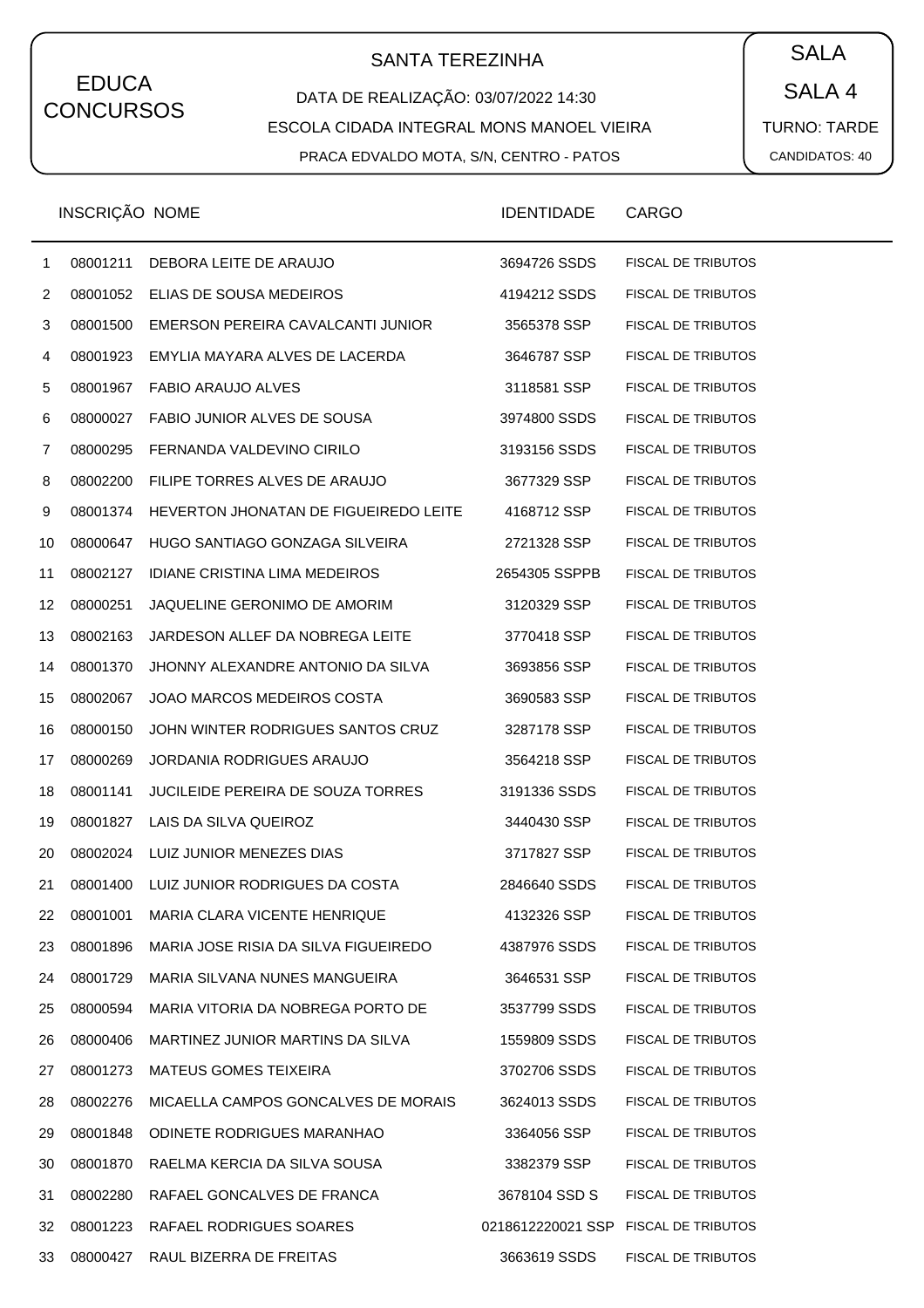| 34  | 08000325 | REGIANE GOMES BRITO PEREIRA FALCAO | 8169732 SDS    | <b>FISCAL DE TRIBUTOS</b> |
|-----|----------|------------------------------------|----------------|---------------------------|
| 35. | 08000650 | RENAN ARAUJO DANTAS                | 39003220 SSP   | <b>FISCAL DE TRIBUTOS</b> |
| 36. | 08000510 | ROSSANA PRISCILA ARAUJO OLIVEIRA   | 3090990 SSP    | <b>FISCAL DE TRIBUTOS</b> |
| 37  | 08001471 | SEVERINA FERREIRA VICENTE MORAIS   | 2789745 SSP/PB | <b>FISCAL DE TRIBUTOS</b> |
| 38. | 08000437 | SILMARA DA SILVA MOREIRA           | 3328893 SSP    | <b>FISCAL DE TRIBUTOS</b> |
| 39  | 08001263 | SOLANGE DE SA AGUIAR SILVA         | 3261089 SSP    | <b>FISCAL DE TRIBUTOS</b> |
| 40  | 08001897 | TAYLLIN DE LIMA RODRIGUES          | 3511141 SSDS   | <b>FISCAL DE TRIBUTOS</b> |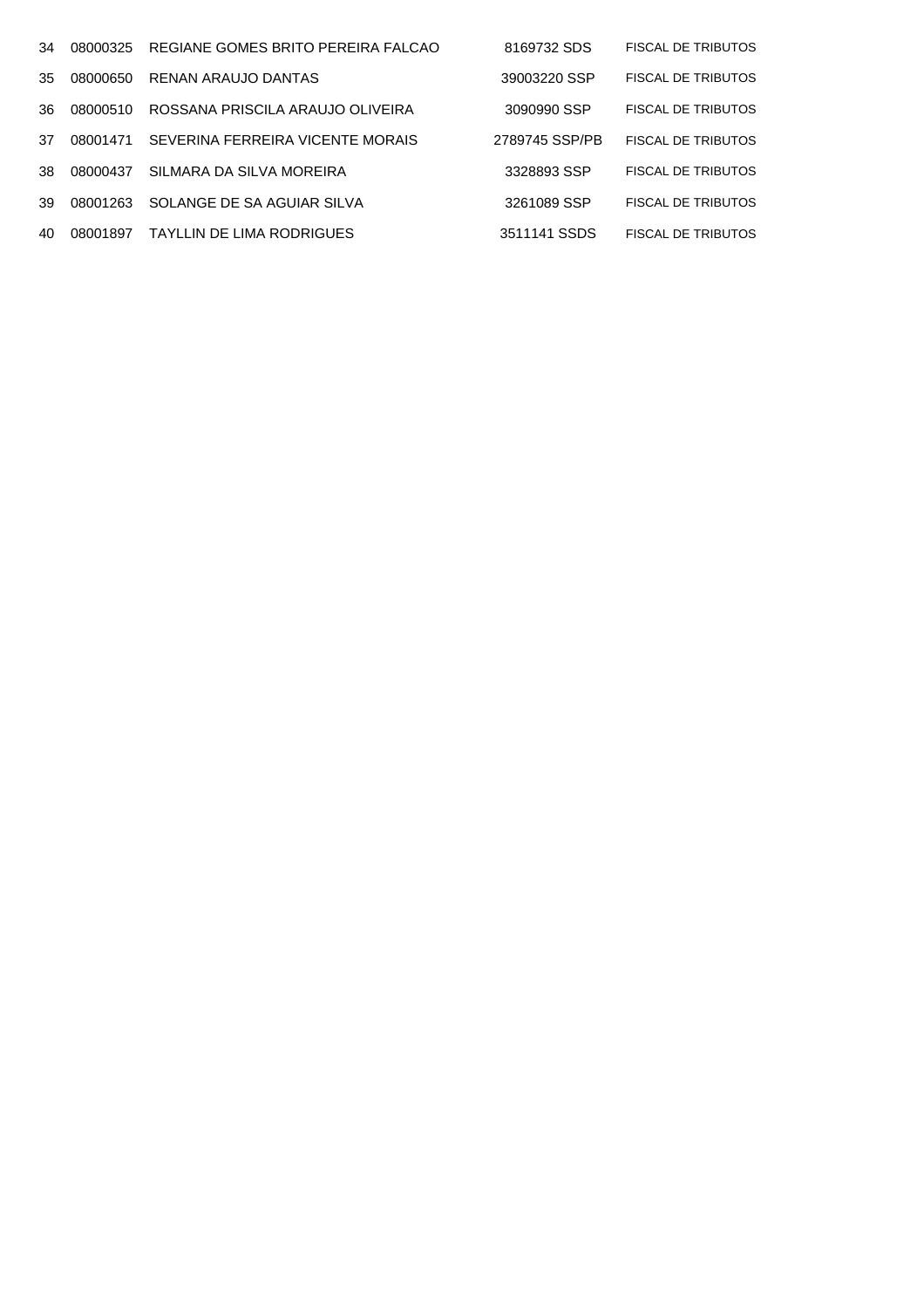# SANTA TEREZINHA  $\begin{pmatrix} \bullet & SALA \end{pmatrix}$

### DATA DE REALIZAÇÃO: 03/07/2022 14:30 ESCOLA CIDADA INTEGRAL MONS MANOEL VIEIRA PRACA EDVALDO MOTA, S/N, CENTRO - PATOS

SALA 5 TURNO: TARDE CANDIDATOS: 40

|                | INSCRIÇÃO NOME |                                     | <b>IDENTIDADE</b> | <b>CARGO</b>              |
|----------------|----------------|-------------------------------------|-------------------|---------------------------|
| 1              | 08002164       | THAMMARA VIEIRA MARQUES             | 3752944 SSDS      | <b>FISCAL DE TRIBUTOS</b> |
| $\overline{2}$ | 08001212       | THAYS JANAINA MAIA CHAVES SIZENANDO | 1977811 SSP       | <b>FISCAL DE TRIBUTOS</b> |
| 3              | 08002099       | ANA CATARINA SAMPAIO LUCENA         | 4260582 SSDS      | <b>FISIOTERAPEUTA</b>     |
| 4              | 08000218       | ANA LIVIA VIEIRA DA COSTA NOBREGA   | 3289521 SSP       | <b>FISIOTERAPEUTA</b>     |
| 5              | 08001948       | ANA PAULA ALVES DA COSTA            | 4050988 SSDS      | <b>FISIOTERAPEUTA</b>     |
| 6              | 08001670       | ANA VITORIA DANTAS CANDEIA          | 4375190 SSDS      | <b>FISIOTERAPEUTA</b>     |
| 7              | 08002073       | ANA VITORIA SOUSA DE MEDEIROS GOMES | 3387331 SESP      | <b>FISIOTERAPEUTA</b>     |
| 8              | 08002110       | ANDERSON ANDRE DE SOUSA GONCALVES   | 3260205 SSP       | <b>FISIOTERAPEUTA</b>     |
| 9              | 08002114       | ANNA THEREZA MARTINS BIZERRA        | 3144266 SSDS      | <b>FISIOTERAPEUTA</b>     |
| 10             | 08001814       | ANTONIO GONCALVES SOBRINHO NETO     | 4137749 SSDS      | <b>FISIOTERAPEUTA</b>     |
| 11             | 08001357       | BARBARA MAEVELLY DA SILVA BORGES    | 3512533 SSDS      | <b>FISIOTERAPEUTA</b>     |
| 12             | 08001747       | CASSYO FERREIRA RUFINO DE LACERDA   | 3566790 SSPPB     | <b>FISIOTERAPEUTA</b>     |
| 13             | 08001840       | CHANTHELLY LURIAN MEDEIROS DE PAULA | 3362141 SSP       | <b>FISIOTERAPEUTA</b>     |
| 14             | 08000556       | DANILO DE LUCENA RODRIGUES          | 3810314 SSDS      | <b>FISIOTERAPEUTA</b>     |
| 15             | 08001436       | DARIA RODRIGUES DE ARAUJO           | 3227941 SSP       | <b>FISIOTERAPEUTA</b>     |
| 16             | 08001242       | EMERSON ARAUJO DE MEDEIROS          | 002184849 SSP     | <b>FISIOTERAPEUTA</b>     |
| 17             | 08000467       | ERICA DE FREITAS MARTINS            | 3406176 SSP       | <b>FISIOTERAPEUTA</b>     |
| 18             | 08000176       | ESLOVENIA KIEW NUNES BATISTA        | 65061589 SSPSP    | <b>FISIOTERAPEUTA</b>     |
| 19             | 08000303       | GISIANE CRUZ DE LIMA                | 3250945 SSP       | <b>FISIOTERAPEUTA</b>     |
| 20             | 08001835       | IVANIO SOARES ALVES DE LIMA         | 3542494 SSP PB    | <b>FISIOTERAPEUTA</b>     |
| 21             | 08000821       | JAKELINE PEREIRA DE LIMA            | 3652865 SSDS      | <b>FISIOTERAPEUTA</b>     |
| 22             | 08001495       | JAMYLLY FERREIRA TARGINO SILVA      | 33709548 SSP      | <b>FISIOTERAPEUTA</b>     |
| 23             | 08000529       | JERRY KACIO OLIVEIRA PEREIRA        | 3534536 SSDS      | <b>FISIOTERAPEUTA</b>     |
| 24             | 08000621       | JESSICA DANIELY LEITE DOS SANTOS    | 4174189 SSDS      | <b>FISIOTERAPEUTA</b>     |
| 25             | 08000748       | <b>JESSICA PEREIRA DE MELO</b>      | 597100196 SSP     | <b>FISIOTERAPEUTA</b>     |
| 26             | 08001057       | JOSE ROBISVAN ARAUJO LEITE          | 585753520 SSP     | <b>FISIOTERAPEUTA</b>     |
| 27             | 08000161       | KASSIO MARACAJA FERREIRA            | 3045660 SSP       | <b>FISIOTERAPEUTA</b>     |
| 28             | 08001075       | LUANA ALVES HONORIO                 | 659551731 SSP     | <b>FISIOTERAPEUTA</b>     |
| 29             | 08000902       | MARCELO MARCIO DA SILVEIRA SANTANA  | 3761784 SSDS      | <b>FISIOTERAPEUTA</b>     |
| 30             | 08002117       | MARCIA ALVES DE SOUZA               | 3333316 SESDS-PB  | <b>FISIOTERAPEUTA</b>     |
| 31             | 08002054       | MARIA DA CONCEICAO MENDES DE SOUSA  | 3332330 SSP       | <b>FISIOTERAPEUTA</b>     |
| 32             | 08001809       | MARIA IVANIRA MACHADO DE OLIVEIRA   | 2094335 SSP/PB    | <b>FISIOTERAPEUTA</b>     |
| 33             | 08001224       | MARIA JAELI DA SILVEIRA LACERDA     | 4114309 SSPDS     | <b>FISIOTERAPEUTA</b>     |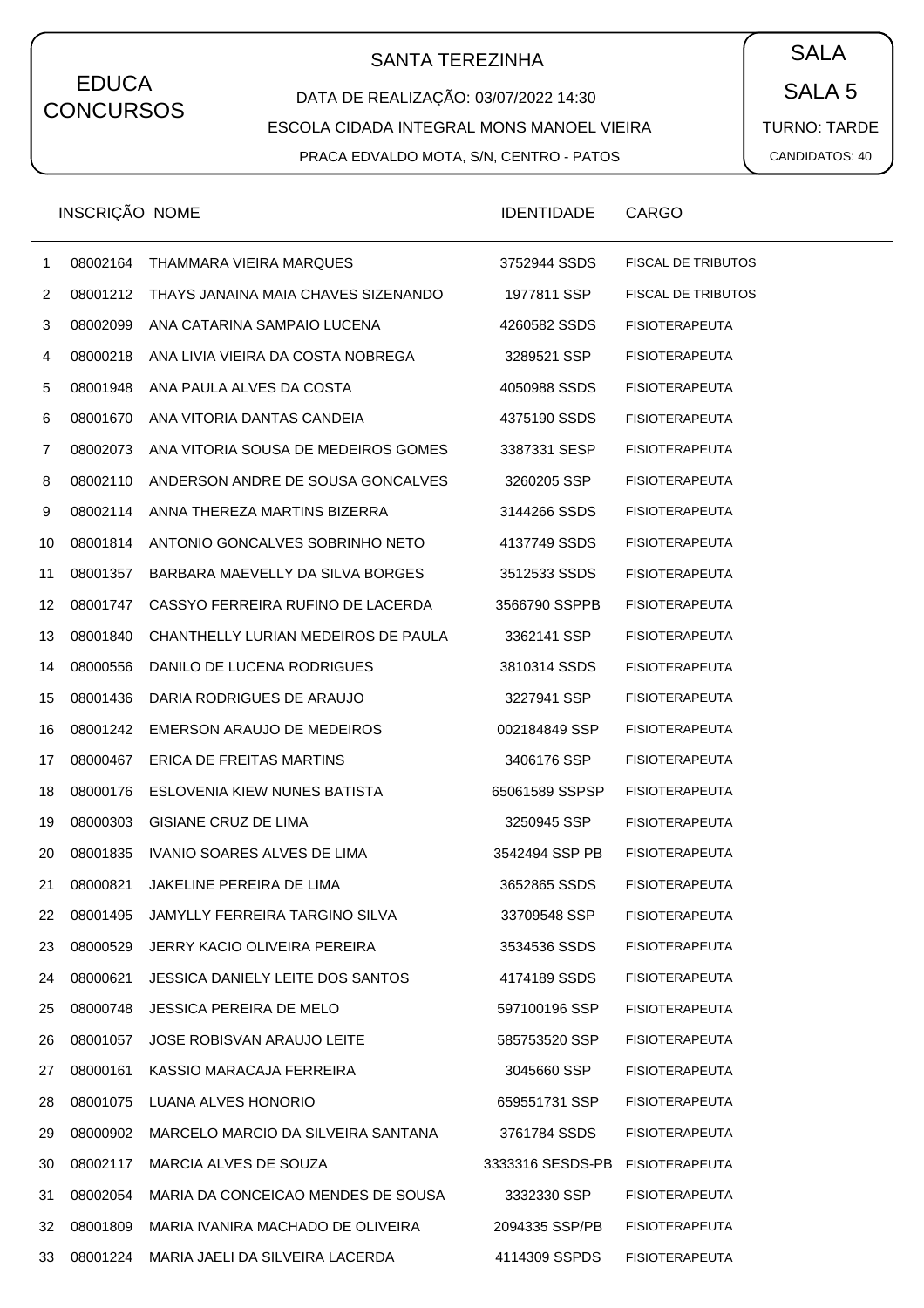| 34  | 08001424 | MARILIA AIRES ALVES DE LIMA | 3731260 SEDS  | <b>FISIOTERAPEUTA</b> |
|-----|----------|-----------------------------|---------------|-----------------------|
| 35  | 08000546 | MICAEL DA SILVA LINS        | 003004712 SSP | <b>FISIOTERAPEUTA</b> |
| 36. | 08001971 | MICAELY ARAUJO DA COSTA     | 4135372 SSP   | <b>FISIOTERAPEUTA</b> |
| 37  | 08000934 | RAFAELLY MARTINS RODRIGUES  | 3506030 SSDS  | <b>FISIOTERAPEUTA</b> |
| 38  | 08002074 | RAMSES MEDEIROS BORGES      | 3435662 SSP   | <b>FISIOTERAPEUTA</b> |
| 39  | 08000703 | WILLIAN ALVES DA COSTA      | 4133809 SSP   | <b>FISIOTERAPEUTA</b> |
| 40  | 08002316 | ALICE XAVIER BEZERRA        | 2435150 SSP   | <b>MEDICO PSF</b>     |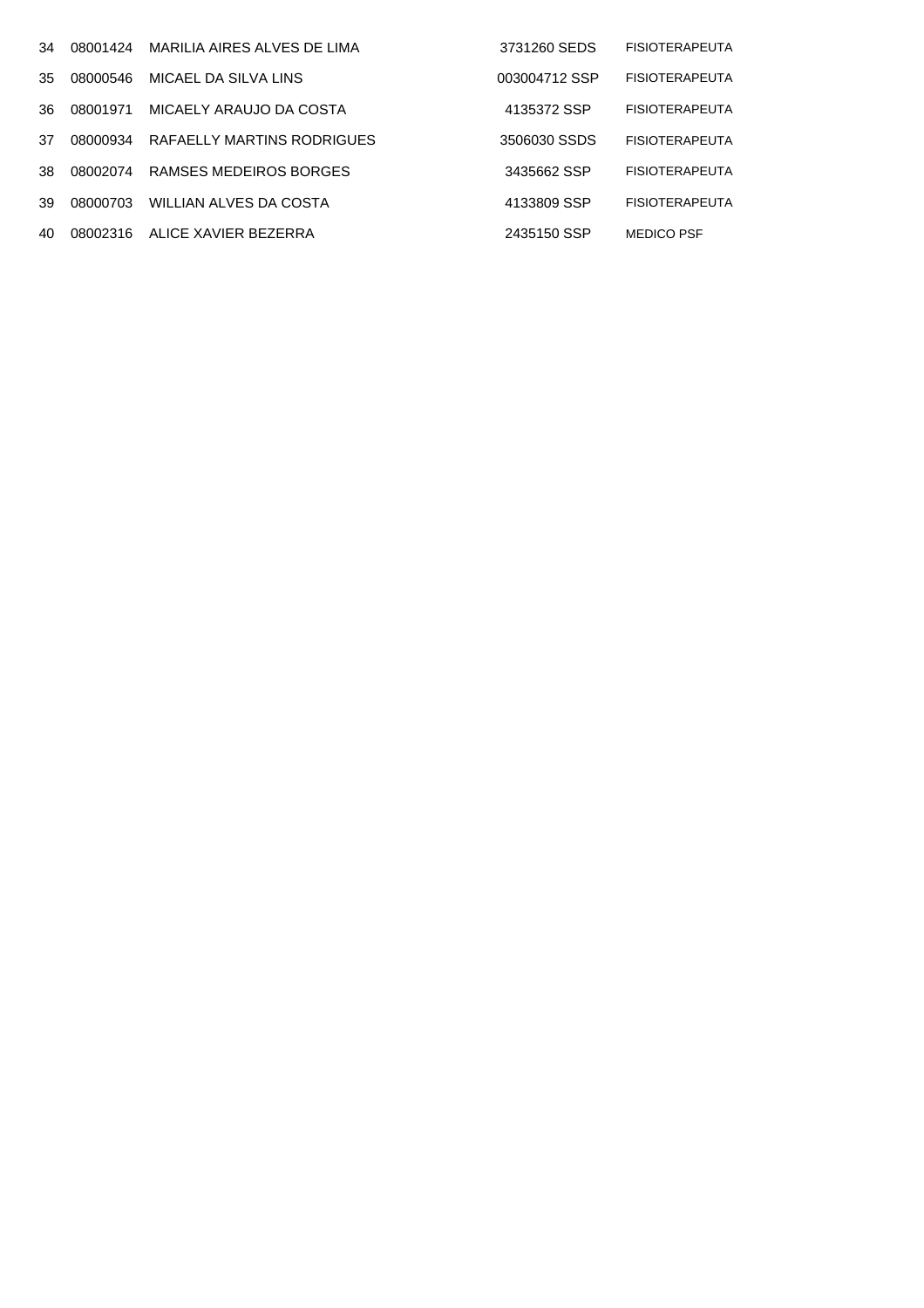# SANTA TEREZINHA  $\begin{pmatrix} \bullet & SALA \end{pmatrix}$

DATA DE REALIZAÇÃO: 03/07/2022 14:30 ESCOLA CIDADA INTEGRAL MONS MANOEL VIEIRA PRACA EDVALDO MOTA, S/N, CENTRO - PATOS

SALA 6 TURNO: TARDE CANDIDATOS: 40

|    | INSCRIÇÃO NOME |                                         | <b>IDENTIDADE</b>             | <b>CARGO</b>                   |
|----|----------------|-----------------------------------------|-------------------------------|--------------------------------|
| 1  | 08000377       | ANDERSON FERREIRA GUEDES                | 3067868 SESDS                 | <b>MEDICO PSF</b>              |
| 2  |                | 08002006 ANDRESSA DE SOUZA GOMES        | 9081337 SDS                   | <b>MEDICO PSF</b>              |
| 3  | 08001943       | ANNA CAMILLA FERREIRA LOPES VALERIO     | 4046708 SSDS                  | <b>MEDICO PSF</b>              |
| 4  | 08001459       | <b>BRUNO NOBRE E FARIAS</b>             | 4721986 SSP-PB                | <b>MEDICO PSF</b>              |
| 5  | 08002310       | CAIO LUCAS AGRA DE MEDEIROS             | 3574924 SSP                   | <b>MEDICO PSF</b>              |
| 6  | 08000938       | FREDERICO AUGUSTO RIBEIRO CLEMENTE      | 1745651 SSP                   | <b>MEDICO PSF</b>              |
| 7  | 08001438       | <b>GUILHERME FORMIGA FARIAS</b>         | 4111276 SSDS                  | <b>MEDICO PSF</b>              |
| 8  | 08001213       | INACIA ALLYNE FERNANDES LOBATO          | 002473890 SEDS                | <b>MEDICO PSF</b>              |
| 9  | 08002007       | ITALO VINICIUS PEREIRA DA NOBREGA       | 3197896 SSP                   | <b>MEDICO PSF</b>              |
| 10 | 08000398       | JOICE MARIANA RODRIGUES MORAIS          | 2377661 SSP                   | <b>MEDICO PSF</b>              |
| 11 | 08001802       | JORDANIA GISELLE DE ARAUJO              | 2268102 SSP                   | <b>MEDICO PSF</b>              |
| 12 | 08001191       | JOSE VICTOR SILVA ROCHA                 | 2004009016507 SSP             | <b>MEDICO PSF</b>              |
| 13 | 08000439       | <b>JUAN NATA DE SOUSA FIGUEIREDO</b>    | 3473572 SSP                   | <b>MEDICO PSF</b>              |
| 14 | 08001933       | KALINA LIGIA ALVES DE MEDEIROS JANUARIO | 2554378 SSP                   | <b>MEDICO PSF</b>              |
| 15 | 08001969       | LAURA OLIVEIRA ROLIM DE CARVALHO        | 4177955 SSDS                  | <b>MEDICO PSF</b>              |
| 16 | 08001530       | MANOEL PEREIRA DA COSTA NETO            | 3147579 SSP                   | <b>MEDICO PSF</b>              |
| 17 | 08002207       | MARIA KAROLINY ALMEIDA DA SILVA         | 3995007 SSP                   | <b>MEDICO PSF</b>              |
| 18 | 08000120       | NATALIA BARROS BARBOZA DINIZ            | 7799259 SDS                   | <b>MEDICO PSF</b>              |
| 19 | 08000735       | NATANYELLE DA SILVA BRAGA LEITE         | 20082302671 SSP               | <b>MEDICO PSF</b>              |
| 20 | 08001264       | PAULA CRISTINA MARTINS                  | 3145858 SSP/PB                | <b>MEDICO PSF</b>              |
| 21 | 08000919       | PAULO ROGERIO PEREIRA                   | 20088929846 SSP/CE MEDICO PSF |                                |
| 22 | 08002048       | PRISCILLA ANNY DE ARAUJO ALVES          | 2933052 SSPPB                 | <b>MEDICO PSF</b>              |
| 23 | 08000799       | RAFAEL EDUARDO DE ASSIS                 | 3345416 SSP                   | <b>MEDICO PSF</b>              |
| 24 | 08000879       | SEBASTIAO BATISTA COSTA                 | 2995858 SSP                   | <b>MEDICO PSF</b>              |
| 25 | 08001526       | VINICIO RAMALHO RODRIGUES               | 3712928 SSP                   | <b>MEDICO PSF</b>              |
| 26 | 08002075       | YVINE MANICOBA QUEIROZ                  | 365904 SSP                    | <b>MEDICO PSF</b>              |
| 27 | 08001288       | ADELIA DA COSTA NOBREGA LEITE           | 2585176 SSP                   | <b>PROFESSOR EDUC BASICA I</b> |
| 28 | 08001300       | ADRIANA FELIX OLIVEIRA                  | 2591037 SSP                   | PROFESSOR EDUC BASICA I        |
| 29 | 08000688       | ADRIANA FERNANDES DE SOUSA              | 1921242 SSP                   | <b>PROFESSOR EDUC BASICA I</b> |
| 30 | 08001362       | ADRIANA GOMES DE LIMA                   | 2477563 ITEP                  | <b>PROFESSOR EDUC BASICA I</b> |
| 31 | 08000604       | ADRIANA MARIA PAULINO MEDEIROS          | 2278684 SSP/PB                | <b>PROFESSOR EDUC BASICA I</b> |
| 32 | 08001813       | <b>AGEMIRIO REMIGIO NETO</b>            | 3033214 SSPPB                 | <b>PROFESSOR EDUC BASICA I</b> |
| 33 | 08001778       | AIANNE KARLLA MIGUEL DE ARAUJO          | 3531405 SSP                   | <b>PROFESSOR EDUC BASICA I</b> |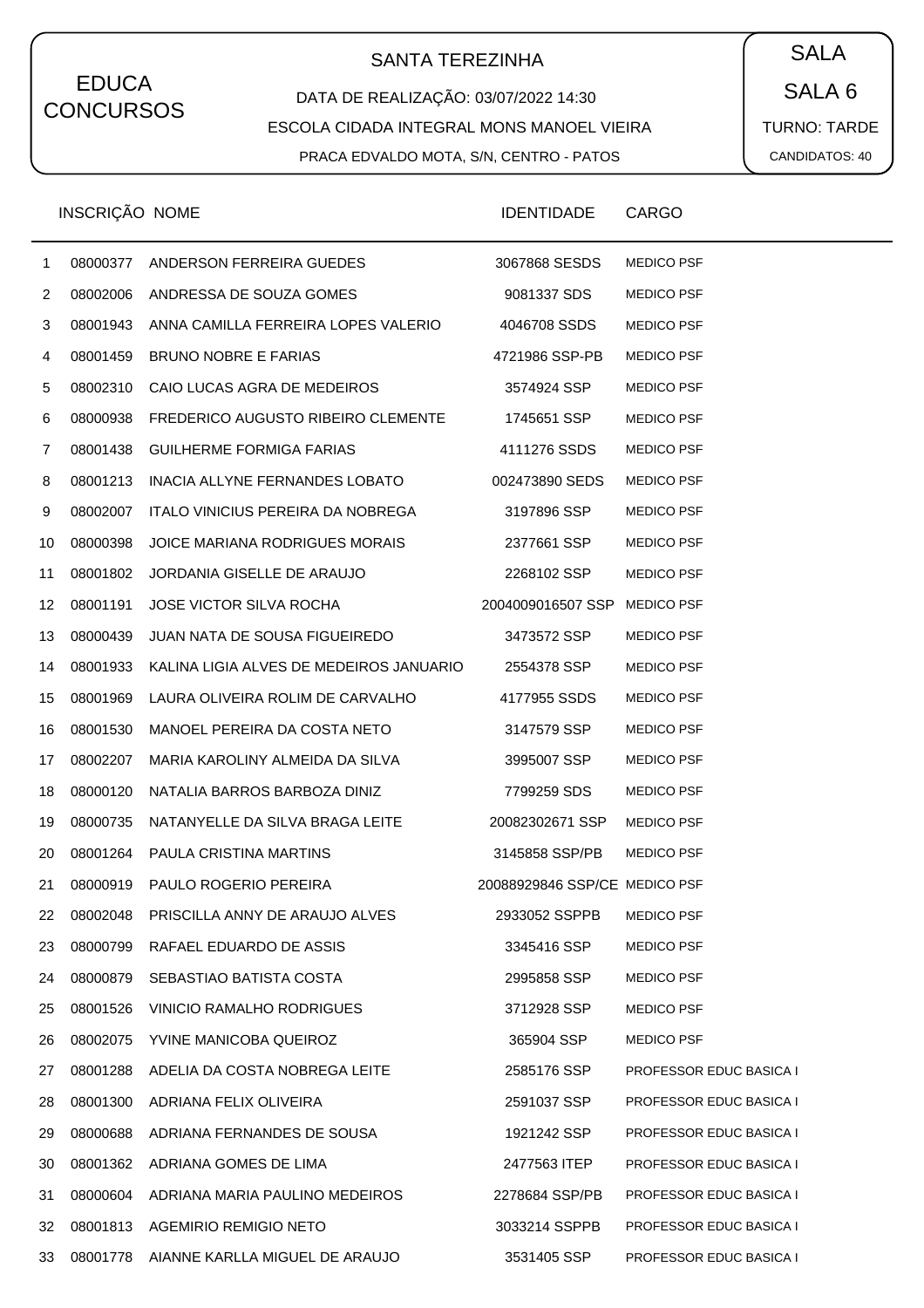| 34  | 08000854 | AILTON DANTAS DE AZEVEDO        | 002534154 ITEP/RN | <b>PROFESSOR EDUC BASICA I</b> |
|-----|----------|---------------------------------|-------------------|--------------------------------|
| 35. | 08001599 | ALANE BERNADO MEDEIROS DA CUNHA | 2741909 SSPPB     | <b>PROFESSOR EDUC BASICA I</b> |
| 36. | 08001815 | ALDA DE SOUZA LUSTOSA CAMPOS    | 2498375 SSP       | <b>PROFESSOR EDUC BASICA I</b> |
| 37  | 08001811 | ALDA LUCIA                      | 2590766 SEDS      | <b>PROFESSOR EDUC BASICA I</b> |
| 38. | 08001219 | ALDILEIDE PEREIRA DE MELO       | 1610560 SSP/PB    | <b>PROFESSOR EDUC BASICA I</b> |
| 39  | 08000309 | ALDINETE FERREIRA DE LIMA       | 2345370 SSP/PB    | <b>PROFESSOR EDUC BASICA I</b> |
| 40  | 08000541 | ALESSANDRA MARTINS DE OLIVEIRA  | 2269337 SSDS      | <b>PROFESSOR EDUC BASICA I</b> |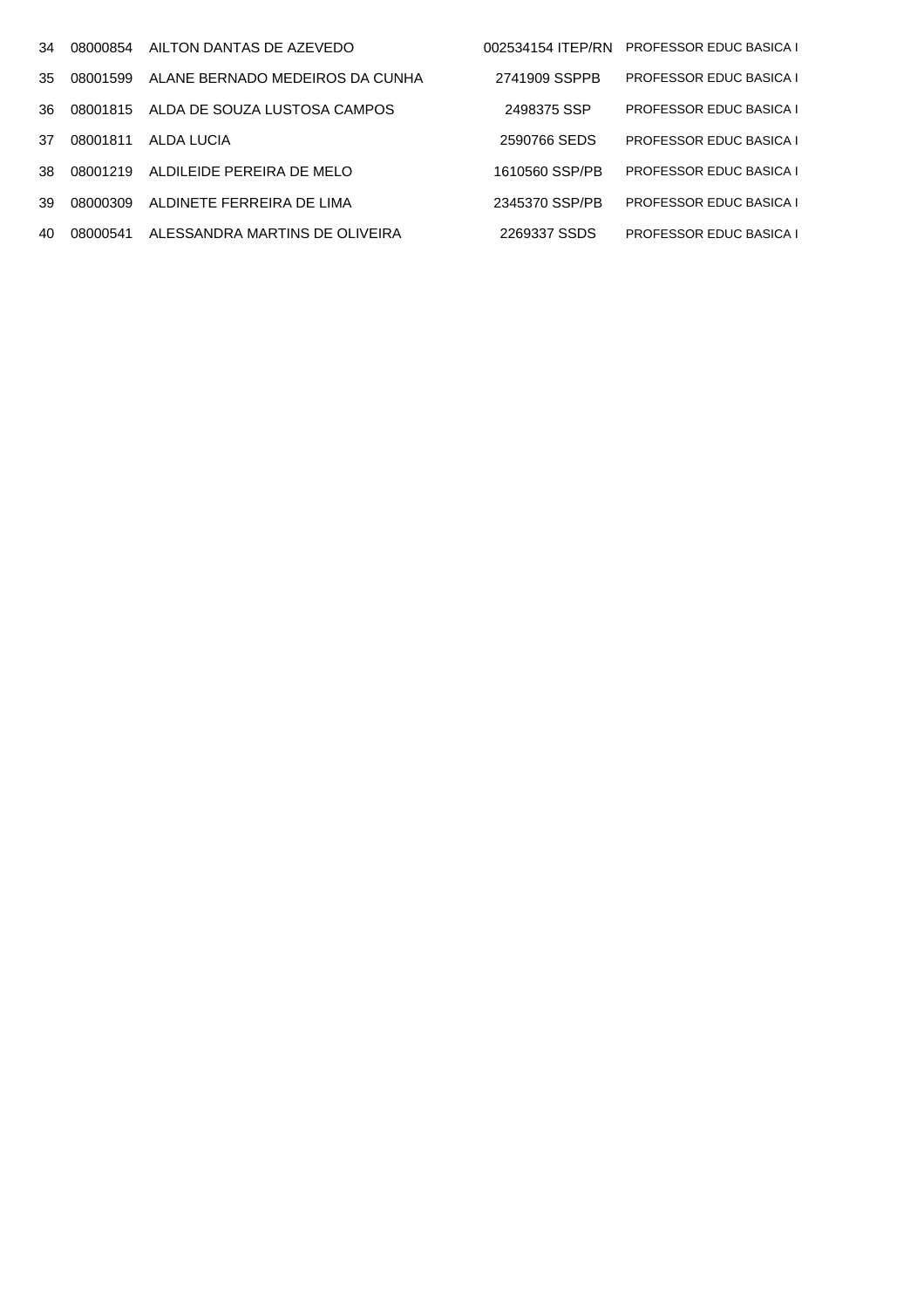# SANTA TEREZINHA  $\begin{pmatrix} \bullet & SALA \end{pmatrix}$

### DATA DE REALIZAÇÃO: 03/07/2022 14:30 ESCOLA CIDADA INTEGRAL MONS MANOEL VIEIRA PRACA EDVALDO MOTA, S/N, CENTRO - PATOS

SALA 7 TURNO: TARDE CANDIDATOS: 40

|    | INSCRIÇÃO NOME |                                      | <b>IDENTIDADE</b> | CARGO                          |
|----|----------------|--------------------------------------|-------------------|--------------------------------|
| 1  | 08000744       | ALESSANDRA MIGUEL                    | 2329875 SSP       | <b>PROFESSOR EDUC BASICA I</b> |
| 2  | 08002293       | ALEXSANDRA LACERDA DE CALDAS         | 2651639 SSDS      | PROFESSOR EDUC BASICA I        |
| 3  | 08000609       | ALIANE OLIVEIRA SANTOS SOARES        | 2262678 SSP       | PROFESSOR EDUC BASICA I        |
| 4  | 08002050       | ALINA OLIVEIRA DE ALENCAR            | 2508494 SSP       | PROFESSOR EDUC BASICA I        |
| 5  | 08000849       | ALINE CARLA BARBOSA DA SILVA LUCENA  | 3751722 SSP PB    | <b>PROFESSOR EDUC BASICA I</b> |
| 6  | 08000310       | ALINE DE MEDEIROS PEREIRA            | 3321099 SSP       | <b>PROFESSOR EDUC BASICA I</b> |
| 7  | 08000981       | ALINE GOMES DA SILVA                 | 4051693 SSDS      | PROFESSOR EDUC BASICA I        |
| 8  | 08001973       | ALINE GONCALVES DE SOUSA             | 363804675 SSP     | <b>PROFESSOR EDUC BASICA I</b> |
| 9  | 08001222       | ALINE RAMILLA DE ARAUJO              | 4105259 SSDS      | <b>PROFESSOR EDUC BASICA I</b> |
| 10 | 08001714       | ALLANA VENANCIO COSTA                | 3734145 SSDS      | PROFESSOR EDUC BASICA I        |
| 11 | 08001872       | AMANDA DA SILVA SOUSA                | 3620800 SSDS      | <b>PROFESSOR EDUC BASICA I</b> |
| 12 | 08002112       | ANA GLICIA VIEIRA COMES              | 334886887 SSP     | <b>PROFESSOR EDUC BASICA I</b> |
| 13 | 08002283       | ANA KALYNNE QUEIROZ DANTAS           | 4193316 SSP       | PROFESSOR EDUC BASICA I        |
| 14 | 08001873       | ANA KASSIA GUEDES DE MORAES          | 2514370 SSP       | <b>PROFESSOR EDUC BASICA I</b> |
| 15 | 08001267       | ANA KELLY SILVA DE OLIVEIRA          | 03136430 SSP      | <b>PROFESSOR EDUC BASICA I</b> |
| 16 | 08000494       | ANA MARIA ANDRADE CARNEIRO           | 3181840 SSP PB    | PROFESSOR EDUC BASICA I        |
| 17 | 08001041       | ANA MARIA PAULO RUFINO               | 2356952 SSP       | <b>PROFESSOR EDUC BASICA I</b> |
| 18 | 08002019       | ANA PAULA ROMEU ARAUJO               | 4182242 SSDS      | <b>PROFESSOR EDUC BASICA I</b> |
| 19 | 08001410       | ANANELLY VIEIRA DE ALBUQUERQUE       | 2527135 SSP- PB   | PROFESSOR EDUC BASICA I        |
| 20 | 08001236       | ANDERSON RENALIO DANTAS DE ARAUJO    | 002551687 SSP     | <b>PROFESSOR EDUC BASICA I</b> |
| 21 | 08002139       | ANDRE FARIAS SILVA                   | 7859053 SDS       | <b>PROFESSOR EDUC BASICA I</b> |
| 22 | 08000607       | ANDRE NOBREGA DE SOUSA               | 3294685 SSP       | <b>PROFESSOR EDUC BASICA I</b> |
| 23 | 08002039       | ANDRESSA GARCIA DE MEDEIROS          | 002688826 SSP     | <b>PROFESSOR EDUC BASICA I</b> |
| 24 | 08000870       | ANGELA DOMINGOS FERREIRA             | 3776845 SSPDS     | <b>PROFESSOR EDUC BASICA I</b> |
| 25 | 08000991       | ANGLIDIMOGEAN BARBOZA BIDO           | 3905479 SSP       | PROFESSOR EDUC BASICA I        |
| 26 | 08000798       | ANTONIA BEZERRA DASILVA              | 829541 SSP        | <b>PROFESSOR EDUC BASICA I</b> |
| 27 | 08001291       | ANYSSA CAROLINE CAVALCANTE DE ARAUJO | 3937083 SSP       | <b>PROFESSOR EDUC BASICA I</b> |
| 28 | 08001904       | ARISMAR GUEDES FERREIRA              | 3889491 SSP       | PROFESSOR EDUC BASICA I        |
| 29 | 08000089       | BRENDA MURIELLE DA SILVA             | 003112169 SSP     | <b>PROFESSOR EDUC BASICA I</b> |
| 30 | 08001053       | CADIGIA BRILHANTE GOMES              | 3175391 SSP-PB    | <b>PROFESSOR EDUC BASICA I</b> |
| 31 | 08000940       | CAMILA FERREIRA BORGES               | 3351948 SSP-PB    | PROFESSOR EDUC BASICA I        |
| 32 | 08002059       | CAMILA GOMES DA SILVA                | 3506256 SSP       | <b>PROFESSOR EDUC BASICA I</b> |
| 33 | 08001004       | CAMILA PEREIRA DE ALMEIDA            | 4051210 SSDS      | PROFESSOR EDUC BASICA I        |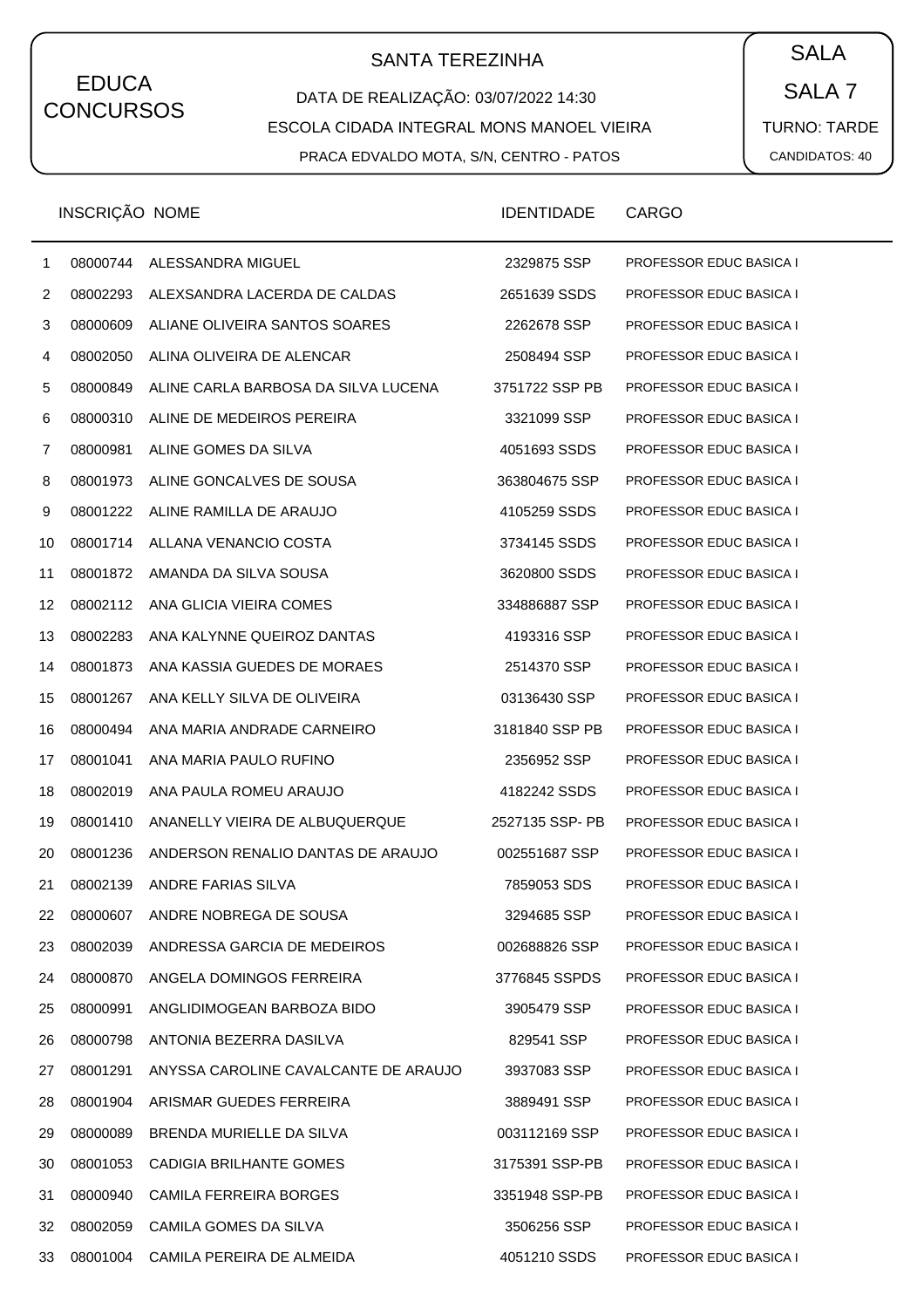| 34  | 08000180  | CARLOS RYAN SILVA DE ARAUJO            | 3629583 SDS-PB | <b>PROFESSOR EDUC BASICA I</b> |
|-----|-----------|----------------------------------------|----------------|--------------------------------|
| 35  | 08001406  | CATARINA BRILHANTE GOMES               | 3059810 SSP/PB | <b>PROFESSOR EDUC BASICA I</b> |
| 36. | .08000601 | CATARINA DE CENA FERNANDES DE ARAUJO   | 2994804 SSP/PB | <b>PROFESSOR EDUC BASICA I</b> |
| 37  | 08000380  | CLAUCILANDIA DE SOUSA BRITO FIGUEIREDO | 2995314 SSPPB  | <b>PROFESSOR EDUC BASICA I</b> |
| .38 | 08000762  | CLAUDIA DE SOUSA SANTANA MEDEIROS      | 2408870 SSPB   | <b>PROFESSOR EDUC BASICA I</b> |
| 39  | 08000632  | CLEDEILMA CORDEIRO DE SOUZA            | 3333675 SSP    | <b>PROFESSOR EDUC BASICA I</b> |
| 40  | 08001937  | CLEOPATRA CARLA ALVES DE MEDEIROS      | 2268388 SESPDS | <b>PROFESSOR EDUC BASICA I</b> |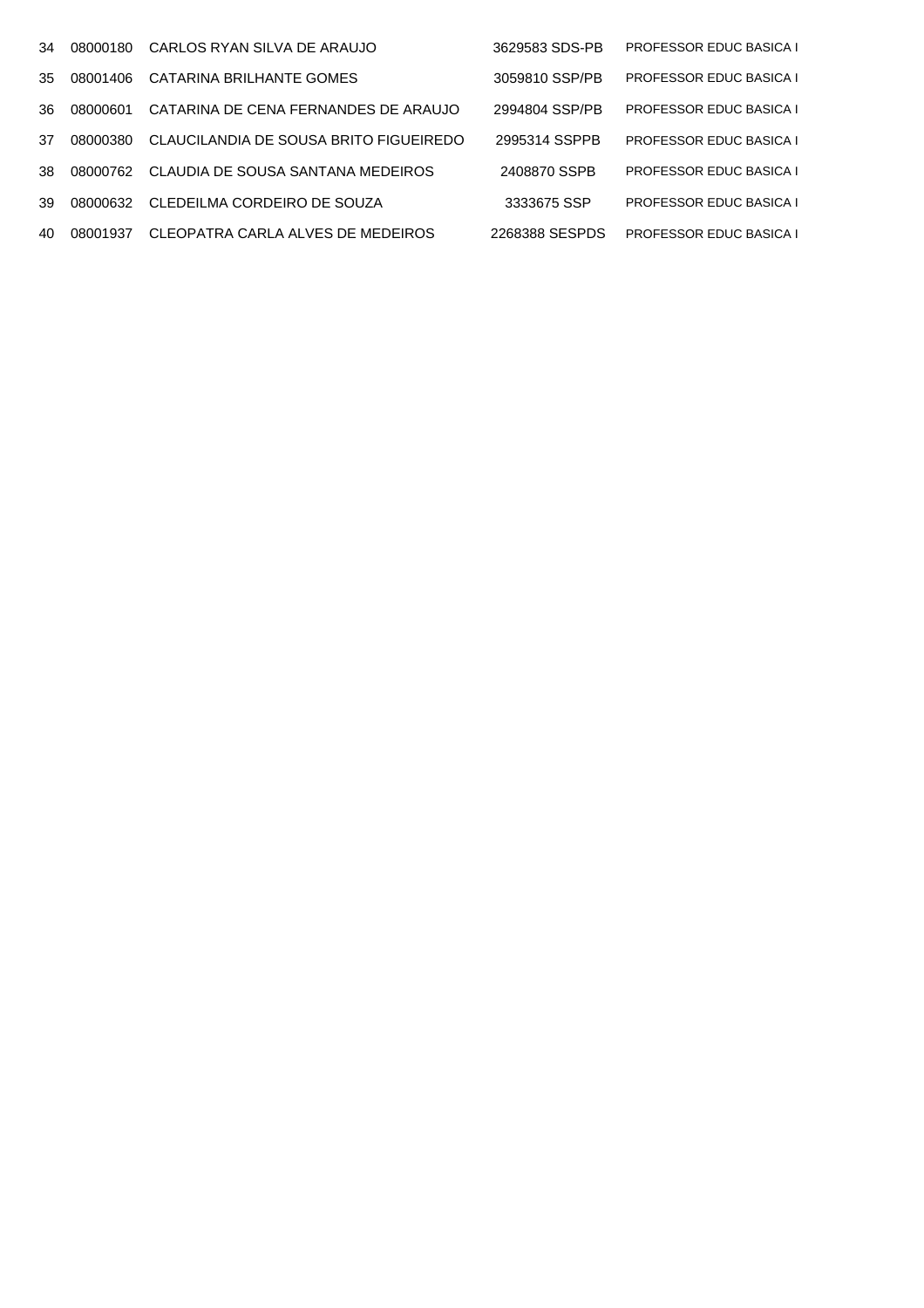# SANTA TEREZINHA  $\begin{pmatrix} \bullet & SALA \end{pmatrix}$

DATA DE REALIZAÇÃO: 03/07/2022 14:30 ESCOLA CIDADA INTEGRAL MONS MANOEL VIEIRA PRACA EDVALDO MOTA, S/N, CENTRO - PATOS

SALA 8 TURNO: TARDE CANDIDATOS: 40

|    | INSCRIÇÃO NOME |                                    | <b>IDENTIDADE</b> | CARGO                          |
|----|----------------|------------------------------------|-------------------|--------------------------------|
| 1  | 08000262       | CYNTHIA PAULO RIBEIRO              | 3753981 SSDS      | PROFESSOR EDUC BASICA I        |
| 2  | 08001378       | DALILA DE SOUSA ANDRADE            | 3765790 SSDS      | PROFESSOR EDUC BASICA I        |
| 3  | 08000044       | DAMIANA FERNANDA SOUZA SA VICENTE  | 3885454 SSDS      | PROFESSOR EDUC BASICA I        |
| 4  | 08000531       | DAMIANA JANAINA PEREIRA            | 3460372 SESDS     | PROFESSOR EDUC BASICA I        |
| 5  | 08001649       | DAMIANA MONTENEGRO LAURENCO        | 3150538 SSDS      | PROFESSOR EDUC BASICA I        |
| 6  | 08002281       | DANIEL RODRIGUES DA SILVA          | 3599766 SSP       | PROFESSOR EDUC BASICA I        |
| 7  | 08000094       | DANIELE LUCENA DE SOUZA OLIVEIRA   | 570370267 SSP     | PROFESSOR EDUC BASICA I        |
| 8  | 08001625       | DANYELLE DE SOUSA OLIVEIRA         | 3940885 SSDS      | PROFESSOR EDUC BASICA I        |
| 9  | 08001882       | DEBORA MENDONCA DE ARAUJO          | 2808436 SSP       | PROFESSOR EDUC BASICA I        |
| 10 | 08001912       | DENISE AGUITA MELQUIADES PEREIRA   | 3992481 SSDS      | PROFESSOR EDUC BASICA I        |
| 11 | 08000399       | DENISE NUNES RODRIGUES MOREIRA     | 3026247 SSPD      | PROFESSOR EDUC BASICA I        |
| 12 | 08001606       | DEUSDEDIT PRAXEDES CAMPELO NETO    | 2002010524492 SSP | PROFESSOR EDUC BASICA I        |
| 13 | 08001780       | DIOVANIA GALDINO DE LEITE          | 2510022 SSP-PB    | PROFESSOR EDUC BASICA I        |
| 14 | 08002231       | DJAVAN FERREIRA BORGES             | 2970943 SSPPB     | PROFESSOR EDUC BASICA I        |
| 15 | 08001699       | EDIANE ALVES OLIVEIRA COSTA        | 2289010 SSPB      | PROFESSOR EDUC BASICA I        |
| 16 | 08000059       | EDILMA FERREIRA DE SOUSA           | 1861942 SSP       | PROFESSOR EDUC BASICA I        |
| 17 | 08001467       | EDINEIDE DANTAS DE SOUSA           | 2401244 SSP       | PROFESSOR EDUC BASICA I        |
| 18 | 08001594       | EDIVAN RAMOS DE SOUZA              | 27692762 SSP      | <b>PROFESSOR EDUC BASICA I</b> |
| 19 | 08002069       | EDIVANIA FERREIRA CORCINO          | 4928749 SSDS      | PROFESSOR EDUC BASICA I        |
| 20 | 08001857       | EDNA LUCIA MOREIRA DE LIMA         | 2372532 SSDS      | PROFESSOR EDUC BASICA I        |
| 21 | 08002137       | ELAINE CRISTINA FERNANDES DA SILVA | 2477577 SSP/PB    | <b>PROFESSOR EDUC BASICA I</b> |
| 22 | 08001050       | ELANGIA CARLA MARAVILHA RODRIGUES  | 1995754 SSP       | <b>PROFESSOR EDUC BASICA I</b> |
| 23 | 08001605       | ELCINA DE JESUS FERNANDES          | 2521853 SSP       | PROFESSOR EDUC BASICA I        |
| 24 | 08002036       | ELIANE DA SILVA LEITE              | 3316840 SSPB      | <b>PROFESSOR EDUC BASICA I</b> |
| 25 | 08000415       | ELIANE DE ARAUJO LOPES             | 3724375 SSDS      | PROFESSOR EDUC BASICA I        |
| 26 | 08000121       | ELIANE DE SOUSA SILVA CIRILO       | 2200841 SSP       | <b>PROFESSOR EDUC BASICA I</b> |
| 27 | 08001005       | ELIANE HONORIO DE SOUSA            | 3321383 SSP       | <b>PROFESSOR EDUC BASICA I</b> |
| 28 | 08002240       | ELIANE MENDONCA DA SILVA           | 137212155 SSP     | PROFESSOR EDUC BASICA I        |
| 29 | 08001665       | ELIANE MOTA DE SOUSA NOBREGA       | 2565071 SSDS      | <b>PROFESSOR EDUC BASICA I</b> |
| 30 | 08000645       | ELISANGELA ANTERO TOMAZ            | 3093778 SSP       | <b>PROFESSOR EDUC BASICA I</b> |
| 31 | 08001376       | ELITAMARA FARIAS LEITE ALENCAR     | 3768772 SSP       | <b>PROFESSOR EDUC BASICA I</b> |
| 32 | 08000988       | ELIZANGELA DA SILVA MENDONCA       | 3237733 SSPPB     | <b>PROFESSOR EDUC BASICA I</b> |
| 33 | 08000445       | ELIZANGELA NASCIMENTO DE OLIVEIRA  | 1852718 SSPPB     | <b>PROFESSOR EDUC BASICA I</b> |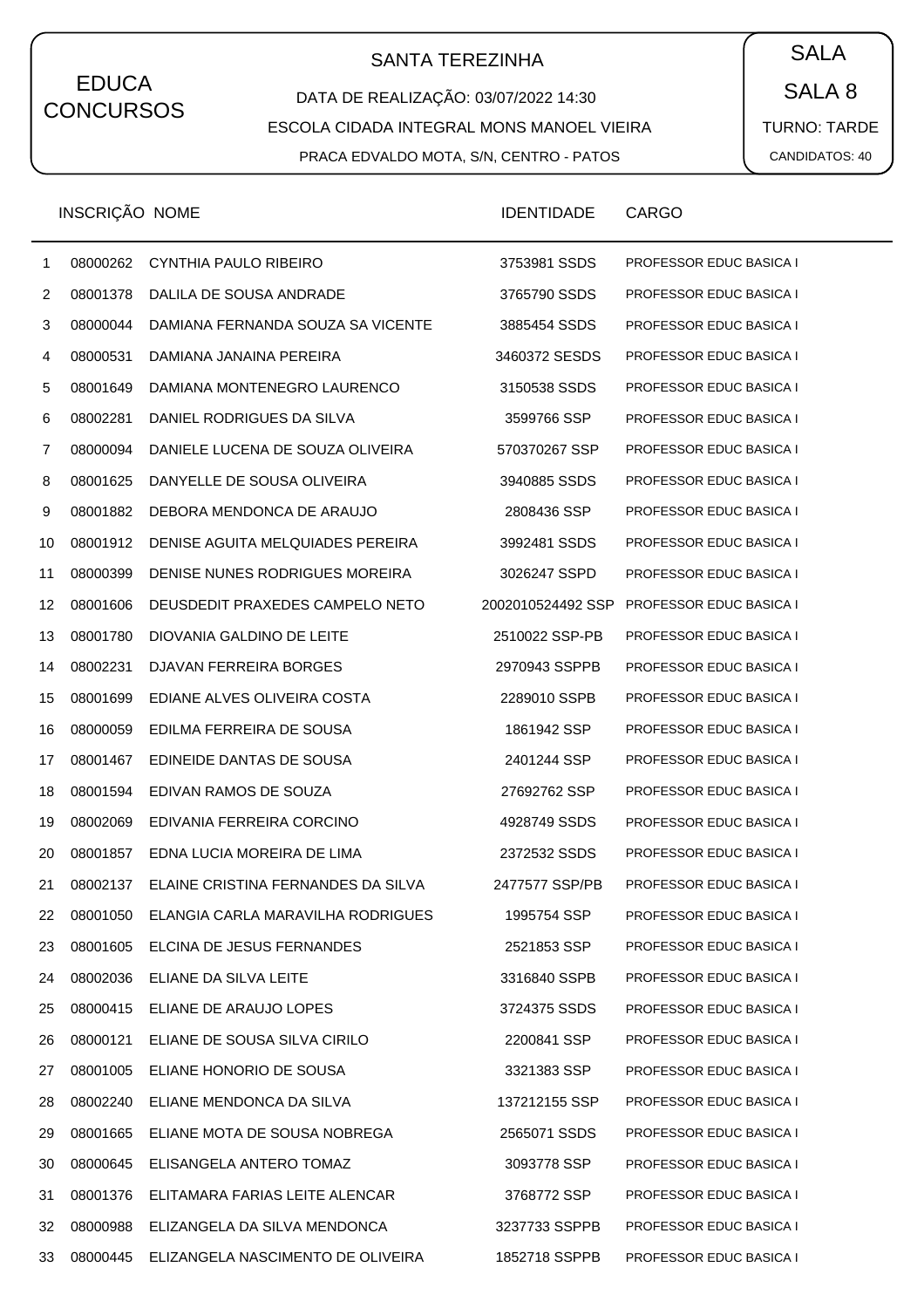| 34  | 08001645 | ERASMO PEREIRA DA SILVA         | 3637888 SESDS    | <b>PROFESSOR EDUC BASICA I</b> |
|-----|----------|---------------------------------|------------------|--------------------------------|
| 35  | 08001997 | ERIDAN SOARES DE SA             | 4189118 SSP      | <b>PROFESSOR EDUC BASICA I</b> |
| 36. | 08000330 | ERINEIDE DINIZ SILVA            | 4188866 SESDS-PB | <b>PROFESSOR EDUC BASICA I</b> |
| 37  | 08000515 | EVERSON VAGNER DE LUCENA SANTOS | 1945357 ITEP     | <b>PROFESSOR EDUC BASICA I</b> |
| 38. | 08002005 | FABIANA CUNHA LUCENA            | 2568402 SSPPB    | <b>PROFESSOR EDUC BASICA I</b> |
| 39  | 08000584 | FERNANDA OLIVEIRA LUCENA        | 3752097 SSP      | <b>PROFESSOR EDUC BASICA I</b> |
| 40  | 08000542 | FLAVIANA MARTINS DE OLIVEIRA    | 2278652 SSP      | <b>PROFESSOR EDUC BASICA I</b> |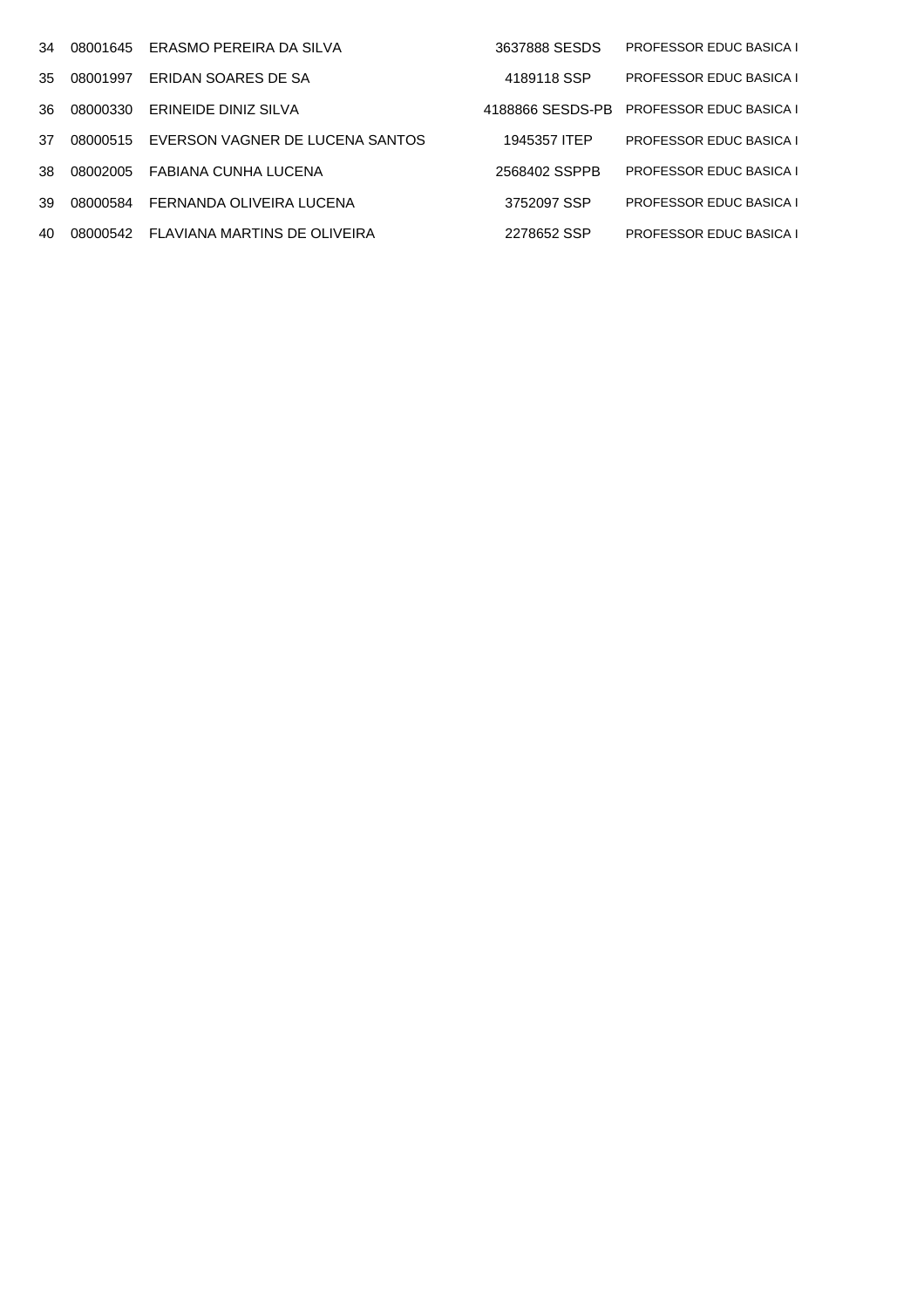# SANTA TEREZINHA  $\begin{pmatrix} \bullet & SALA \end{pmatrix}$

DATA DE REALIZAÇÃO: 03/07/2022 14:30 ESCOLA CIDADA INTEGRAL MONS MANOEL VIEIRA PRACA EDVALDO MOTA, S/N, CENTRO - PATOS

SALA 9 TURNO: TARDE CANDIDATOS: 40

|    | INSCRIÇÃO NOME |                                             | <b>IDENTIDADE</b> | <b>CARGO</b>                   |
|----|----------------|---------------------------------------------|-------------------|--------------------------------|
| 1  | 08002094       | FRANCICLEIDE PEREIRA DA SILVA               | 3178789 SSPDS     | PROFESSOR EDUC BASICA I        |
| 2  | 08001507       | FRANCILEIDE RODRIGUES DA SILVA              | 2170099 SSP       | PROFESSOR EDUC BASICA I        |
| 3  | 08000345       | <b>FRANCIS HIME DA SILVA SANTOS</b>         | 2695987 SSP       | PROFESSOR EDUC BASICA I        |
| 4  | 08002161       | FRANCISCA PEREIRA DE SOUZA FILHA            | 3051544 SSP/PB    | PROFESSOR EDUC BASICA I        |
| 5  | 08001380       | <b>FRANCIVALDO MEDEIROS FREIRES</b>         | 3752881 SSP       | PROFESSOR EDUC BASICA I        |
| 6  | 08001794       | GILMARA FERNANDA PEREIRA COSTA              | 3461726 SSDS      | PROFESSOR EDUC BASICA I        |
| 7  | 08002159       | GILMARA MARQUES DA SILVA                    | 002580450 ITEP    | PROFESSOR EDUC BASICA I        |
| 8  | 08001231       | GISLLAYNE RUFINO SOUZA DA NOBREGA           | 3800494 SSP PB    | PROFESSOR EDUC BASICA I        |
| 9  | 08000812       | <b>GLORIA DE FATIMA OLIVEIRA DOS SANTOS</b> | 3135736 SSDS      | <b>PROFESSOR EDUC BASICA I</b> |
| 10 | 08002025       | HAYLA MARIA FERNANDES BOTELHO               | 2426100 SSP       | PROFESSOR EDUC BASICA I        |
| 11 | 08001796       | <b>HELEN DAYANE MISSIAS MARQUES</b>         | 3468582 SSP       | PROFESSOR EDUC BASICA I        |
| 12 | 08001582       | HELOYSE LAYSA DA SILVA SANTOS               | 002348939 ITEP    | <b>PROFESSOR EDUC BASICA I</b> |
| 13 | 08000597       | <b>IARA ANDRE DE ARAUJO</b>                 | 541880998 SSP     | PROFESSOR EDUC BASICA I        |
| 14 | 08000876       | ILMARIA LEITE DE OLIVEIRA ALIXANDRINO       | 3319484 SSP/PB    | PROFESSOR EDUC BASICA I        |
| 15 | 08001994       | <b>IRAQUITANIA GOMES SOARES</b>             | 3075684 SSP       | <b>PROFESSOR EDUC BASICA I</b> |
| 16 | 08001996       | IVANILDA PEREIRA MARQUES DEDEU              | 1619148 SSP       | PROFESSOR EDUC BASICA I        |
| 17 | 08001204       | IVONAILDA FLORENTINO DE SOUSA               | 3973152 SSP       | PROFESSOR EDUC BASICA I        |
| 18 | 08000770       | IZABEL ALVES FERNANDES                      | 337058 SSPPB      | <b>PROFESSOR EDUC BASICA I</b> |
| 19 | 08000109       | IZABEL ROBERTA LOPES DE MEDEIROS            | 3185520 SSP       | PROFESSOR EDUC BASICA I        |
| 20 | 08000087       | JAIARA ROQUE JUVITO DOS SANTOS              | 3676551 SSP       | <b>PROFESSOR EDUC BASICA I</b> |
| 21 | 08001884       | JAINE ALVES FERNANDES ADJUTO                | 43314592 PB       | <b>PROFESSOR EDUC BASICA I</b> |
| 22 | 08001006       | <b>JAKELINE MARCELINO PEREIRA</b>           | 2914967 SSDS      | PROFESSOR EDUC BASICA I        |
| 23 | 08000749       | JANAINA ALMEIDA NUNES                       | 3775246 SSP       | PROFESSOR EDUC BASICA I        |
| 24 | 08001011       | JANAINA FERREIRA MINERVINO                  | 3169329 SSPPB     | PROFESSOR EDUC BASICA I        |
| 25 | 08001573       | JAQUELINE DE OLIVEIRA ARAUJO                | 3770272 SSP       | PROFESSOR EDUC BASICA I        |
| 26 | 08000935       | JAQUELINE DOS SANTOS DANTAS                 | 003554734 SSP     | <b>PROFESSOR EDUC BASICA I</b> |
| 27 | 08001243       | JAQUELINE NOBRE DA SILVA                    | 105658298 SSP     | <b>PROFESSOR EDUC BASICA I</b> |
| 28 | 08001313       | JAQUELINE TAVARES DA NOBREGA                | 3219770 SSP-PB    | PROFESSOR EDUC BASICA I        |
| 29 | 08001114       | JAYRTON BATISTA DE ARAUJO FILHO             | 3777015 SESDS     | <b>PROFESSOR EDUC BASICA I</b> |
| 30 | 08000219       | <b>JESSICA VIEIRA TRIGUEIRO</b>             | 3478510 SSP       | <b>PROFESSOR EDUC BASICA I</b> |
| 31 | 08001437       | <b>JOANA CAMBOIM FELIX</b>                  | 3333181 SSP       | PROFESSOR EDUC BASICA I        |
| 32 | 08001233       | JOELMA ALINE PEREIRA DOS SANTOS             | 6929404 SDS       | <b>PROFESSOR EDUC BASICA I</b> |
| 33 | 08001611       | JONNATHAN WESLLEY FERREIRA SIMOES           | 416617888 SSP     | <b>PROFESSOR EDUC BASICA I</b> |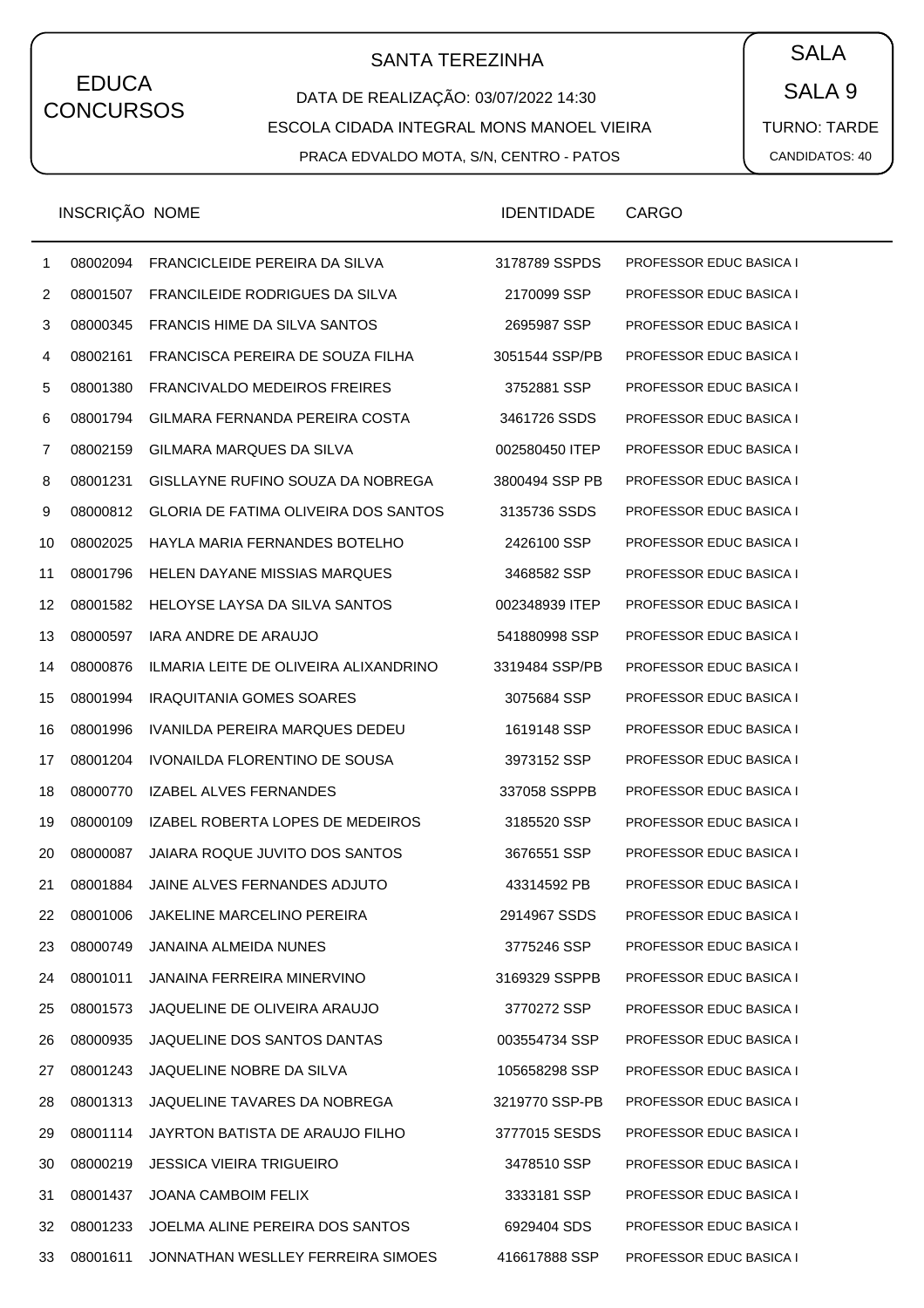| 34  | 08000243 | JORDANIA DE SOUZA ARAUJO          | 2691330 SSDS     | <b>PROFESSOR EDUC BASICA I</b> |
|-----|----------|-----------------------------------|------------------|--------------------------------|
| 35  | 08000882 | JOSE RONALDO DA SILVA BEZERRA     | 002788495 ITEP   | <b>PROFESSOR EDUC BASICA I</b> |
| 36. | 08001680 | JOSEANE FERREIRA LUSTOSA          | 564891307 SSP-SP | <b>PROFESSOR EDUC BASICA I</b> |
| 37  | 08000528 | JOSEFA JALIENE BATISTA PEREIRA    | 3885248 SSDS     | <b>PROFESSOR EDUC BASICA I</b> |
| -38 | 08001363 | JOSELIA DOMICIANO MEDEIROS LUCENA | 2479539 SSPRN    | <b>PROFESSOR EDUC BASICA I</b> |
| 39  | 08000835 | JOSELIO PEREIRA RODRIGUES LEITE   | 3300678 SSP      | <b>PROFESSOR EDUC BASICA I</b> |
| 40  | 08001172 | JOSEMARIO DA SILVA SOUSA          | 3455021 SSDS     | <b>PROFESSOR EDUC BASICA I</b> |
|     |          |                                   |                  |                                |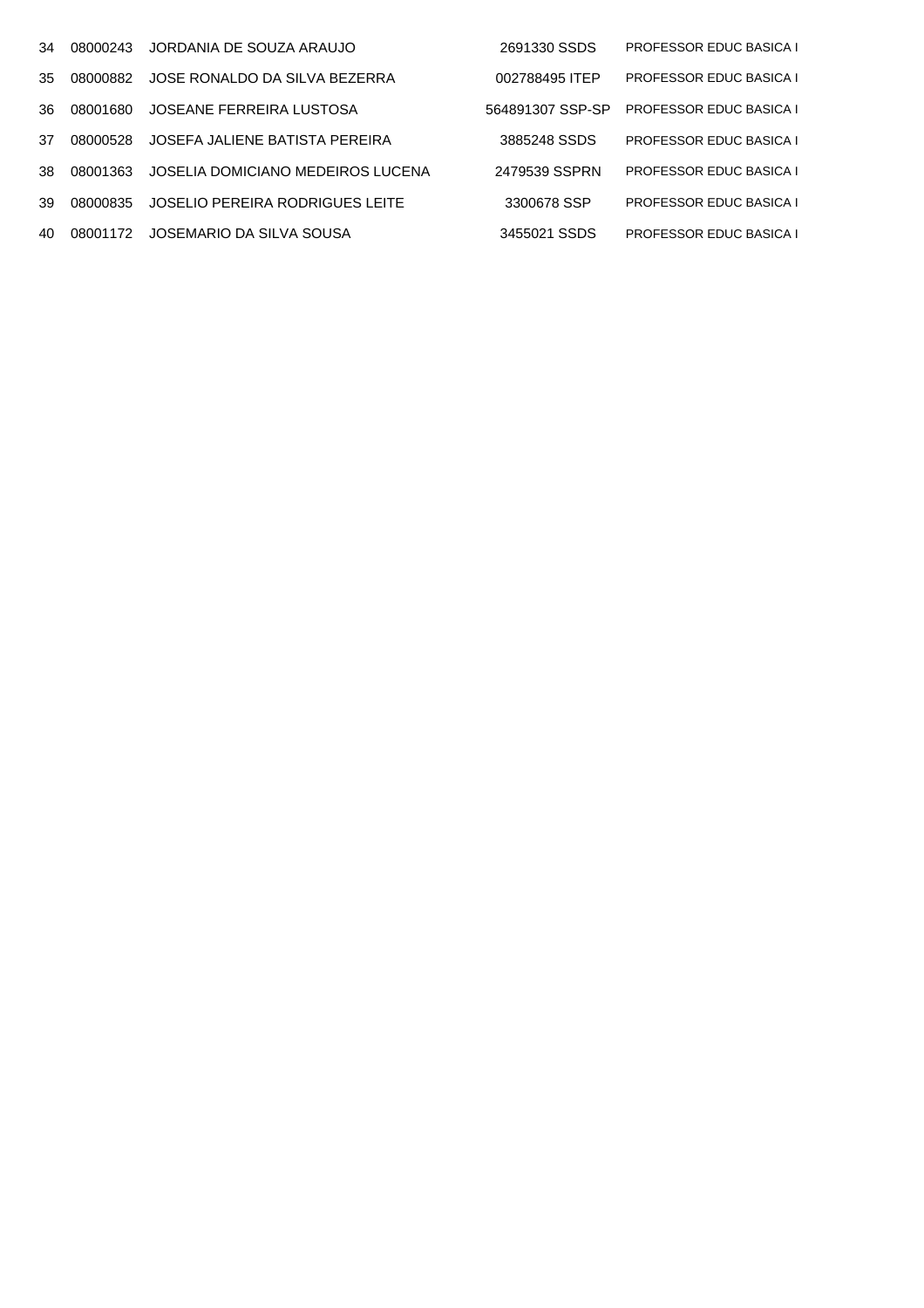# SANTA TEREZINHA  $\begin{pmatrix} \bullet & SALA \end{pmatrix}$

DATA DE REALIZAÇÃO: 03/07/2022 14:30 ESCOLA CIDADA INTEGRAL MONS MANOEL VIEIRA PRACA EDVALDO MOTA, S/N, CENTRO - PATOS

SALA 10 TURNO: TARDE CANDIDATOS: 40

|    | INSCRIÇÃO NOME |                                          | <b>IDENTIDADE</b> | <b>CARGO</b>                   |
|----|----------------|------------------------------------------|-------------------|--------------------------------|
| 1  | 08001238       | JOSENILSON DA SILVA BERNARDO             | 2859576 SSP       | <b>PROFESSOR EDUC BASICA I</b> |
| 2  | 08000319       | JOSILENE DOS SANTOS AMARO                | 1701118 SSPPB     | PROFESSOR EDUC BASICA I        |
| 3  | 08001888       | JOSIMARA GALDINO ALVES LUCENA            | 4059970 SSP       | PROFESSOR EDUC BASICA I        |
| 4  | 08001533       | JOSINETE DE OLIVEIRA SANTOS              | 3193195 SSP       | PROFESSOR EDUC BASICA I        |
| 5  | 08000761       | JOYCE DA SILVA COSTA                     | 3985825 SSDS      | <b>PROFESSOR EDUC BASICA I</b> |
| 6  | 08000620       | <b>JUCIEDNA PEREIRA GUIMARAES</b>        | 2995609 SSP       | PROFESSOR EDUC BASICA I        |
| 7  | 08001140       | <b>JUCILENE GALDINO DE MORAIS</b>        | 1859885 SSP/PB    | PROFESSOR EDUC BASICA I        |
| 8  | 08000747       | JULIANA KERLE VERISSIMO SANTIAGO         | 3230145 SS/PB     | <b>PROFESSOR EDUC BASICA I</b> |
| 9  | 08001633       | JULIANA PEREIRA DA SILVA                 | 3749685 SSP       | PROFESSOR EDUC BASICA I        |
| 10 | 08000793       | <b>JUSILENE PEREIRA TIBURCIO</b>         | 1086475 SSPPB     | PROFESSOR EDUC BASICA I        |
| 11 | 08001389       | KALLYDA JANNE ALVES MOURA                | 3140872 SSPPB     | <b>PROFESSOR EDUC BASICA I</b> |
| 12 | 08001676       | KARLA PATRICIA DOS SANTOS MEDEIROS       | 3706229 SSDS      | PROFESSOR EDUC BASICA I        |
| 13 | 08000197       | KAROLINE BEZERRA DE SOUTO                | 3353130 SSDS      | PROFESSOR EDUC BASICA I        |
| 14 | 08000084       | KATIA DE LUCENA NOBREGA                  | 2591005 SSDS      | PROFESSOR EDUC BASICA I        |
| 15 | 08001756       | KATIA LUCENA DE SOUSA MEDEIROS           | 2819552 SSP/PB    | PROFESSOR EDUC BASICA I        |
| 16 | 08001395       | KATTIANE GISLAINE DA SILVA BATISTA LOPES | 2869005 SSPPB     | PROFESSOR EDUC BASICA I        |
| 17 | 08000917       | <b>KEZIATORRES DE LIMA</b>               | 1580366 SSPB      | <b>PROFESSOR EDUC BASICA I</b> |
| 18 | 08001422       | LAIANNE DE SOUZA GUILHERME               | 004179873 SESPDS  | PROFESSOR EDUC BASICA I        |
| 19 | 08001593       | LAIZA RAIANE SANTOS VALENTIM             | 2701138 ITEP      | <b>PROFESSOR EDUC BASICA I</b> |
| 20 | 08001935       | LAMARCK MARTINHO NEVES DANIEL            | 3025730 SSP       | PROFESSOR EDUC BASICA I        |
| 21 | 08000441       | LAYANE BEZERRA DE MORAIS                 | 3616806 SSDS      | <b>PROFESSOR EDUC BASICA I</b> |
| 22 | 08000473       | LEIDIANE DA COSTA FERREIRA               | 3655625 SSP       | <b>PROFESSOR EDUC BASICA I</b> |
| 23 | 08000932       | LEILA ARAUJO LOPES DA SILVA              | 3079570 SSPB      | <b>PROFESSOR EDUC BASICA I</b> |
| 24 | 08000791       | LEILA FERNANDA LUCENA DE MEDEIROS        | 3352245 SSP       | PROFESSOR EDUC BASICA I        |
| 25 | 08001949       | LEILSA SOARES DE FRANCA                  | 2179837 SSP       | PROFESSOR EDUC BASICA I        |
| 26 | 08000482       | LEONARDA KATHERINE OLIVEIRA              | 2283633 SSP       | <b>PROFESSOR EDUC BASICA I</b> |
| 27 | 08000913       | LEONILDA MARQUES DE SOUZA ARRUDA         | 2508438 SSP       | PROFESSOR EDUC BASICA I        |
| 28 | 08000535       | LETYCYA LUCENA FERREIRA                  | 4383897 SSP       | PROFESSOR EDUC BASICA I        |
| 29 | 08000146       | LIDUINA MARIA DE SOUSA RIBEIRO           | 2004010382724 SSP | <b>PROFESSOR EDUC BASICA I</b> |
| 30 | 08002302       | LINYEDSON YVISON DE MEDEIROS             | 002848508 SSP     | <b>PROFESSOR EDUC BASICA I</b> |
| 31 | 08001675       | LUCAS GABRIEL ALVARES DOS SANTOS         | 3956686 SSP       | <b>PROFESSOR EDUC BASICA I</b> |
| 32 | 08001783       | LUCELIA MEDEIROS DA COSTA ARAUJO         | 002178572 SSP     | <b>PROFESSOR EDUC BASICA I</b> |
| 33 | 08001804       | LUCIANA ALVES FERREIRA                   | 2845336 SSP       | <b>PROFESSOR EDUC BASICA I</b> |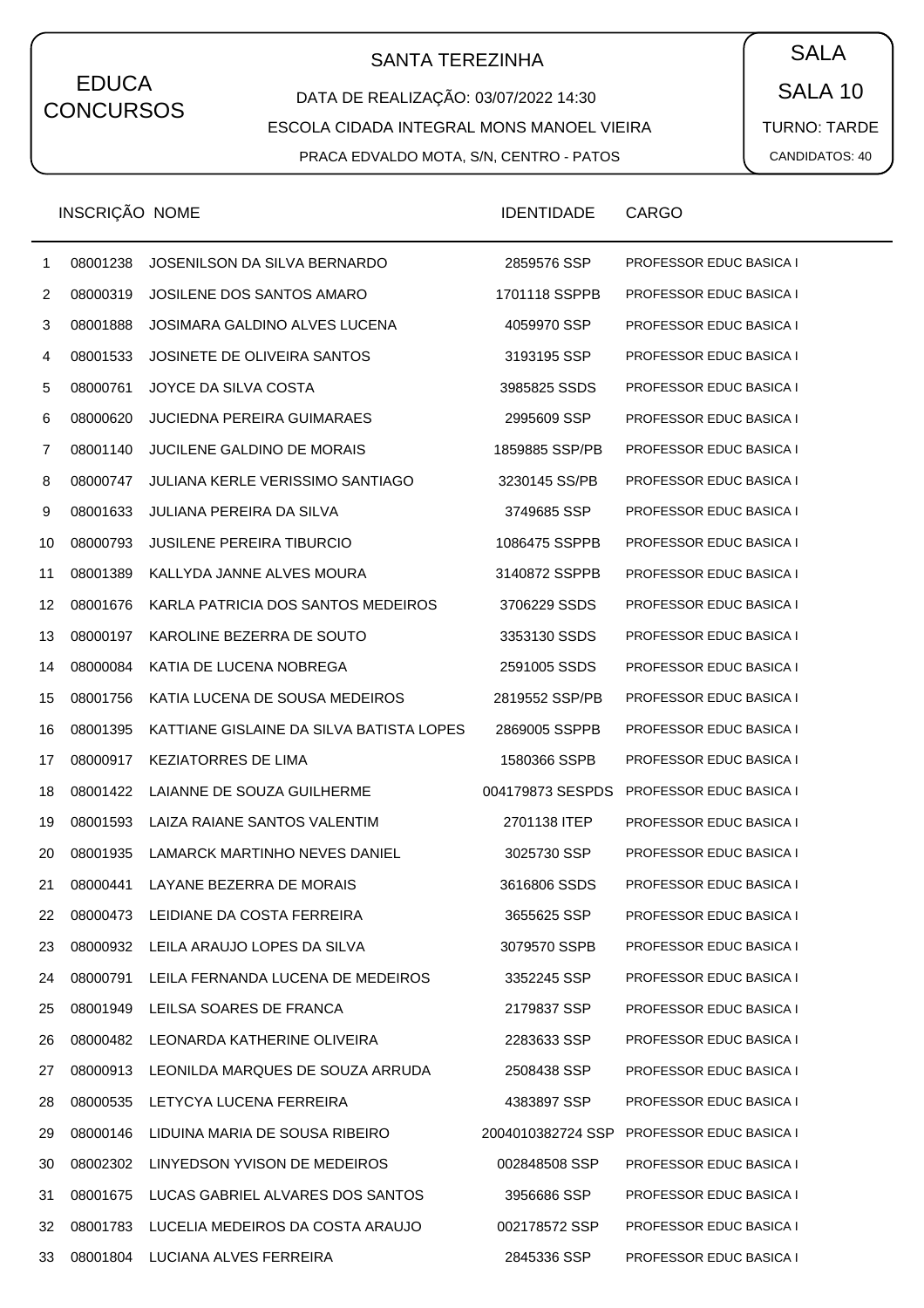| 34  | 08000527 | LUCIANA DE OLIVEIRA BARBOSA        | 2932891 SSP  | <b>PROFESSOR EDUC BASICA I</b> |
|-----|----------|------------------------------------|--------------|--------------------------------|
| 35  | 08001710 | LUCIENE MEDEIROS DA COSTA ESCARIAO | 2415958 SSP  | <b>PROFESSOR EDUC BASICA I</b> |
| 36. | 08000781 | LUCIMAR RODRIGUES SOARES DE MORAES | 4894090 SSP  | <b>PROFESSOR EDUC BASICA I</b> |
| 37  | 08000630 | LUIZ TRAJANO DE ANDRADE            | 4277142 SSDS | <b>PROFESSOR EDUC BASICA I</b> |
| 38. | 08001826 | LUZIA ARAUJO DE SOUZA              | 3776465 SSDS | <b>PROFESSOR EDUC BASICA I</b> |
| 39  | 08001764 | LUZIA DE LIMA LUCENA               | 1711765 SSP  | <b>PROFESSOR EDUC BASICA I</b> |
| 40  | 08000394 | LUZIA FERREIRA MAGALHAES           | 2784593 SSDS | <b>PROFESSOR EDUC BASICA I</b> |
|     |          |                                    |              |                                |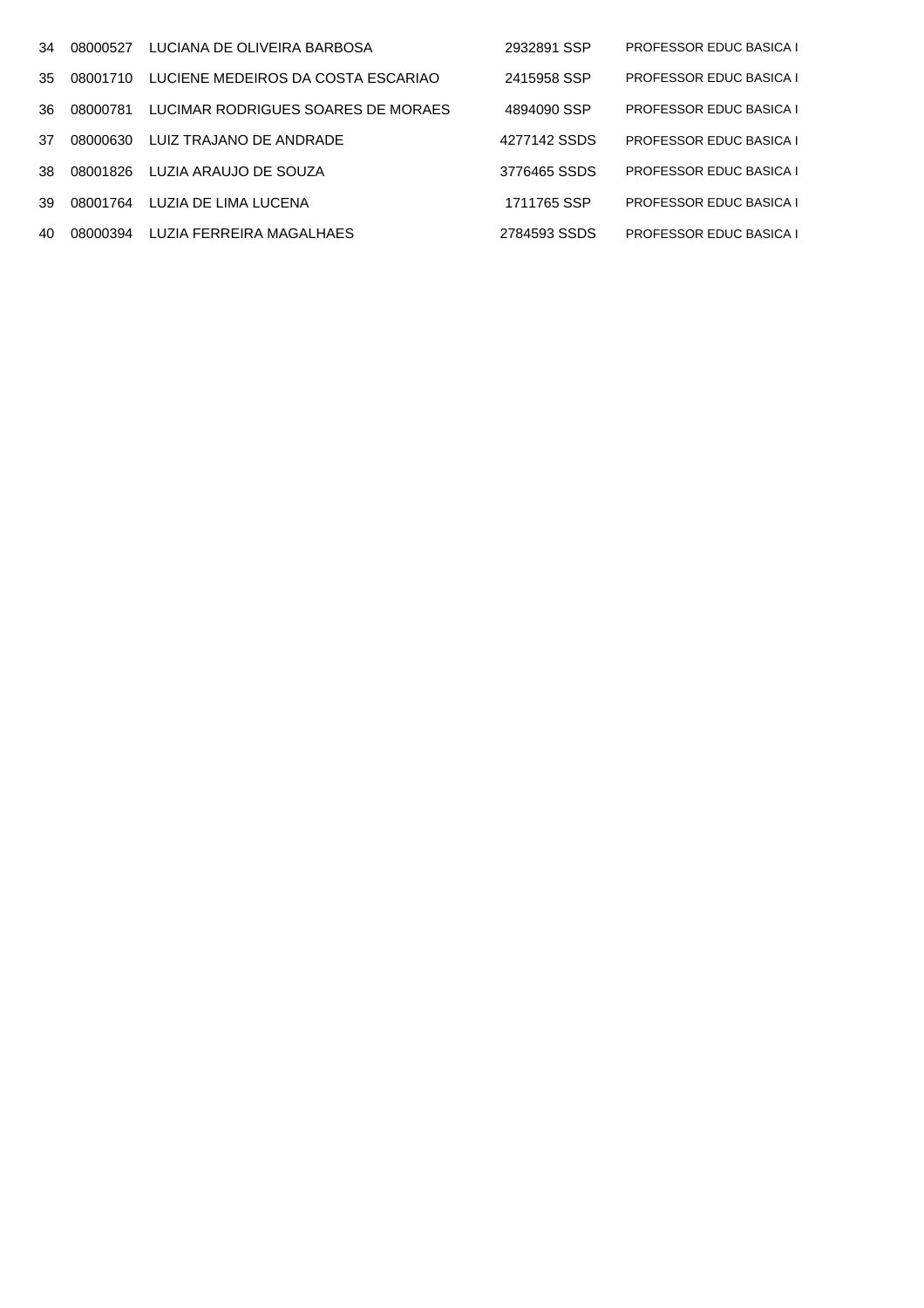# SANTA TEREZINHA  $\begin{pmatrix} \bullet & SALA \end{pmatrix}$

DATA DE REALIZAÇÃO: 03/07/2022 14:30 ESCOLA CIDADA INTEGRAL MONS MANOEL VIEIRA PRACA EDVALDO MOTA, S/N, CENTRO - PATOS

SALA 11 TURNO: TARDE CANDIDATOS: 40

|    | INSCRIÇÃO NOME |                                       | <b>IDENTIDADE</b> | <b>CARGO</b>                   |
|----|----------------|---------------------------------------|-------------------|--------------------------------|
| 1  | 08001066       | LUZIA MARIA ALVES NETA SOARES         | 3734541 SSP/PB    | PROFESSOR EDUC BASICA I        |
| 2  | 08000388       | LUZIA RODRIGUES DE FRNCA              | 2124409 SSP       | <b>PROFESSOR EDUC BASICA I</b> |
| 3  | 08000972       | LUZIANA COUTINHO LIRA DE MEDEIROS     | 1620988 SPP       | PROFESSOR EDUC BASICA I        |
| 4  | 08000314       | MAGDA PAULA DOS SANTOS LUCENA         | 2459716 SSP       | PROFESSOR EDUC BASICA I        |
| 5  | 08001230       | MAGNA LUCIA DE SOUZA PALMEIRA         | 4981101 SSDS      | <b>PROFESSOR EDUC BASICA I</b> |
| 6  | 08002027       | MAIARA GOMES NOGUEIRA AMORIM          | 3687778 SSDS      | PROFESSOR EDUC BASICA I        |
| 7  | 08002071       | MARCIELE ARAUJO PEREIRA               | 2788592 SSP       | <b>PROFESSOR EDUC BASICA I</b> |
| 8  | 08002286       | MARCILIA DA SILVA SOUZA               | 250233304 SSP     | <b>PROFESSOR EDUC BASICA I</b> |
| 9  | 08001922       | MARGARIDA GUEDES NUNES DE SOUSA       | 3693734 SSDS      | PROFESSOR EDUC BASICA I        |
| 10 | 08001832       | <b>MARIA</b>                          | 2016593 SSP       | <b>PROFESSOR EDUC BASICA I</b> |
| 11 | 08000199       | MARIA ALENCAR DE OLIVEIRA             | 1852589 SSP/PB    | <b>PROFESSOR EDUC BASICA I</b> |
| 12 | 08002191       | MARIA ANALIA DOS SANTOS NETA          | 3102667 SSP PB    | PROFESSOR EDUC BASICA I        |
| 13 | 08000048       | MARIA APARECIDA ALVES NUNES           | 334200283 SSP     | <b>PROFESSOR EDUC BASICA I</b> |
| 14 | 08001929       | MARIA APARECIDA LUCAS QUERINO ANDRADE | 3785920 SSP       | <b>PROFESSOR EDUC BASICA I</b> |
| 15 | 08000130       | MARIA APARECIDA MAMEDE ARAUJO         | 2658473 SDS       | <b>PROFESSOR EDUC BASICA I</b> |
| 16 | 08001531       | <b>MARIA BETANIA NUNES MEDEIROS</b>   | 2797070 SSP       | <b>PROFESSOR EDUC BASICA I</b> |
| 17 | 08000430       | MARIA CELIA CARDOZO ZUZA              | 3223345 SSP       | <b>PROFESSOR EDUC BASICA I</b> |
| 18 | 08001727       | MARIA CLAUDIA DA COSTA FERREIRA       | 2779009 SSP       | <b>PROFESSOR EDUC BASICA I</b> |
| 19 | 08000840       | MARIA DA CONCEICAO SOUZA MENDES       | 3529911 SSPPB     | <b>PROFESSOR EDUC BASICA I</b> |
| 20 | 08000965       | MARIA DAGUIA ALVES AIRES              | 1610582 SSP/PB    | <b>PROFESSOR EDUC BASICA I</b> |
| 21 | 08001843       | MARIA DAS DORES DA CONCEICAO PEREIRA  | 4180636 SSP       | <b>PROFESSOR EDUC BASICA I</b> |
| 22 | 08001355       | MARIA DAS GRACAS BIDO DOS SANTOS      | 2788747 SSP       | <b>PROFESSOR EDUC BASICA I</b> |
| 23 | 08001921       | MARIA DAS GRACAS DA SILVA SOUZA       | 2683318 SSDS      | <b>PROFESSOR EDUC BASICA I</b> |
| 24 | 08001890       | MARIA DE FATIMA BEZERRA               | 3081069 SSP       | <b>PROFESSOR EDUC BASICA I</b> |
| 25 | 08001816       | MARIA DE FATIMA DE SOUZA GUILHERME    | 3783703 SSDS      | <b>PROFESSOR EDUC BASICA I</b> |
| 26 | 08001867       | MARIA DE FATIMA DOS SANTOS            | 077808616 DETRAN  | <b>PROFESSOR EDUC BASICA I</b> |
| 27 | 08001900       | MARIA DE FATIMA LEITE MATIAS          | 3884910 SSDS      | <b>PROFESSOR EDUC BASICA I</b> |
| 28 | 08000880       | MARIA DE LOURDES ALVES DE MENEZES     | 2591056 SSDS      | <b>PROFESSOR EDUC BASICA I</b> |
| 29 | 08001515       | MARIA DO SOCORRO NASCIMENTO DA SILVA  | 2597027 SSP       | <b>PROFESSOR EDUC BASICA I</b> |
| 30 | 08001864       | MARIA DO SOCORRO SILVA SANTOS         | 002379167 SSP     | <b>PROFESSOR EDUC BASICA I</b> |
| 31 | 08002042       | MARIA DOS REMEDIOS DE ALMEIDA GALVAO  | 2534451 SSP       | <b>PROFESSOR EDUC BASICA I</b> |
| 32 | 08001751       | MARIA EDUARDA REMIGIO LIRA            | 36164512 SSP/PB   | <b>PROFESSOR EDUC BASICA I</b> |
| 33 | 08001239       | MARIA EFIGENIA MEDEIROS DE ARAUJO     | 2217141 SSDS      | PROFESSOR EDUC BASICA I        |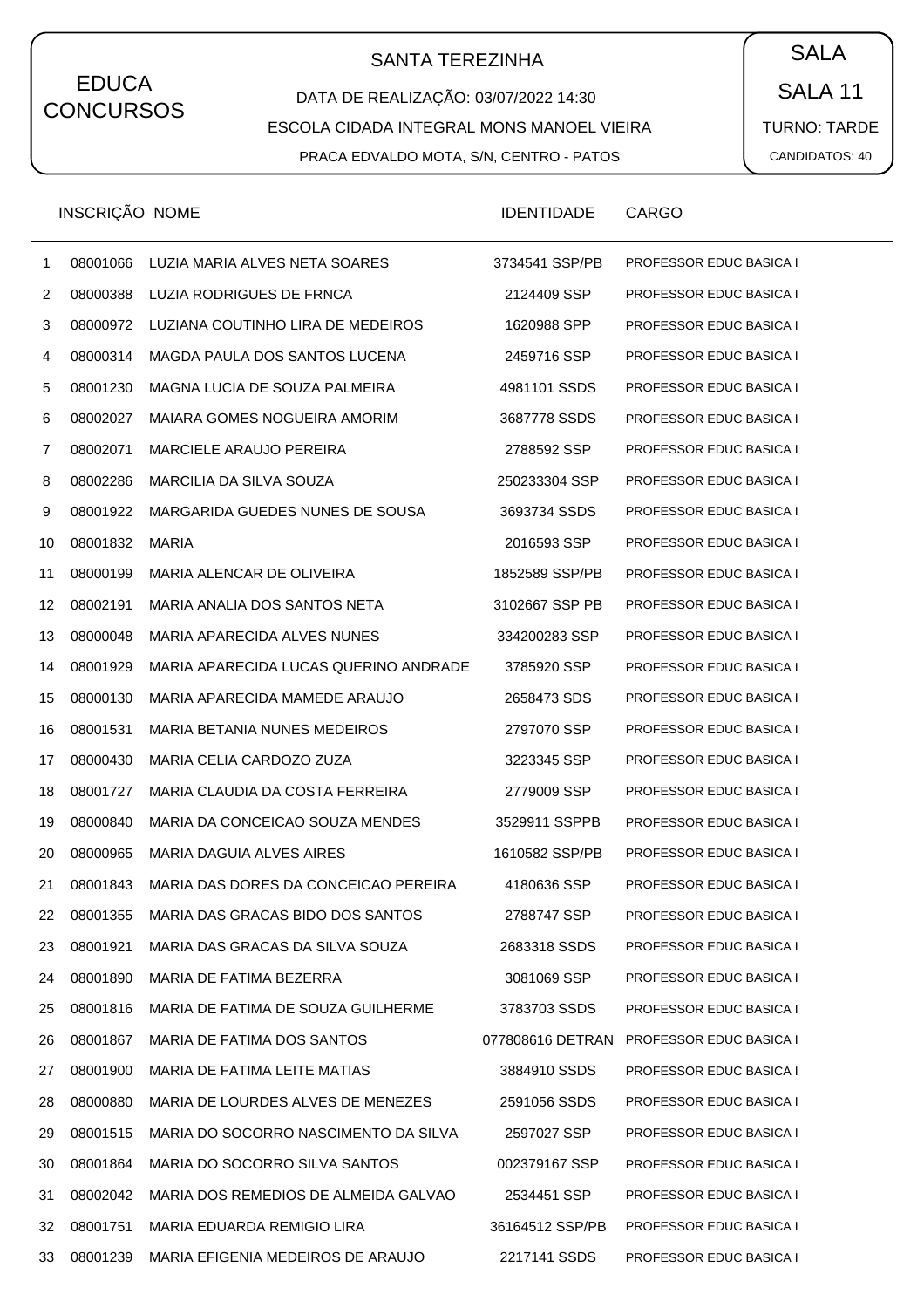| 34  | 08000435 | MARIA EUZIMAR DE FARIAS MEDEIROS        | 2632859 SSDP | <b>PROFESSOR EDUC BASICA I</b> |
|-----|----------|-----------------------------------------|--------------|--------------------------------|
| 35  | 08002056 | MARIA FABRICIA MEDEIROS DE ARAUJO       | 3915696 SSDS | <b>PROFESSOR EDUC BASICA I</b> |
| 36. | 08001302 | MARIA FRANCIERICA OLIVEIRA ALVES LUCENA | 3348628 SSP  | <b>PROFESSOR EDUC BASICA I</b> |
| 37  | 08001139 | MARIA FRANCISCA DE MEDEIROS             | 2500912 SSP  | <b>PROFESSOR EDUC BASICA I</b> |
| 38. | 08000694 | MARIA HELENA DIS SANTOS ALMEIDA NETA    | 3558687 SSDS | <b>PROFESSOR EDUC BASICA I</b> |
| 39  | 08001886 | MARIA JOSE BATISTA PAREIRA              | 2753053 SSDS | <b>PROFESSOR EDUC BASICA I</b> |
| 40  | 08000496 | MARIA JOZEANA BARBOSA RAMALHO           | 2323116 SSDS | <b>PROFESSOR EDUC BASICA I</b> |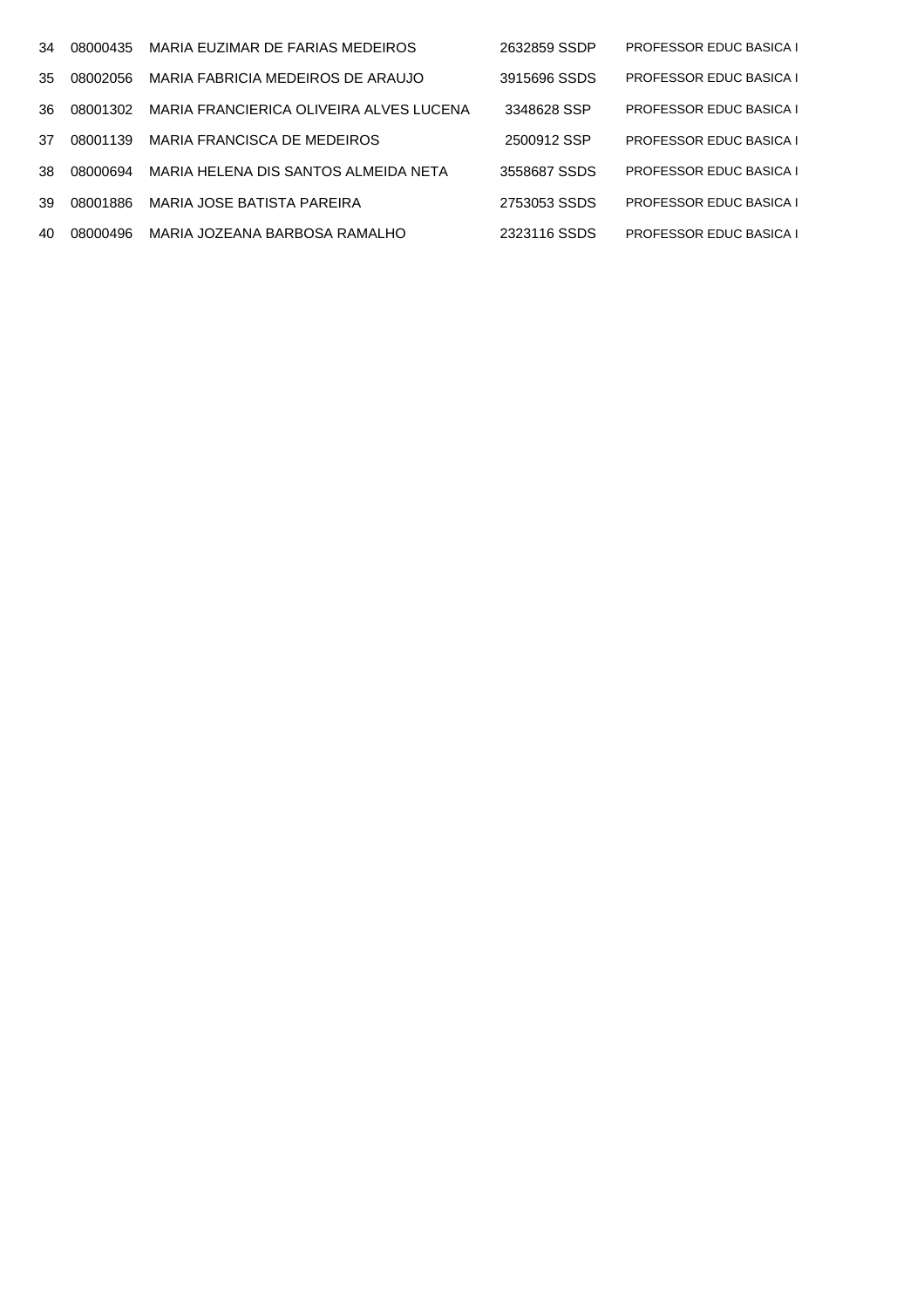# SANTA TEREZINHA  $\begin{pmatrix} \bullet & SALA \end{pmatrix}$

DATA DE REALIZAÇÃO: 03/07/2022 14:30 ESCOLA CIDADA INTEGRAL MONS MANOEL VIEIRA PRACA EDVALDO MOTA, S/N, CENTRO - PATOS

SALA 12 TURNO: TARDE CANDIDATOS: 40

|    | INSCRIÇÃO NOME |                                         | <b>IDENTIDADE</b> | <b>CARGO</b>                   |
|----|----------------|-----------------------------------------|-------------------|--------------------------------|
| 1  | 08000422       | MARIA LIDIJANNE CARDOSO ZUZA            | 3381765 SSP       | PROFESSOR EDUC BASICA I        |
| 2  | 08001177       | MARIA LORENNA CLAUDINO RODRIGUES        | 4359298 SSPDS     | PROFESSOR EDUC BASICA I        |
| 3  | 08001859       | MARIA LUANA DA SILVA RAMOS              | 4060085 SSDS      | PROFESSOR EDUC BASICA I        |
| 4  | 08001427       | <b>MARIA MERCIA FRANCO FREITAS</b>      | 002332757 SSP     | PROFESSOR EDUC BASICA I        |
| 5  | 08001252       | MARIA PATRICIA GONCALVES DE SOUSA       | 3138516 SSPPB     | PROFESSOR EDUC BASICA I        |
| 6  | 08000341       | MARIA TELMA CRUZ ALVES DA SILVA         | 4817190 SSP/PB    | PROFESSOR EDUC BASICA I        |
| 7  | 08002220       | MARIA THAYLLA FERNANDES FARIAS          | 39927962 SSP      | PROFESSOR EDUC BASICA I        |
| 8  | 08001998       | MARIELENE SILVA DE SOUSA SANTOS         | 1630833 SSP       | PROFESSOR EDUC BASICA I        |
| 9  | 08001551       | <b>MARILENE ALVES VIEIRA</b>            | 1355069 SSP/PB    | PROFESSOR EDUC BASICA I        |
| 10 | 08000790       | MARINALDA HENRIQUE DE SOUSA             | 1480344 SSP       | PROFESSOR EDUC BASICA I        |
| 11 | 08000451       | MARINALVA LIMA NICACIO DA SILVA         | 2590978 SSP       | PROFESSOR EDUC BASICA I        |
| 12 | 08002142       | MARINALVA VIEIRA RIBEIRO                | 2974105 SSP-PB    | PROFESSOR EDUC BASICA I        |
| 13 | 08000477       | MARLA SANNDY LUCENA DE CARVALHO         | 3332478 SSP       | PROFESSOR EDUC BASICA I        |
| 14 | 08001490       | MAYKELLE KARINE SALES CARVALHO          | 2056383 SSP       | PROFESSOR EDUC BASICA I        |
| 15 | 08002249       | MIDIA GOMES DE ARAUJO NASCIMENTO        | 572655174 SSP     | PROFESSOR EDUC BASICA I        |
| 16 | 08001071       | MIRELLY CAMPOS DA COSTA                 | 3775058 SSP       | PROFESSOR EDUC BASICA I        |
| 17 | 08001639       | MISAELLE MARIA CAMPELO DA SILVA         | 20071722313 SSP   | PROFESSOR EDUC BASICA I        |
| 18 | 08002040       | MONICA REBECCA DE FIGUEIREDO GOMES      | 3067755 SSP       | PROFESSOR EDUC BASICA I        |
| 19 | 08000550       | MYLENA GONSALVES DE SOUZA MONTEIRO      | 4169005 SSP       | PROFESSOR EDUC BASICA I        |
| 20 | 08001483       | NARJARA LIVIA DA SILVA SOUTO            | 2527222 SSPPB     | PROFESSOR EDUC BASICA I        |
| 21 | 08001496       | NAZALUCIA PIRES DE SOUZA                | 2032712 SSP//PB   | PROFESSOR EDUC BASICA I        |
| 22 |                | 08001828 NEUSA LUCIA DE SOUSA ANDRADE   | 1639062 SSPPB     | <b>PROFESSOR EDUC BASICA I</b> |
| 23 |                | 08002213 PACHERLYA BEZERRA DE OLIVEIRA  | 3260265 SSP       | PROFESSOR EDUC BASICA I        |
| 24 | 08000424       | PALMIRA DOS SANTOS NETA                 | 3742271 SEDS-PB   | <b>PROFESSOR EDUC BASICA I</b> |
| 25 |                | 08001372 PALOMA NICACIO DE LIMA MARQUES | 3776960 SSDS      | PROFESSOR EDUC BASICA I        |
| 26 | 08001752       | PAMARA NAYRA CEZAR CAMPOS               | 4029536 SSDS/PB   | PROFESSOR EDUC BASICA I        |
| 27 | 08001336       | PATRICIA OLIVEIRA DA SILVA              | 3776322 SSDS      | PROFESSOR EDUC BASICA I        |
| 28 | 08000820       | PAULA HELLEN CARVALHO DE OLIVEIRA       | 3932595 SESDS-PB  | <b>PROFESSOR EDUC BASICA I</b> |
| 29 | 08001478       | PAULO WILAMY PEREIRA DE CALDAS          | 2947336 SSDS      | PROFESSOR EDUC BASICA I        |
| 30 | 08001102       | RAFAEL MEDEIROS DE ARAUJO               | 3202811 SSP       | PROFESSOR EDUC BASICA I        |
| 31 | 08000297       | RAIANE MARIA PEREIRA                    | 3968606 SSP       | PROFESSOR EDUC BASICA I        |
| 32 | 08001726       | RAIANY DA SILVEIRA LUCENA               | 3762041 SSP       | PROFESSOR EDUC BASICA I        |
| 33 |                | 08002010 RANGELE CEZAR FELIX            | 3654180 SSDS      | PROFESSOR EDUC BASICA I        |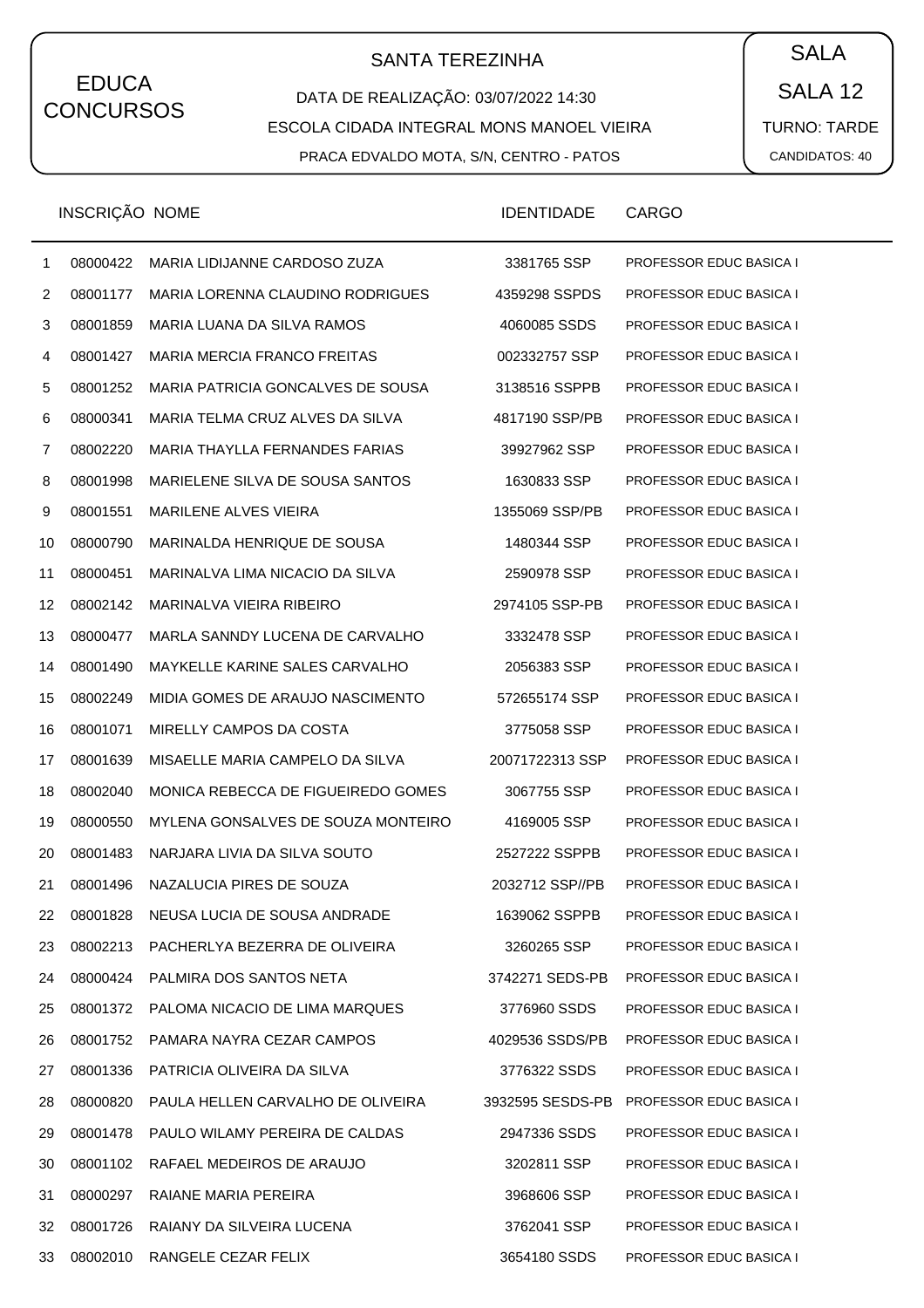| 34  | 08002211 | RAYANA TAIS MEDEIROS DOS SANTOS   | 3097279 SSP    | <b>PROFESSOR EDUC BASICA I</b> |
|-----|----------|-----------------------------------|----------------|--------------------------------|
| 35  | 08001215 | RAYANE MATIAS                     | 3434029 SSP    | <b>PROFESSOR EDUC BASICA I</b> |
| 36. | 08002020 | RAYANE NUNES LOURENCO             | 3607764 SSP    | <b>PROFESSOR EDUC BASICA I</b> |
| 37  | 08000830 | RAYSSIA PEREIRA DOS SANTOS        | 3675248 SSP    | <b>PROFESSOR EDUC BASICA I</b> |
| 38. | 08001470 | REBECA LUZIA CASTELO BRANCO MOURA | 4953910 SESDS  | <b>PROFESSOR EDUC BASICA I</b> |
| 39  | 08000764 | REGINA MENDES DE SOUSA            | 1629074 SSP-PB | <b>PROFESSOR EDUC BASICA I</b> |
| 40  | 08001117 | REJANE COSME DA SILVA             | 5420409 SSP    | <b>PROFESSOR EDUC BASICA I</b> |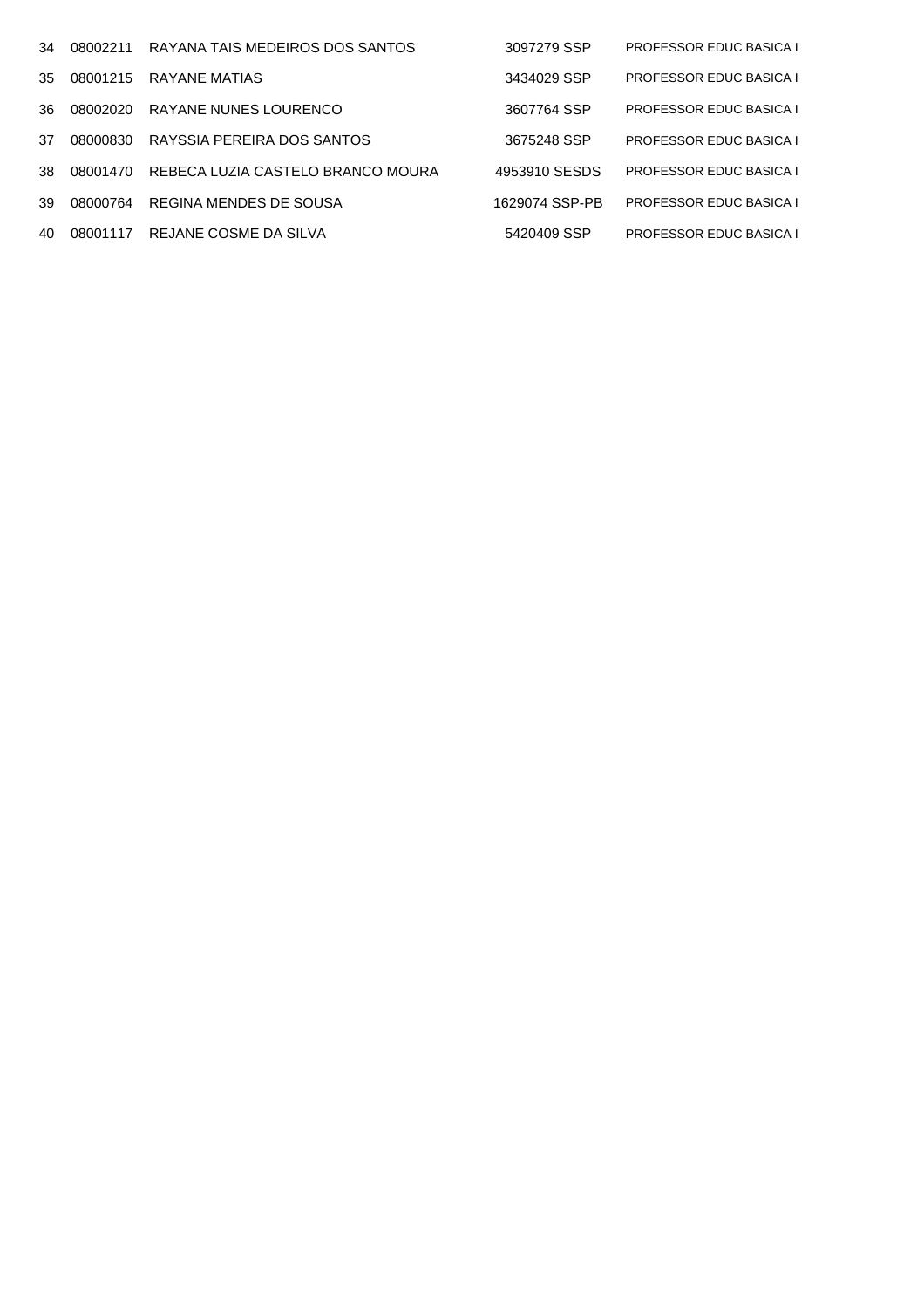# SANTA TEREZINHA  $\begin{pmatrix} \bullet & SALA \end{pmatrix}$

DATA DE REALIZAÇÃO: 03/07/2022 14:30 ESCOLA CIDADA INTEGRAL MONS MANOEL VIEIRA PRACA EDVALDO MOTA, S/N, CENTRO - PATOS

SALA 13 TURNO: TARDE CANDIDATOS: 40

|                | INSCRIÇÃO NOME |                                         | <b>IDENTIDADE</b> | CARGO                          |
|----------------|----------------|-----------------------------------------|-------------------|--------------------------------|
| $\mathbf{1}$   | 08000999       | RENATA PAULA DA SILVA RODRIGUES         | 3388130 SSDS      | PROFESSOR EDUC BASICA I        |
| $\overline{2}$ | 08000727       | RIANE MAGALHAES MEDEIROS                | 2533564 SSP       | PROFESSOR EDUC BASICA I        |
| 3              | 08001838       | RITA DE KASSIA DE LIMA NICACIO OLIVEIRA | 351937 SSDS       | PROFESSOR EDUC BASICA I        |
| 4              | 08000682       | RIVANY DOS SANTOS MEDEIROS              | 2170225 SSP       | PROFESSOR EDUC BASICA I        |
| 5              | 08001163       | ROSIMERE DOS SANTOS NASCIMENTO ALVES    | 3052585 SSP       | PROFESSOR EDUC BASICA I        |
| 6              | 08001618       | ROZEANE PEREIRA CAMPINA                 | 2726110 SSP       | PROFESSOR EDUC BASICA I        |
| 7              | 08001905       | ROZILDA ALMEIDA BARBOSA                 | 2321892 PB        | PROFESSOR EDUC BASICA I        |
| 8              | 08000420       | RUANA KENIA SIMOES DE MEDEIROS          | 4328387 SSPDS/PB  | PROFESSOR EDUC BASICA I        |
| 9              | 08002034       | SAMARA BARBOSA DE FIGUEIREDO            | 1850069 SSP       | PROFESSOR EDUC BASICA I        |
| 10             | 08001557       | SANDERLANDIA MAGNA MINERVINA LEITE      | 2131550 SESDS     | PROFESSOR EDUC BASICA I        |
| 11             | 08001576       | SHIRLEY VALERIA CARVALHO DE SOUSA       | 3153108 SSSDS     | PROFESSOR EDUC BASICA I        |
| 12             | 08001590       | SILVANIAALEIDA DE OLIVEIRAI             | 2658442 SSDS      | PROFESSOR EDUC BASICA I        |
| 13             | 08001510       | SILVERLANDIA PEREIRA DOS SANTOS         | 1852631 SSP       | PROFESSOR EDUC BASICA I        |
| 14             | 08001926       | <b>SILVIA GOMES</b>                     | 2895933 SSP       | PROFESSOR EDUC BASICA I        |
| 15             | 08000461       | SIMONI MAMEDE LEITE OLIVEIRA            | 3446401 SSP       | PROFESSOR EDUC BASICA I        |
| 16             | 08000368       | SONIA DE OLIVEIRA SOARES                | 1689028 SSP/PB    | PROFESSOR EDUC BASICA I        |
| 17             | 08000016       | STEPHANIE QUEIROZ XAVIER FERNANDES      | 3735280 SSP       | <b>PROFESSOR EDUC BASICA I</b> |
| 18             | 08002287       | TAISE APARECIDA RAMOS DE SOUSA          | 2942179 SSP       | <b>PROFESSOR EDUC BASICA I</b> |
| 19             | 08000950       | TALITA DOS SANTOS ROSA                  | 2175623 SSP       | PROFESSOR EDUC BASICA I        |
| 20             | 08001054       | TATIANE CLERIA DA SILVA                 | 3767517 SSPPB     | <b>PROFESSOR EDUC BASICA I</b> |
| 21             | 08001869       | TATYANE DOS SANTOS MEDEIROS             | 387827948 SSP     | <b>PROFESSOR EDUC BASICA I</b> |
| 22             | 08001578       | TEREZINHA AZEVEDO LOPES                 | 002242030 ITEP    | <b>PROFESSOR EDUC BASICA I</b> |
| 23             | 08000308       | TEREZINHA LIZIER LUCENATRAJANO          | 3052949 SSDS      | PROFESSOR EDUC BASICA I        |
| 24             | 08000083       | <b>THAIANA ENEAS LEITE</b>              | 3866398 SSDS      | PROFESSOR EDUC BASICA I        |
| 25             | 08002103       | THAIS MARQUES DOS SANTOS                | 3695184 SSDS      | PROFESSOR EDUC BASICA I        |
| 26             | 08000600       | THAMARA LORENA ARAUJO DE SOUZA          | 003639292 SSP     | PROFESSOR EDUC BASICA I        |
| 27             | 08002289       | THAMIRES SILVA DANTAS OLIVEIRA          | 4137943 SSDS      | <b>PROFESSOR EDUC BASICA I</b> |
| 28             | 08001381       | UELITON TIMOTEO SILVA SOUSA             | 3969841 SSDS      | PROFESSOR EDUC BASICA I        |
| 29             | 08000074       | VALDECI DE SOUSA FRANCA                 | 2353973 SSP       | PROFESSOR EDUC BASICA I        |
| 30             | 08000673       | <b>VALDETE NUNES SAMPAIO</b>            | 2107840 SSP       | PROFESSOR EDUC BASICA I        |
| 31             | 08001803       | VALERIA CRISTINA SOARES LOURENCO        | 3573078 SSP       | PROFESSOR EDUC BASICA I        |
| 32             | 08000836       | VALESKA FERREIRA LIMA CLEMENTINO        | 3024830 SSDS      | PROFESSOR EDUC BASICA I        |
| 33             |                | 08002314 VANESSA COELHO BARBOSA         | 2578170 SSP       | PROFESSOR EDUC BASICA I        |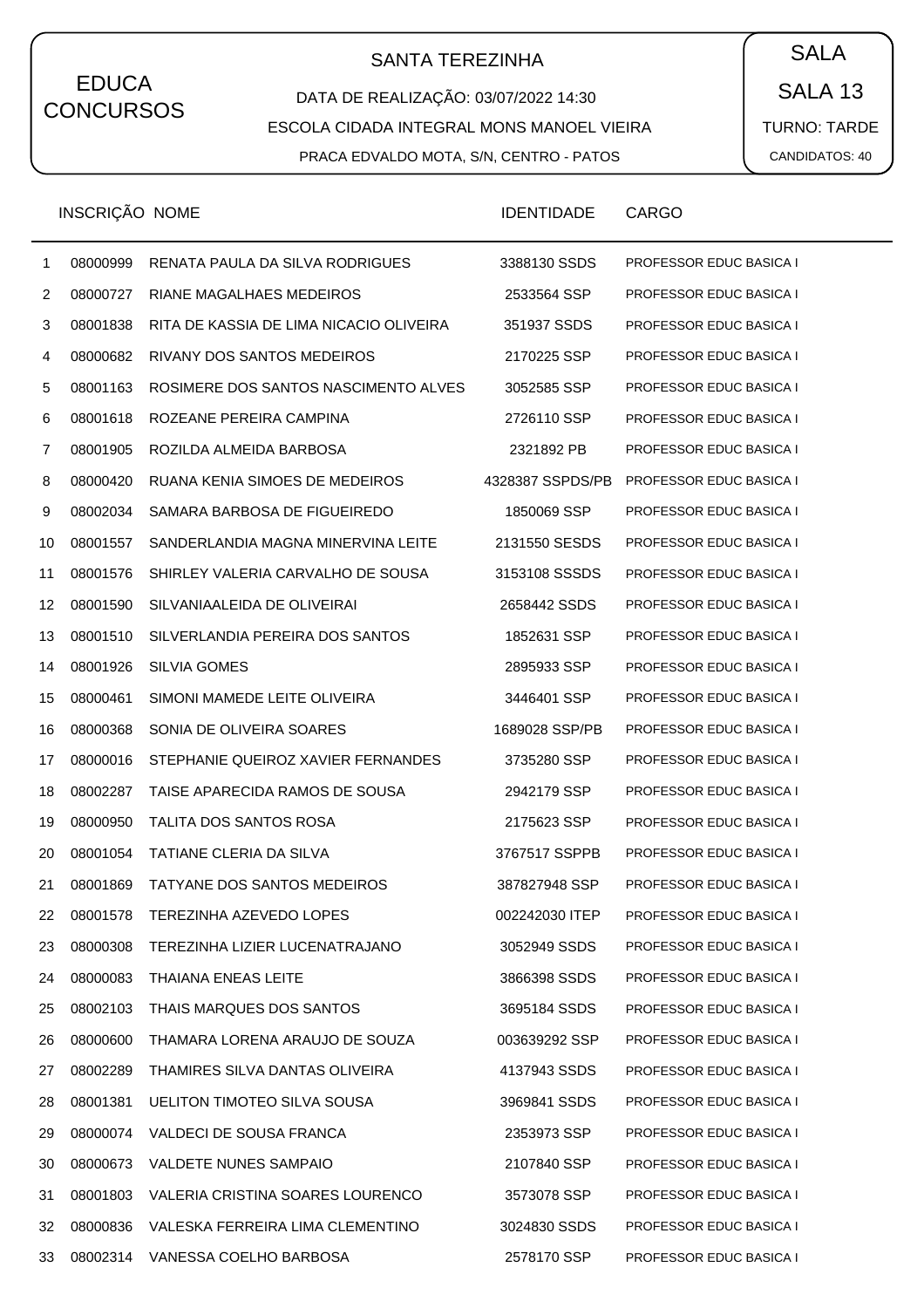| 34  | 08001393  | VANESSA LIMA ALVES                | 3780696 SESDS  | <b>PROFESSOR EDUC BASICA I</b>  |
|-----|-----------|-----------------------------------|----------------|---------------------------------|
| 35  | 08002077  | VANIR MARIANO ARAUJO              | 2494125 SSP    | <b>PROFESSOR EDUC BASICA I</b>  |
| 36. | .08001000 | VITORIA ELLEN ABEL PEREIRA        | 3615020 SSPPB  | <b>PROFESSOR EDUC BASICA I</b>  |
| 37  | 08000068  | VIVIANI ARAUJO SILVA BATISTA      | 3976672 SSP-PB | <b>PROFESSOR EDUC BASICA I</b>  |
| 38. | 08000538  | WESLLEY ALBERTO MENESES BRILHANTE | 3641771 SSDS   | <b>PROFESSOR EDUC BASICA I</b>  |
| 39  | 08001711  | WILIANA DA SILVA SOUSA            | 3724330 SSDS   | <b>PROFESSOR EDUC BASICA I</b>  |
| 40  | 08000020  | HUGO MEDEIROS PAIVA               | 002959739 ITEP | <b>PROFESSOR EDUC BASICA I*</b> |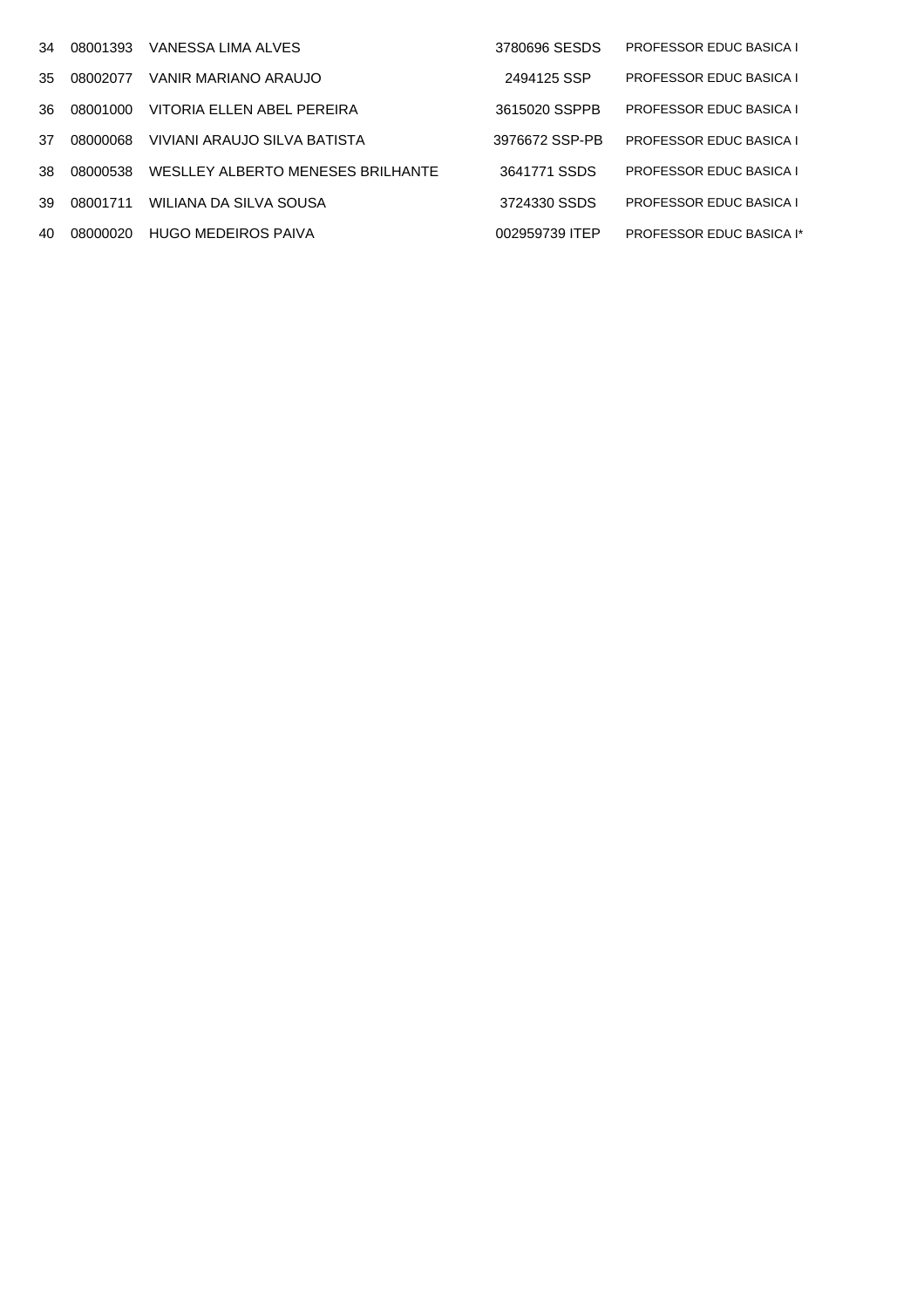# SANTA TEREZINHA  $\begin{pmatrix} \bullet & SALA \end{pmatrix}$

### DATA DE REALIZAÇÃO: 03/07/2022 14:30 ESCOLA CIDADA INTEGRAL MONS MANOEL VIEIRA PRACA EDVALDO MOTA, S/N, CENTRO - PATOS

SALA 14 TURNO: TARDE CANDIDATOS: 40

|                | INSCRIÇÃO NOME |                                                | <b>IDENTIDADE</b>  | <b>CARGO</b>                                           |
|----------------|----------------|------------------------------------------------|--------------------|--------------------------------------------------------|
| 1              | 08000815       | LEIDILAURA MORAIS DOS SANTOS                   | 351441013 SSP      | <b>PROFESSOR EDUC BASICA I*</b>                        |
| $\overline{2}$ | 08001024       | ULYSSES DE ARAUJO LIMA                         | 4065019 SSDS       | <b>PROFESSOR EDUC BASICA I*</b>                        |
| 3              | 08000901       | VERA LUCIA BRITO DE LUCENA                     | 1536687 SSP        | <b>PROFESSOR EDUC BASICA I*</b>                        |
| 4              | 08001737       | ALBERTO VIEIRA DE ALBUQUERQUE                  | 2798415 SSPB       | <b>PROFESSOR EDUC BASICA II -</b><br><b>MATEMATICA</b> |
| 5              | 08001646       | ALINE KEITE DA SILVA                           | 2306173 ITEP       | <b>PROFESSOR EDUC BASICA II -</b><br><b>MATEMATICA</b> |
| 6              | 08001777       | ALINE LUCENA DE SOUSA                          | 3554571 SSDS       | PROFESSOR EDUC BASICA II -<br><b>MATEMATICA</b>        |
| 7              | 08000990       | ANA PAULA SOARES DE OLIVEIRA                   | 3752138 SSP        | <b>PROFESSOR EDUC BASICA II -</b><br><b>MATEMATICA</b> |
| 8              | 08001084       | ANTONIO CARLOS DE LIMA E SILVA                 | 3052963 SSP        | <b>PROFESSOR EDUC BASICA II -</b><br><b>MATEMATICA</b> |
| 9              | 08001939       | ANTONIO MARCOS LEITE NOBREGA                   | 2479184 SESPDS     | PROFESSOR EDUC BASICA II -<br><b>MATEMATICA</b>        |
| 10             | 08001820       | BERENICE BIANCA DE CARVALHO                    | 3970769 SSDS       | <b>PROFESSOR EDUC BASICA II -</b><br><b>MATEMATICA</b> |
| 11             | 08002066       | <b>BIANIA KARINNE MEDEIROS DUTRA</b>           | 2664427 SSP        | <b>PROFESSOR EDUC BASICA II -</b><br><b>MATEMATICA</b> |
| 12             | 08001125       | CAMILA SOUSA SATIRO MARQUES                    | 3909170 SSDS       | PROFESSOR EDUC BASICA II -<br><b>MATEMATICA</b>        |
| 13             | 08001663       | CLARO ALVINO SEGUNDO FILHO                     | 3663650 SSP-PB     | <b>PROFESSOR EDUC BASICA II -</b><br><b>MATEMATICA</b> |
| 14             | 08000775       | CLEDENILDO LEANDRO DE SOUSA                    | 003780157 SSP      | <b>PROFESSOR EDUC BASICA II -</b><br><b>MATEMATICA</b> |
| 15             | 08002104       | CRISTINE MARIA LINO BATISTA DE ARAUJO          | 2295282 SSP        | <b>PROFESSOR EDUC BASICA II -</b><br><b>MATEMATICA</b> |
| 16             | 08000453       | DANIEL LEITE DE ALMEIDA                        | 4102007 SSD        | PROFESSOR EDUC BASICA II -<br><b>MATEMATICA</b>        |
| 17             | 08002254       | DANILO NUNES DE SOUZA                          | 3002053 SSP        | <b>PROFESSOR EDUC BASICA II -</b><br><b>MATEMATICA</b> |
| 18             | 08001784       | DEBORA CRISTINA SANTOS                         | 2308054 SSP/ PB    | <b>PROFESSOR EDUC BASICA II -</b><br><b>MATEMATICA</b> |
| 19             | 08002295       | DEBORAH LAURENTINO DE MORAIS                   | 2798482 SSP        | <b>PROFESSOR EDUC BASICA II -</b><br><b>MATEMATICA</b> |
| 20             | 08001277       | DIEGO DIAS FELIX                               | 3367833 SSP        | PROFESSOR EDUC BASICA II -<br><b>MATEMATICA</b>        |
| 21             | 08002304       | EDIFRAN ELIAS DE LIMA                          | 05566712887 DETRAN | PROFESSOR EDUC BASICA II -<br><b>MATEMATICA</b>        |
| 22             |                | 08002082 ELIAS ALVES MEIRA                     | 2551282 SSDS       | <b>PROFESSOR EDUC BASICA II -</b><br>MATEMATICA        |
| 23             | 08000726       | ELISANGELA DE FREITAS NASCIMENTO               | 3313614 SSDS       | <b>PROFESSOR EDUC BASICA II -</b><br><b>MATEMATICA</b> |
| 24             | 08000167       | ERICA LAMARA GOMES ALVES                       | 3039094 SSD        | PROFESSOR EDUC BASICA II -<br><b>MATEMATICA</b>        |
| 25             | 08000628       | FELICIDADE FERREIRA NETA                       | 3570489 SSDS       | <b>PROFESSOR EDUC BASICA II -</b><br>MATEMATICA        |
| 26             | 08000499       | FELIX LEITE DA SILVA NETO                      | 3529610 SSP-PB     | <b>PROFESSOR EDUC BASICA II -</b><br><b>MATEMATICA</b> |
| 27             |                | 08001214 FRANCISCO DE ASSIS JUSTINO DOS SANTOS | 1851743 SSP        | PROFESSOR EDUC BASICA II -<br><b>MATEMATICA</b>        |
| 28             | 08001956       | <b>FRANCISCO DE ASSIS MONTEIRO</b>             | 242893998 SSP      | <b>PROFESSOR EDUC BASICA II -</b><br>MATEMATICA        |
| 29             | 08001330       | <b>FRANCISCO MATHEUS BARROS PONTES</b>         | 3970788 SSDS       | <b>PROFESSOR EDUC BASICA II -</b><br><b>MATEMATICA</b> |
| 30             | 08000853       | GABRIELLY DE LUCENA TIBURTINO                  | 3561016 SSDS-PB    | PROFESSOR EDUC BASICA II -<br><b>MATEMATICA</b>        |
| 31             |                | 08000114 GUSTAVO DOS SANTOS AZEVEDO OLIVEIRA   | 3969017 SSDS       | <b>PROFESSOR EDUC BASICA II -</b><br>MATEMATICA        |
| 32             |                | 08002119 HERYCK BRUNO MENDES DA SILVA          | 4255260 SSP        | PROFESSOR EDUC BASICA II -<br><b>MATEMATICA</b>        |
| 33             | 08002291       | IAN RIBEIRO DE LUCENA MOTA                     | 3739837 SS-PB      | PROFESSOR EDUC BASICA II -<br>MATEMATICA               |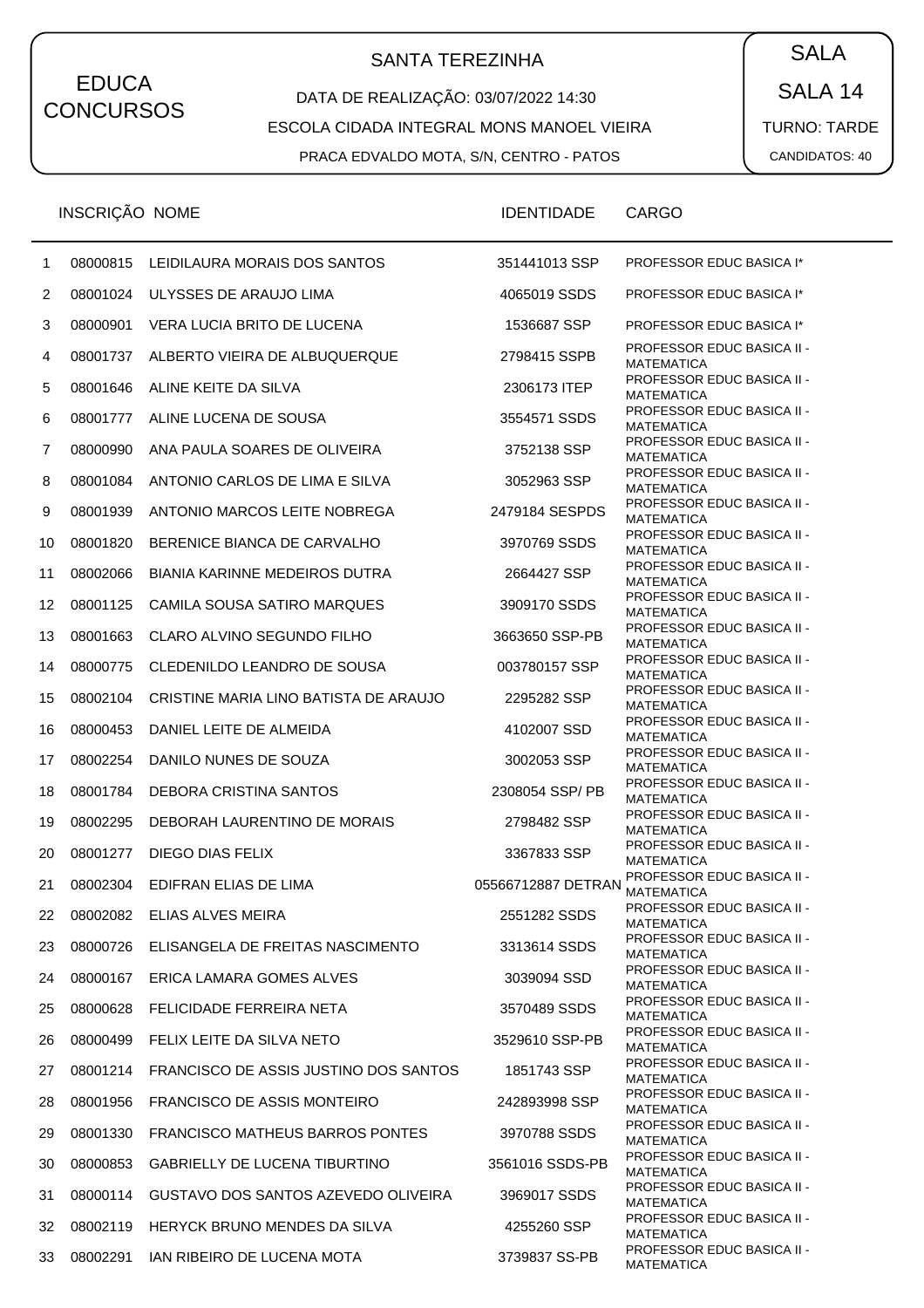| 34 | 08000450    | ICARO SANTANA DE MORAIS       | 4164950 SSP       | <b>PROFESSOR EDUC BASICA II -</b><br>MATEMATICA        |
|----|-------------|-------------------------------|-------------------|--------------------------------------------------------|
| 35 | 08001030    | JADSON BARBOSA SANTOS SENA    | 3674120 SSDS      | <b>PROFESSOR EDUC BASICA II -</b><br><b>MATEMATICA</b> |
| 36 | 08001746    | JOAO JOSE DE AZEVEDO JUNIOR   | 2840030 ITEP      | <b>PROFESSOR EDUC BASICA II -</b><br>MATEMATICA        |
| 37 | 08001468    | JOAO VICTOR GUEDES DE AZEVEDO | 4353466 SEDS      | <b>PROFESSOR EDUC BASICA II -</b><br><b>MATEMATICA</b> |
|    | 38 08001644 | JOSE BRUNO LEITE PARAGUAI     | 2476203 SSPPB     | <b>PROFESSOR EDUC BASICA II -</b><br><b>MATEMATICA</b> |
|    | 39 08002182 | JOSE FURTADO DA CRUZ          | 20078156437 SSPDS | <b>PROFESSOR EDUC BASICA II -</b><br><b>MATEMATICA</b> |
| 40 | 08001701    | JOSE MARCIO DE OLIVEIRA       | 2499596 SSP       | <b>PROFESSOR EDUC BASICA II -</b><br><b>MATEMATICA</b> |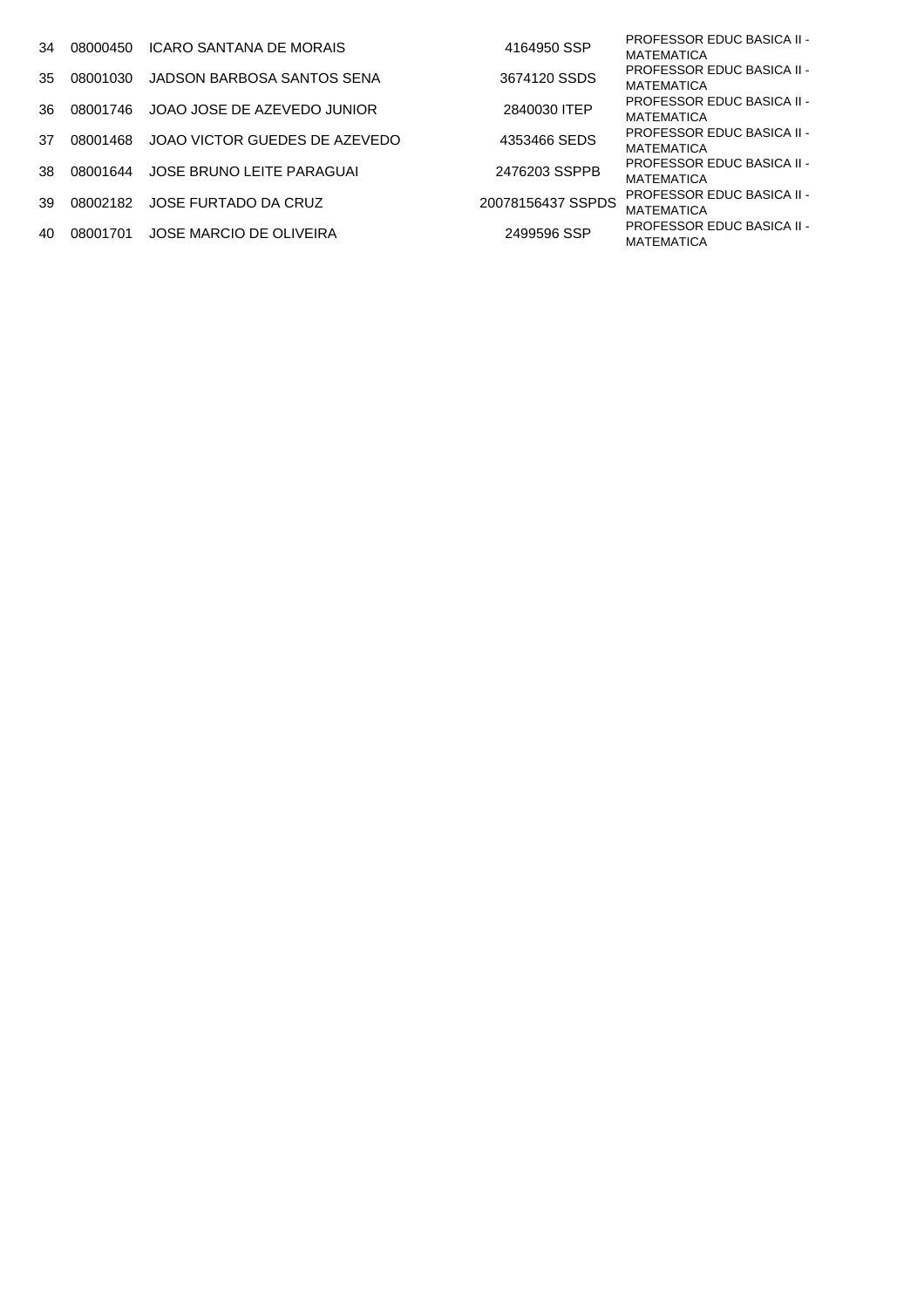## SANTA TEREZINHA  $\begin{pmatrix} \bullet & SALA \end{pmatrix}$

DATA DE REALIZAÇÃO: 03/07/2022 14:30 ESCOLA CIDADA INTEGRAL MONS MANOEL VIEIRA

PRACA EDVALDO MOTA, S/N, CENTRO - PATOS

SALA 15 TURNO: TARDE CANDIDATOS: 40

|    | <b>INSCRIÇAO NOME</b> |                                              | <b>IDENTIDADE</b> | CARGO                                                  |
|----|-----------------------|----------------------------------------------|-------------------|--------------------------------------------------------|
| 1  | 08001421              | JOSE RODRIGUES DA COSTA                      | 1906740 SSP       | <b>PROFESSOR EDUC BASICA II -</b><br><b>MATEMATICA</b> |
| 2  | 08001274              | JOSE SALES DA SILVA SOUTO                    | 3081169 SSP       | <b>PROFESSOR EDUC BASICA II -</b><br>MATEMATICA        |
| 3  | 08001591              | <b>JOSILETE DE SOUZA CAMBOIM</b>             | 2498639 SSP       | <b>PROFESSOR EDUC BASICA II -</b><br><b>MATEMATICA</b> |
| 4  | 08001616              | JOSIVAL LEANDRO DA SILVA                     | 3864738 SSD       | <b>PROFESSOR EDUC BASICA II -</b><br><b>MATEMATICA</b> |
| 5  | 08000571              | KAROLYNE STFANY ALVES DE ALENCAR             | 3464717 SSDS      | PROFESSOR EDUC BASICA II -<br>MATEMATICA               |
| 6  | 08000113              | LARA DE SOUZA LUSTOSA ANDRADE                | 3910970 SSDS      | <b>PROFESSOR EDUC BASICA II -</b><br><b>MATEMATICA</b> |
| 7  | 08000557              | LAVINIA SOUZA BATISTA                        | 3773479 SSP       | <b>PROFESSOR EDUC BASICA II -</b><br><b>MATEMATICA</b> |
| 8  | 08001845              | LIDIANE AZEVEDO DA SILVA                     | 2670433 SESDS     | <b>PROFESSOR EDUC BASICA II -</b><br>MATEMATICA        |
| 9  | 08001463              | LUCAS RAPHAELL RODRIGUES DE SOUSA            | 3776981 SESDS     | <b>PROFESSOR EDUC BASICA II -</b><br><b>MATEMATICA</b> |
| 10 | 08000963              | LUCIANA RUFINO DE ARAUJO GONCALVEZ           | 1860468 SSP       | <b>PROFESSOR EDUC BASICA II -</b><br><b>MATEMATICA</b> |
| 11 | 08001146              | LUIZ EDUARDO FREITAS DE MOURA                | 002415668 ITEP    | PROFESSOR EDUC BASICA II -<br>MATEMATICA               |
| 12 | 08001770              | MANOEL FERRAZ DA SILVA FILHO                 | 3378441 SSP       | <b>PROFESSOR EDUC BASICA II -</b><br><b>MATEMATICA</b> |
| 13 | 08000633              | MANOEL MESSIAS FRUTUOSO DOS SANTOS           | 3736503 SSDS      | <b>PROFESSOR EDUC BASICA II -</b><br><b>MATEMATICA</b> |
| 14 | 08001653              | MARCIA SANTOS DE OLIVEIRA                    | 2714551 SSP       | <b>PROFESSOR EDUC BASICA II -</b><br>MATEMATICA        |
| 15 | 08000962              | MARIA DE FATIMA DE SOUZA LEITE               | 4014289 SESDS-PB  | <b>PROFESSOR EDUC BASICA II -</b><br><b>MATEMATICA</b> |
| 16 | 08002250              | MARIA DE FATIMA OLIVEIRA DA SILVA            | 4051024 SSP/PB    | <b>PROFESSOR EDUC BASICA II -</b><br><b>MATEMATICA</b> |
| 17 | 08000047              | MARIA ELIZABETE FREITAS ARRUDA               | 3921347 SSP       | <b>PROFESSOR EDUC BASICA II -</b><br><b>MATEMATICA</b> |
| 18 | 08002299              | MARIANA FERREIRA ARAUJO                      | 3661657 SSDS      | <b>PROFESSOR EDUC BASICA II -</b><br><b>MATEMATICA</b> |
| 19 | 08001110              | MARTINHO NETO GUEDES DE SOUSA                | 3978495 SESDS     | <b>PROFESSOR EDUC BASICA II -</b><br><b>MATEMATICA</b> |
| 20 | 08001399              | MATHEUS DE SOUSA GOMES                       | 4030799 SSDS      | <b>PROFESSOR EDUC BASICA II -</b><br>MATEMATICA        |
| 21 | 08001773              | MIKAELY LUCENA DE SOUSA PERONICO             | 3769172 SSDS      | <b>PROFESSOR EDUC BASICA II -</b><br><b>MATEMATICA</b> |
| 22 | 08002173              | ODILON LUCIO DE SOUSA NETO                   | 2929459 SSP       | PROFESSOR EDUC BASICA II -<br><b>MATEMATICA</b>        |
| 23 | 08001482              | PEDRO NICOLLAS VASCONCELO                    | 2373426 SSP       | <b>PROFESSOR EDUC BASICA II -</b><br><b>MATEMATICA</b> |
| 24 | 08000204              | RAUCY DANTAS WANDERLEY RAMALHO               | 3015774 SSP       | <b>PROFESSOR EDUC BASICA II -</b><br><b>MATEMATICA</b> |
| 25 | 08001460              | RAYSSA DA SILVA GARCIA                       | 003315706 SSPDS   | <b>PROFESSOR EDUC BASICA II -</b><br><b>MATEMATICA</b> |
| 26 | 08001149              | RENATA PEREIRA GOMES                         | 3046417 SSP       | <b>PROFESSOR EDUC BASICA II -</b><br><b>MATEMATICA</b> |
| 27 | 08000846              | RHUAN HANDERSON LUCENA OLIVEIRA              | 3598406 SSP PB    | <b>PROFESSOR EDUC BASICA II -</b><br><b>MATEMATICA</b> |
| 28 |                       | 08001072 RUTH AVILLA MATIAS DE CALDAS FARIAS | 4243529 SSP       | <b>PROFESSOR EDUC BASICA II -</b><br>MATEMATICA        |
| 29 | 08002204              | SAULLO SOARES RUFINO LEITE                   | 3543489 SSP       | <b>PROFESSOR EDUC BASICA II -</b><br><b>MATEMATICA</b> |
| 30 | 08001626              | SAVYNA PETTRYLLE GOMES DE ARAUJO             | 4099417 SSDS      | PROFESSOR EDUC BASICA II -<br><b>MATEMATICA</b>        |
| 31 | 08001209              | URBANO WANDERLEY DANTAS                      | 2596875 SSDS      | <b>PROFESSOR EDUC BASICA II -</b><br>MATEMATICA        |
| 32 | 08001925              | VALDOMIRO FRANCISCO DA SILVA                 | 2764580 SSP/PB    | <b>PROFESSOR EDUC BASICA II -</b><br><b>MATEMATICA</b> |
| 33 | 08001553              | VANDERLEY SOARES FELIX                       | 3550904 SSDS      | <b>PROFESSOR EDUC BASICA II -</b><br><b>MATEMATICA</b> |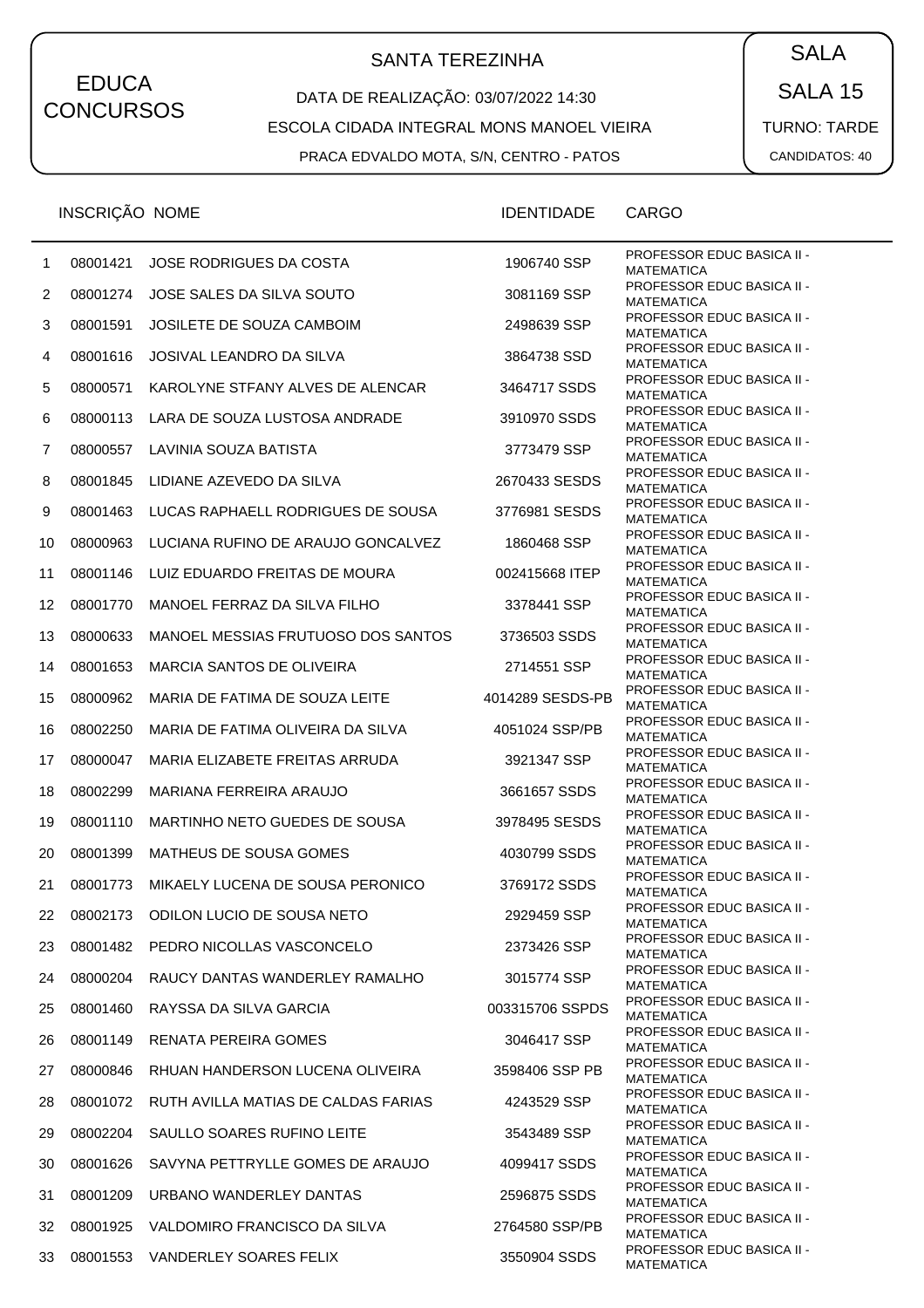| 34  | 08001801 | WELISSON NUNES DE ARAUJO              | 3506034 SSDS     | <b>PROFESSOR EDUC BASICA II -</b><br><b>MATEMATICA</b> |
|-----|----------|---------------------------------------|------------------|--------------------------------------------------------|
| 35  | 08001489 | WESKLEY CARNEIRO DE MEDEIROS          | 2670425 SSDS     | <b>PROFESSOR EDUC BASICA II -</b><br>MATEMATICA        |
| 36. | 08000029 | ALEXANDRE TOMAZ DA SILVA              | 3792292 SSDS     | <b>PROFESSOR EDUC BASICA II - PORTUGUES</b>            |
| 37  | 08002186 | ALMIR XAVIER FREITAS                  | 2500219 SSDS     | <b>PROFESSOR EDUC BASICA II - PORTUGUES</b>            |
| 38. | 08001868 | ANA SARA PEREIRA DE SOUSA             | 3822144 SSD      | <b>PROFESSOR EDUC BASICA II - PORTUGUES</b>            |
| 39  | 08002165 | BRUNA LOUIZE MIRANDA BEZERRA CASSIANO | 4969963 SESDS PB | <b>PROFESSOR EDUC BASICA II - PORTUGUES</b>            |
| 40  | 08001088 | CAMILA DA SILVA ALVES CABRAL          | 3770767 SSDS     | <b>PROFESSOR EDUC BASICA II - PORTUGUES</b>            |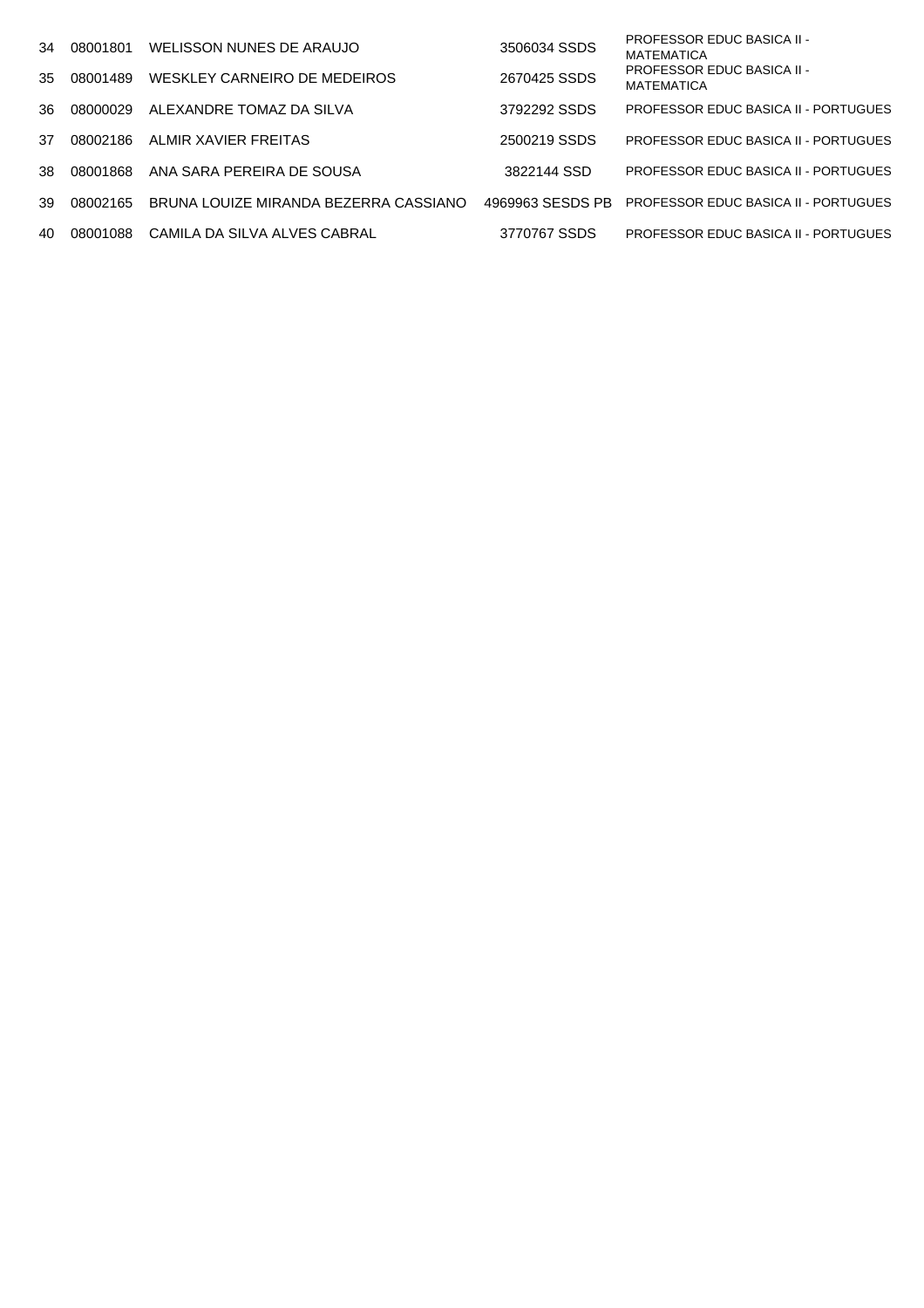# SANTA TEREZINHA  $\begin{pmatrix} SALA \end{pmatrix}$

DATA DE REALIZAÇÃO: 03/07/2022 14:30 ESCOLA CIDADA INTEGRAL MONS MANOEL VIEIRA PRACA EDVALDO MOTA, S/N, CENTRO - PATOS

SALA 16 TURNO: TARDE CANDIDATOS: 40

|                 | INSCRIÇÃO NOME |                                          | <b>IDENTIDADE</b> | <b>CARGO</b>                                |
|-----------------|----------------|------------------------------------------|-------------------|---------------------------------------------|
| $\mathbf 1$     | 08002153       | CONSTANTINO WANDERLEY DANTAS             | 2920187 SSP       | <b>PROFESSOR EDUC BASICA II - PORTUGUES</b> |
| $\overline{2}$  | 08001542       | DVAN DE FREITAS LEITE                    | 2881484 SSDS      | PROFESSOR EDUC BASICA II - PORTUGUES        |
| 3               | 08000143       | ERIVALDO DOS SANTOS ARAUJO               | 3548531 SSD/PB    | PROFESSOR EDUC BASICA II - PORTUGUES        |
| 4               | 08002157       | FERNANDA KELLY RODRIGUES DE OLIVEIRA     | 3833914 SSDS      | PROFESSOR EDUC BASICA II - PORTUGUES        |
| 5               | 08001111       | FRANCISCO WILLAMY FONTES DA SILVA        | 631279362 SSP     | PROFESSOR EDUC BASICA II - PORTUGUES        |
| 6               | 08002234       | HILANA RAYSLA MAIA NUNES                 | 3751464 SSDS      | PROFESSOR EDUC BASICA II - PORTUGUES        |
| 7               | 08001518       | INGRID CUNHA DE CARVALHO                 | 3580269 SSDS      | PROFESSOR EDUC BASICA II - PORTUGUES        |
| 8               | 08002141       | ISABELLY DOS SANTOS QUEIROZ CANDEIA      | 2710051 SSP       | PROFESSOR EDUC BASICA II - PORTUGUES        |
| 9               | 08001409       | <b>JESSICA MARTINS ARAUJO</b>            | 3629913 SEDS      | PROFESSOR EDUC BASICA II - PORTUGUES        |
| 10              | 08001517       | JOAO PAULO DINIZ RODRIGUES               | 2644131 SSP       | PROFESSOR EDUC BASICA II - PORTUGUES        |
| 11              | 08002267       | JORGE MESSIAS FERREIRA RAMOS             | 3535199 SESDS     | PROFESSOR EDUC BASICA II - PORTUGUES        |
| 12 <sub>2</sub> | 08000891       | JOSE MURIEL OLIVEIRA ALVES               | 4228568 SSDS      | PROFESSOR EDUC BASICA II - PORTUGUES        |
| 13              | 08000205       | <b>JOSIMAR SOARES HILARIO</b>            | 24458522 UF       | PROFESSOR EDUC BASICA II - PORTUGUES        |
| 14              | 08001782       | KATIA DE FREITAS VIEIRA RUFINO           | 3289978 SSP-PB    | PROFESSOR EDUC BASICA II - PORTUGUES        |
| 15              | 08001855       | LEONARDO DA SILVA SANTOS                 | 10025819 SDS      | PROFESSOR EDUC BASICA II - PORTUGUES        |
| 16              | 08001091       | LUCAS SAVIO FREIRE DA SILVA OLIVEIRA     | 39435008 SSP      | PROFESSOR EDUC BASICA II - PORTUGUES        |
| 17              | 08001538       | LUCIANO BERNARDO DO NASCIMENTO           | 8603117 SDS       | PROFESSOR EDUC BASICA II - PORTUGUES        |
| 18              | 08002109       | MARIA DE FATIMA RIBEIRO FERREIRA DE      | 1997016 SSPPB     | PROFESSOR EDUC BASICA II - PORTUGUES        |
| 19              | 08001237       | MARIA DE FATIMA VIEIRA DE LIMA           | 2809057 SSP       | PROFESSOR EDUC BASICA II - PORTUGUES        |
| 20              | 08001081       | MARIA DEBORA FERNANDES LUCENA            | 3978477 SSP       | PROFESSOR EDUC BASICA II - PORTUGUES        |
| 21              | 08001254       | MARIA DO SOCORRO LEITE DE QUEIROZ        | 1651839 SSP/PB    | PROFESSOR EDUC BASICA II - PORTUGUES        |
| 22              |                | 08002160 MARIA IZABELLA DE SOUZA SILVA   | 2451718 SSP       | <b>PROFESSOR EDUC BASICA II - PORTUGUES</b> |
| 23              | 08001682       | MARIA JOSE PEREIRA MALAQUIAS             | 2938396 SSDS      | PROFESSOR EDUC BASICA II - PORTUGUES        |
| 24              | 08001328       | MARIA LIDIJANY GOMES RODRIGUES           | 3117164 SSDS      | <b>PROFESSOR EDUC BASICA II - PORTUGUES</b> |
| 25              | 08002226       | MARIA ROSILMA DOS SANTOS                 | 2592818 SSP       | PROFESSOR EDUC BASICA II - PORTUGUES        |
| 26              | 08000918       | MARINA MACEDO SANTOS MARTINS             | 3339400 SSP       | PROFESSOR EDUC BASICA II - PORTUGUES        |
| 27              | 08001132       | <b>MATHEUS GARCIA DE MORAIS</b>          | 3388008 SSDS      | <b>PROFESSOR EDUC BASICA II - PORTUGUES</b> |
| 28              | 08002080       | MAYARA BENEVENUTO DUARTE                 | 541466987 SSP/SP  | PROFESSOR EDUC BASICA II - PORTUGUES        |
| 29              | 08001221       | NARLHA GABRIELLA TIBURTINO LEITE         | 3995251 SSP       | PROFESSOR EDUC BASICA II - PORTUGUES        |
| 30              | 08001043       | PAULO SERGIO JUCA DE SOUSA               | 2110598 SSDS      | <b>PROFESSOR EDUC BASICA II - PORTUGUES</b> |
| 31              | 08001985       | RITA DE CACIA TRINDADE ALVES             | 1658688 SSP       | PROFESSOR EDUC BASICA II - PORTUGUES        |
| 32              | 08000096       | RONALDO CAVALCANTE COSTA                 | 3810316 SSDS      | PROFESSOR EDUC BASICA II - PORTUGUES        |
| 33              |                | 08001615 ROSEANE FARIAS DE SOUZA VENTURA | 3869103 SSDS      | PROFESSOR EDUC BASICA II - PORTUGUES        |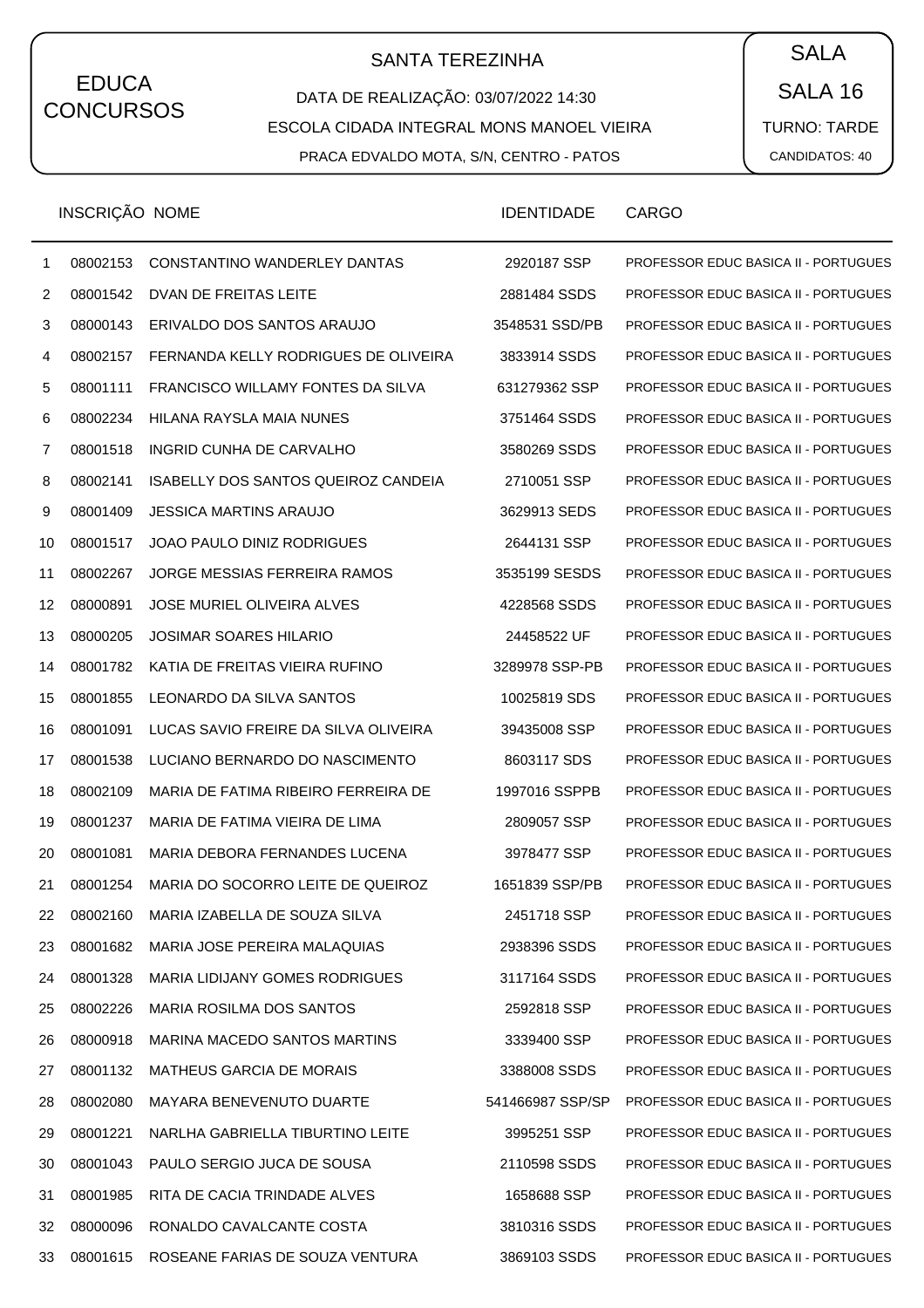| 34  | 08002041 | ROZANGELA DINIZ DE SOUZA            | 2591784 SSPB   | <b>PROFESSOR EDUC BASICA II - PORTUGUES</b> |
|-----|----------|-------------------------------------|----------------|---------------------------------------------|
| 35  | 08000137 | SABRINA SEGUNDO DE LIMA             | 4840066 SSP    | <b>PROFESSOR EDUC BASICA II - PORTUGUES</b> |
| 36. | 08001844 | TATIANNY KELLY DE OLIVEIRA CIDELINO | 2800225 SSP    | <b>PROFESSOR EDUC BASICA II - PORTUGUES</b> |
| 37  | 08001038 | VALERIA LEMOS DE SOUSA ALMEIDA      | 4512187 SSP/PB | <b>PROFESSOR EDUC BASICA II - PORTUGUES</b> |
| .38 | 08000392 | VERLANA TOSCANO DE SOUSA NOBREGA    | 1470820 SSP    | <b>PROFESSOR EDUC BASICA II - PORTUGUES</b> |
| 39  | 08001119 | VERUCCI DOMINGOS DE ALMEIDA         | 2664503 SSP    | <b>PROFESSOR EDUC BASICA II - PORTUGUES</b> |
| 40  | 08001706 | WILLIAN ALVES DE MENEZES            | 3754655 SSDS   | <b>PROFESSOR EDUC BASICA II - PORTUGUES</b> |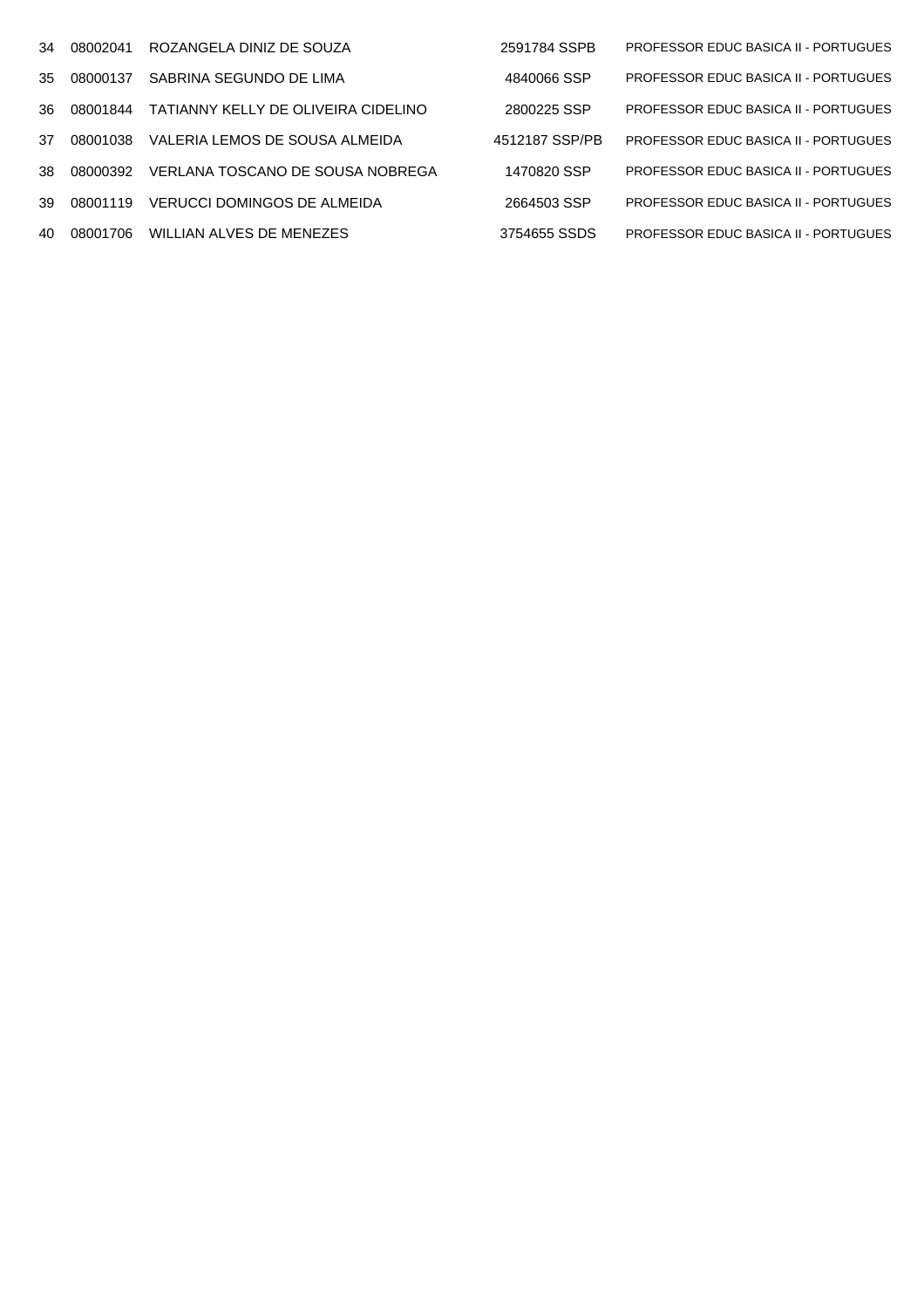# SANTA TEREZINHA  $\begin{pmatrix} SALA \end{pmatrix}$

### DATA DE REALIZAÇÃO: 03/07/2022 14:30

#### COLEGIO SANTA TERESINHA

RUA MINES LEITE, 132, CENTRO - SANTA TERESINHA

SALA 1 TURNO: TARDE CANDIDATOS: 27

|                   | INSCRIÇÃO NOME |                                        | <b>IDENTIDADE</b> | <b>CARGO</b>             |
|-------------------|----------------|----------------------------------------|-------------------|--------------------------|
| $\mathbf{1}$      | 08001225       | ADRIANA AILTON DA SILVA NUNES          | 3659076 SSD       | ASSISTENTE SOCIAL        |
| $\overline{2}$    | 08002229       | ALESSANDRA DE SOUSA SILVA LIMA         | 1589397 SSDS      | ASSISTENTE SOCIAL        |
| 3                 | 08000490       | ALINE TORRES XAVIER                    | 3143861 SSP-PB    | ASSISTENTE SOCIAL        |
| 4                 | 08001235       | ALYSON DE OLIVEIRA LOPES LAVOR         | 2964136 SSP       | ASSISTENTE SOCIAL        |
| 5                 | 08002183       | ALZENIR XAVIER DE FREITAS              | 3444829 SSDS      | ASSISTENTE SOCIAL        |
| 6                 | 08000062       | AMANDA VITORIA ALVES DE OLIVEIRA       | 3349214 SSDS      | ASSISTENTE SOCIAL        |
| 7                 | 08000226       | ANA CLARISSA LUSTOSA FELIX PALMEIRA    | 2642601 SSDS      | ASSISTENTE SOCIAL        |
| 8                 | 08000122       | ANA PAULA DIAS DOS SANTOS LUCENA       | 3434077 SSP       | ASSISTENTE SOCIAL        |
| 9                 | 08001968       | ANA PAULA SANTOS DE MEDEIROS           | 11048622 SDS      | ASSISTENTE SOCIAL        |
| 10                | 08000004       | ANNY CIBELY LOUREIRO NITAO ARAUJO      | 2718408 SS/PB     | ASSISTENTE SOCIAL        |
| 11                | 08000924       | ANTONIO MIGUEL PEREIRA                 | 3226665 SSP       | ASSISTENTE SOCIAL        |
| $12 \overline{ }$ | 08001426       | <b>CLEIDE MARTINS SALVADOR</b>         | 1337800 SSP       | ASSISTENTE SOCIAL        |
| 13                | 08001596       | ELIANA DA SILVA PIRES                  | 3227515 SSPPB     | ASSISTENTE SOCIAL        |
| 14                | 08000452       | ELIZABETH ALVES DA SILVA               | 295152576 SSP     | ASSISTENTE SOCIAL        |
| 15                | 08001543       | EMIDIO LEITE FERREIRA NETO             | 3778895 SSDS      | ASSISTENTE SOCIAL        |
| 16                | 08000456       | EVELYN CAROLINE VILVOCK LIMA           | 3399354 SSP       | ASSISTENTE SOCIAL        |
| 17                | 08000634       | <b>FELIPE ARAUJO MARTINS</b>           | 3401556 SSDS      | ASSISTENTE SOCIAL        |
| 18                | 08000655       | FRANCILEIDE OLIVEIRA DE SOUSA          | 3280286 SSP/PB    | ASSISTENTE SOCIAL        |
| 19                | 08001261       | FRANCISCA PRISCILLA DE MEDEIROS AMORIM | 3563557 SSP       | ASSISTENTE SOCIAL        |
| 20                | 08001957       | FRANCISCO ALYSON DE LIMA SILVA         | 3780933 SSP       | ASSISTENTE SOCIAL        |
| 21                | 08000348       | <b>HELIO MARTINS DE MORAIS</b>         | 3289488 SSP PB    | ASSISTENTE SOCIAL        |
| 22                | 08002241       | IARA TAYNA DA SILVA MARIANO            | 4141833 SSDS      | ASSISTENTE SOCIAL        |
| 23                | 08001451       | ISMAELIA ARAUJO DOS SANTOS OLIVEIRA    | 4168352 SSDS      | ASSISTENTE SOCIAL        |
| 24                | 08002128       | IVANEIDE ALVES DE ARAUJO SOARES        | 3559654 SSDS      | ASSISTENTE SOCIAL        |
| 25                | 08000326       | IZABEL DE ALMEIDA ARAUJO WANDERLEY     | 3506398 SSDS      | ASSISTENTE SOCIAL        |
| 26                | 08000725       | IZALINE DE OLIVEIRA MORAIS DUARTE      | 3466164 SSPB      | ASSISTENTE SOCIAL        |
| 27                | 08000101       | JACILENE GOMES DE LUCENA MORAIS        | 3053004 SSP       | <b>ASSISTENTE SOCIAL</b> |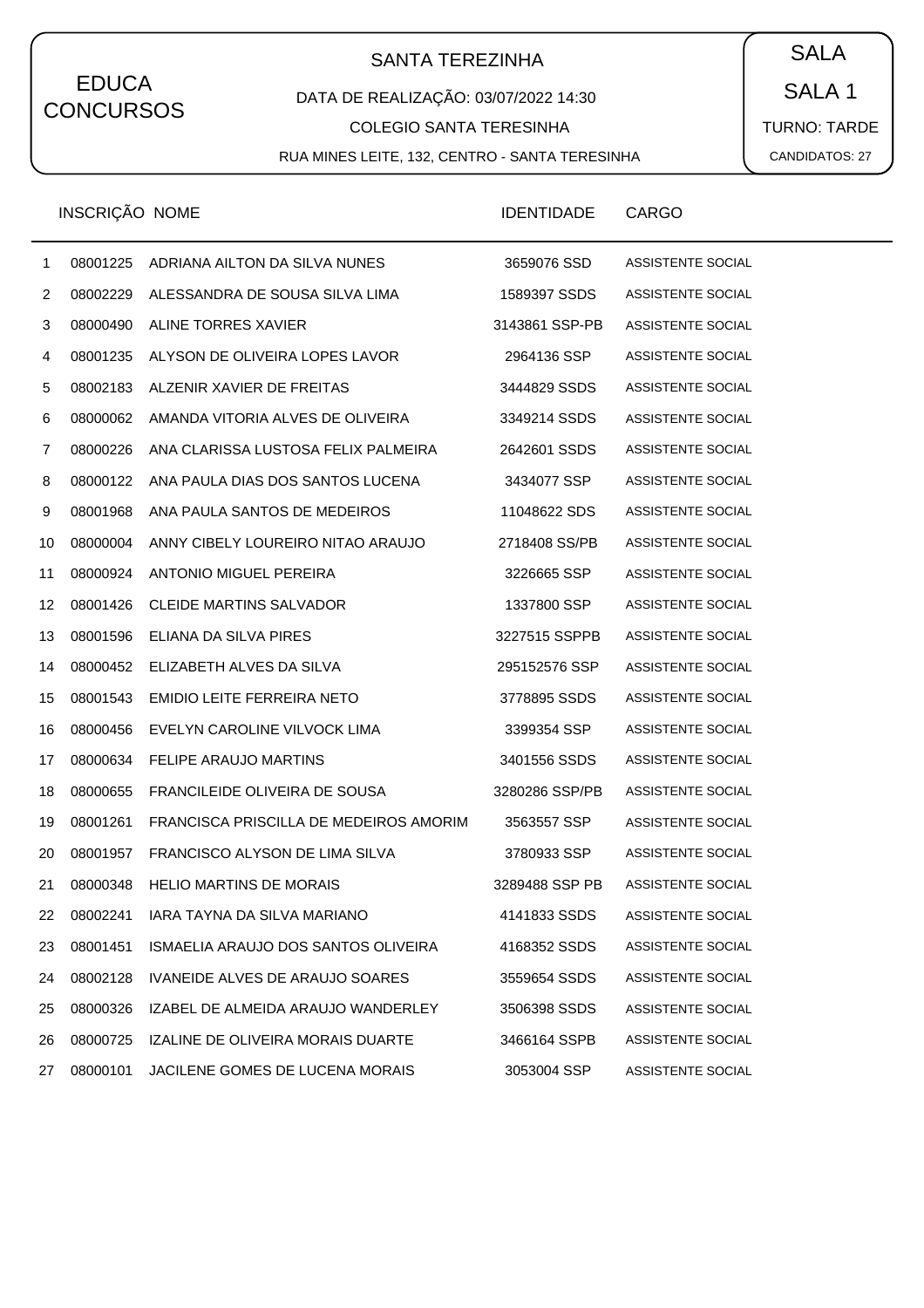# SANTA TEREZINHA  $\begin{pmatrix} SALA \end{pmatrix}$

### DATA DE REALIZAÇÃO: 03/07/2022 14:30

#### COLEGIO SANTA TERESINHA

RUA MINES LEITE, 132, CENTRO - SANTA TERESINHA

SALA 2 TURNO: TARDE CANDIDATOS: 27

|              | <b>INSCRIÇAO NOME</b> |                                        | <b>IDENTIDADE</b>                   | <b>CARGO</b>      |
|--------------|-----------------------|----------------------------------------|-------------------------------------|-------------------|
| $\mathbf{1}$ | 08001417              | JACKELINE DA SILVA CAMPOS              | 4049917 SSD                         | ASSISTENTE SOCIAL |
| 2            | 08001455              | <b>JAILMA ALVES DE SOUZA</b>           | 2928804 SSDS                        | ASSISTENTE SOCIAL |
| 3            | 08001673              | JESSICA MARIA ARAUJO MARQUES           | 3732040 SSP                         | ASSISTENTE SOCIAL |
| 4            | 08000082              | JESSIKA CRISTINA SILVA SANTOS          | 4122754 SSDS                        | ASSISTENTE SOCIAL |
| 5            | 08001549              | JOANA DARC FELIX OLIVEIRA              | 3075678 SSP                         | ASSISTENTE SOCIAL |
| 6            | 08000743              | <b>JUSSARA CAMBOIM SOARES</b>          | 4367273 SSP                         | ASSISTENTE SOCIAL |
| 7            | 08002136              | KALINA LIVIA ARAUJO DE SOUZA FERNANDES | 2567065 SSP                         | ASSISTENTE SOCIAL |
| 8            | 08001774              | KARINA KARLA DE SOUZA BASTOS           | 4036283 SSDS                        | ASSISTENTE SOCIAL |
| 9            | 08000824              | KATHARINA FRANCA CRISPINIANO           | 2800256 SSP                         | ASSISTENTE SOCIAL |
| 10           | 08000202              | KATIELSON MONTEIRO DE MORAIS           | 2582565 SSP                         | ASSISTENTE SOCIAL |
| 11           | 08000637              | LEONARDO HONORATO DE SOUSA             | 3448878 SSDS                        | ASSISTENTE SOCIAL |
| 12           | 08000052              | LHAIS SILVA COSTA                      | 3364646 SSP                         | ASSISTENTE SOCIAL |
| 13           | 08000390              | LUANA DE SOUSA SILVA CIRILO            | 3691166 SSDS                        | ASSISTENTE SOCIAL |
| 14           | 08000300              | LUZIA GABRIELLE MEDEIROS TORRES        | 4020196 SSDS                        | ASSISTENTE SOCIAL |
| 15           | 08000333              | MACIANA MONTEIRO DOS SANTOS            | 3124017 SSP                         | ASSISTENTE SOCIAL |
| 16           | 08001817              | MARIA DA CONCEICAO DE LIMA SOARES      | 3772939 SSDS                        | ASSISTENTE SOCIAL |
| 17           | 08002060              | MARIA DAS NEVES PEREIRA DE OLIVEIRA    | 1327834 SSP/PB                      | ASSISTENTE SOCIAL |
| 18           | 08000559              | MARIA DO SOCORRO ANDRADE DE LACERDA    | 3585330 SSP                         | ASSISTENTE SOCIAL |
| 19           | 08000974              | MARIA IVANILDA DA SILVA                | 3960463 SSDS                        | ASSISTENTE SOCIAL |
| 20           | 08002088              | MARIA JOSE DE NAZARE MEDEIROS DE       | 2590859 SSPPB                       | ASSISTENTE SOCIAL |
| 21           | 08000240              | MARIA MADALENA DE SOUSA CIPRIANO       | 2270056 SSDS                        | ASSISTENTE SOCIAL |
| 22           | 08000573              | MARIA RAQUEL SANTOS ALEXANDRE          | 3143821 SSP                         | ASSISTENTE SOCIAL |
| 23           | 08001678              | MARIA RITA DA NOBREGA LUCAS            | 3162583 SSP                         | ASSISTENTE SOCIAL |
| 24           | 08002123              | MARIA SUELY DONATO SOARES              | 2107640274 SSP/RS ASSISTENTE SOCIAL |                   |
| 25           | 08001713              | MARIANA DA SILVA ALMEIDA               | 3970961 SDS                         | ASSISTENTE SOCIAL |
| 26           | 08001386              | MICHELLE DA SILVA SOUSA                | 3965855 SSDS                        | ASSISTENTE SOCIAL |
| 27           | 08001951              | MILENNA DE OLIVEIRA ANDRE              | 4355948 SSDS                        | ASSISTENTE SOCIAL |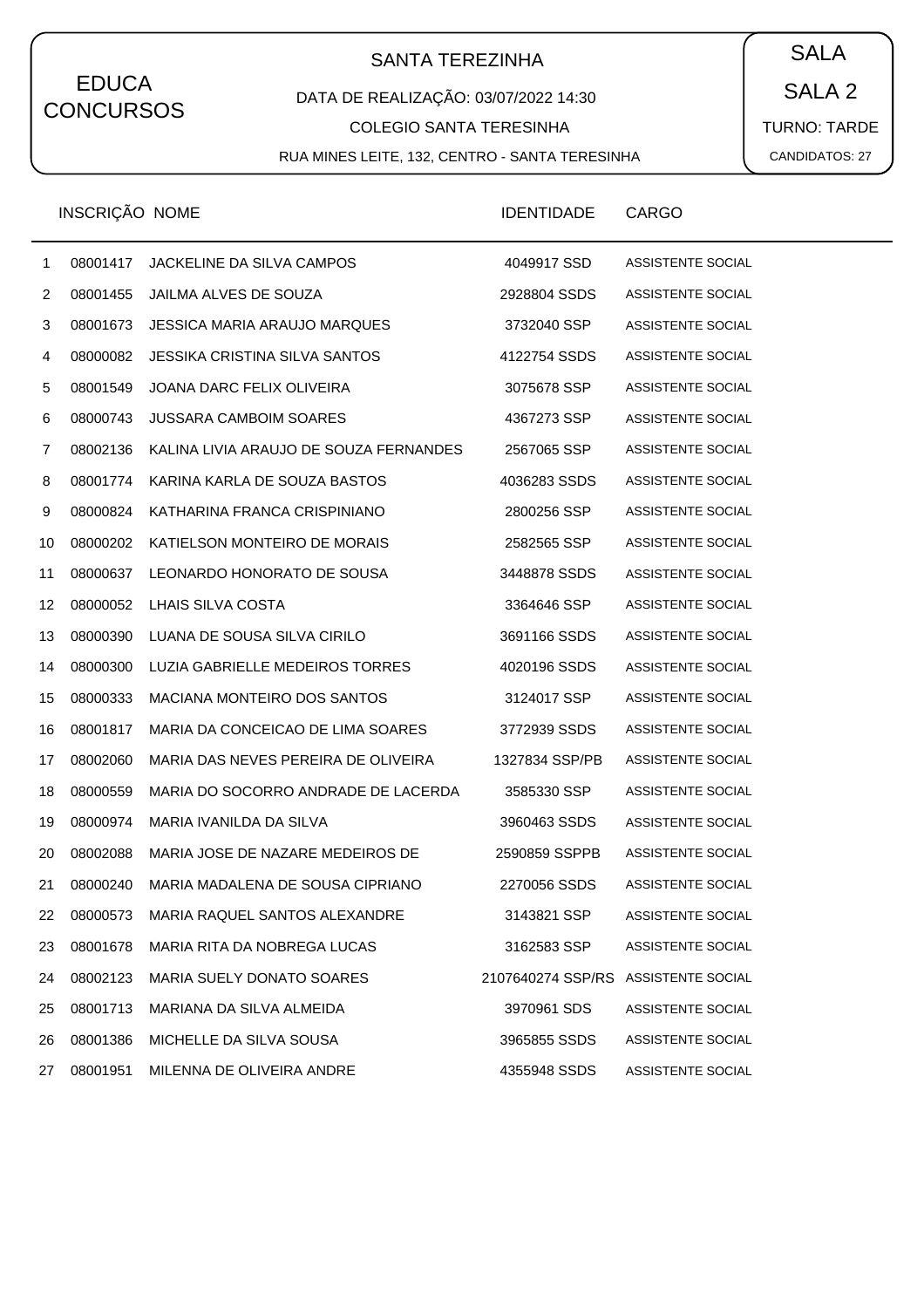# SANTA TEREZINHA  $\begin{pmatrix} SALA \end{pmatrix}$

### DATA DE REALIZAÇÃO: 03/07/2022 14:30

#### COLEGIO SANTA TERESINHA

RUA MINES LEITE, 132, CENTRO - SANTA TERESINHA

SALA 3 TURNO: TARDE CANDIDATOS: 27

|                | <b>INSCRIÇAO NOME</b> |                                          | <b>IDENTIDADE</b> | <b>CARGO</b>      |
|----------------|-----------------------|------------------------------------------|-------------------|-------------------|
| 1              | 08000274              | NARA PATRICIA MENDES DA SILVEIRA         | 1143818 SSP       | ASSISTENTE SOCIAL |
| $\overline{c}$ | 08001733              | REBECA DA SILVA OLIVEIRA                 | 3365783 SSP       | ASSISTENTE SOCIAL |
| 3              | 08000590              | RIMARA DA SILVA SOUSA                    | 4364375 SSPPB     | ASSISTENTE SOCIAL |
| 4              | 08001279              | ROMELHA RUFINO                           | 265160 SSP        | ASSISTENTE SOCIAL |
| 5              | 08002022              | RONNY KLEBER ARAUJO DE CALDAS            | 3023497 SSPPB     | ASSISTENTE SOCIAL |
| 6              | 08001161              | SABRINA MARTINS DA COSTA                 | 2386614 SSP       | ASSISTENTE SOCIAL |
| 7              | 08001387              | SABRINA SOUSA GOMES                      | 3646617 SSDS      | ASSISTENTE SOCIAL |
| 8              | 08001693              | VITORIA HELLEM SALES SOARES              | 4327932 SSPB      | ASSISTENTE SOCIAL |
| 9              | 08001210              | VITORIA REGIA MORAES DINIZ               | 3994477 SSDS      | ASSISTENTE SOCIAL |
| 10             | 08000041              | ZORA YONARA DELFINO DA SILVA             | 2637425 SSPPB     | ASSISTENTE SOCIAL |
| 11             | 08002288              | ALANA JUSSARA FELIX DE LUCENA            | 2929847 SSP       | <b>ENFERMEIRO</b> |
| 12             | 08001702              | ALAYZA MARIA PACHECO ALVES DA SILVA      | 3348443 SSDS      | <b>ENFERMEIRO</b> |
| 13             | 08001450              | ALCIONE MARCELINO DE LIMA VERISSIMO      | 2581377 SPPB      | <b>ENFERMEIRO</b> |
| 14             | 08000357              | ALDENI RAMOS DE OLIVEIRA                 | 3333888 SSP       | <b>ENFERMEIRO</b> |
| 15             | 08000440              | ALEIDE CARNEIRO DE SOUSA                 | 2637404 SSP/PB    | <b>ENFERMEIRO</b> |
| 16             | 08001036              | ALINE CONSTANTINA DA SILVA               | 002688924 SSP     | <b>ENFERMEIRO</b> |
| 17             | 08002263              | ALINE SARAIVA BANDEIRA DE LIMA           | 2001097178739 SSP | <b>ENFERMEIRO</b> |
| 18             | 08001193              | ALIXANDRA ALVES DE MEDEIROS TORRES       | 2544046 SSDS      | <b>ENFERMEIRO</b> |
| 19             | 08002255              | ALYNE CRISTINA DE OLIVEIRA SANTOS        | 1967200 ITEP      | <b>ENFERMEIRO</b> |
| 20             | 08001635              | AMANDA ANDRADE DA SILVA                  | 4166530 SSP       | <b>ENFERMEIRO</b> |
| 21             | 08001453              | AMANDA CAMBOIM DE SA SANTOS              | 3728545 SSPB      | <b>ENFERMEIRO</b> |
| 22             | 08000877              | AMANDA LEANDRO DA SILVA                  | 3644252 SESDS     | <b>ENFERMEIRO</b> |
| 23             | 08000567              | AMELIA RAQUEL LIMA DE PONTES             | 3399376 SSDS      | <b>ENFERMEIRO</b> |
| 24             | 08001983              | ANA FLAVIA PORCINO DA SILVA              | 3460334 SSP       | <b>ENFERMEIRO</b> |
| 25             | 08000145              | ANA FRANC DE FRE LE NEVES                | 2760768 SSPB      | <b>ENFERMEIRO</b> |
| 26             | 08000912              | ANA KYTERIA DE ALMEIDA LEITE             | 2895608 SSP       | <b>ENFERMEIRO</b> |
| 27             |                       | 08001046 ANA PAULA DANTAS DA SILVA PAULO | 2645608 SSDS      | <b>ENFERMEIRO</b> |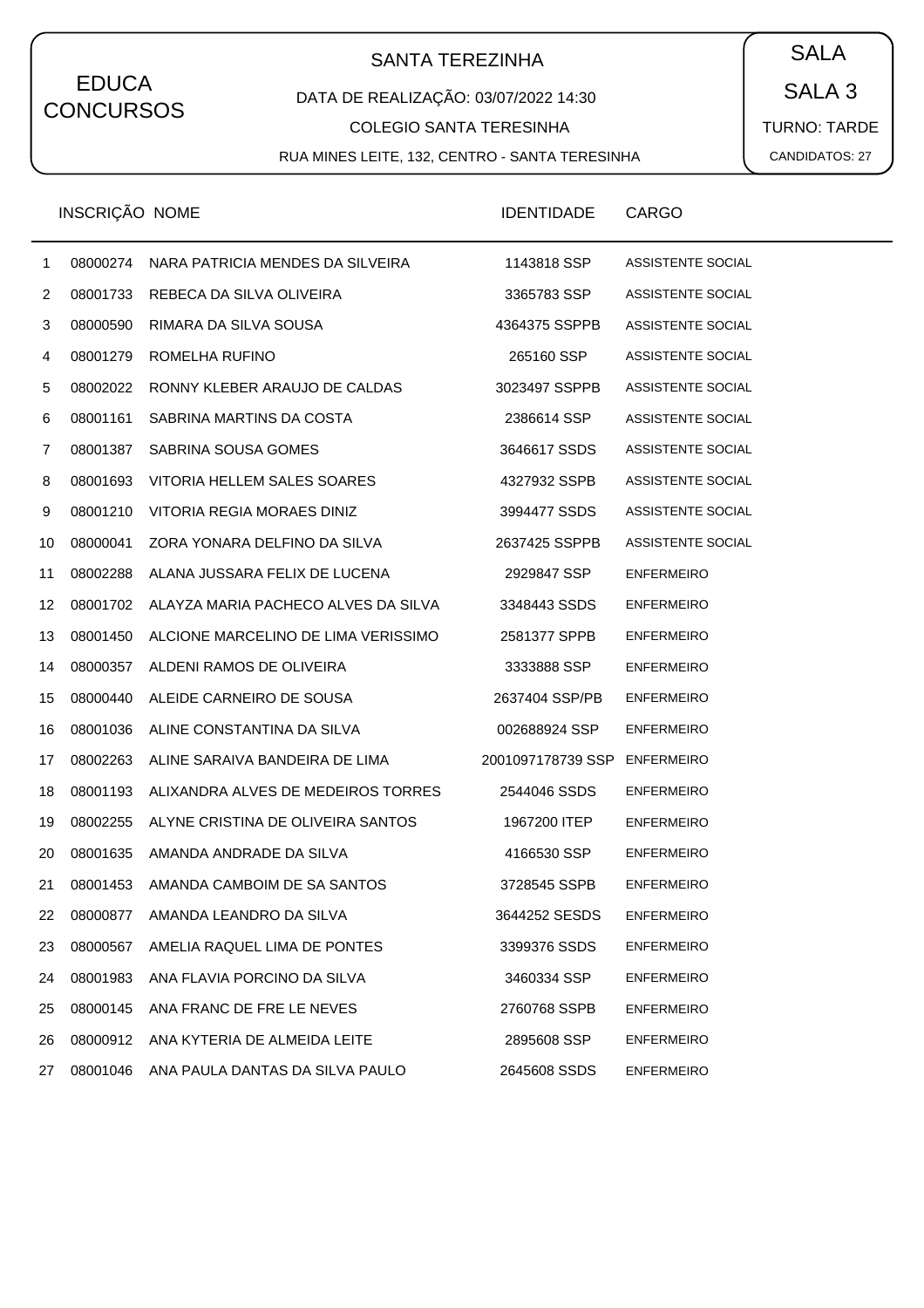# SANTA TEREZINHA  $\begin{pmatrix} \bullet & SALA \end{pmatrix}$

### DATA DE REALIZAÇÃO: 03/07/2022 14:30

#### COLEGIO SANTA TERESINHA

RUA MINES LEITE, 132, CENTRO - SANTA TERESINHA

SALA 4 TURNO: TARDE CANDIDATOS: 27

|                 | INSCRIÇÃO NOME |                                         | <b>IDENTIDADE</b> | CARGO             |
|-----------------|----------------|-----------------------------------------|-------------------|-------------------|
| $\mathbf{1}$    | 08001484       | ANATIELLY MEDEIROS SILVA                | 3344226 SSP       | <b>ENFERMEIRO</b> |
| $\overline{2}$  |                | 08002238 ANDERSON DE OLIVEIRA GUIMARAES | 1973380 SSPPB     | <b>ENFERMEIRO</b> |
| 3               | 08001624       | ANDRE GAIA DE MEDEIROS                  | 6648698 SDS       | <b>ENFERMEIRO</b> |
| 4               | 08001610       | ANGELA CAROLINA MEDEIROS ALVES SIMOES   | 3916188 SSDS      | <b>ENFERMEIRO</b> |
| 5               |                | 08001974 ANGELICA DE ARAUJO SANTOS      | 3495221 SSDS      | <b>ENFERMEIRO</b> |
| 6               | 08000785       | ANTONIO DE OLIVEIRA CORDEIRO            | 3329856 SSPPB     | <b>ENFERMEIRO</b> |
| 7               | 08000366       | ARTEMISIA CARVALHO BEZERRA              | 3824662 SSPPB     | <b>ENFERMEIRO</b> |
| 8               | 08000032       | BEATRIZ CAETANO DA SILVA GOMES          | 4045023 SSP       | <b>ENFERMEIRO</b> |
| 9               |                | 08000072 BRUNA ALMEIDA DINIZ            | 3584009 SESDS     | <b>ENFERMEIRO</b> |
| 10              | 08002026       | BRUNA DINIZ ALVES FREIRE                | 3308823 SSP       | <b>ENFERMEIRO</b> |
| 11              | 08000883       | BRUNA KELLY RODRIGUES DE FREITAS        | 3557685 SSDS      | <b>ENFERMEIRO</b> |
| 12 <sup>°</sup> | 08001954       | BRUNA MEDEIROS WANDERLEY VIEIRA DE      | 3201901 SSDS      | <b>ENFERMEIRO</b> |
| 13              | 08000189       | CINTHIA CRISTINA ALVES SOARES           | 3640147 SSDS      | <b>ENFERMEIRO</b> |
| 14              | 08000271       | CINTHIA FRANKLIN DE QUEIROGA            | 2392879 SSP RN    | <b>ENFERMEIRO</b> |
| 15              | 08001558       | CRISTIANE DE SOUSA LIMA                 | 3046355 SSP       | <b>ENFERMEIRO</b> |
| 16              | 08001509       | DANIELA ROCHA DE LUCENA                 | 3499989 SSP       | <b>ENFERMEIRO</b> |
| 17              | 08000336       | DANIELE SOARES PITAS                    | 3460289 SSP       | <b>ENFERMEIRO</b> |
| 18              | 08000568       | DAUANA LOURENCO DE MORAIS               | 3648630 SSDS      | <b>ENFERMEIRO</b> |
| 19              | 08001647       | DEBORA ARAUJO MARINHO                   | 3766365 SSP       | <b>ENFERMEIRO</b> |
| 20              | 08000944       | DEBORAH LEITE FAUSTINO                  | 3228154 SSP       | <b>ENFERMEIRO</b> |
| 21              | 08000460       | DIANA MAIZA AMARO VENTURA               | 3780606 SSDS      | <b>ENFERMEIRO</b> |
| 22              | 08000705       | DIENNES DAVILA NASCIMENTO               | 3777854 SSP       | <b>ENFERMEIRO</b> |
| 23              | 08001431       | DINAYARA KARLA PEREIRA BARBOSA          | 3501836 SSDS      | <b>ENFERMEIRO</b> |
| 24              | 08002294       | ELIAS MACEDO ABILO                      | 4011194 SSP       | <b>ENFERMEIRO</b> |
| 25              | 08002015       | ELIZANGELA DOS SANTOS PEREIRA           | 2685305 SSP       | <b>ENFERMEIRO</b> |
| 26              | 08001265       | ELIZETH MARIA FREITAS SAMPAIO           | 3014445 SSP       | <b>ENFERMEIRO</b> |
| 27              |                | 08001070 ELLEN PATRICIA DE LIMA ARAUJO  | 1477078 SSPPB     | <b>ENFERMEIRO</b> |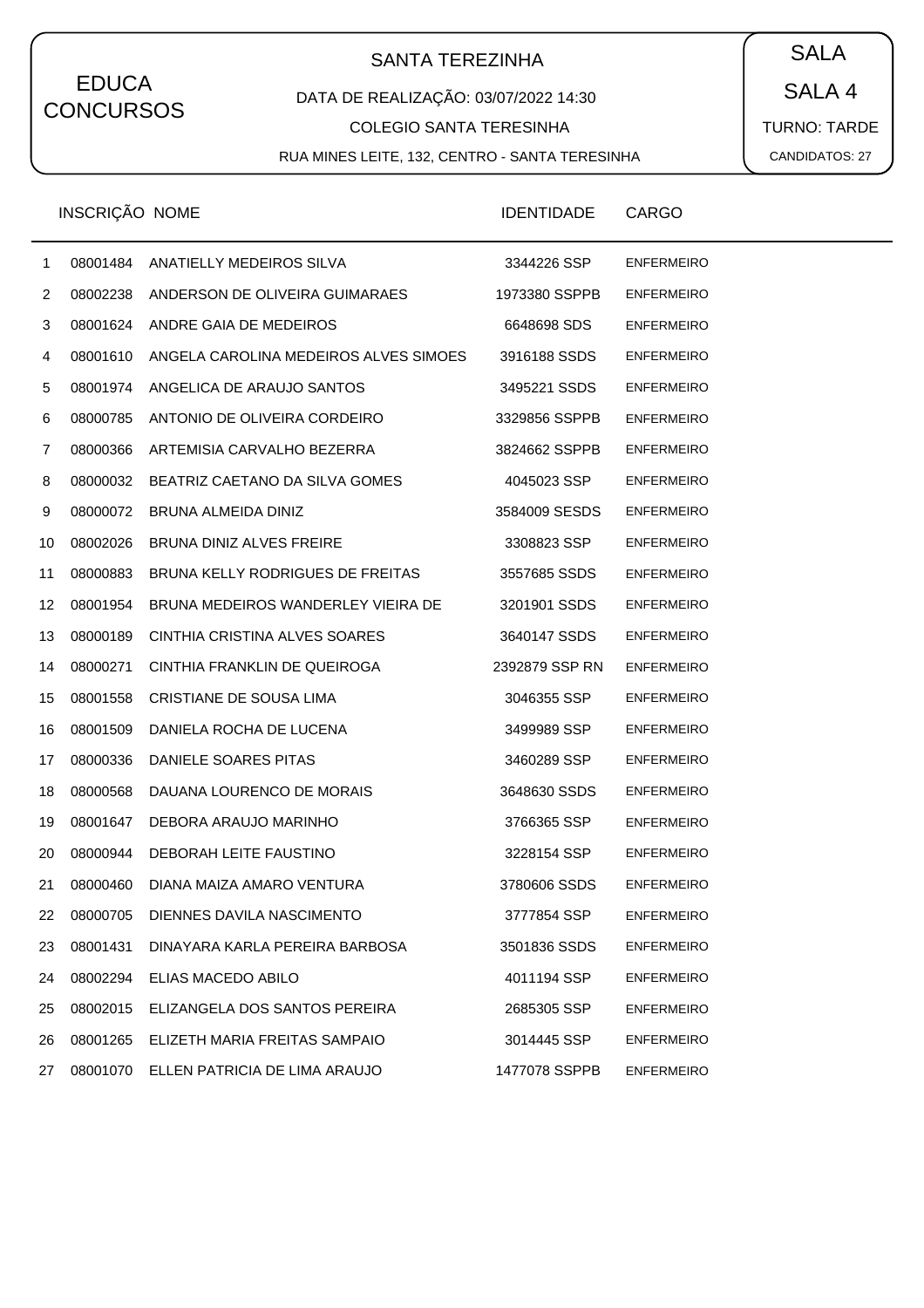# SANTA TEREZINHA  $\begin{pmatrix} SALA \end{pmatrix}$

### DATA DE REALIZAÇÃO: 03/07/2022 14:30

COLEGIO SANTA TERESINHA

RUA MINES LEITE, 132, CENTRO - SANTA TERESINHA

SALA 5 TURNO: TARDE CANDIDATOS: 27

|                | INSCRIÇÃO NOME |                                               | <b>IDENTIDADE</b>              | <b>CARGO</b>      |
|----------------|----------------|-----------------------------------------------|--------------------------------|-------------------|
| $\mathbf{1}$   | 08001364       | EMANA JESSICA FERREIRA RODRIGUES              | 3479775 SSDS                   | <b>ENFERMEIRO</b> |
| $\overline{2}$ | 08000488       | ERIANE PEIXOTO ARAUJO DE LUCENA               | 2507456 SSDS                   | <b>ENFERMEIRO</b> |
| 3              | 08000305       | FAGUNDES PEREIRA NOBREGA                      | 4201852 SSDS                   | <b>ENFERMEIRO</b> |
| 4              | 08002000       | FERNANDA DOS SANTOS SANTANA                   | 3348731 SSP                    | <b>ENFERMEIRO</b> |
| 5              | 08002179       | FERNANDO BERNARDINO DE SOUZA                  | 2648230 SSPPB                  | <b>ENFERMEIRO</b> |
| 6              | 08002145       | <b>FRANCELINA TOMAZ SILVA</b>                 | 3434035 SSPPB                  | <b>ENFERMEIRO</b> |
| 7              | 08001351       | FRANCIMA DANTAS NOBERTO                       | 003054177 SSP                  | <b>ENFERMEIRO</b> |
| 8              | 08002237       | FRANCISCA DE SOUSA BARROS                     | 2009099123562 SSPCE ENFERMEIRO |                   |
| 9              | 08001524       | FRANCISCA FLAVIA DOS SANTOS SANTANA           | 3904494 SSP                    | <b>ENFERMEIRO</b> |
| 10             | 08002218       | FRANCISCA IRIVANDA DE SOUZA LEITE             | 2880736 SSDS                   | <b>ENFERMEIRO</b> |
| 11             | 08000287       | FRANCISCA IZABELA SOARES FELIX                | 3971168 SSDS                   | <b>ENFERMEIRO</b> |
| 12             | 08000517       | FRANCISCA LAVOR FURTADO                       | 3255284 SSP                    | <b>ENFERMEIRO</b> |
| 13             | 08000242       | FRANCISCA MARTA ARAUJO LOPES                  | 3968564 SESDS-PB               | <b>ENFERMEIRO</b> |
| 14             | 08000521       | <b>GABRIEL VICTOR DANTAS SOARES</b>           | 3879789 SSDS                   | <b>ENFERMEIRO</b> |
| 15             | 08002203       | <b>GABRIELLA MATIAS DA SILVA</b>              | 2008010171475 SSPDS ENFERMEIRO |                   |
| 16             | 08001602       | GABRIELLA VALERIA DE ARAUJO MEDEIROS          | 003178354 SSP                  | <b>ENFERMEIRO</b> |
| 17             | 08001413       | <b>GEOKLESSIA GOMES DE ARAUJO</b>             | 527862940 SSP                  | <b>ENFERMEIRO</b> |
| 18             | 08001077       | <b>GERLANE AIRES GUEDES</b>                   | 3332272 SSP                    | <b>ENFERMEIRO</b> |
| 19             | 08002216       | <b>GERMANA ANDRADE RODRIGUES</b>              | 3580785 SSDSPB                 | <b>ENFERMEIRO</b> |
| 20             | 08000464       | <b>GIDINALDO MENDES DE BRITO</b>              | 2829979 SSP                    | <b>ENFERMEIRO</b> |
| 21             |                | 08002252 GILBERLANDIA MOURA DA SILVA ABRANTES | 313224 SSP                     | <b>ENFERMEIRO</b> |
| 22             | 08000131       | GILSLENE ALVES DE SOUZA                       | 3755111 SSPB                   | <b>ENFERMEIRO</b> |
| 23             | 08002181       | <b>GREYCE KERCHE DE SOUSA ROCHA</b>           | 3905836 SSDS                   | <b>ENFERMEIRO</b> |
| 24             | 08001034       | HELAYNE CRISTHINA LUCENA ARAUJO               | 3539790 SSDS                   | <b>ENFERMEIRO</b> |
| 25             | 08000795       | HIANNE RAFAELY FELIX BRUNET                   | 3381438 SSP                    | <b>ENFERMEIRO</b> |
| 26             | 08000861       | HISLANE RAYSSA MAIA NUNES                     | 3680660 SSP                    | <b>ENFERMEIRO</b> |
| 27             | 08000599       | HISTILANY MIRLES BATISTA BRITO SILVA          | 2664467 SSP                    | <b>ENFERMEIRO</b> |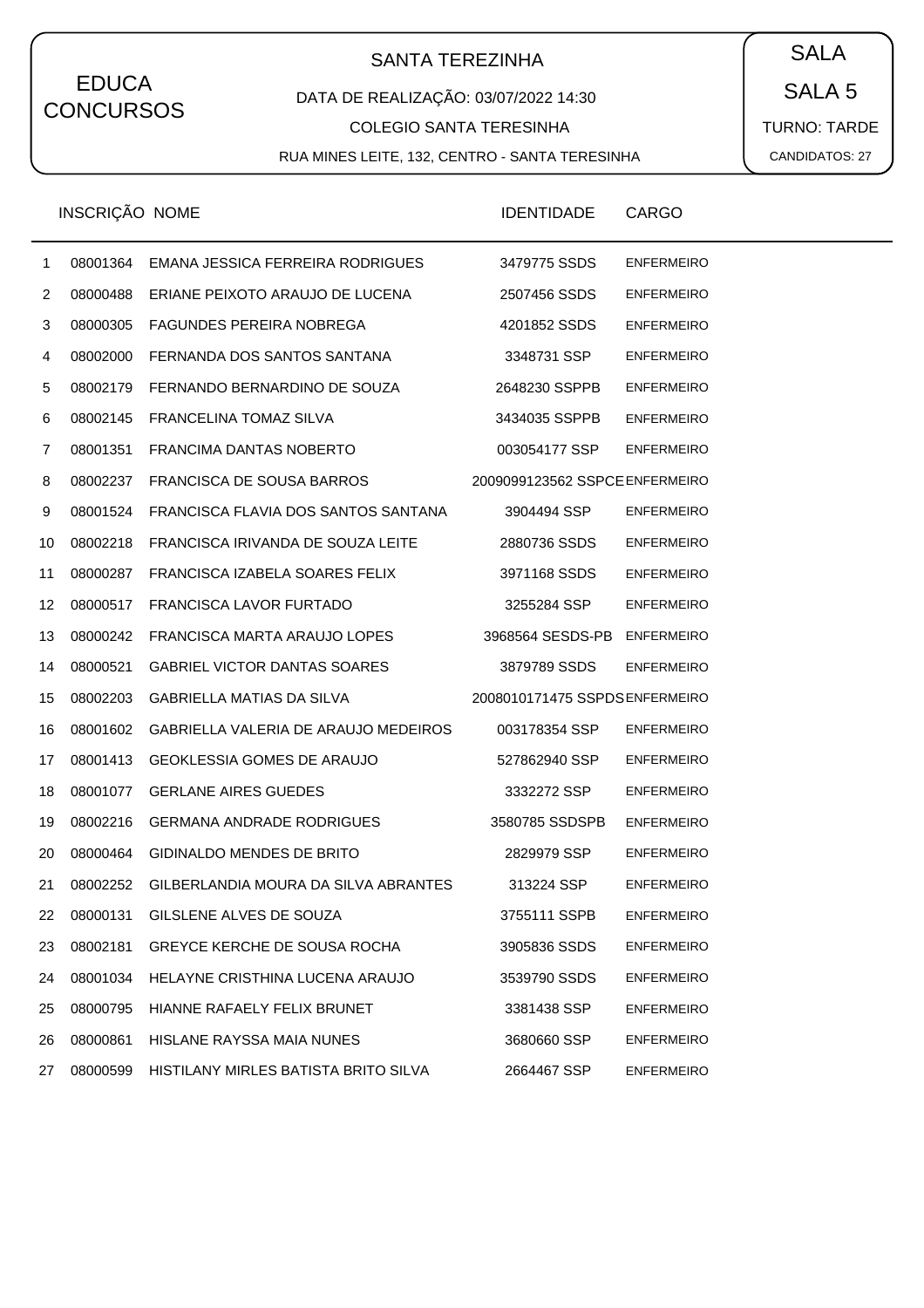# SANTA TEREZINHA  $\begin{pmatrix} SALA \end{pmatrix}$

### DATA DE REALIZAÇÃO: 03/07/2022 14:30

#### COLEGIO SANTA TERESINHA

RUA MINES LEITE, 132, CENTRO - SANTA TERESINHA

SALA 6 TURNO: TARDE CANDIDATOS: 27

|                | INSCRIÇÃO NOME |                                     | <b>IDENTIDADE</b> | CARGO             |
|----------------|----------------|-------------------------------------|-------------------|-------------------|
| $\mathbf{1}$   | 08000923       | HUGO GEINE BATISTA E SILVA          | 2698552 SSP       | <b>ENFERMEIRO</b> |
| $\overline{2}$ | 08001995       | <b>IANNE STEFANI ANGELIM VIEIRA</b> | 3673022 SSDS      | <b>ENFERMEIRO</b> |
| 3              | 08001333       | <b>ITALO BARROS XAVIER</b>          | 4048849 SSDS      | <b>ENFERMEIRO</b> |
| 4              | 08001448       | IVANILDA MARIA DE LACERDA LIMA      | 3275283 SSP       | <b>ENFERMEIRO</b> |
| 5              | 08000504       | JACQUELINE ANDRADE DA SILVA LOPES   | 3837506 SDSPB     | <b>ENFERMEIRO</b> |
| 6              | 08000626       | JACYELLE JACINTO CABRAL             | 4049349 SSDS      | <b>ENFERMEIRO</b> |
| 7              | 08000328       | JAYNE RUFINO DA SILVA               | 4205172 SSDS      | <b>ENFERMEIRO</b> |
| 8              | 08002085       | JESSICA LAMARA LEITE FAUSTINO       | 3675328 SSDS      | <b>ENFERMEIRO</b> |
| 9              | 08001192       | JESSICA SAMARA FERREIRA DOS SANTOS  | 8227636 SDS       | <b>ENFERMEIRO</b> |
| 10             | 08000733       | JEYSICA PALOMA MEDEIROS DOS SANTOS  | 3283939 SSDS      | <b>ENFERMEIRO</b> |
| 11             | 08000479       | JOANA DE MEDEIROS MARINHO           | 3116720 SSDS      | <b>ENFERMEIRO</b> |
| 12             | 08001981       | <b>JOAO VITOR ABEL ALVES</b>        | 4353752 SSDS      | <b>ENFERMEIRO</b> |
| 13             | 08000544       | JONATHA CRISMAR DOS SANTOS APRIGIO  | 3256434 SESDS     | <b>ENFERMEIRO</b> |
| 14             | 08000201       | JOSE ANTONIO BRUNO QUIRINO COSTA    | 3636945 SSP       | <b>ENFERMEIRO</b> |
| 15             | 08001709       | JOSE CLESTON ALVES CAMBOIM          | 1852756 SSDS      | <b>ENFERMEIRO</b> |
| 16             | 08001856       | JOSE EDSON ALVES DE OLIVEIRA        | 2843996 SSDS      | <b>ENFERMEIRO</b> |
| 17             | 08000015       | JOSE HUMBERTO TORRES SOUZA          | 6588054 SDS       | <b>ENFERMEIRO</b> |
| 18             | 08000118       | JOSE ORLANDO FERNANDES MARQUES      | 3434027 SSP-PB    | <b>ENFERMEIRO</b> |
| 19             | 08000858       | JOSE PEREIRA DA SILVA FILHO         | 2789685 SSP       | <b>ENFERMEIRO</b> |
| 20             | 08001329       | JOSE WESLEY PEREIRA DE OLIVEIRA     | 2844170 SSP       | <b>ENFERMEIRO</b> |
| 21             | 08001658       | JOSILENE DE SOUZA CAMBOIM           | 3148246 SSP       | <b>ENFERMEIRO</b> |
| 22             | 08002045       | <b>JUCIEL DAVI DE OLIVEIRA</b>      | 2527217 SSDS      | <b>ENFERMEIRO</b> |
| 23             | 08001911       | <b>JUCIVANIA PEREIRA GUIMARAES</b>  | 2977467 SSP       | <b>ENFERMEIRO</b> |
| 24             | 08001961       | <b>JULIANA OLIVEIRA DOS SANTOS</b>  | 2664373 SSP       | <b>ENFERMEIRO</b> |
| 25             | 08001063       | JULIANE DE OLIVEIRA COSTA LIMA      | 4158431 SSP       | <b>ENFERMEIRO</b> |
| 26             | 08001157       | JULYANA SOARES MACHADO DE LUCENA    | 2900081 SSP       | <b>ENFERMEIRO</b> |
| 27             | 08001574       | KARLA AUGUSTA RAMALHO LEITE DANTAS  | 2752702 SSP       | <b>ENFERMEIRO</b> |